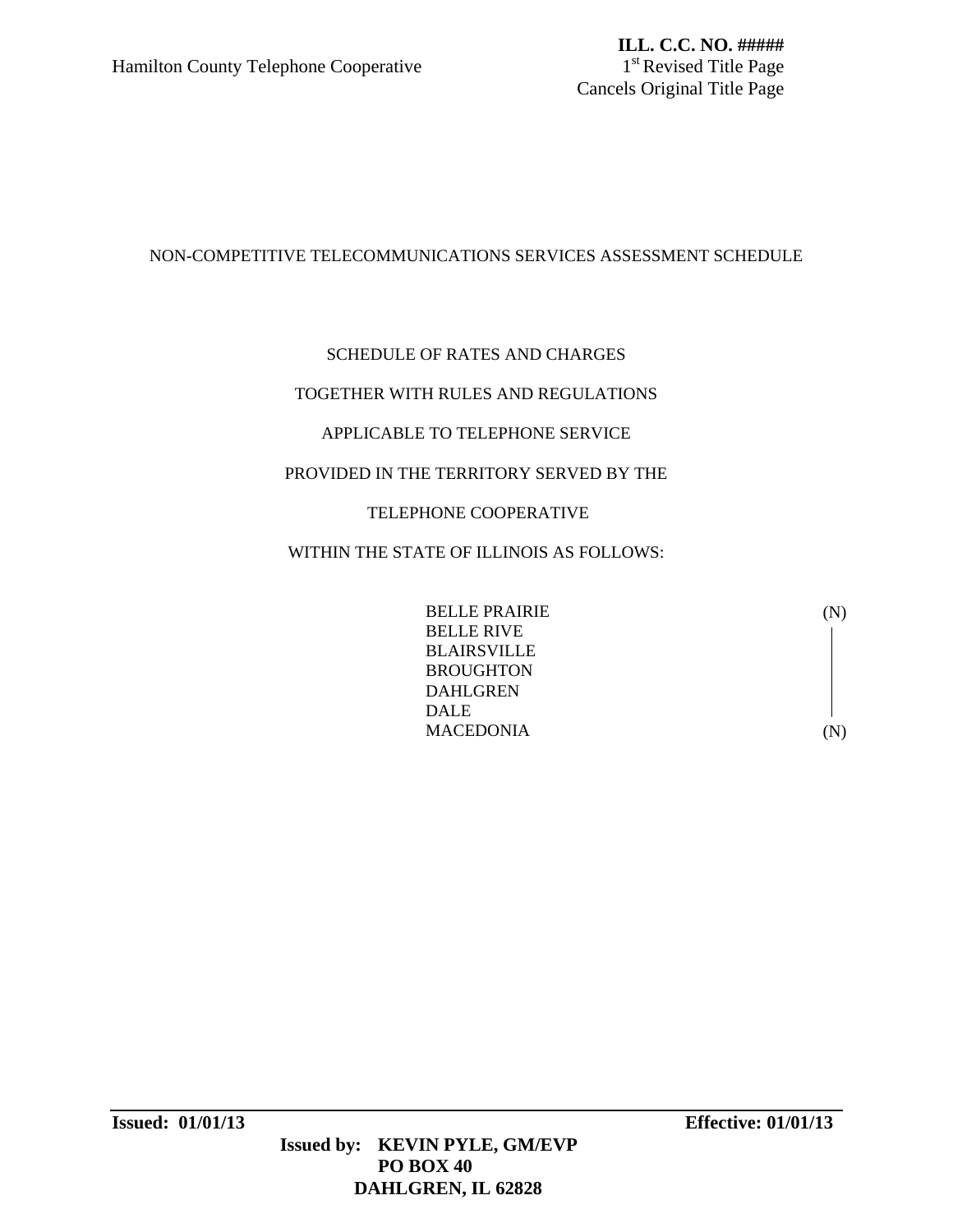Original Sheet No. 1

### TABLE OF CONTENTS

| Title |      |                                                           | <b>Sheet No.</b> |
|-------|------|-----------------------------------------------------------|------------------|
| 1.    |      | Table of Contents                                         |                  |
| 2.    |      | Definitions                                               | 1                |
| 3.    |      | General Rules and Regulations                             |                  |
|       | 3.1  | Application                                               | 1                |
|       | 3.2  | <b>Explanation of Symbols</b>                             | $\mathbf{1}$     |
|       | 3.3  | Obligation and Liability of Cooperative                   | $\overline{c}$   |
|       | 3.4  | Use of Service and Facilities                             | $\overline{5}$   |
|       | 3.5  | Establishment and Furnishing of Service                   | 10               |
|       | 3.6  | <b>Telephone Directories</b>                              | 13               |
|       | 3.7  | Establishment and Maintenance of Credit                   | 13               |
|       | 3.8  | Member Billing                                            | 18               |
|       | 3.9  | Minimum Contract Periods and Termination of               |                  |
|       |      | Service                                                   | 21               |
|       | 3.10 | <b>Charges for Damages</b>                                | 24               |
|       | 3.11 | <b>Connection of Automatic Dialing-Announcing Devices</b> | 24               |
| 4.    |      | Members Service Area                                      |                  |
|       | 4.1  | Description                                               | 1                |
|       | 4.2  | Taxes, Fees and Charges                                   |                  |
|       | 4.3  | <b>Seasonal and Vacation Rates</b>                        | 1                |
|       | 4.4  | Multi-Line Hunt Service                                   | $\overline{c}$   |
|       | 4.5  | <b>Member Service Areas</b>                               | $\overline{2}$   |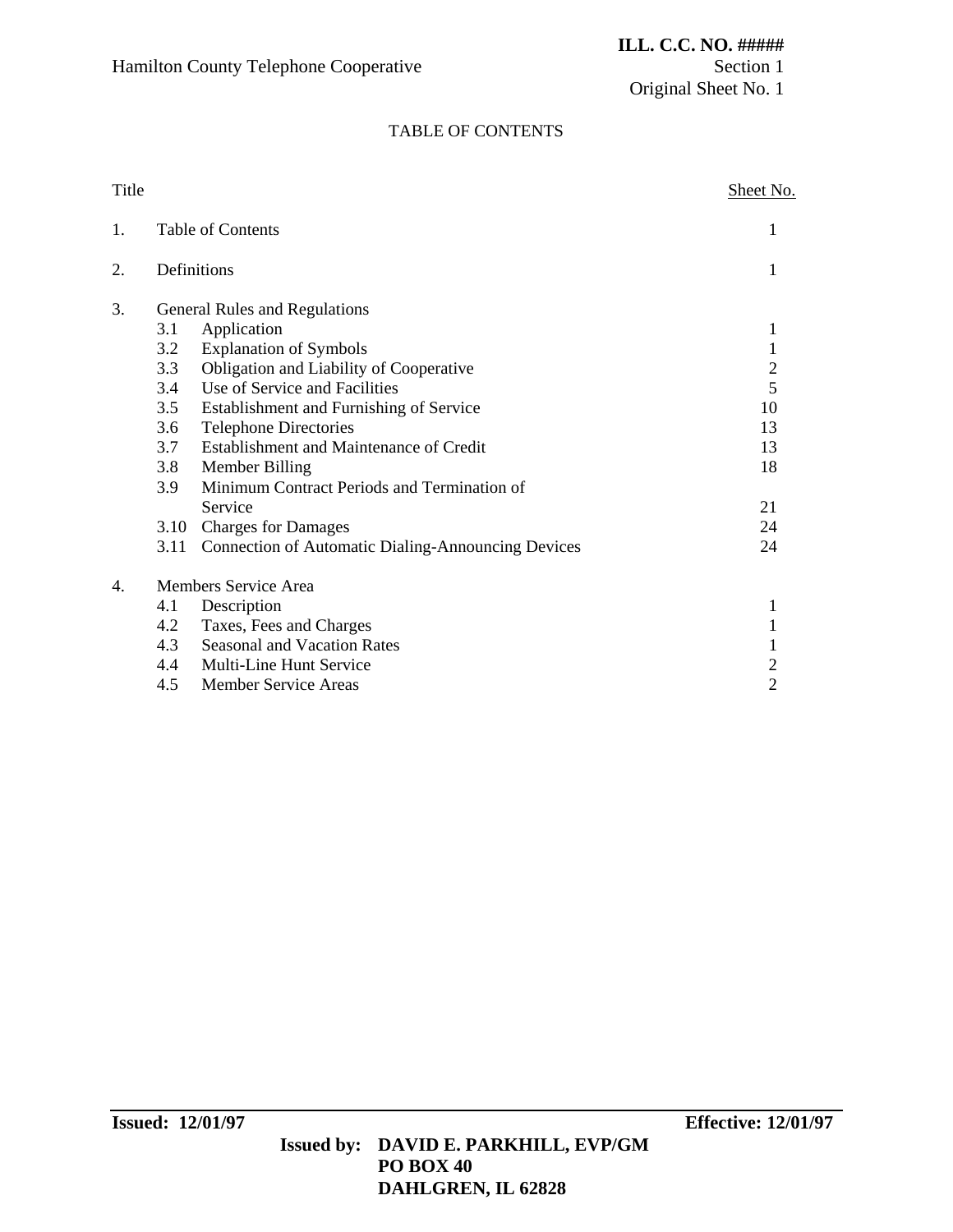1<sup>st</sup> Revised Sheet No. 2 Cancels Original Sheet No. 2

# TABLE OF CONTENTS (Continued)

|    |      |                                                                     | Sheet No.      |     |
|----|------|---------------------------------------------------------------------|----------------|-----|
| 5. |      | <b>Member Activity Charges</b>                                      |                |     |
|    | 5.1  | General                                                             | $\mathbf{1}$   |     |
|    | 5.2  | Types of Member Activity Charges                                    | $\mathbf{1}$   |     |
|    | 5.3  | Conditions Under Which No Member Activity                           |                |     |
|    |      | <b>Charges Apply</b>                                                | $\overline{4}$ |     |
| 6. |      | <b>Optional Services and Features</b>                               |                |     |
|    | 6.1  | Custom Local Area Signaling Services (CLASS)                        | $\mathbf{1}$   |     |
|    | 6.2  | Reserved for Future Use                                             | 7              | (C) |
|    | 6.3  | <b>Custom Calling Services</b>                                      | 19             |     |
|    | 6.4  | Reserved for Future Use                                             | 24             | (C) |
|    | 6.5  | Direct Inward Dialing (DID) Service                                 | 26             |     |
|    | 6.6  | Directory Listings                                                  | 28             |     |
|    | 6.7  | Nuisance Traps                                                      | 30             |     |
|    | 6.8  | Off-Premise Extension Service                                       | 31             |     |
|    | 6.9  | Temporary Dual Residence Service                                    | 32             |     |
|    | 6.10 | Switched 56 Service                                                 | 33             |     |
| 7. |      | Miscellaneous Charges                                               |                |     |
|    | 7.1  | <b>Operator Assisted Local Calling Service</b>                      | $\mathbf{1}$   |     |
|    | 7.2  | Directory Assistance Call Service                                   | $\sqrt{2}$     |     |
|    | 7.3  | Foreign Exchange Service                                            | $\sqrt{3}$     |     |
|    | 7.4  | Intraexchange Private Line Service                                  | 5              |     |
| 8. |      | <b>Special Construction</b>                                         |                |     |
|    | 8.1  | Special Assemblies of Equipment or Speculative                      |                |     |
|    |      | Projects                                                            | $\mathbf{1}$   |     |
|    | 8.2  | <b>Special Construction</b>                                         | $\mathbf{1}$   |     |
|    | 8.3  | <b>Temporary Service</b>                                            | $\overline{2}$ |     |
|    | 8.4  | Installations of Telephone Lines Within Subdivision, Telephone      |                |     |
|    |      | Lines Constructed, Installed and Owned by Utilities in Subdivisions |                |     |
|    |      | Shall be Installed Underground                                      | $\overline{2}$ |     |
|    | 8.5  | Special Assemblies of Equipment or Speculative Pr                   |                |     |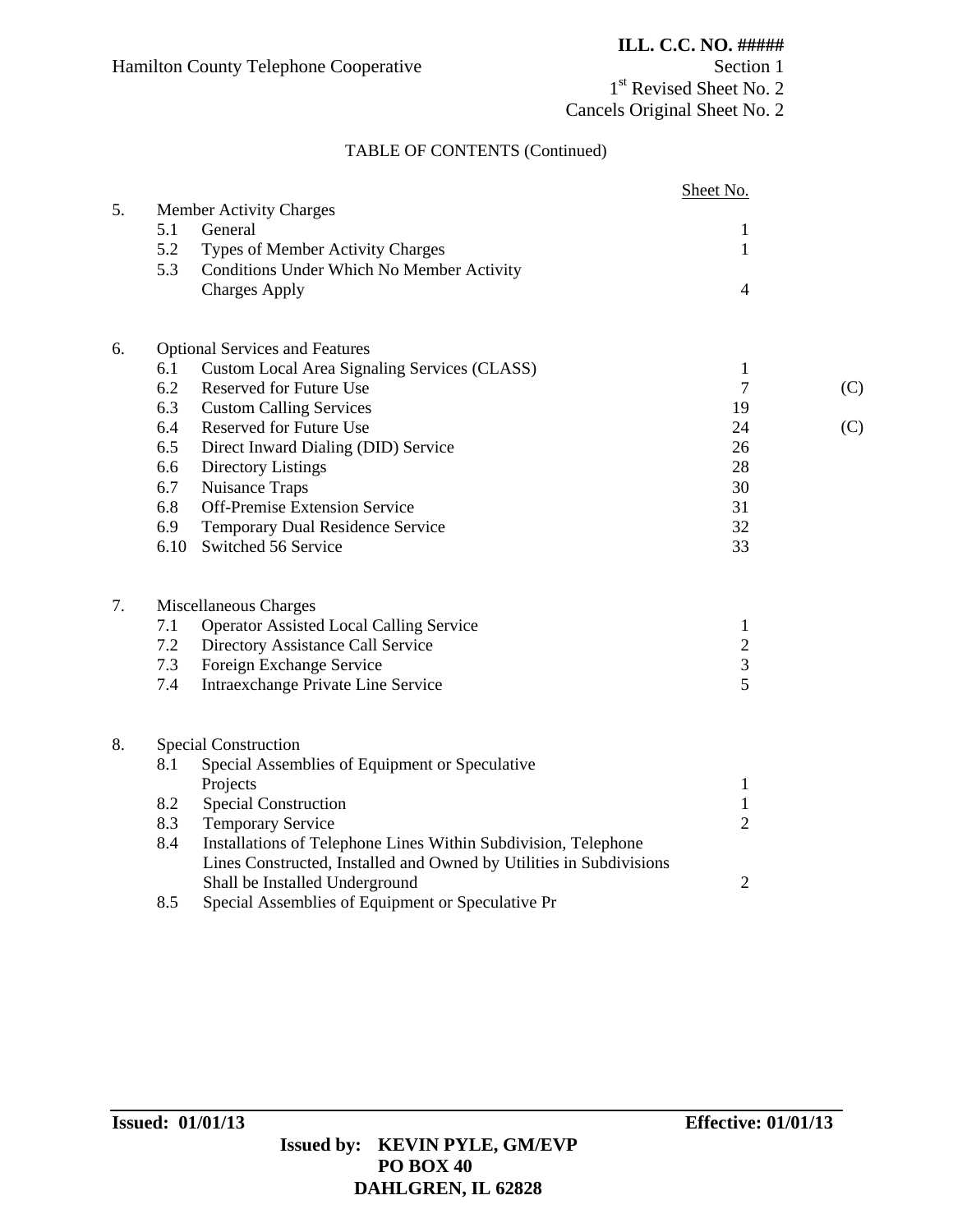2<sup>nd</sup> Revised Sheet No. 3 Cancels 1<sup>st</sup> Revised Sheet No. 3

### TABLE OF CONTENTS (Continued)

|     |                                                                                                        | Sheet No.      |     |
|-----|--------------------------------------------------------------------------------------------------------|----------------|-----|
| 9.  | <b>Service Restrictions</b>                                                                            |                |     |
|     | 9.1<br>900 Service Access Restrictions                                                                 | 1              |     |
|     | 9.2<br>976 Service Access Restriction                                                                  | $\mathbf{1}$   |     |
|     | 9.3<br>700 Service Access Restriction                                                                  | $\mathbf{2}$   |     |
|     | 9.4<br><b>Toll Access Restriction</b>                                                                  | 3              |     |
|     | 9.5<br><b>Billed Number Screening</b>                                                                  | $\overline{4}$ |     |
| 10. | Emergency Number Service (9-1-1)                                                                       |                |     |
|     | 10.1 General                                                                                           | $\mathbf{1}$   |     |
|     | 10.2 Obligation and Liability of the Cooperative                                                       | $\mathbf{2}$   |     |
|     | 10.3 Responsibility of the Member                                                                      | $\overline{4}$ |     |
|     | 10.4 Description of Basic 9-1-1 Service                                                                | $8\phantom{1}$ |     |
|     | 10.5 Description of Enhanced 9-1-1 Service                                                             | 9              |     |
|     | 10.6 PSAP Database Establishment and Update Service                                                    | 11             |     |
|     | 10.7 B 9-1-1 and E 9-1-1 Rates and Charges                                                             | 11             |     |
|     | 10.8 Special Service Arrangements                                                                      | 12             |     |
| 11. | <b>Reserved For Future Use</b>                                                                         | $\mathbf{1}$   |     |
| 12. | Concurrence in Regulations and Charges of the Illinois<br>Telecommunications Access Corporation (ITAC) |                |     |
|     | 12.1 ITAC Regulations and Charges                                                                      | $\mathbf{1}$   |     |
|     | 12.2 ITAC Supplemental Charge                                                                          | $\mathbf{1}$   |     |
| 13. | <b>Supplemental Charges</b>                                                                            |                |     |
|     | Supplemental Charge to Certain Intrastate Rates<br>13.1                                                | $\mathbf{1}$   |     |
|     | Supplemental Schedule Due to Message Tax<br>13.2                                                       | 1              |     |
| 14. | <b>Reserved For Future Use</b>                                                                         | 1              |     |
| 15. | Telephone Assistance Programs                                                                          |                |     |
|     | 15.1 Universal Telephone Supplemental Assistance Program (UTSAP)                                       | 1              | (T) |
|     | 15.2 UTSAP Voluntary Funding                                                                           | $\mathbf{2}$   | (T) |
|     | 15.3 Lifeline Telephone Assistance Program                                                             | 3              |     |
| 16. | <b>Reserved For Future Use</b>                                                                         | 1              |     |
| 17. | <b>Reserved For Future Use</b>                                                                         | 1              |     |
| 18. | <b>Reserved For Future Use</b>                                                                         | 1              |     |
|     |                                                                                                        |                |     |
| 19. | <b>Reserved For Future Use</b>                                                                         | $\mathbf{1}$   |     |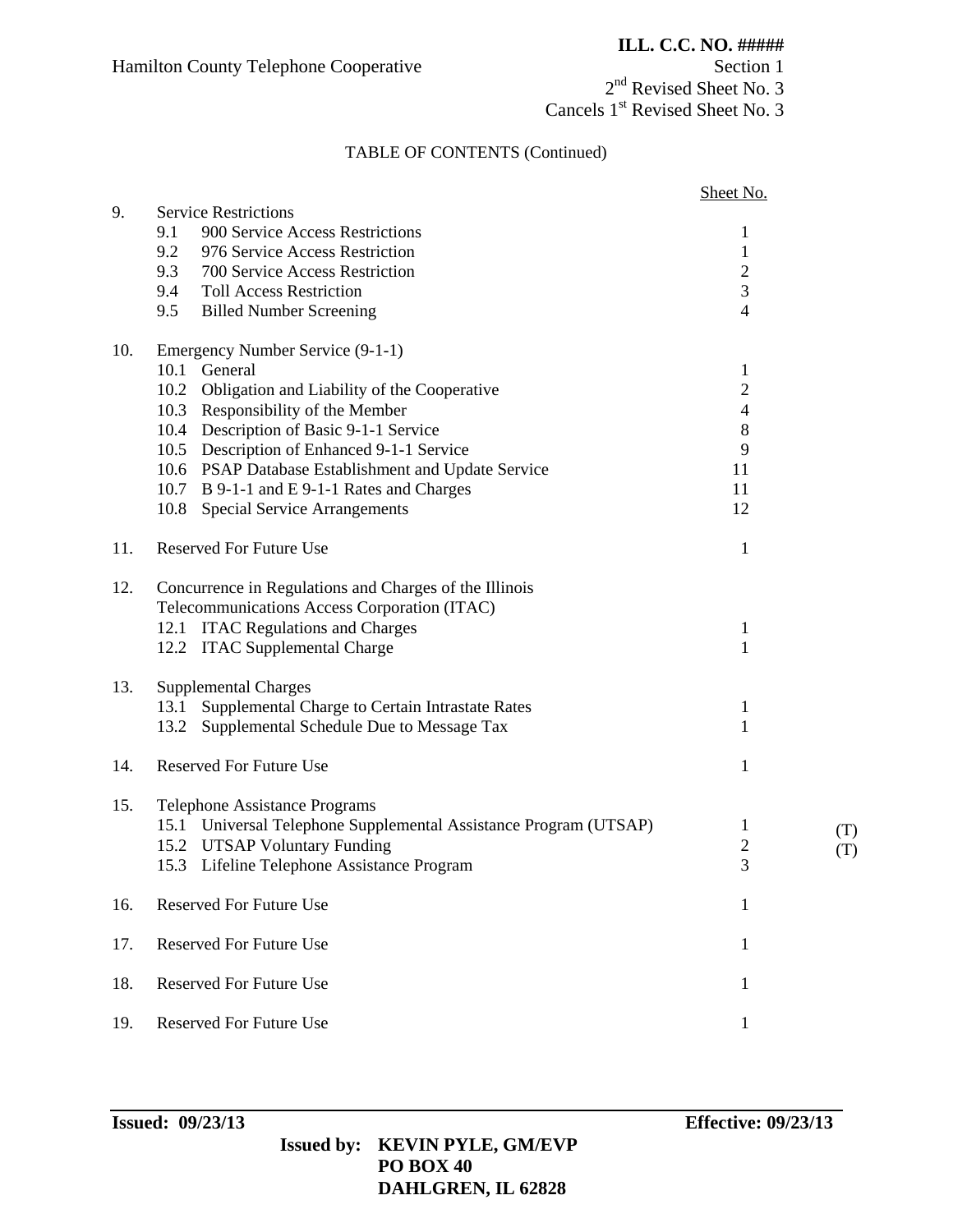1<sup>st</sup> Revised Sheet No. 4 Cancels Original Sheet No. 4

### TABLE OF CONTENTS (Continued)

|      |                                                         | Sheet No.      |     |
|------|---------------------------------------------------------|----------------|-----|
|      | Rates and Charges                                       |                |     |
|      | 20.1 Local Exchange Service                             | 1              |     |
|      | <b>Local Access Rates - Business</b><br>А.              | 1              |     |
|      | <b>B.</b><br><b>Local Access Rates - Residence</b>      |                |     |
|      | $\overline{C}$ .<br>Multi-Line Hunt Service             |                |     |
|      | D.<br><b>Reserved for Future Use</b>                    |                | (C) |
| 20.2 | <b>Member Activity Charges</b>                          | $\overline{c}$ |     |
| 20.3 | <b>Optional Services and Features</b>                   | 3              |     |
|      | Custom Local Area Calling Services (CLASS)<br>A.        | 3              |     |
|      | <b>B.</b><br><b>Reserved for Future Use</b>             | $\overline{4}$ | (C) |
|      | C.<br><b>Custom Calling Features</b>                    | $\overline{7}$ |     |
|      | D.<br><b>Reserved for Future Use</b>                    | 9              | (C) |
|      | E.<br>Direct Inward Dialing (DID) Service               | 10             |     |
|      | F.<br>Directory Listings                                | 10             |     |
|      | Nuisance Traps<br>G.                                    | 11             |     |
|      | <b>Off-Premise Extension Service</b><br>H.              | 11             |     |
|      | I.<br>Temporary Dual Residence Service                  | 11             |     |
|      | J.<br>Switched 56 Service                               | 11             |     |
| 20.4 | Miscellaneous Services                                  | 12             |     |
|      | <b>Operator Assisted Calling Service</b><br>Α.          | 12             |     |
|      | <b>B.</b><br>Local Directory Assistance Calling Service | 12             |     |
|      | $C_{\cdot}$<br>Foreign Exchange Service                 | 12             |     |
|      | Intraexchange Private Line Service<br>D.                | 12             |     |
|      | E.<br><b>Reserved for Future Use</b>                    | 10             |     |
|      | 20.5 Special Construction                               | 13             |     |
|      | 20.6 Service Restrictions                               | 13             |     |
| 20.7 | Emergency Number Service (9-1-1)                        | 14             |     |
|      | 20.8 Supplemental Charges                               | 14             |     |
|      | 20.9 Reserved for Future Use                            | 15             |     |
|      | 20.10 Reserved for Future Use                           | 16             | (T) |
|      |                                                         |                |     |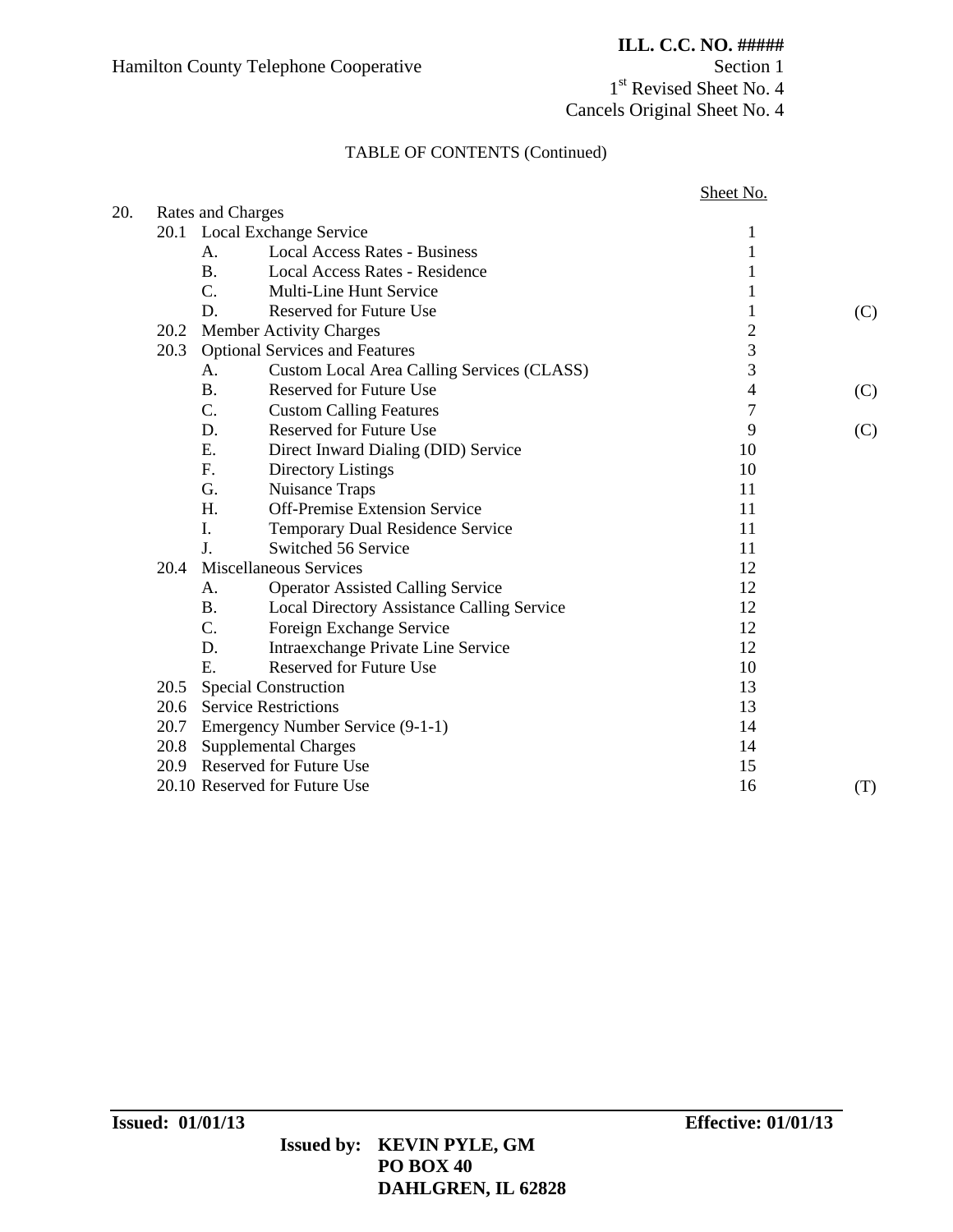1<sup>st</sup> Revised Sheet No. 5 Cancels Original Sheet No. 5

### **SUBJECT INDEX**

# 1. Subject Index

| Subject                                            | Sheet No.   |
|----------------------------------------------------|-------------|
| Access Line                                        | $2 - 1$     |
| Abuse or Fraudulent Use of Service                 | $3-9$       |
| <b>Additional Listings, Directory</b>              | $6-29$      |
| <b>Adjustments of Charges</b>                      | $3 - 3$     |
| Aggregator                                         | $2 - 1$     |
| Alterations                                        | $3-12$      |
| <b>Alternate Call Number Listings</b>              | $6 - 29$    |
| Application and Explanation of Symbols             | $3-1$       |
| <b>Application for Service</b>                     | $3-1, 3-10$ |
| Availability of Facilities                         | $3-2$       |
| <b>Billed Number Screening</b>                     | $9 - 4$     |
| Central Office (CO) Implemented Coin Line          | $4 - 8$     |
| <b>Centrex Service</b>                             | $6 - 7$     |
| Centrex Service Installation Charge                | $5 - 3$     |
| Change in Telephone Number                         | $3 - 11$    |
| <b>Charges for Damages</b>                         | $3-22$      |
| <b>CLASS</b> Service                               | $6-1$       |
| Connection of Automatic Dialing/Announcing Devices | $3 - 22$    |
| <b>Construction Charges</b>                        | $8 - 1$     |
| Credit, Establishment of                           | $3 - 13$    |
| <b>Custom Calling Services</b>                     | $6-19$      |

| Defacement of Premises                 | $3-3$    |
|----------------------------------------|----------|
| Definitions                            | $2 - 1$  |
| Deposits                               | $3-13$   |
| Direct Inward Dialing                  | $6 - 26$ |
| Direct Inward Dial Installation Charge | $5 - 3$  |
| <b>Directories</b>                     | $3-12$   |
| Directory Error and Omissions          | $3-2$    |
| Directory Listings                     | $6 - 28$ |
| <b>Directory Assistance Service</b>    | $7 - 2$  |
| Discontinuance of Service              | $3-17$   |

(M) Moved to Sheet No. 6.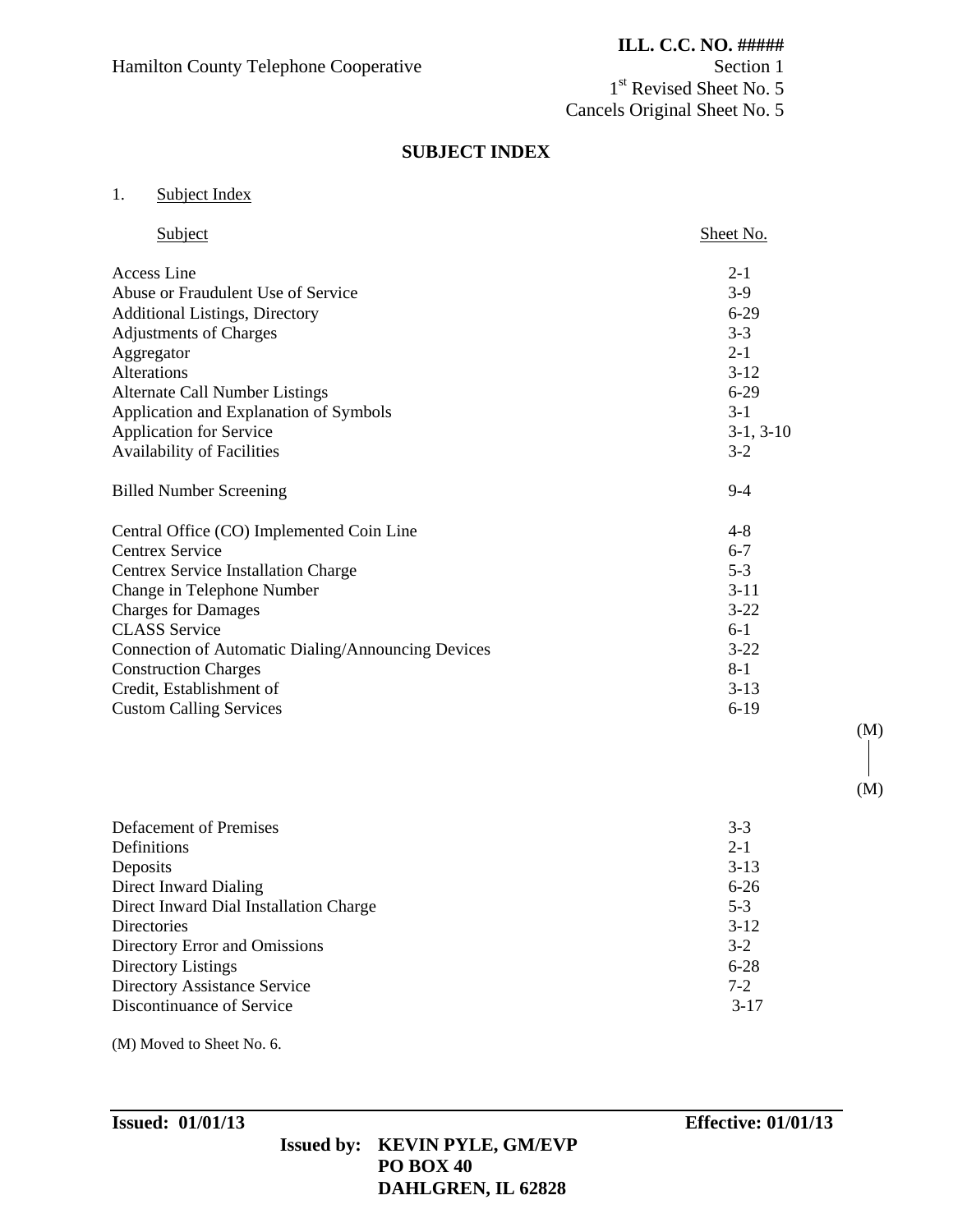1<sup>st</sup> Revised Sheet No. 6 Cancels Original Sheet No. 6

# **SUBJECT INDEX (Continued)**

#### 1. Subject Index (Continued)

| Subject                                            | Sheet No. |
|----------------------------------------------------|-----------|
| <b>Establishment of Credit for Service</b>         | $3-13$    |
| Establishment and Furnishing of Service            | $3-10$    |
| Establishment and Maintenance of Credit            | $3-12$    |
| <b>Exchange Maps</b>                               | $4-6$     |
| <b>Explanation of Symbols</b>                      | $3 - 1$   |
| Foreign Exchange Service                           | $7 - 3$   |
| Furnishing of Service to Business Members          | $3-10$    |
| Furnishing of Service to Residence Members         | $3 - 11$  |
| General Rules and Regulations                      | $3-1$     |
| Guarantee in Lieu of Deposit                       | $3 - 15$  |
| Initial Service Order Charge                       | $5 - 1$   |
| Initial Service Periods and Termination of Service | $5 - 2$   |
| <b>Installation Costs</b>                          | $3 - 12$  |
| <b>Instrument Implemented Payphone Service</b>     | $4 - 8$   |
| Interruption of Service                            | $3 - 2$   |
| Intraexchange Private Line Service                 | $7 - 5$   |
| Liability of Cooperative                           | $3 - 3$   |
| Listings, Directory                                | $6 - 29$  |
| Local Exchange Service                             | $4 - 1$   |
| Maintenance and Repairs                            | $3 - 3$   |
| Maps                                               | $4 - 2$   |
| Member Activity Charges                            | $5 - 1$   |
| Member Billing                                     | $3 - 17$  |
| Member Billing Format                              | $3 - 18$  |
| Member Provided Equipment                          | $3-6$     |
| Member Service Areas                               | $4 - 2$   |
| <b>Minimum Contract Periods</b>                    | $3-19$    |
| Move and Change Charges                            | $5 - 2$   |
| Non-published Listings                             | $6 - 28$  |
| Nuisance Traps                                     | $6 - 30$  |
| Obligation of Telephone Cooperative                | $3 - 3$   |
| <b>Off-Extension Service</b>                       | $6 - 31$  |
| Originating Line Screening                         | $4-9$     |
| <b>Operator Assisted Local Calling Service</b>     | $7-1$     |

(M) Moved from Sheet No. 5.

(M)

(M)

(D)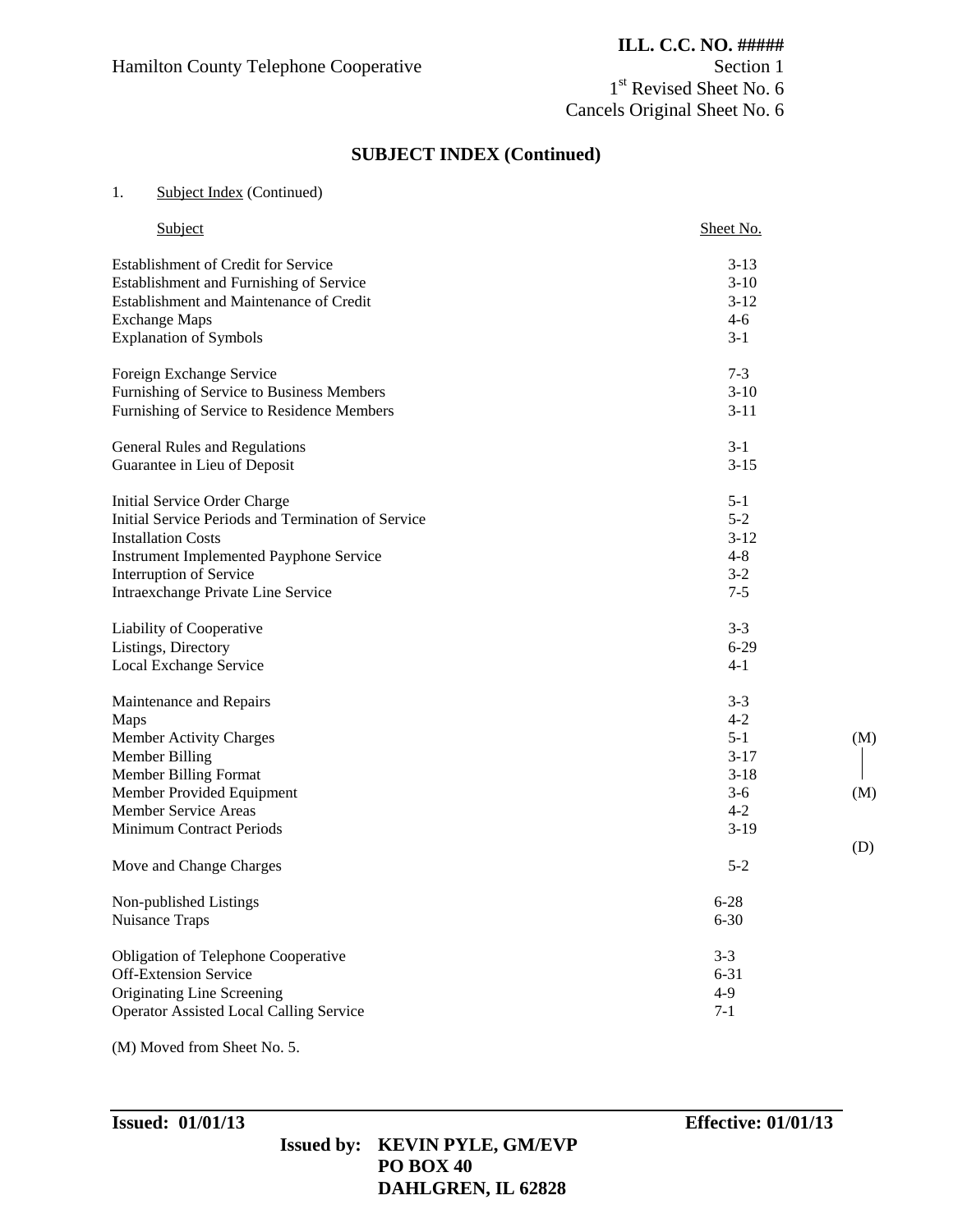1<sup>st</sup> Revised Sheet No. 7 Cancels Original Sheet No. 7

# **SUBJECT INDEX (Continued)**

### 1. Subject Index (Continued)

| Subject                                    | Sheet No. |
|--------------------------------------------|-----------|
| Programming Change Charge                  | $5 - 3$   |
| Provision of Equipment                     | $3 - 5$   |
| Procedures for Discontinuance of Service   | $3 - 21$  |
| <b>Published Listings</b>                  | $6 - 28$  |
| Rates and Charges                          | $20-1$    |
| <b>Reconnection Charge</b>                 | $3-17$    |
| Record of Deposits                         | $3-16$    |
| Rendering & Payment of Bills               | $3-17$    |
| <b>Return Check Policy</b>                 | $3-18$    |
| Selective Class of Call Screening          | $4-9$     |
| <b>Special Assemblies</b>                  | $8 - 5$   |
| <b>Special Construction</b>                | $8 - 1$   |
| Service Installation Charge                | $5-2$     |
| Service Order Change Charge                | $5 - 2$   |
| <b>Service Reconnection Charge</b>         | $5 - 3$   |
| <b>Service Restrictions</b>                | $9-1$     |
| Special Order Change Charge                | $5 - 2$   |
| <b>Special Toll Bills</b>                  | $3 - 20$  |
| Switched 56 Service                        | $6 - 33$  |
| Tampering with Equipment                   | $3-9$     |
| <b>Telephone Assistance Programs</b>       | $15-1$    |
| <b>Telephone Numbers</b>                   | $3-10$    |
| Temporary Dual Residence Service           | $6 - 32$  |
| <b>Temporary Facilities</b>                | $8 - 4$   |
| <b>Termination of Service</b>              | $3 - 20$  |
| <b>Toll Access Restrictions</b>            | $9 - 3$   |
| <b>Transmitting Messages</b>               | $3 - 2$   |
| Universal Emergency Number Service (9-1-1) | $10-1$    |
| <b>Unusual Installation Costs</b>          | $3 - 12$  |
| Use of Service and Facilities              | $3 - 5$   |
| Use of Member Services                     | $3-9$     |
| <b>Vacation Rates</b>                      | $4 - 3$   |

(T)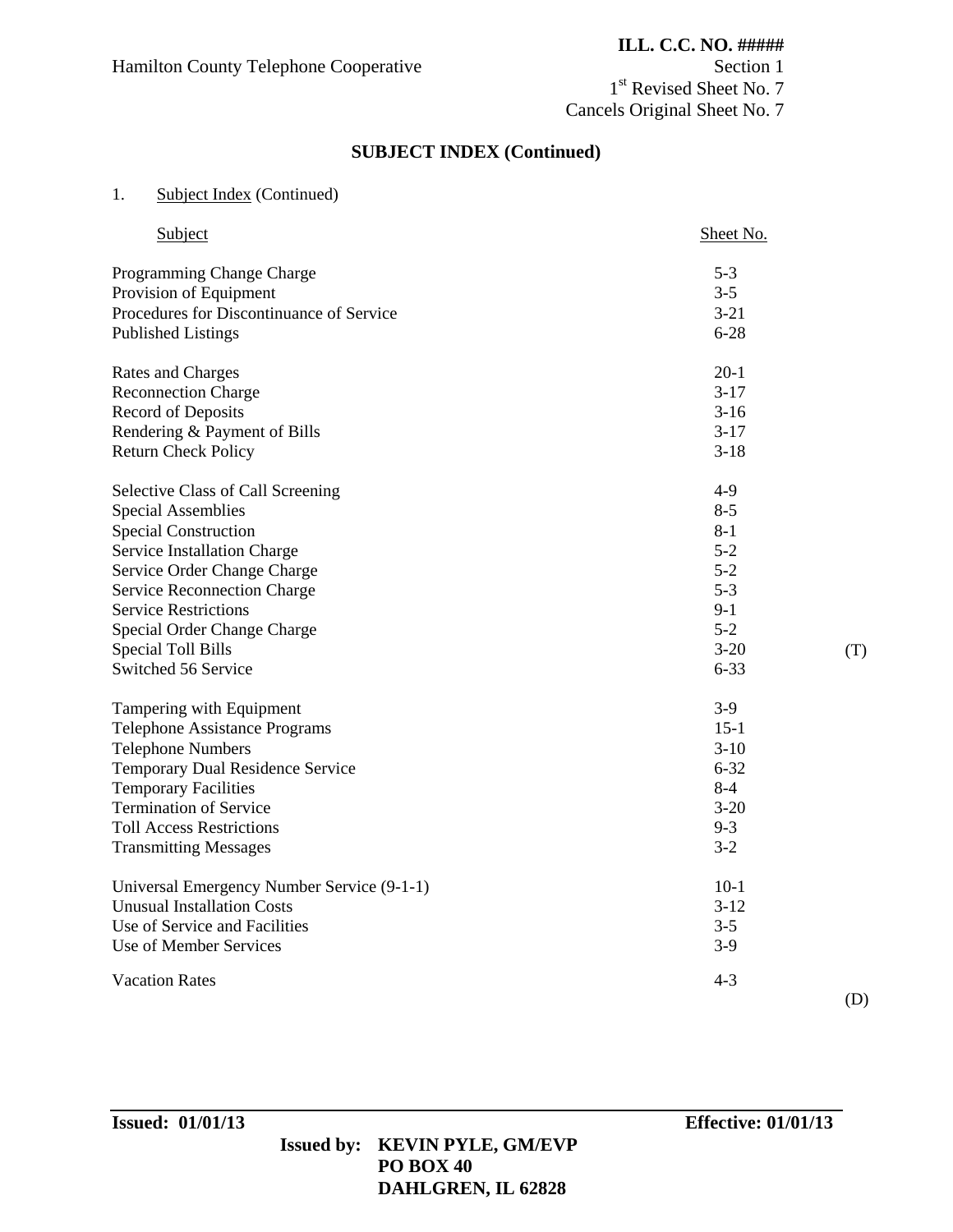# **DEFINITIONS**

### 2. Definitions

### Access Line

The circuit which travels from the Central Office to the subscriber's premise terminating at the protector which provides direct access to the local exchange and the toll switching networks.

### Aggregator

Aggregator denotes any entity that, in the ordinary course of its operations, makes telephones available to the public or transient users of its premises, for interstate telephone calls using a provider of operator services.

### Assessment Schedule

The document which lists the communication services offered by the Cooperative and the associated rates and charges.

### Central Office (CO) Implemented Coin Line

An access line that provides coin signaling. A Member provided payphone may be used with a CO Implemented Coin Line.

### Channel

The communications path provided by the Cooperative between two or more locations.

### **Circuit**

A Channel used for the transmission of electrical or optical energy in the furnishing of telephone service.

#### **Contract**

The service agreement between a subscriber and the Cooperative under which services and facilities are furnished in accordance with the provisions of the applicable Assessment Schedules.

#### Demarcation Point

The point of connection, provided and maintained by the Cooperative, at which the station wiring becomes dedicated to an individual Member's use. For an individual Member dwelling, this point of connection will generally be the modular jack on the Member side of the Network Interface Device (NID). The drop wire and the network protector will continue to be provided by, and remain the property of, the Cooperative. The demarcation point is usually the point at which the Cooperative wiring connects with the Member's wiring.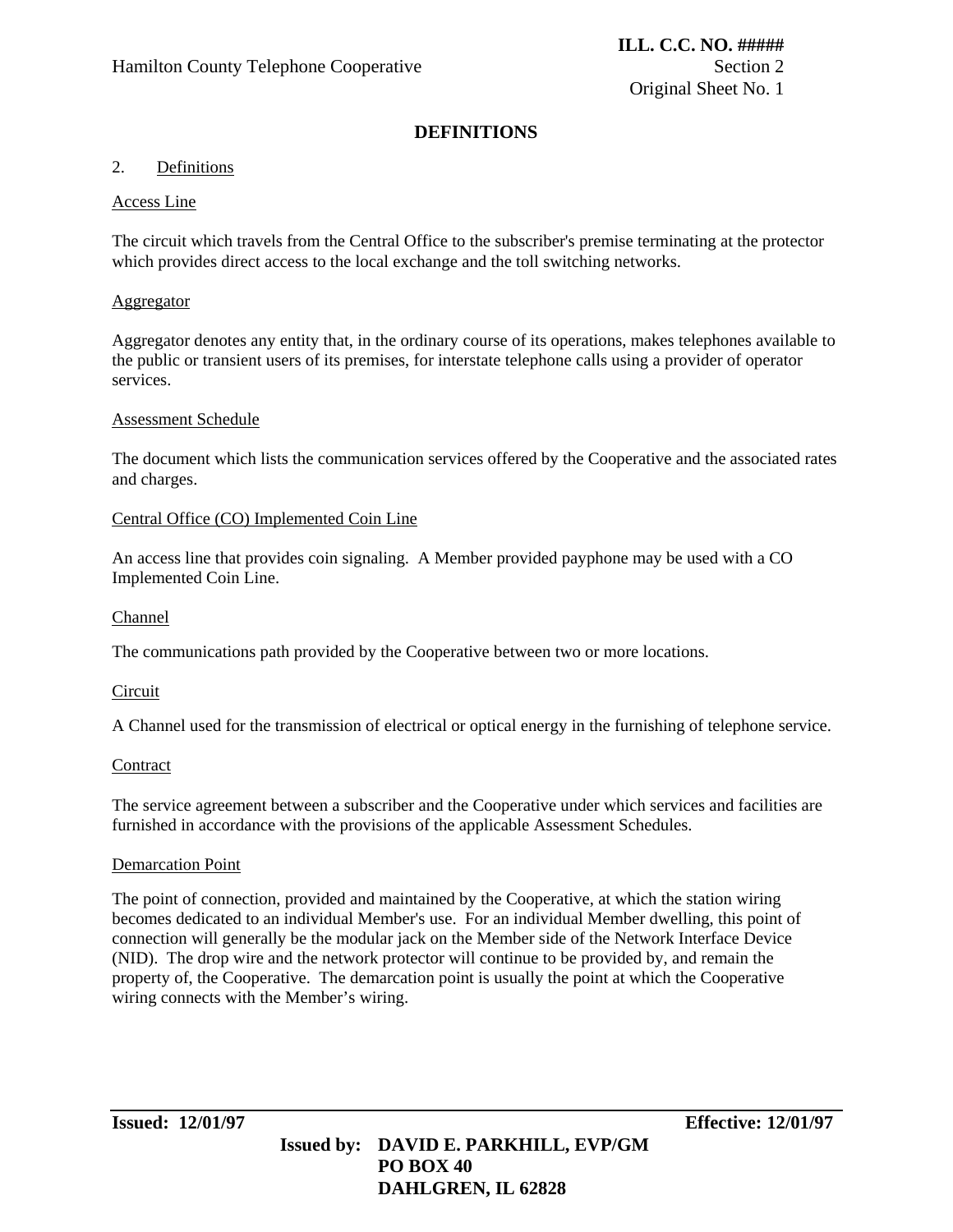# **DEFINITIONS (Continued)**

### 2. Definitions (Continued)

#### Essential Telephones

All coin operated telephones (payphones) accessible by the public, provided for emergency use (Emergency Use Telephones), a reasonable percentage of of telephones in hotels, motels, hospitals and nursing homes, and a reasonable percentage of credit card operated telephones on any group of such telephones. Essential Telephones may also be called Public Interest Telephone.

#### Emergency Use Telephones

All telephones intended primarily to save persons from bodily injury, theft or life threatening situations. This includes, but is not limited to, telephones in elevators and on highways, and telephones to alert police, a fire department or other emergency service providers.

#### End User

See subscriber.

#### Exchange

A geographical area for the administration of telecommunications services established and described by the Assessment Schedule of a telecommunications Cooperative providing local exchange service.

#### Exchange Area

The territory served by an Exchange.

#### Instrument Implemented Payphone Service

Payphone Service which does not require the use of an access line that provides coin signaling. A Member provided payphone may be used in conjunction with Instrument Implemented Payphone Service.

#### Local Channel

That portion of a channel which connects a station to the interexchange channel; it also applies to a channel connecting two or more stations within an exchange area.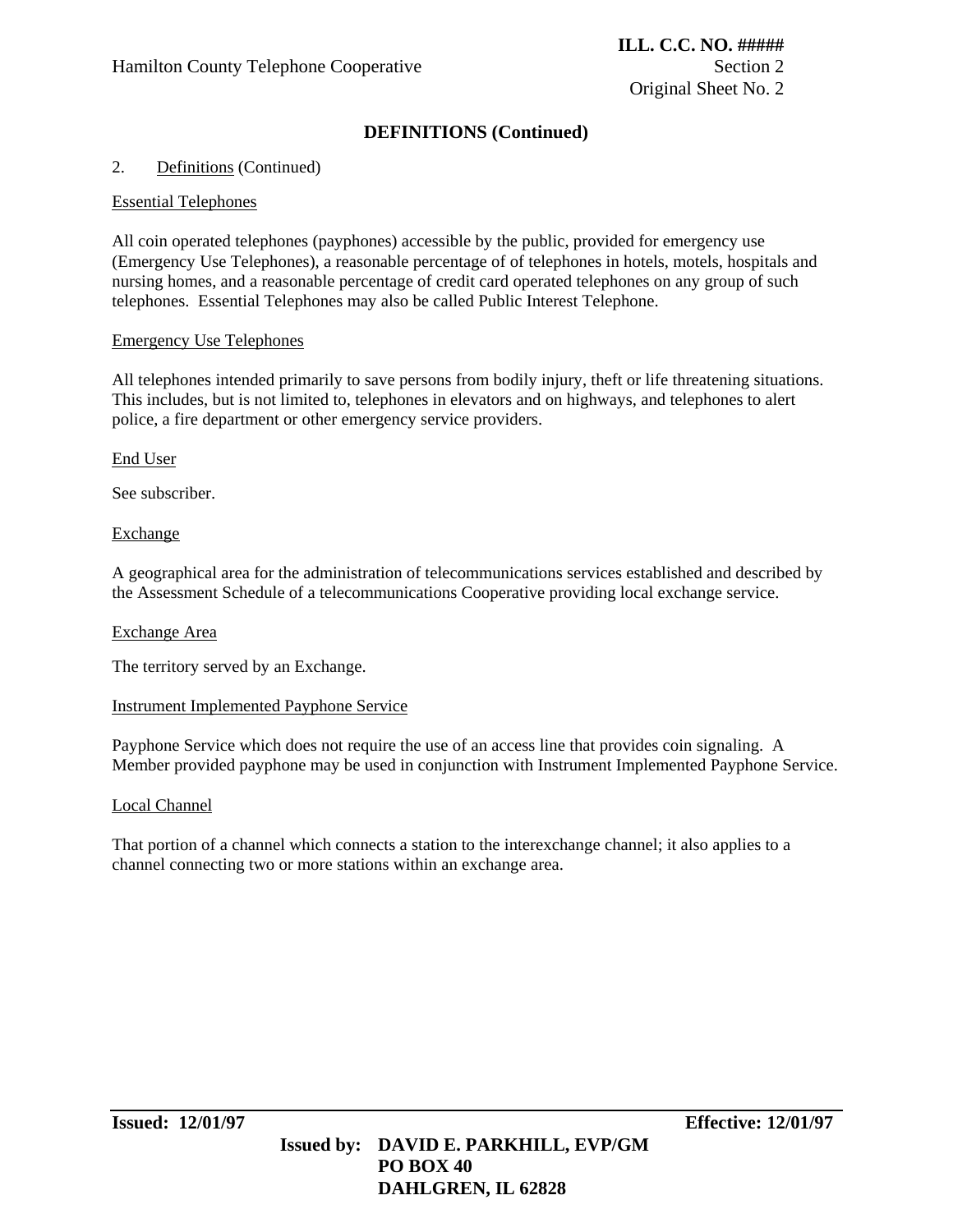# **DEFINITIONS (Continued)**

### 2. Definitions (Continued)

#### Local Exchange Service

Telephone service furnished between subscribers' stations located within the same local exchange area.. Local exchange service includes access to subscribers within the local service area only. Access to members outside of the local exchange area is provided by the members chosen IXC.

#### Local Message

A communication between subscribers' stations within the same local service area.

#### Local Service Area

That geographical area throughout which a subscriber obtains telephone service without the payment of a toll charge.

#### Member

To be defined by the Bylaws.

#### Member Activity Charge

Nonrecurring charge(s) made for the establishment of communication service or subsequent additions or changes to that service.

#### Member Provided Equipment

Devices, apparatus and their associated wiring provided by a subscriber for use with facilities furnished by the Cooperative.

#### Network Interface Device

A device wired between the telecommunications protector and the inside wiring to isolate the Member's equipment from the network.

#### Payphone Service Provider

An entity that provides payphone service. This entity can be either the local exchange Cooperative or an independent provider engaged in providing payphone service.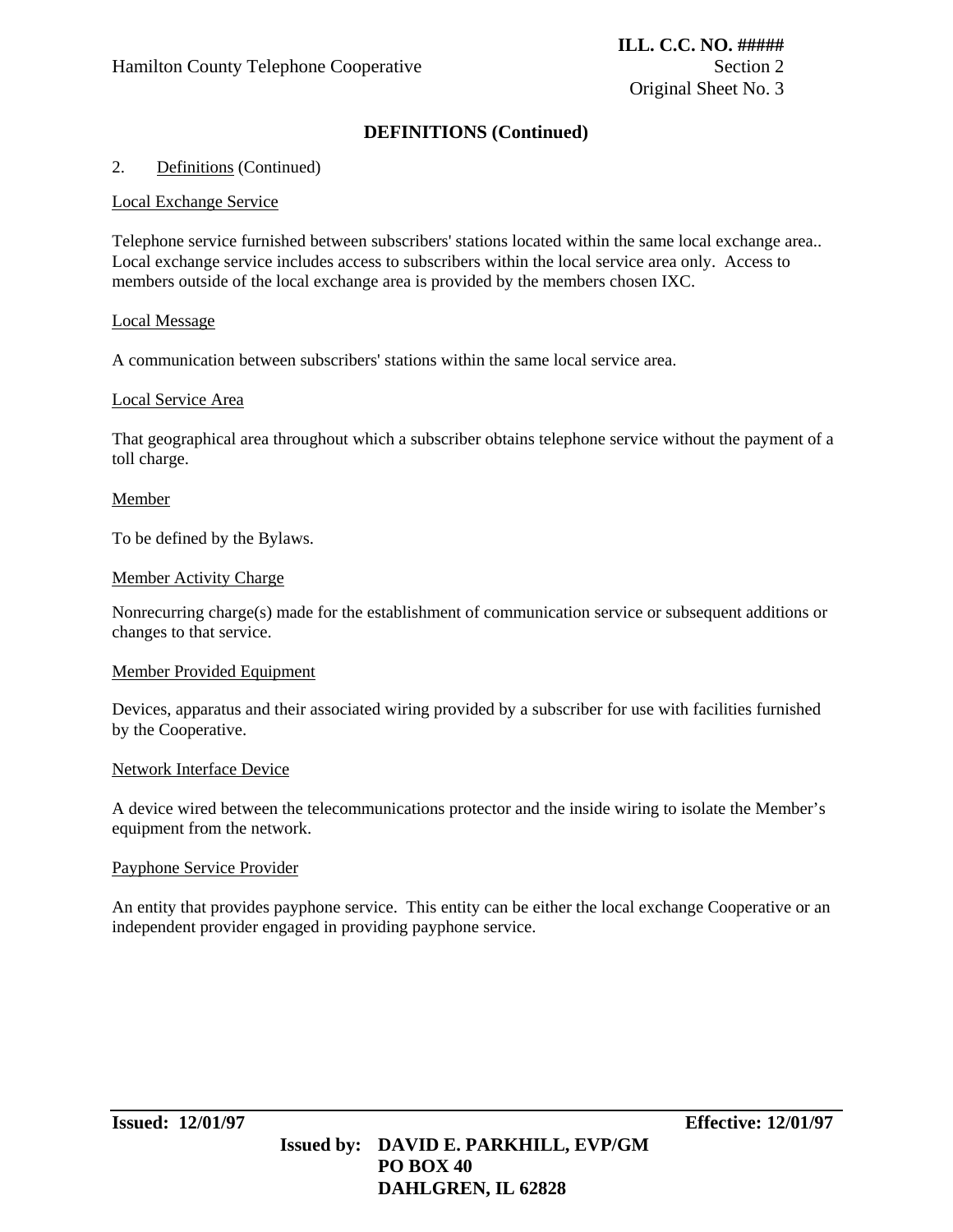# **DEFINITIONS (Continued)**

### 2. Definitions (Continued)

#### Pilot Number

The number in a multi-line hunt service group which is published as the Member's telephone number. When this number is dialed and the line is in use, the central office switch will search for an available idle line in the hunt group.

#### Public Interest Telephone

See Essential Telephone.

#### Premises

All of a building or the adjoining portions of a building occupied and used by the subscriber; or all of the buildings occupied and used by the subscriber as a place of business or residence, which are located on a continuous plot of ground owned by one entity not intersected by a public highway or thoroughfare.

#### Private Line

A circuit provided to furnish communication only between the two or more locations directly connected to it, and not having connection with central office switching apparatus.

#### Toll Message

A message from a calling station to a station located in a different local service area.

#### Toll Service

Telephone service rendered by the members chosen IXC between patrons in different local service areas in accordance with the rates and regulations of the IXC.

#### **Trunk**

A telephone communication channel between two switching centers.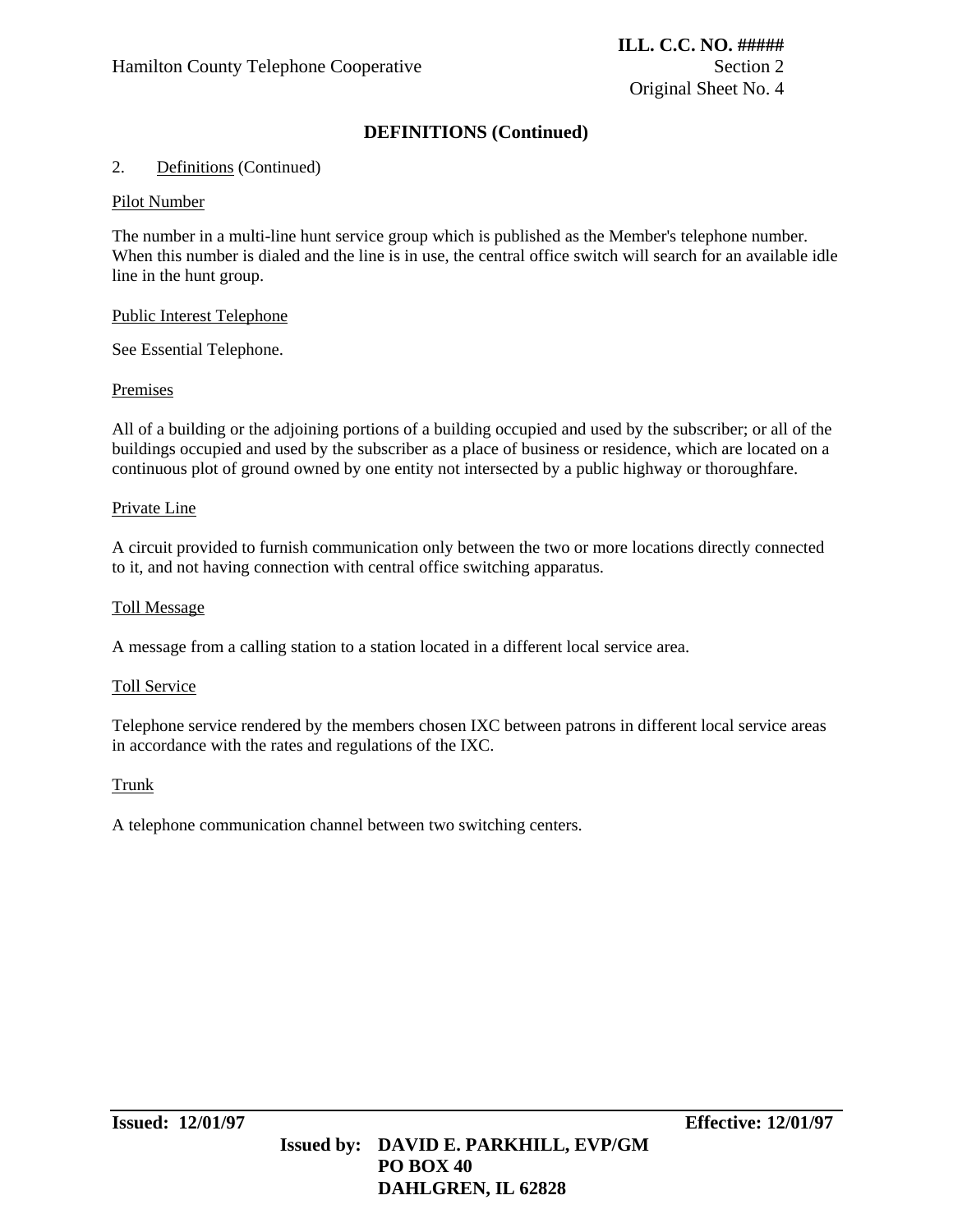### 3. General Rules and Regulations

### 3.1 Application

The rules and regulations specified herein apply to the intrastate services and facilities furnished within the State of Illinois by Hamilton County Telephone Co-Op., hereinafter referred to as the Cooperative.

When services and facilities are provided in part by the Cooperative and in part by other companies, the rules and regulations of the Cooperative apply to that portion of the service and facilities furnished by it.

Failure on the part of the Member to observe these rules and regulations of the Cooperative, after due notice of such failure, automatically gives the Cooperative the authority to discontinue the furnishing of service.

In the event of a conflict between any rate, rule, regulation or provision contained in these General Rules and Regulations and any rate, rule, regulation or provision contained in the specific Assessment Schedule sections, the rate, rule, regulation or provision contained in the specific Assessment Schedule sections shall prevail. In the event of a conflict between any rate, rule, regulation or provision contained in this Assessment Schedule and any rate, rule, regulation or provision contained in Title 83, Chapter I, Subchapter f, Part 735 of the Illinois Administrative Code, the rate, rule, regulation or provision contained in the Illinois Administrative Code shall prevail.

In accordance with the decision of the Federal Communications Commission in the Second Computer Inquiry, the rates and regulations (excluding coin telephones) provided by the Cooperative apply only to such equipment considered to be in the Cooperative's inventory prior to January 1, 1983.

#### 3.2 Explanation of Symbols

- (C) Signifies a changed regulation.
- (D) Signifies a discontinued rate, treatment or regulation.
- (I) Signifies an increased rate or new treatment resulting in an increased rate.
- (N) Signifies a new rate, treatment or regulation.
- (R) Signifies a reduced rate or new treatment resulting in a reduced rate.
- (T) Signifies a change in text but no change in rate, treatment or regulation.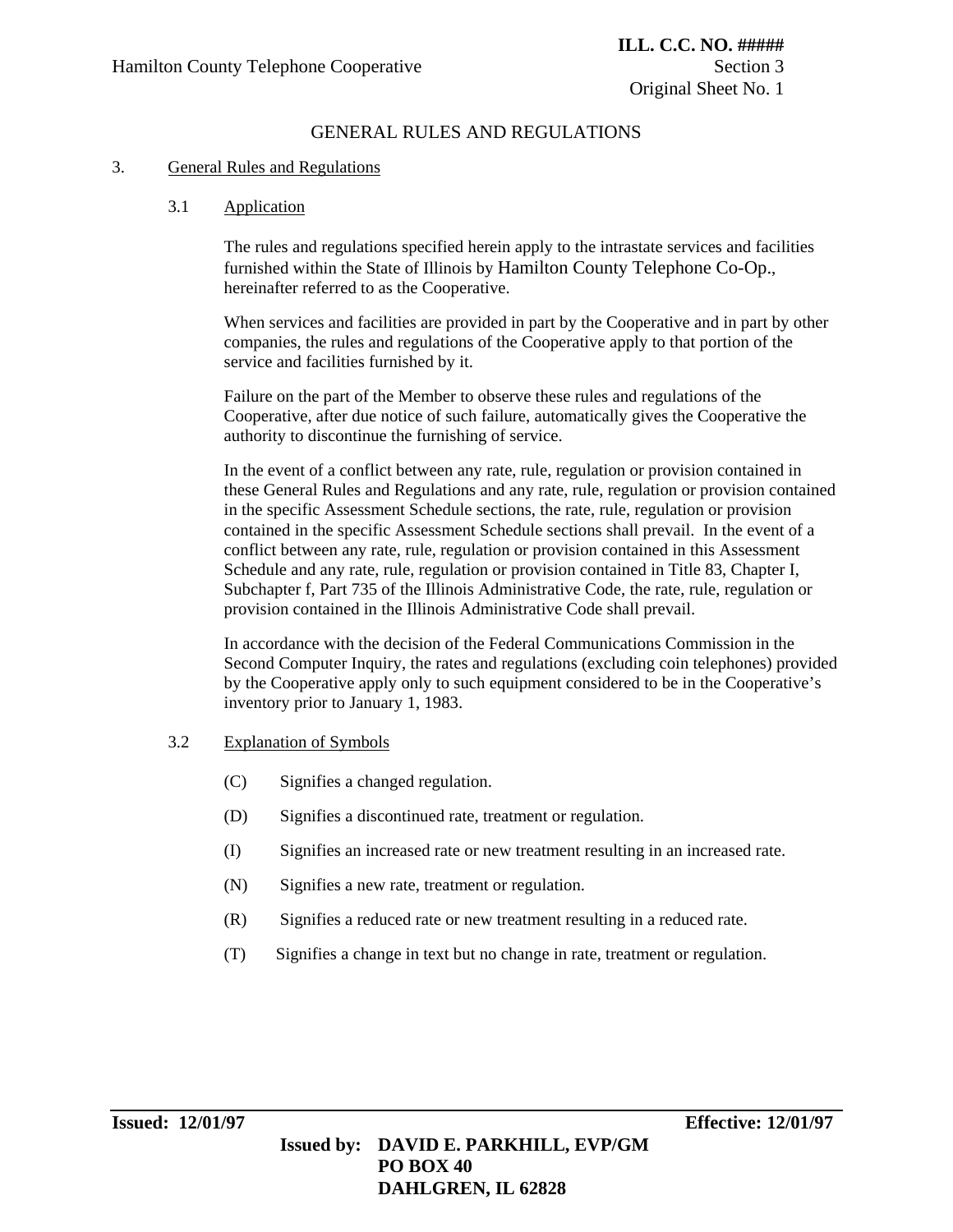### 3. General Rules and Regulations (Continued)

### 3.3 Obligation and Liability of Cooperative

A. Availability of Facilities

The Cooperative's obligation to furnish telephone service is dependent upon its ability to secure and retain, without unreasonable expense, suitable facilities and rights for the construction and maintenance of the necessary circuits and equipment.

B. Interruption of Service

An allowance will be made upon written request from the Member to the Cooperative for interruption of service not due to Member negligence, if the interruption continues for more than twelve hours from the time it is reported to or detected by the Cooperative. The allowance will be the prorated portion of the monthly rate for the service made inoperative, and will be accomplished by a credit on a subsequent bill for service. The credit will be for a minimum of the amount for 24 hours of service.

C. Directory Errors and Omissions

The Cooperative endeavors to correctly list Members, their telephone numbers and other information in the local telephone directory. No liability for damages arising from errors in or omissions of directory listings or listings obtained from Directory Assistance shall attach to the Cooperative. In the case of additional or extra listings for which a charge is made, the Cooperative's liability shall be limited to the monthly rate for each such listing for the charge period during which the error or omission continues.

D. Transmitting Messages

The Cooperative does not undertake to transmit messages, but rather offers the use of its facilities, where available, for communication between parties subject to the conditions specified in these Assessment Schedules.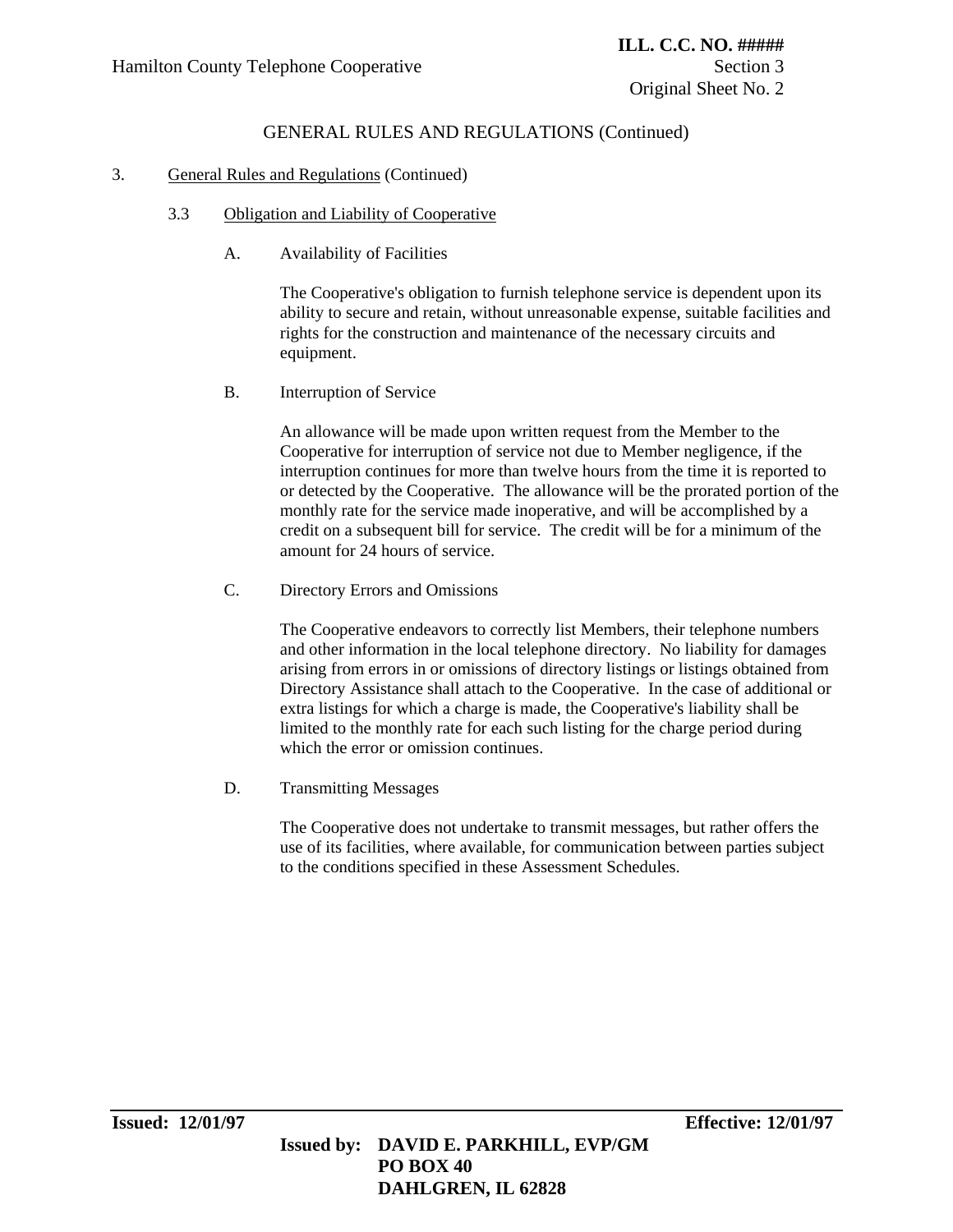### 3. General Rules and Regulations (Continued)

- 3.3 Obligation and Liability of Cooperative (Continued)
	- E. Defacement of Premises

The Cooperative will make a reasonable effort to leave the Member's property in the same condition in which it was found prior to any Cooperative work. The Cooperative will repair or replace any defacement or damage of property due to installation, existence, or removal of Cooperative property when the damage is the result of negligence of the Cooperative.

F. Maintenance and Repairs

The Cooperative shall bear the expense of all repair and maintenance of its facilities. Where damage or destruction of its facilities is due to the acts or omissions of the Member, the Cooperative will be reimbursed by the Member for any such damage. The Member may not rearrange, remove, or disconnect any Cooperative facilities without consent of the Cooperative.

Access to Member's premises at any reasonable hour will be given to representatives of the Cooperative for the purpose of inspecting, repairing, testing or removing any part of the Cooperative's facilities.

G. Adjustment of Charges

In case of overbilling, a refund will be made by the Cooperative for the amount of excess charges with interest from the date of the overpayment by the Member.

The refund will be accomplished by a credit on a subsequent bill for telephone service, or by check if the account is final or if requested by the Member.

- H. Liability of Cooperative
	- 1. The liability of the Cooperative for damages arising out of mistakes, omissions, interruptions, delays or errors or defects in transmission occurring in the course of furnishing service and not caused by negligence of the Member, shall in no event exceed an amount equivalent to the proportionate charge to the Member for the period of service during which such mistakes, omissions, interruptions, delays or errors or defects in transmission occur in excess of 36 hours after notification has been made.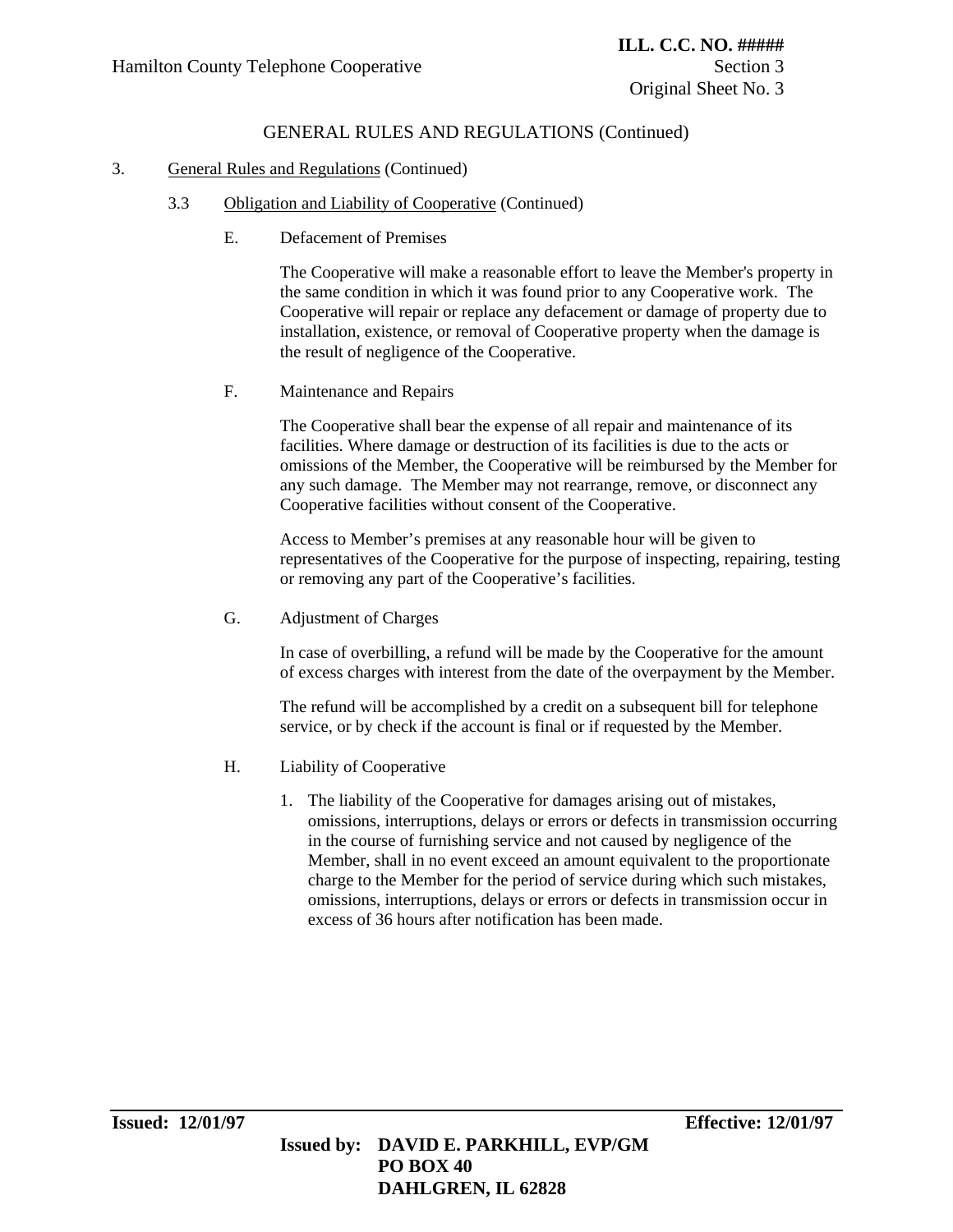### 3. General Rules and Regulations (Continued)

### 3.3 Obligation and Liability of Cooperative (Continued)

- H. Liability of Cooperative (Continued)
	- 2. The Member indemnifies and saves the Cooperative harmless against the following:
		- (a) Acts or omissions of other companies when their facilities are used in connection with the Cooperative's facilities to provide service.
		- (b) Any defacement or damage to the Member's premises, resulting from the existence of the Cooperative's facilities (demarcation point and drop) on such premises, or from the installation or removal thereof, when such defacement or damage is not the result of the negligence of the Cooperative or its employees.
		- (c) Any accident, injury or death occasioned by its equipment or facilities when such is not due to negligence of the Cooperative.
		- (d) Claims for libel, slander or infringement of copyright arising from the material transmitted or recorded over its facilities; claims for infringement of patents arising from combining with, or using in connection with, facilities of the Cooperative, apparatus and systems of the Member; and all other claims arising out of any act or omission of the Member in connection with facilities provided by the Cooperative.
		- (e) Liability for failure to provide service.

 **DAHLGREN, IL 62828**

(f) Liability for telephone directories except as outlined in Section 3.3.C.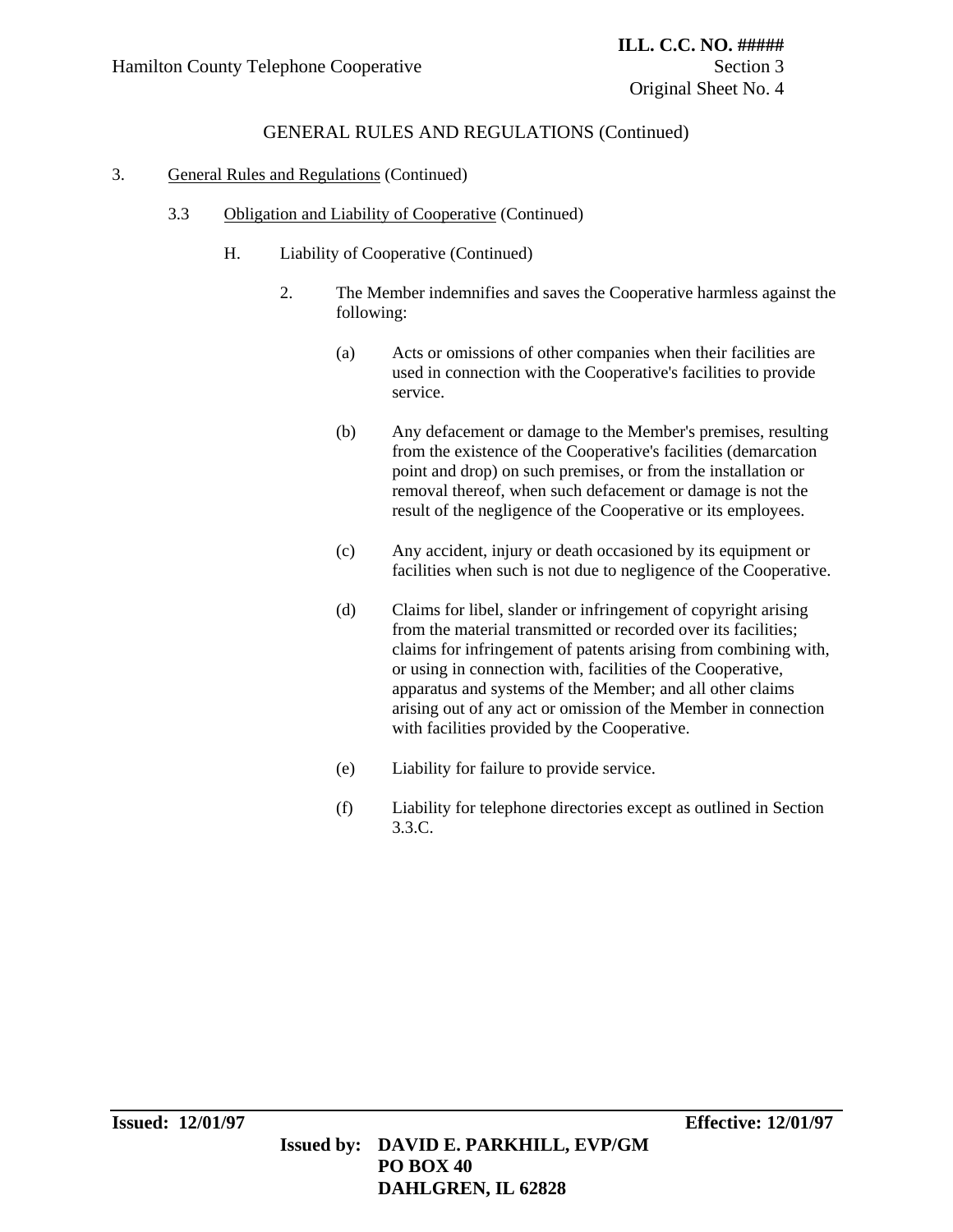### 3. General Rules and Regulations (Cont'd)

### 3.3 Obligation and Liability of Cooperative (Cont'd)

- I. Credit for Interruptions
	- 1. Subject to the exceptions contained in Section 3.3.I.2, when the use of service or facilities furnished by the Cooperative is interrupted, the following adjustments of the monthly Recurring Charges subject to interruption will be allowed for the service and facilities rendered useless and inoperable by reason of the interruption whenever said interruption continues for a period of twentyfour (24) hours or more from the time the interruption is reported to or known to exist by the Cooperative:
		- (a) If the interruption lasts for greater than twenty-four (24) hours but equal to or less than forty-eight (48) hours, Cooperative shall provide a credit equal to a pro-rata portion of monthly recurring charges for the services interrupted;
		- (b) If the interruption lasts for greater than forty-eight (48) hours but equal to or less than seventy-two (72) hours, Cooperative shall provide a credit for 33% of one month's recurring charges for all interrupted services;
		- (c) If the interruption lasts for greater than seventy-two (72) hours but equal to or less than ninety-six (96) hours, Cooperative shall provide a credit for 67% of one month's recurring charges for all interrupted services;
		- (d) If the interruption lasts for greater than ninety-six (96) hours but equal to or less than one hundred twenty (120) hours, Cooperative shall provide a credit for one full month's recurring charges for all interrupted services;
		- (e) If the interruption lasts for greater than one hundred twenty (120) hours, Cooperative will provide alternative phone service to the Member at no cost or provide an additional credit of \$20 per day, at the Member's option.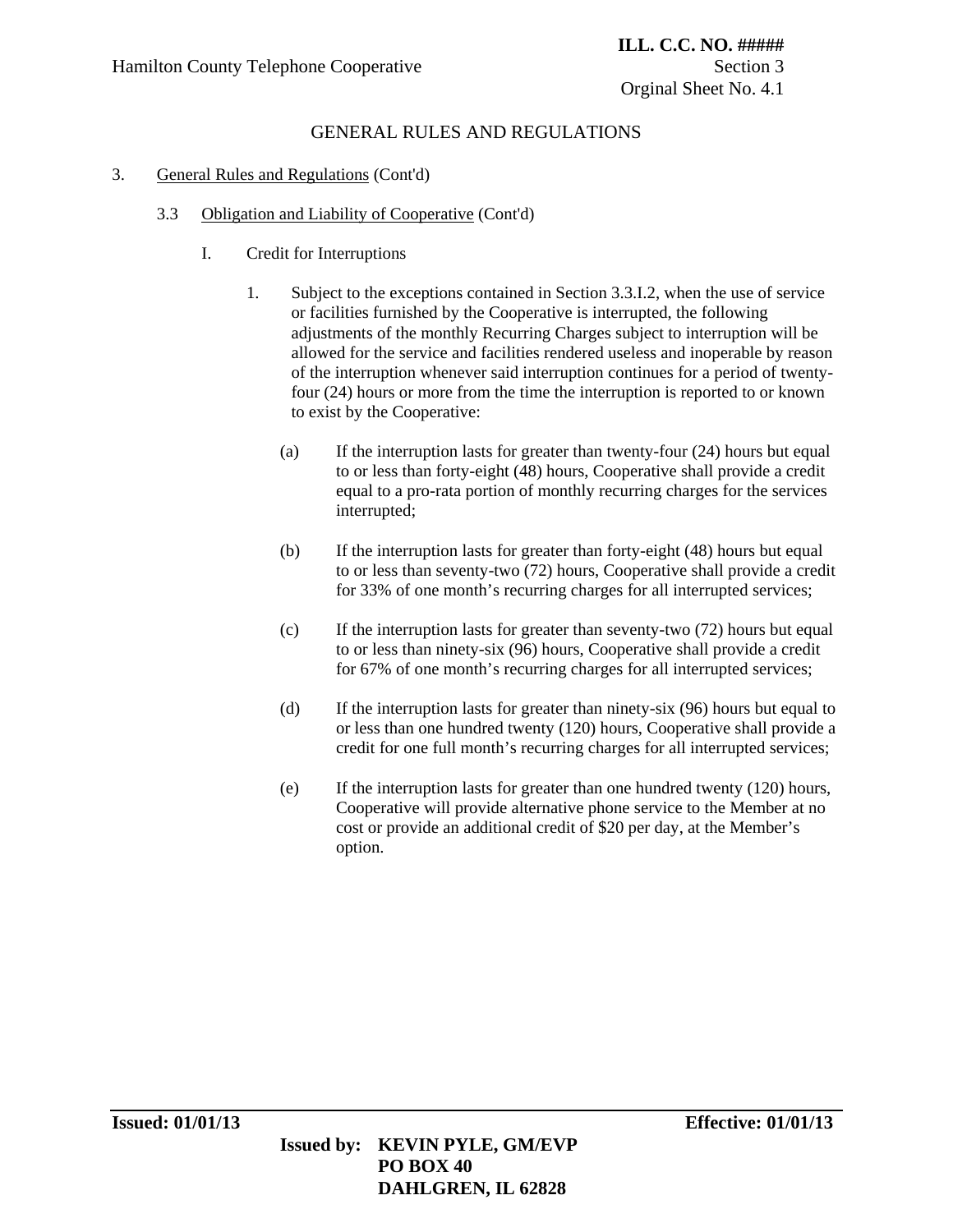### 3. General Rules and Regulations (Cont'd)

### 3.3 Obligation and Liability of Cooperative (Cont'd)

- I. Credit for Interruptions (Cont'd)
	- (f) The credit for services applies to the following non-usage sensitive services:
		- Monthly Basic Local Service
		- Federal and State Subscriber Line Charges (SLC)
		- Flat Rated Extended Area Service (where applicable)
		- **Custom Calling Features**
		- CLASS Features

 For calculating credit allowances, every month is considered to have 30 days. Only those facilities on the interrupted portion of the circuit will receive a credit.

2. Limitation on Credit for Interruption Allowances

No credit allowance will be made for:

- (a) Interruptions due to the negligence or willful acts of , or noncompliance with the provisions of this Assessment Schedule by, the Member, Authorized User, Joint User, or other common carrier providing service connected to the service of the Cooperative;
- (b) An emergency situation;

An emergency situation is defined as:

- A declaration made by the applicable state or federal government agency that the area served by the local exchange carrier is either a state or federal disaster area;
- An act of third parties, including acts of terrorism , vandalism, riot, civil unrest, war, or acts of parties that are not agents, employees or contractors of the local exchange carrier, or
- A severe storm, tornado, earthquake, flood or fire, including any severe storm, tornado, earthquake, flood or fire that prevents the local exchange carrier from restoring service due to impassable roads, downed power lines, or the closing off of affected areas by public safety officials.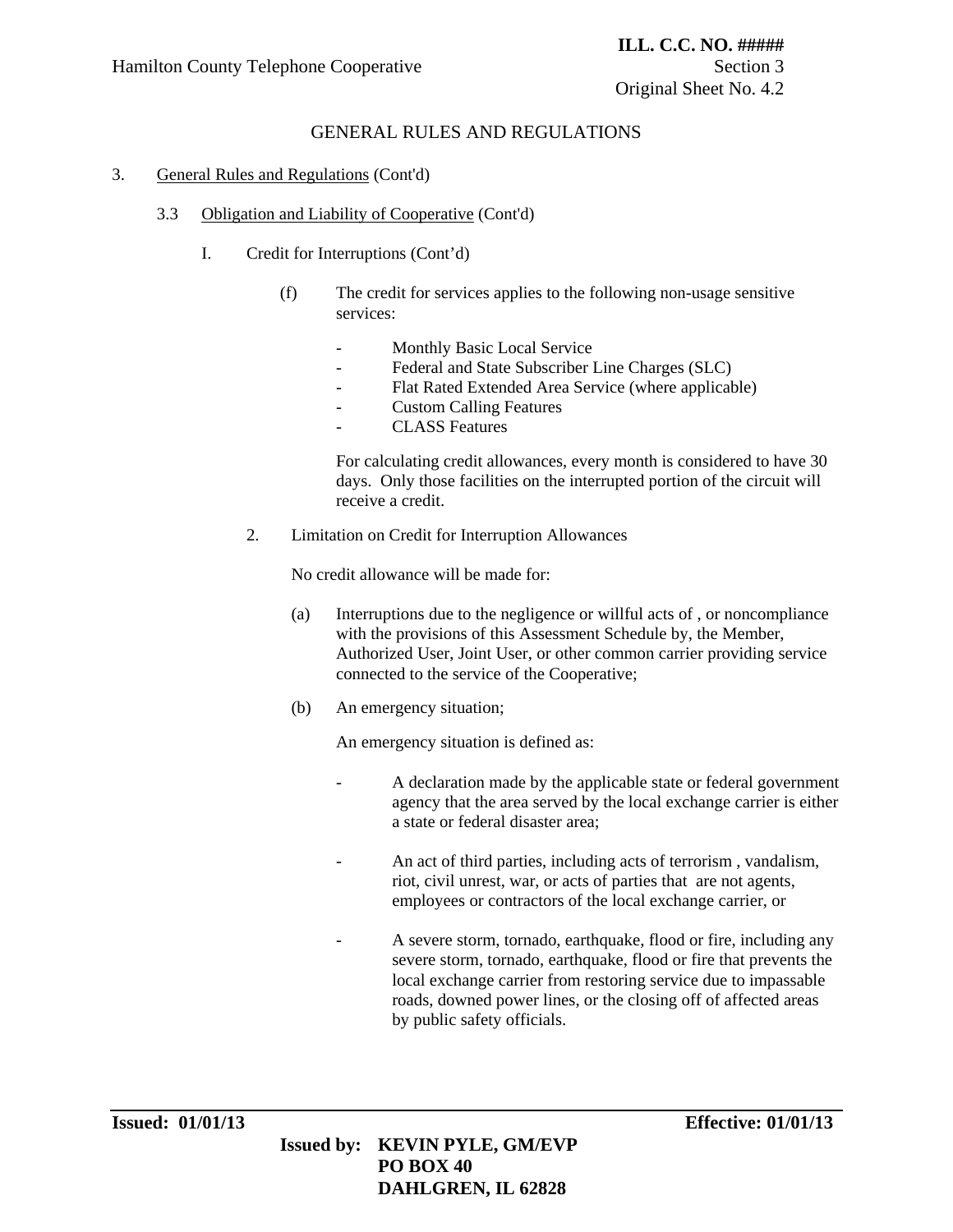### 3. General Rules and Regulations (Cont'd)

- 3.3 Obligation and Liability of Cooperative (Cont'd)
	- I. Credit for Interruptions (Cont'd)
		- 2. Limitation on Credit for Interruption Allowances (Cont'd)
			- (c) Interruptions due to the failure or malfunction of Member-owned telephone equipment or inside wiring;
			- (d) Interruptions of service extended by the Cooperative's inability to gain access to its facilities and equipment for the purpose of investigating and correcting interruptions due to the Member changing a scheduled appointment, provided that the interruption is not extended further by the Cooperative;
			- (e) Interruptions of service extended by the Cooperative's inability to gain access to its facilities and equipment because the Member missed an appointment, provided that the interruption is not further extended by the Cooperative;
			- (f) Interruptions of service during any period when it is necessary for the Member to release service to the Cooperative for necessary maintenance purposes or for implementation of a Member order for a change in service arrangement.
			- (g) Interruptions that occur as a result of the Cooperative's right to refuse service to the Member as provided in 83 Ill. Adm. Code 735.
			- (h) A lack of Cooperative facilities to meet the Member's request for service.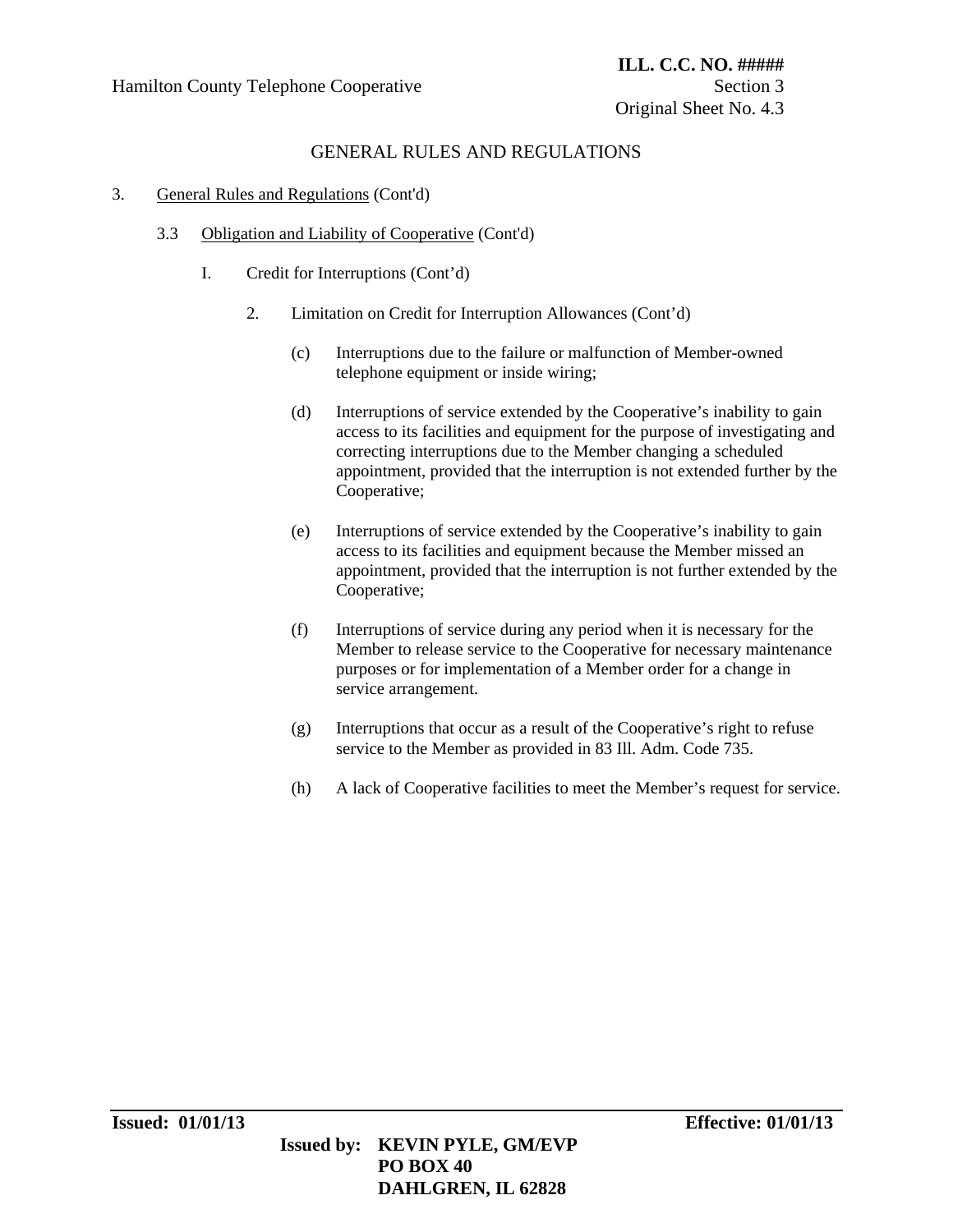- 3. General Rules and Regulations (Cont'd)
	- 3.3 Obligation and Liability of Cooperative (Cont'd)
		- J. New Service Installation Requirements
			- 1. As provided for in 83 Ill. Adm. Code 732.20(a), the Cooperative will install basic local exchange service within five (5) business days after the Member orders service. The Cooperative will inform the Member at the time of the request for install, repair, and/or appointment is made, whether or not the Cooperative has the requisite information to complete the request. Once the requisite information is provided to the Cooperative, the five (5) business day period starts. If the Cooperative fails to install basic local service within five (5) business days, the Cooperative will waive 50% of any installation charges. If the Cooperative fails to install service within 10 business days after the service application is placed, the Cooperative shall waive 100% of the installation charge. For each day that the failure to install service continues beyond the initial ten (10) business days, or beyond five (5) business days after the Member's requested installation date, whichever is greater, the Cooperative will either provide alternative telephone service at no cost or an additional credit of \$20 per day, at the Member's option until service is installed.
			- 2. The New Service Installation credit referenced in Section 3.3.J(1) does not apply as a result of:
				- (a) The Member requesting an installation date beyond the five (5) days from the date of the order. Should the Cooperative not meet its extended commitment date, the New Service Installation date, the Member credit will then be applied from the "agreed" upon installation date;
				- (b) Negligence or willful acts of, or noncompliance with the provisions of this Assessment Schedule by, the Member, Authorized User, Joint User, or other common carrier providing service connected to the service of the Cooperative;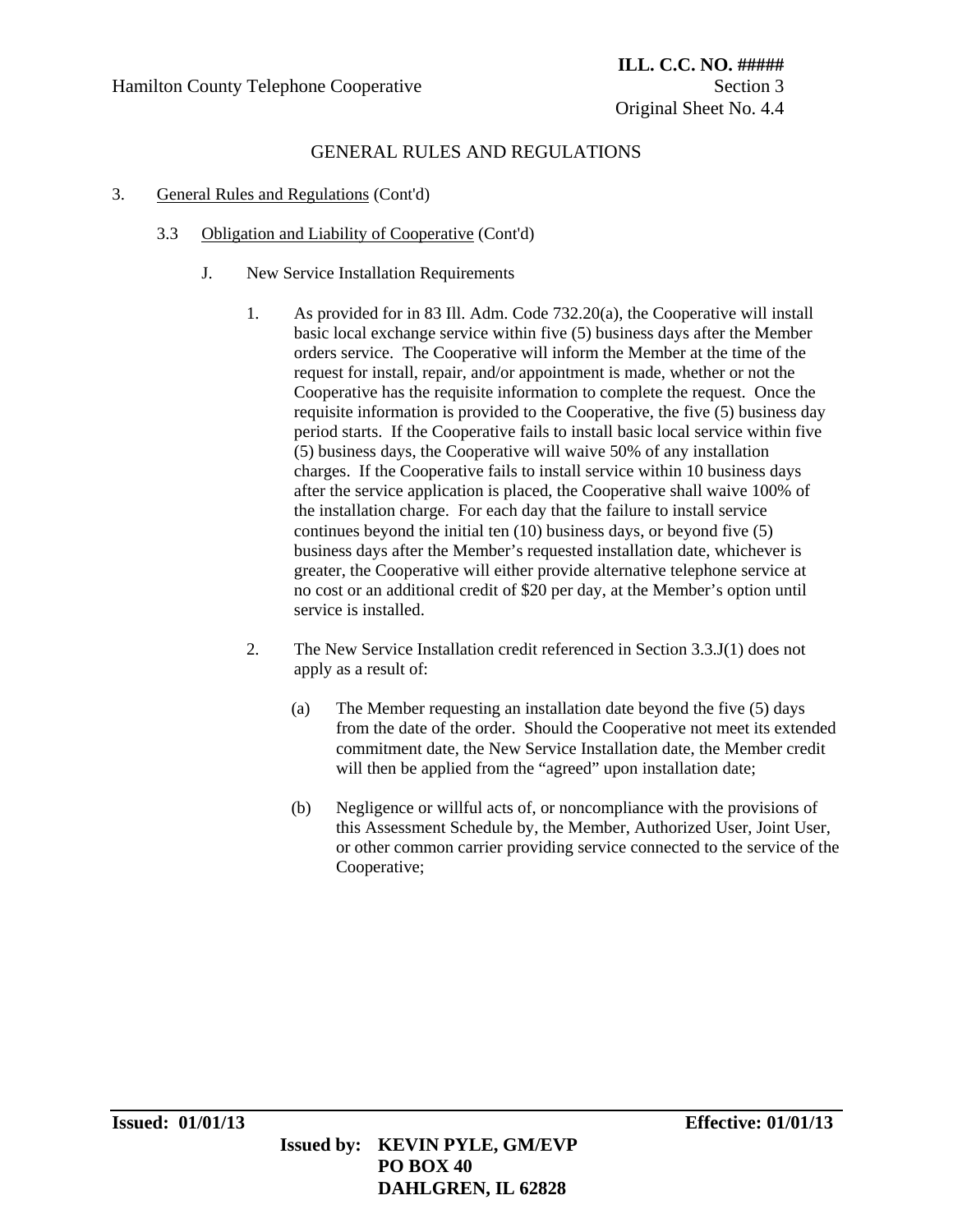### 3. General Rules and Regulations (Cont'd)

- 3.3 Obligation and Liability of Cooperative (Cont'd)
	- J. New Service Installation Requirements (Cont'd)
		- (c) An emergency situation;

An emergency situation is defined as:

- A declaration made by the applicable state or federal government agency that the area served by the local exchange carrier is either a state or federal disaster area;
- An act of third parties, including acts of terrorism, vandalism, riot, civil unrest, war, or acts of parties that are not agents, employees or contractors of the local exchange carrier, or
- A severe storm, tornado, earthquake, flood or fire, including any severe storm, tornado, earthquake, flood or fire that prevents the local exchange carrier from restoring service due to impassable roads, downed power lines, or the closing off of affected areas by public safety officials.
- (d) The inability to gain access to the Member's premises due to the Member missing an appointment provided that the violation is not further extended by the carrier;
- (e) The Member requesting a change to the scheduled appointment, provided the violation is not further extended by the carrier;
- (f) The Cooperative's right to refuse service to a Member as provided in 83 Ill. Adm. Code 735; or
- (g) A lack of Cooperative facilities where a Member requests service at a geographically remote location, a Member requests service in a geographic area where the carrier is not currently offering service, or there are insufficient facilities to meet the Member's request for service.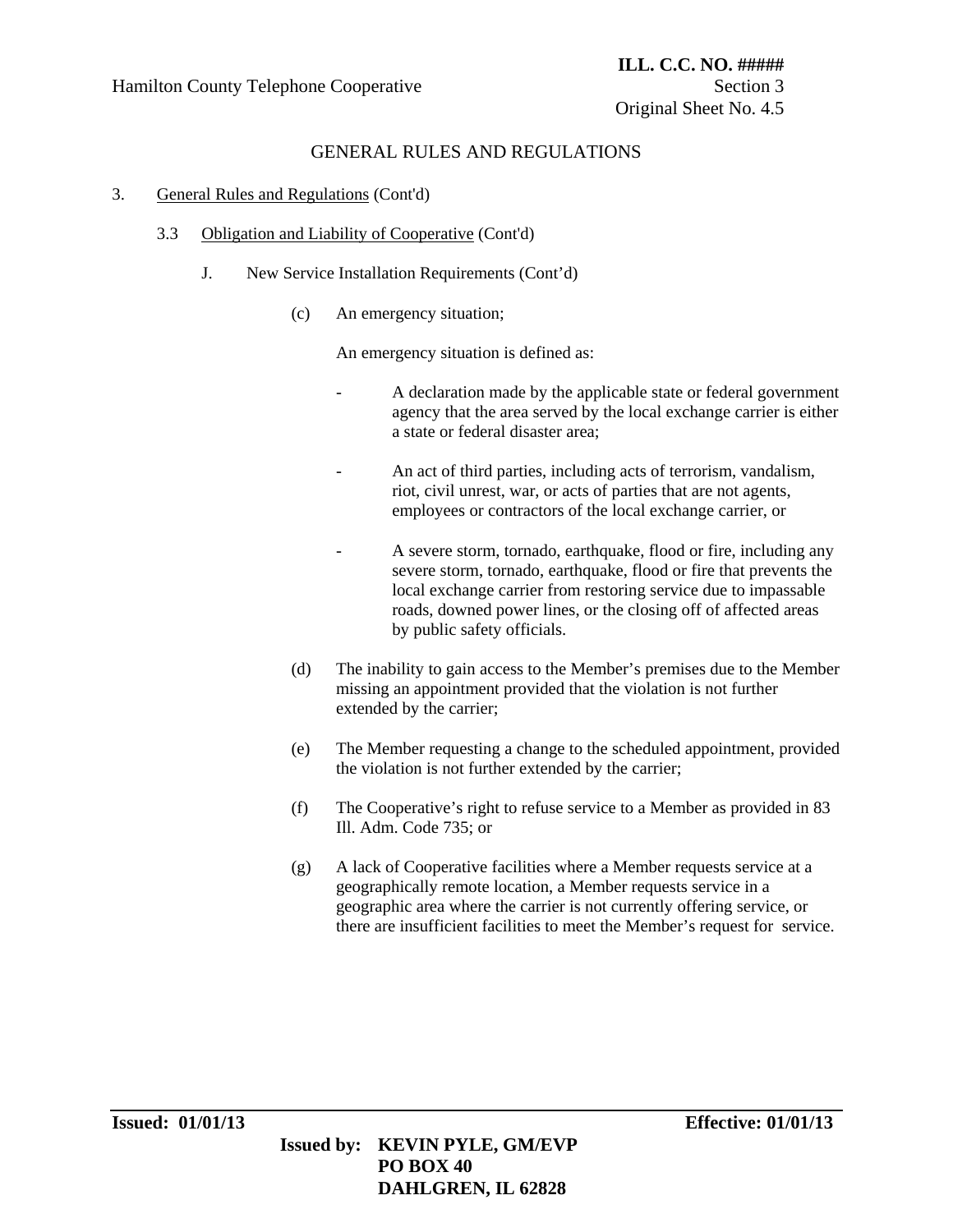- 3. General Rules and Regulations (Cont'd)
	- 3.3 Obligation and Liability of Cooperative (Cont'd)
		- K. Failure to Keep Scheduled Appointment
			- 1. If the Cooperative needs access to the Member premise an appointment will be made with the Member. If the Cooperative fails to show up for the appointment, a credit of \$25 will be applied to the Member's telephone bill.
				- (a) Appointment times will be listed in four hour increments and the service technician will show up between the times agreed upon with the Member.
				- (b) The credit does not apply if:
					- i. The Member is not available during the agreed hours of the appointment.
					- ii. The Cooperative provides twenty-four (24) hour notice of its inability to keep the appointment. The twenty-four (24) hour period is from the end-point of the appointment commitment. If the Cooperative states the commitment is from 8:00a to 12:00p, the Cooperative would have until 12:00p the previous day to notify the Member of an appointment change without penalty. The Cooperative will not make an appointment "window" of greater than a four hour period.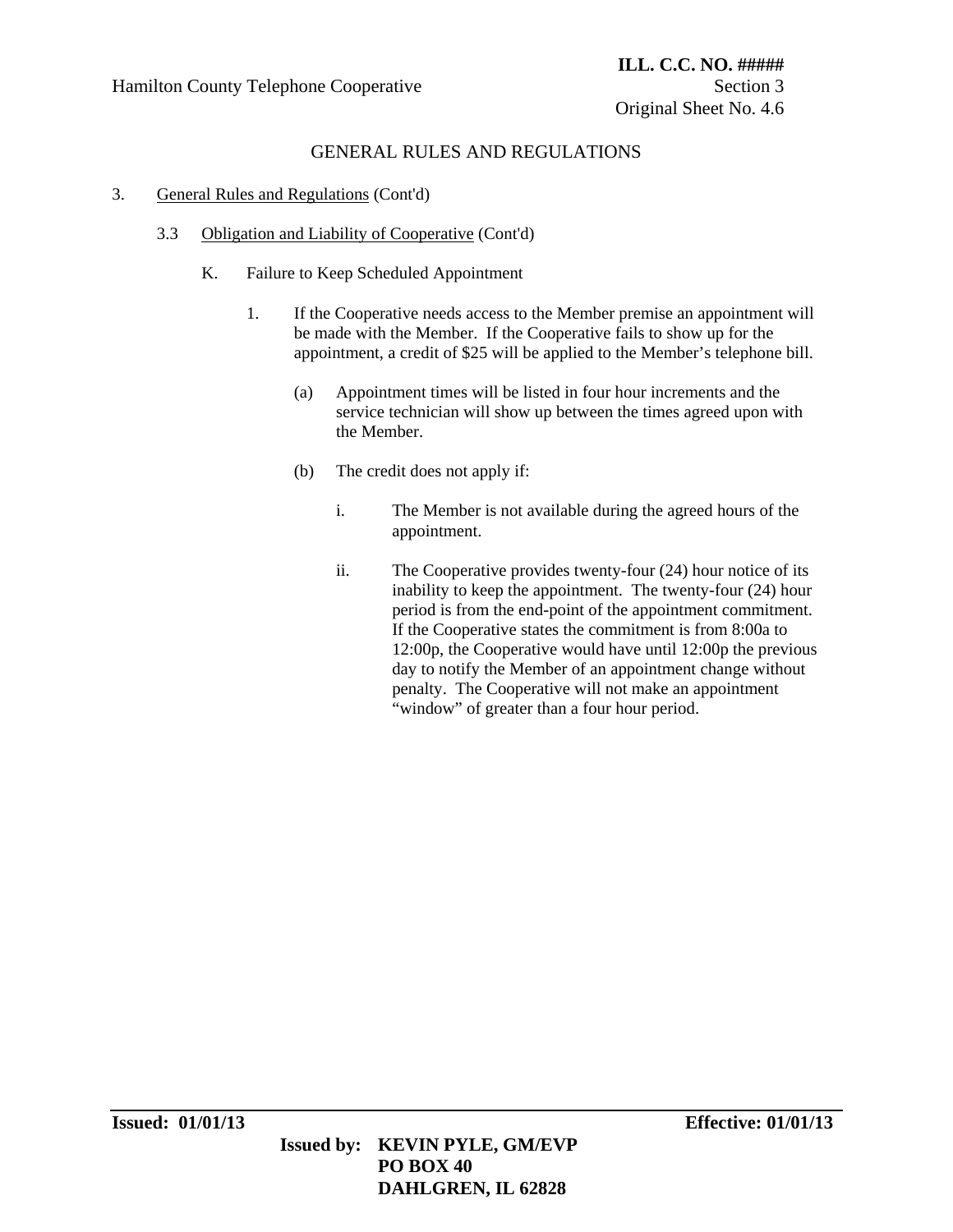### 3. General Rules and Regulations (Continued)

- 3.4 Use of Service and Facilities
	- A. Provision of Equipment
		- 1. Equipment, for the purpose of this section, includes all equipment provided by the Cooperative to its members, whether directly linked to the switched network or not. These items include: centrex units, electronic telephones, intercom systems, fire bars, key systems, and pagers.
		- 2. All equipment necessary for the provision of a given service will be furnished and owned by the Cooperative except as provided elsewhere in this Assessment Schedule. The Member may be required to provide suitable housing or other protective measures where equipment is to be installed in locations exposed to weather or other hazards. Commercial power will be furnished by the Member at a suitable outlet when and where required.
		- 3. Equipment not owned by the Cooperative may be attached to the facilities of the Cooperative as provided in Section 3.4.B. In case unauthorized attachment or connection is made, the Cooperative shall have the right to discontinue the service.
		- 4. The provisions of the preceding shall not be construed or applied to bar a Member from using devices which serve his convenience in his use of the facilities of the Cooperative (such as a device to obtain quietness or privacy), provided any such device so used does not:
			- a. Endanger the safety of Cooperative employees or the public.
			- b. Damage, require change in or alteration of, or involve direct electrical connection to the equipment or other facilities of the Cooperative, unless as provided for elsewhere in this Assessment Schedule.
			- c. Interfere with the proper functioning of such equipment or facilities.
			- d. Impair the operation of the communication system.
			- e. Otherwise injure the public in its use of the Cooperative's services.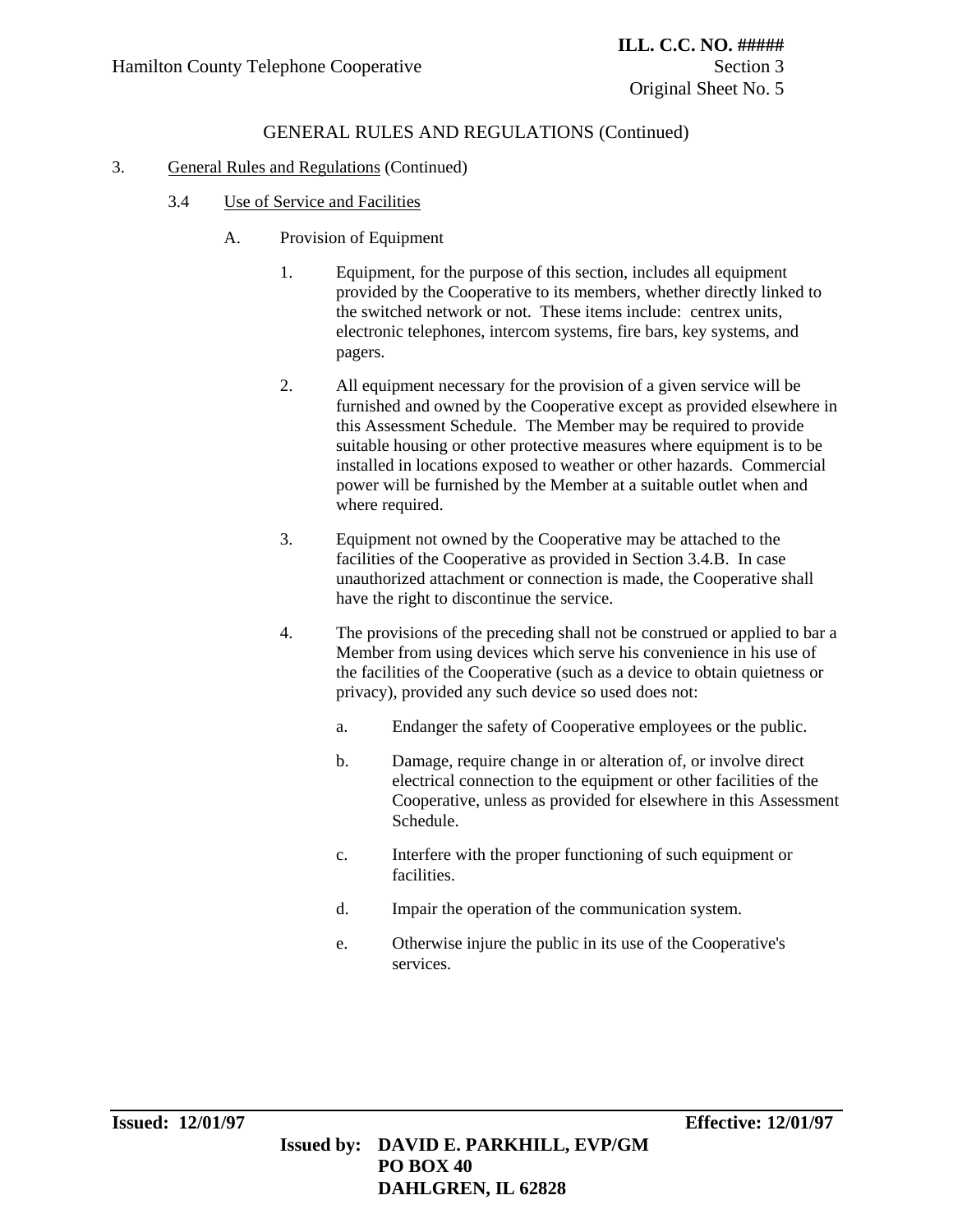### 3. General Rules and Regulations (Continued)

- 3.4 Use of Service and Facilities (Continued)
	- B. Member Provided Equipment and Inside Wire
		- 1. Member-provided equipment and/or inside wire may be connected at the Member's premises to facilities of the Cooperative for use with local exchange service in compliance with FCC regulations.
		- 2. Members may connect equipment, systems and/or inside wire registered or grandfathered by the FCC directly to the Cooperative network.
		- 3. The General Regulations contained in Section 3 of this Assessment Schedule apply when the Member elects to provide his own equipment and/or inside wire. In any instance where the Assessment Schedule of the Cooperative conflicts with an effective order of the FCC, the FCC order will have precedence.
		- 4. Responsibility of the Member
			- a. Upon notification from the Cooperative that the Memberprovided equipment or inside wire is causing or is likely to cause harm, the Member shall make such change as is necessary to remove such harm. Failure to make such change will result in disconnection of service until such change is completed to the satisfaction of the Cooperative.
			- b. The Member may be required, as a condition of service, to pay in full all sums due the Cooperative including, but not limited to, Member activity charges, termination charges, minimum charges, and reimbursement for loss or damage to Cooperative facilities as may apply.
			- c. A Member must subscribe to, and be capable of providing operation for, sufficient quantities of local exchange service lines to provide adequate access to his Member-provided equipment and/or inside wire in accordance with accepted communications industry standards.
			- d. The Member must provide all of the terminal equipment and/or inside wire on the Member's side of the point of demarcation between Cooperative owned equipment and Member-owned equipment.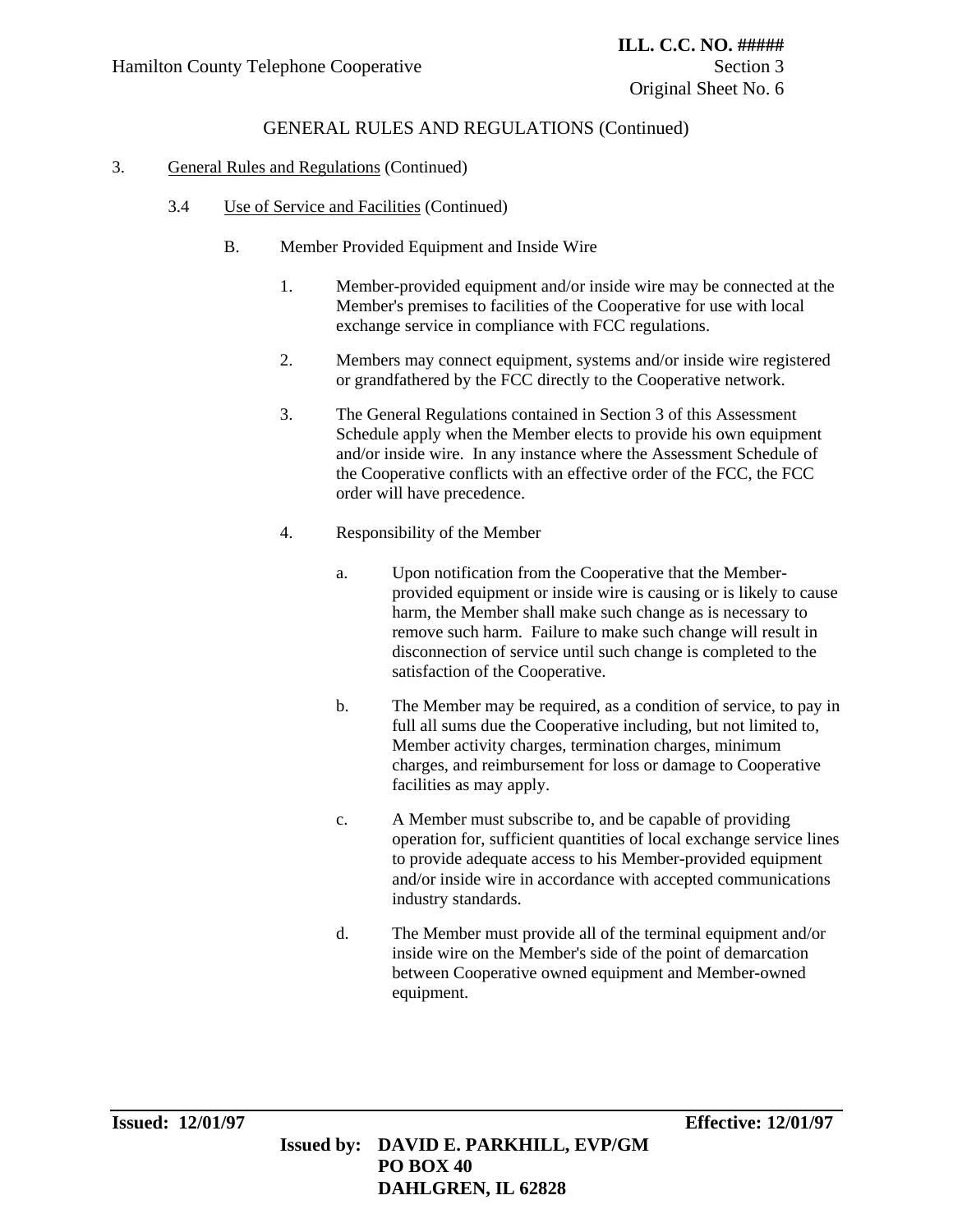### 3. General Rules and Regulations (Continued)

- 3.4 Use of Service and Facilities (Continued)
	- B. Member Provided Equipment and Inside Wire (Continued)
		- 4. Responsibility of the Member (Continued)
			- e. Use of Cooperative facilities or service in connection with any device for recorded public announcements is subject to the following conditions:
				- (1) For purposes of identification, Members to telephone service who transmit recorded public announcements over facilities provided by the Cooperative must include in the recorded message the name of the organization or individual responsible for the service and the address at which the service is provided.
				- (2) Members transmitting factual public announcements such as time, stock market quotations, airline schedules and similar information are excluded from the preceding condition.
				- (3) Nonpublished telephone service will not be furnished for use with recorded public announcements.
				- (4) Failure to comply with the provisions of this Assessment Schedule shall be cause for termination of the service.
			- f. Member-provided systems, equipment, and inside wire must comply with the requirements of Part 68 of the Rules of the Federal Communications Commission.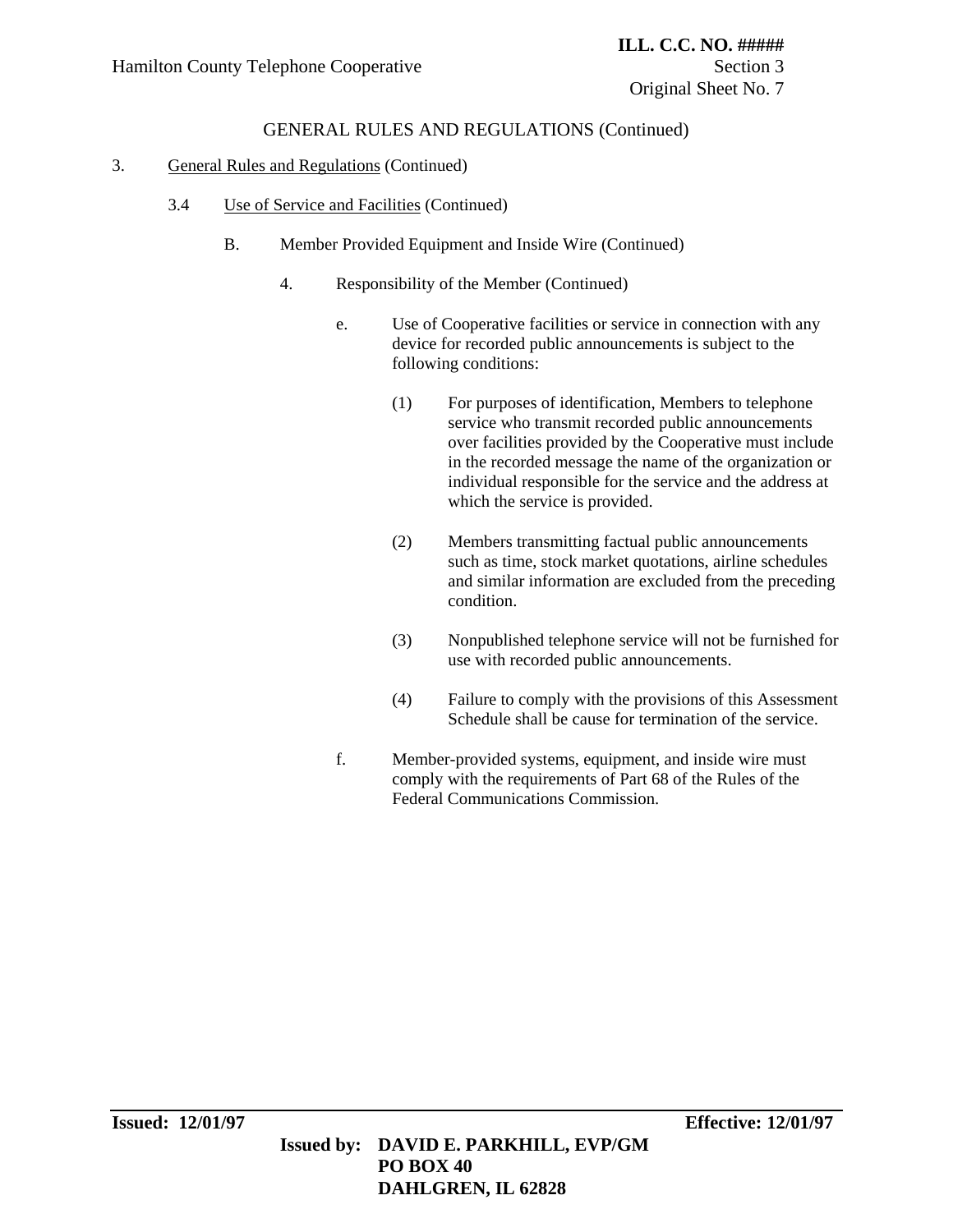### 3. General Rules and Regulations (Continued)

- 3.4 Use of Service and Facilities (Continued)
	- B. Member Provided Equipment and Inside Wire (Continued)
		- 5. Responsibility of the Cooperative
			- a. The Cooperative shall not be responsible to the Member for changes in the technical criteria or in any of the facilities, operations or procedures initiated by the Cooperative or appropriate regulatory agencies which might render any Member-provided equipment obsolete or require modification or alteration of such equipment or otherwise affect its use or performance. The Cooperative will make a reasonable effort to notify a Member in advance of changes in technical criteria, operations or procedures which might affect Member-provided equipment or systems.
			- b. The Cooperative shall not be responsible for the installation, operation or maintenance of any Member-provided communications systems, equipment, or inside wire.
	- C. Use of Member Service

Local exchange telephone service, as distinguished from payphone service, is furnished only for the use by the Member, his/her family, and associates. The Cooperative may refuse to install such service, or permit such service to remain on the Member premises, if the service is able to be used such that it is of a payphone nature.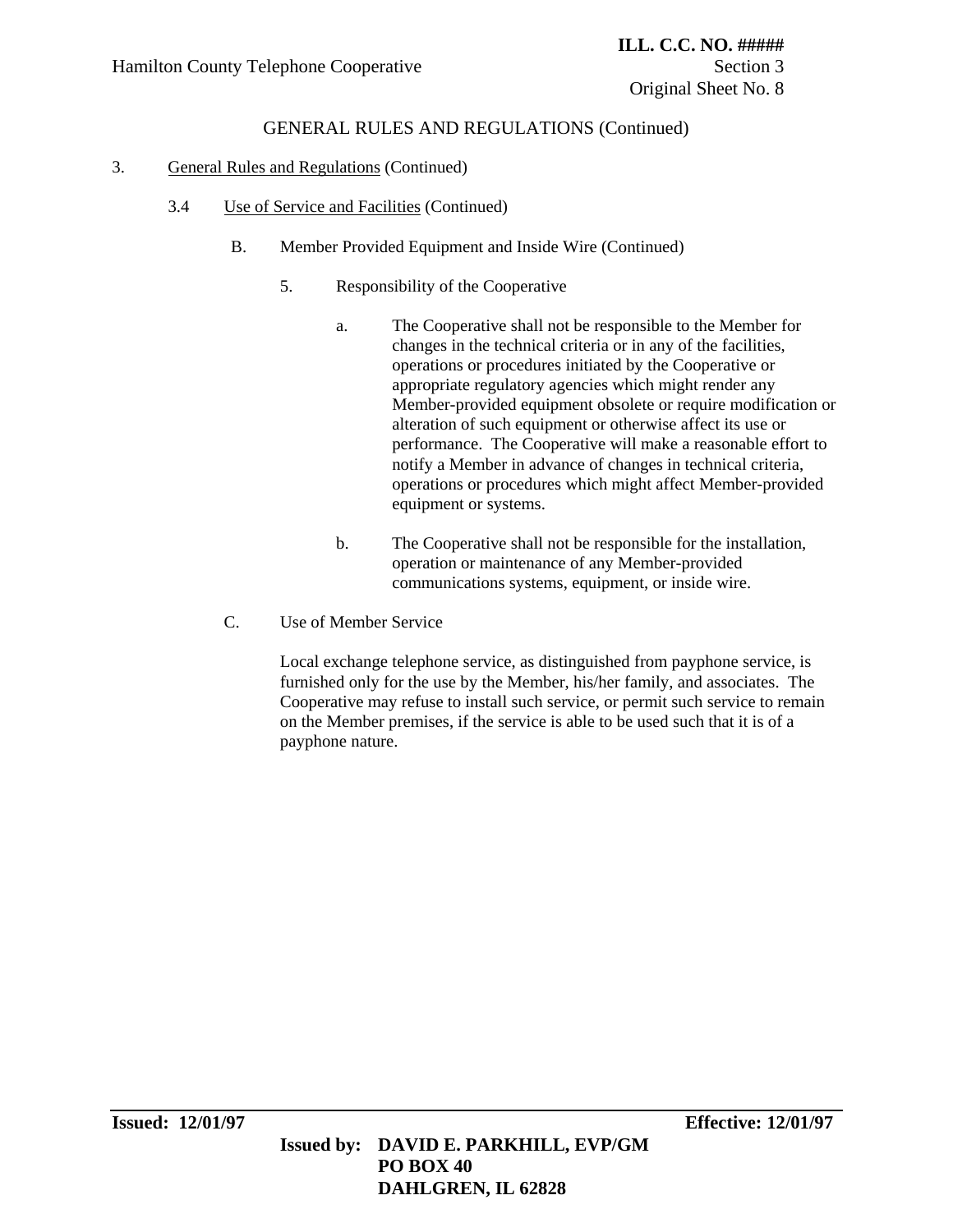### 3. General Rules and Regulations (Continued)

- 3.4 Use of Service and Facilities (Continued)
	- D. Abuse or Fraudulent Use of Service

Local exchange service is furnished subject to the condition that there will be no abuse or fraudulent use of the service. The Cooperative may disconnect service which is used in such a manner as listed below. In case of such disconnection, the Cooperative will immediately attempt to notify the Member.

Abuse or fraudulent use of service includes the following:

- 1. The use of service or facilities of the Cooperative in such a manner as to interfere with the service of one or more other telephone users.
- 2. Tampering with or rearranging Cooperative equipment or facilities, or engaging in any fraudulent activity whatsoever, for the purpose of obtaining service without payment of any portion of charges applicable to the service rendered by the Cooperative or common carriers using the Cooperative's facilities.
- 3. The use of service which is objected to by or on behalf of any governmental authority on the grounds that such service is or is to be used for illegal purposes.
- 4. The Cooperative reserves the right to terminate service being directly or indirectly used in a manner which is in conflict with the Cooperative interest.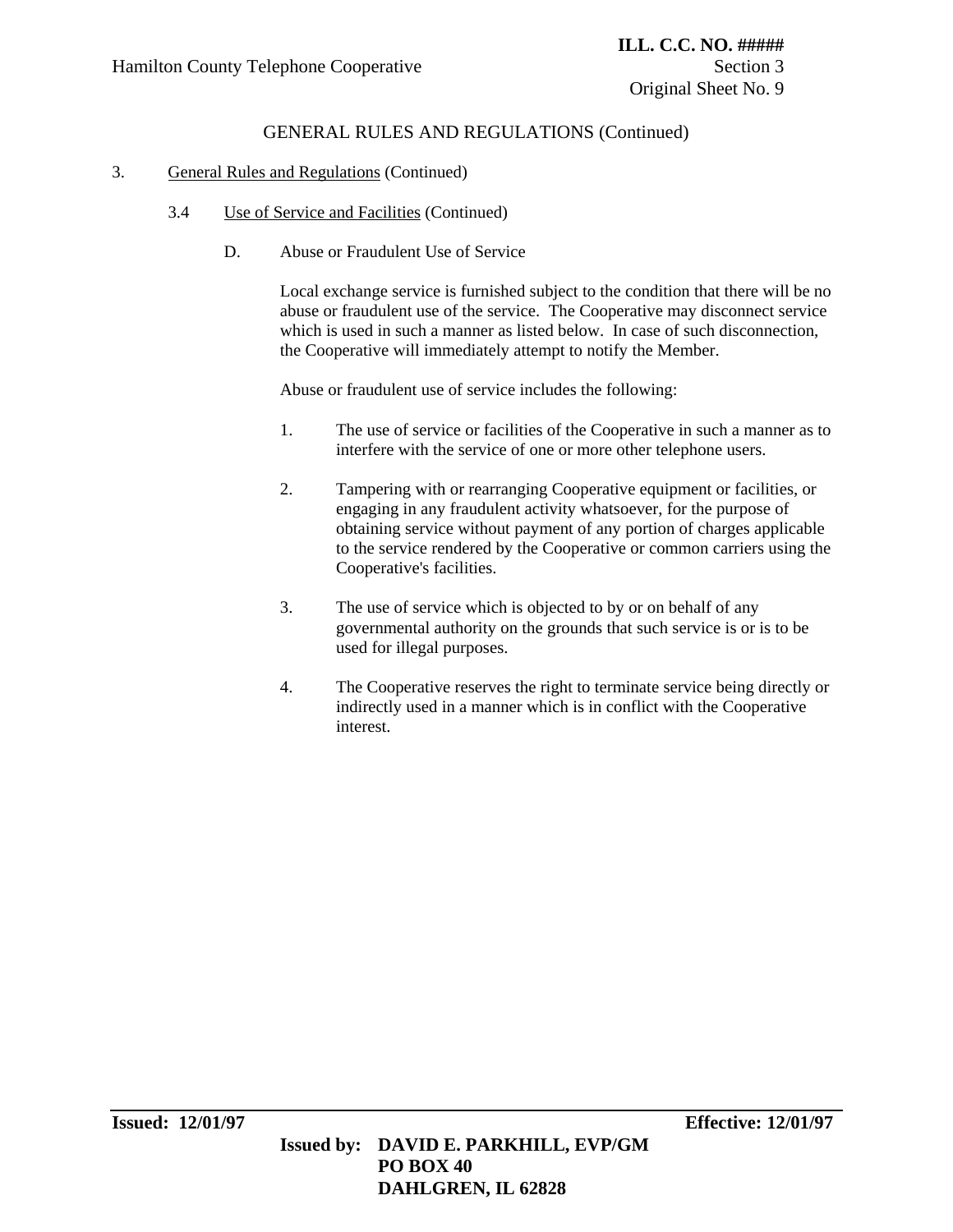### 3. General Rules and Regulations (Continued)

### 3.5 Establishment and Furnishing of Service

A. Applications for Service

Cooperative's Membership application may be completed and returned to the Cooperative before service may commence.

Application for service must be made on the Cooperative's standard form, which becomes a contract when accepted in writing by the Cooperative or upon establishment of service. The conditions of such contracts are subject to all provisions of this and other applicable Assessment Schedules.

The Member may be required to pay in advance all charges including applicable Member Activity Charges for the first billing period. Federal, State or municipal governmental agencies may not be required to make advance payments.

Requests for additional service may be made verbally, if provided in the original contract, and no advance payment will be required.

A move within the exchange area is not considered a means to terminate the contract and orders for such may be made verbally.

Member is responsible at time of application to designate each line requested as primary or secondary. Primary is defined as the only one by which calls can be made from that postal location which already has a designated primary line. Multiple dwelling units and office buildings are considered unique postal locations.

B. Furnishing of Service to Business Members

Business rates apply to Members conducting business in the following locations:

1. Offices, stores, factories and all other places of a strictly business nature.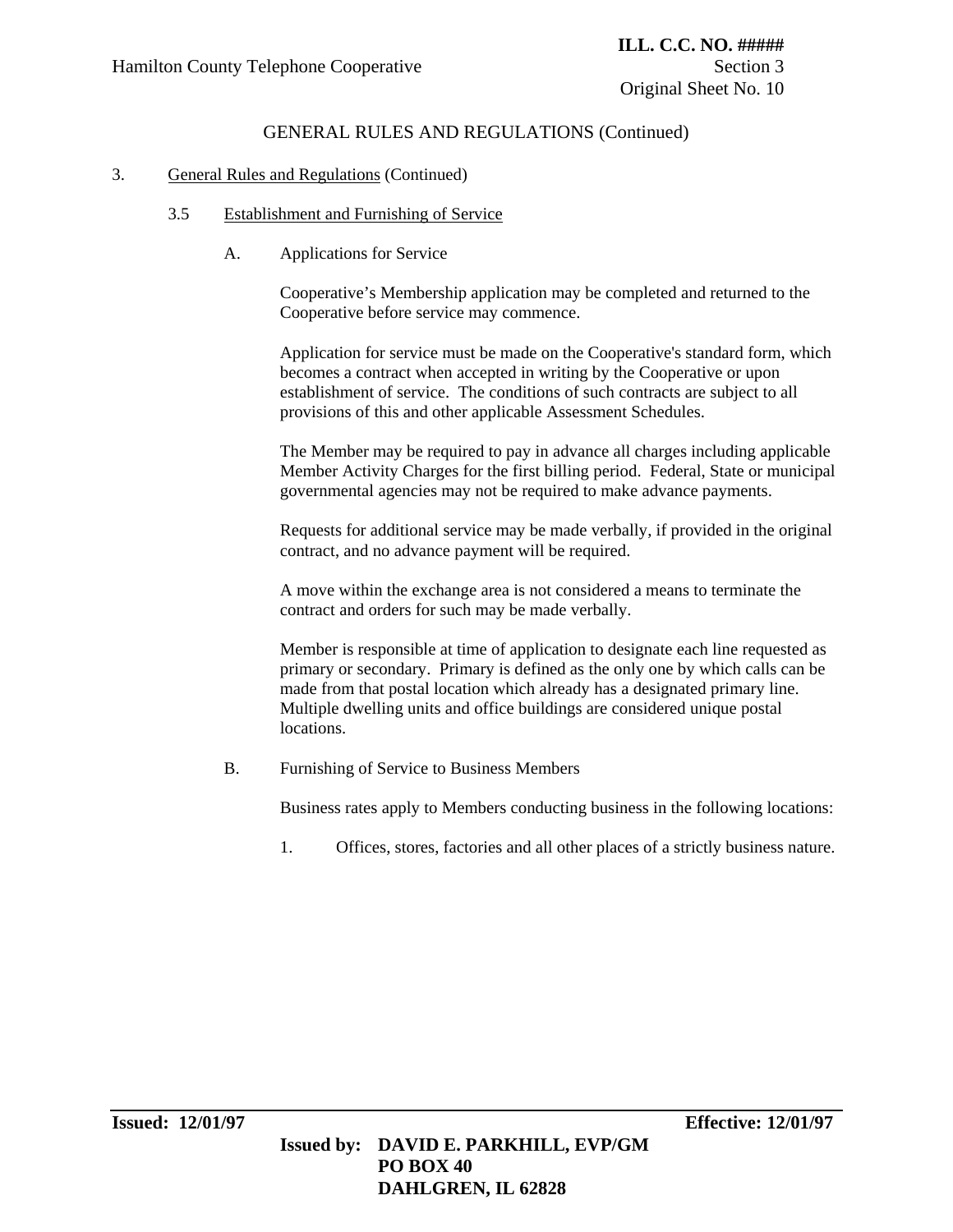### 3. General Rules and Regulations (Continued)

- 3.5 Establishment and Furnishing of Service (Continued)
	- B. Furnishing of Service to Business Members (Continued)
		- 2. In boarding houses, offices of hotels, halls and offices of apartment buildings, quarters occupied by clubs or lodges, public, private, or parochial schools, or colleges (excluding dormitory rooms at such schools or colleges), hospitals, libraries, churches, police departments, fire departments, village offices and other similar institutions.
		- 3. At residence locations when the Member has no regular business telephone and the use of the service either by himself, Members of his household, or his guests, or parties calling him can be considered as more of a business than of a residence nature, or when such business use does not occur or pass over to residence phones during times when businesses are ordinarily closed.
		- 4. Where the place of business and the residence of a Member are in the same premises and no telephone is installed in the place of business, the business rate shall be charged for the telephone installed in the residence.
		- 5. At residence locations, when an extension station or extension bell is located in a shop, office, or other place of business
		- 6. At any location where the listing of service at that location indicates a business, trade or profession, except as specified in 3.5 C. below.
	- C. Furnishing of Service to Residence Members

Residence rates apply to Members at the following locations:

- 1. In private residences where business listings are not provided.
- 2. In private apartments of hotels, rooming houses where service is confined to the Member's use, and elsewhere in rooming and boarding houses which are not advertised as a place of business or which have less than five rooms for roomers or which furnish meals to less than ten boarders, provided business listings are not furnished.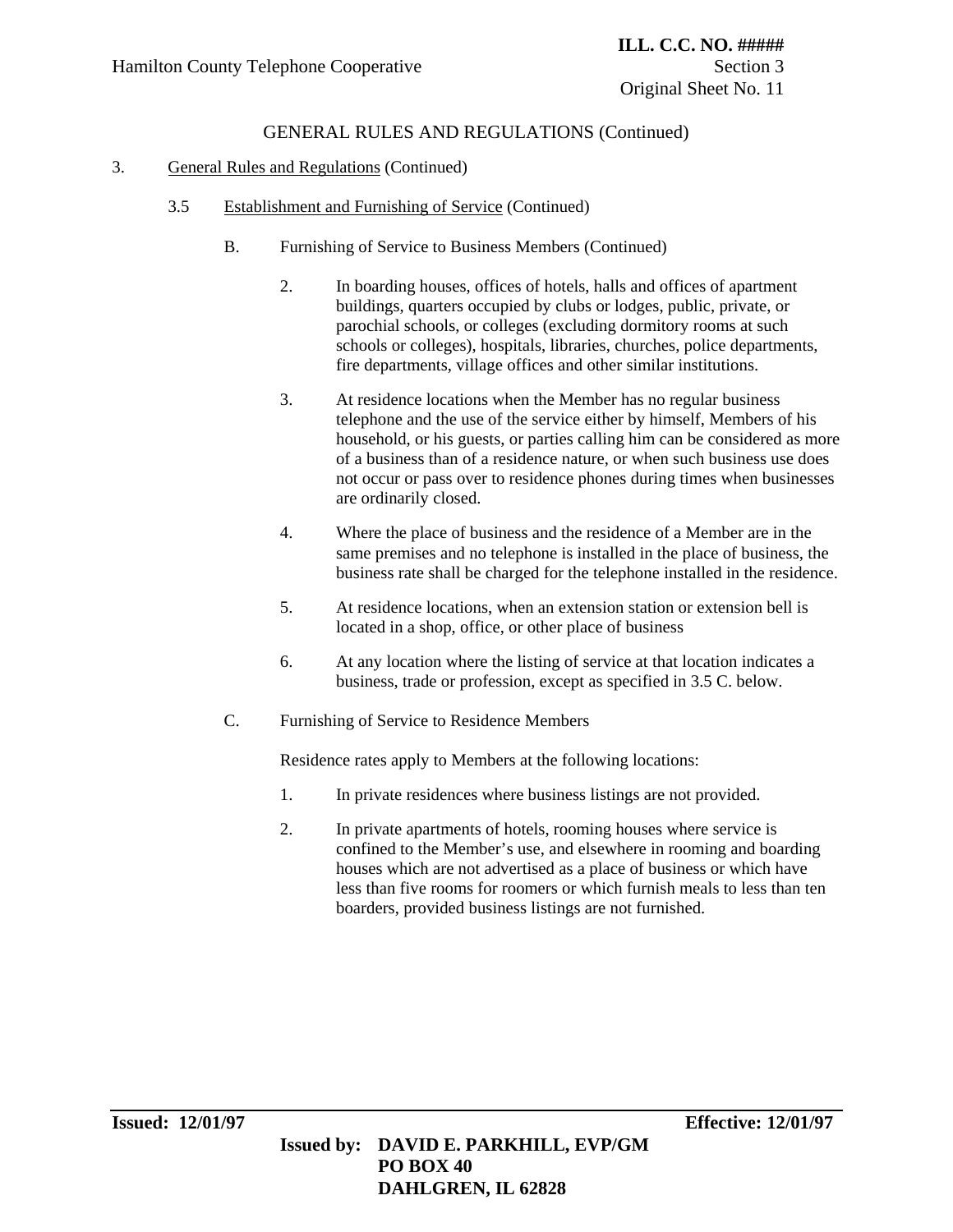### 3. General Rules and Regulations (Continued)

- 3.5 Establishment and Furnishing of Service (Continued)
	- C. Furnishing of Service to Residence Members (Continued)
		- 3. In residence of a clergyman, and in the place of residence of a physician, dentist, veterinarian, surgeon or other medical practitioner, provided the Member does not maintain an office in the residence. In the residence of a Christian Science practitioner, nurse or midwife, or in the office of any of this group of persons, provided the office is located in the Member's residence and is not part of an office building. If listings of firms or partnerships, or additional listings of persons not residing in the same household are desired, business rates apply.
		- 4. Churches, hospitals and other charitable institutions not receiving money by public taxation or from charges for their services take residence rates for individual line service.
	- D. Telephone Numbers

The Cooperative may change any or all numbers or the central office associated with such number whenever it deems it necessary in prudently conducting its business. Should it become necessary to make such a change, the Cooperative will provide reasonable notice of the effective date and reason for the change. A Member may request a telephone number change and if feasible the change will be made at the rate following as described in Section 5.2 and listed in Section 20.2.

E. Alterations

The Member agrees to notify the Cooperative promptly of any alterations or new construction on Member premises which will necessitate changes in the Cooperative's wiring and equipment; and the Member agrees to pay the Cooperative's current charges for such changes.

F. Payment for Service

The Member is required to pay all charges for services rendered by the Cooperative, both exchange and toll, in accordance with provisions contained in this Assessment Schedule. The Member is responsible for all charges for service rendered at his telephone, including collect charges.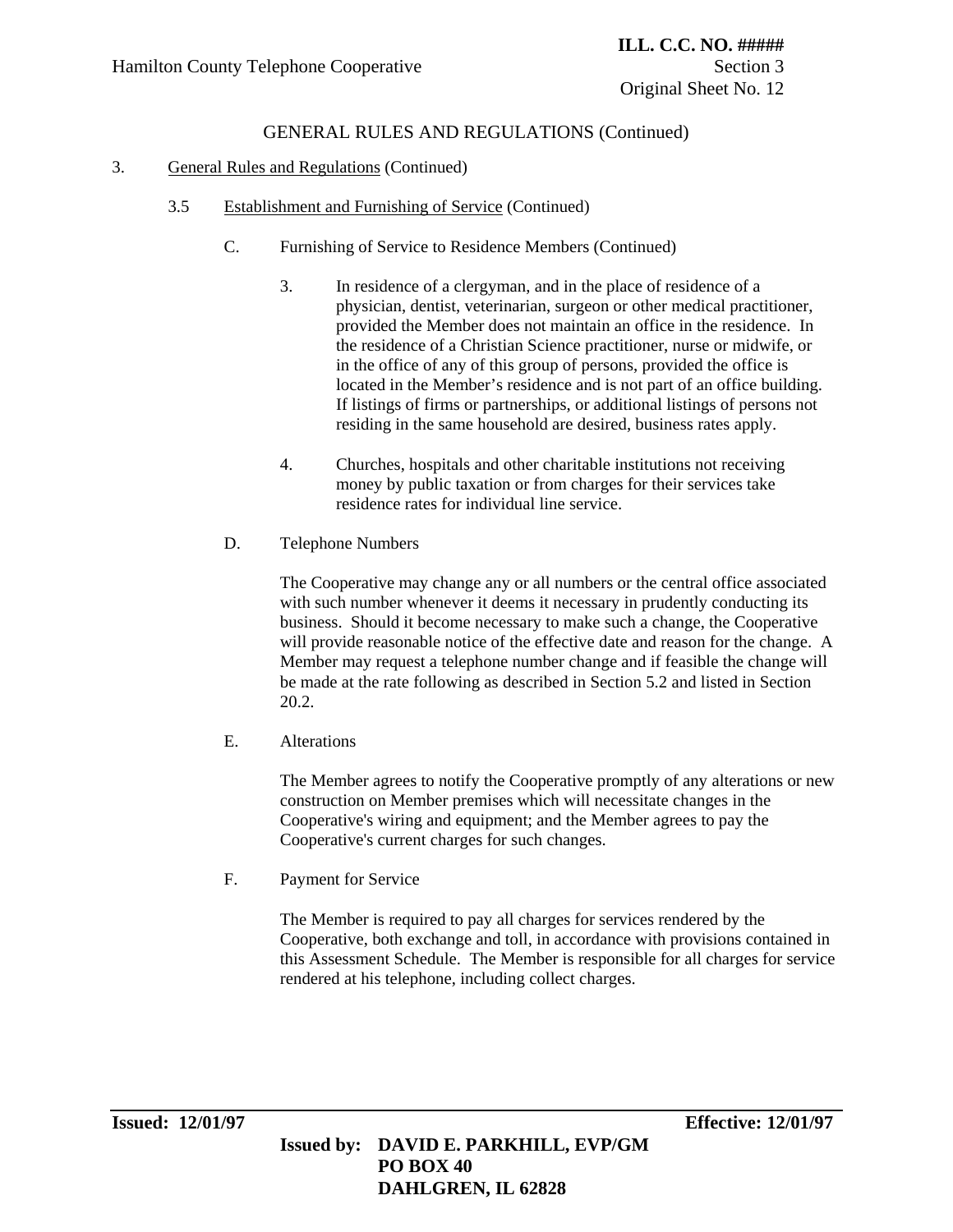### 3. General Rules and Regulations (Continued)

- 3.5 Establishment and Furnishing of Service (Continued)
	- G. Line Extensions

Lines will be extended for permanent Members in accordance with the guidelines established in Section 6.8.

Where required by the conditions, applicants may be required to provide to the Cooperative suitable private right-of-way parallel to the public highway.

H. Unusual Installation Costs

When special conditions or special requirements of the Member involve unusual construction or installation costs, the Member may be required to pay such costs pursuant to Section 8 of this Assessment Schedule.

#### 3.6 Telephone Directories

The Cooperative will furnish to each Member an alphabetically arranged list of the names of all Members of the Local Exchange at least once each year. Extra name listings of Members will be furnished when desired by any Member, or listings will be handled on a nonpublished basis or nonlisted basis (see Section 6-6 following) if requested. Such alphabetically arranged lists shall constitute the Cooperative's telephone directory.

The directory will remain the property of the Cooperative, furnished to expedite service, and may be taken up by the Cooperative at the termination of the contract for service or when new directories are issued. The Cooperative will furnish to its Members, without charge, only such directories as it deems necessary for the efficient use of the service. Other directories will be furnished at the discretion of the Cooperative at a reasonable charge.

- 3.7 Establishment and Maintenance of Credit
	- A. Establishment of Credit for Service

The Cooperative is not obligated to furnish or continue to furnish service to any individual or business that owes for the same class of service furnished by the Cooperative previously rendered at the same or a different address until arrangements have been made for payment in full of such previous indebtedness to the Cooperative.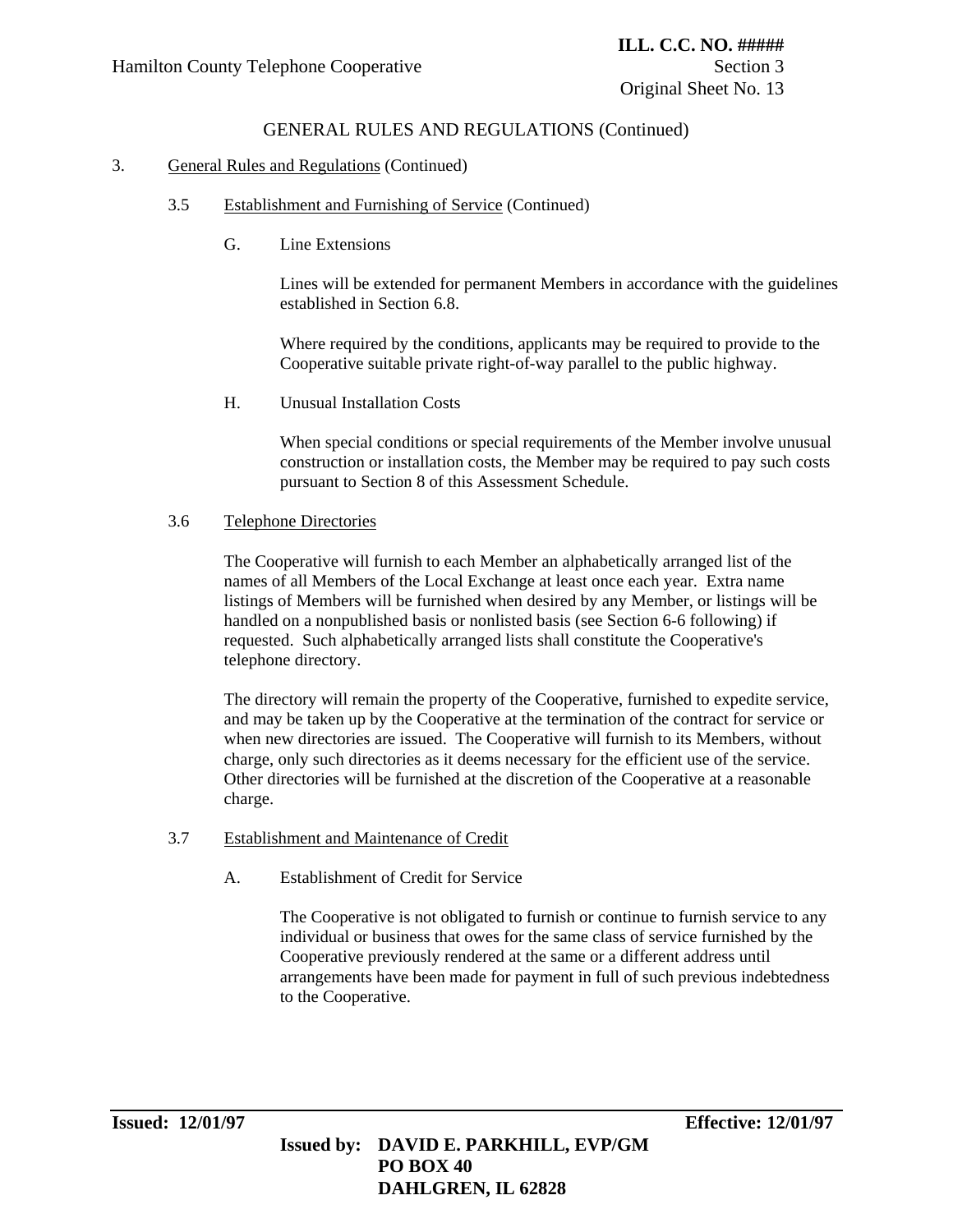### 3. General Rules and Regulations (Continued)

- 3.7 Establishment and Maintenance of Credit (Continued)
	- A. Establishment of Credit for Service (Continued)

In order to ensure that payment is made for all charges due for its service, the Cooperative may require an applicant for service to establish and maintain credit in one of the following ways:

- 1. The applicant can establish that he had a previous service account with a telephone utility for a period of at least twelve (12) months for which the payment record was satisfactory and for which all undisputed charges were satisfactorily paid.
- 2. If the applicant does not have verifiable service, or if the applicant had previous service for less than one year, the applicant would be required to meet at least two of the following criteria to establish credit:

Has a valid major national charge card Has a valid major national oil charge card Home ownership Has been employed two years or more with the current employer Has a checking account Has a savings account

- 3. If the applicant cannot establish credit as indicated above, the Cooperative can require a deposit prior to the establishment of telephone service.
- B. Deposits

A deposit may be required from applicants for service or from existing Members. The following regulations apply to deposits:

1. The amount of a deposit shall not exceed estimated service charges for two (2) months for residential service, and four (4) months for business service. The estimated charges for Members shall be based on the average monthly billing for the past six months, or for applicants for service, the average monthly bill for that class and type of service.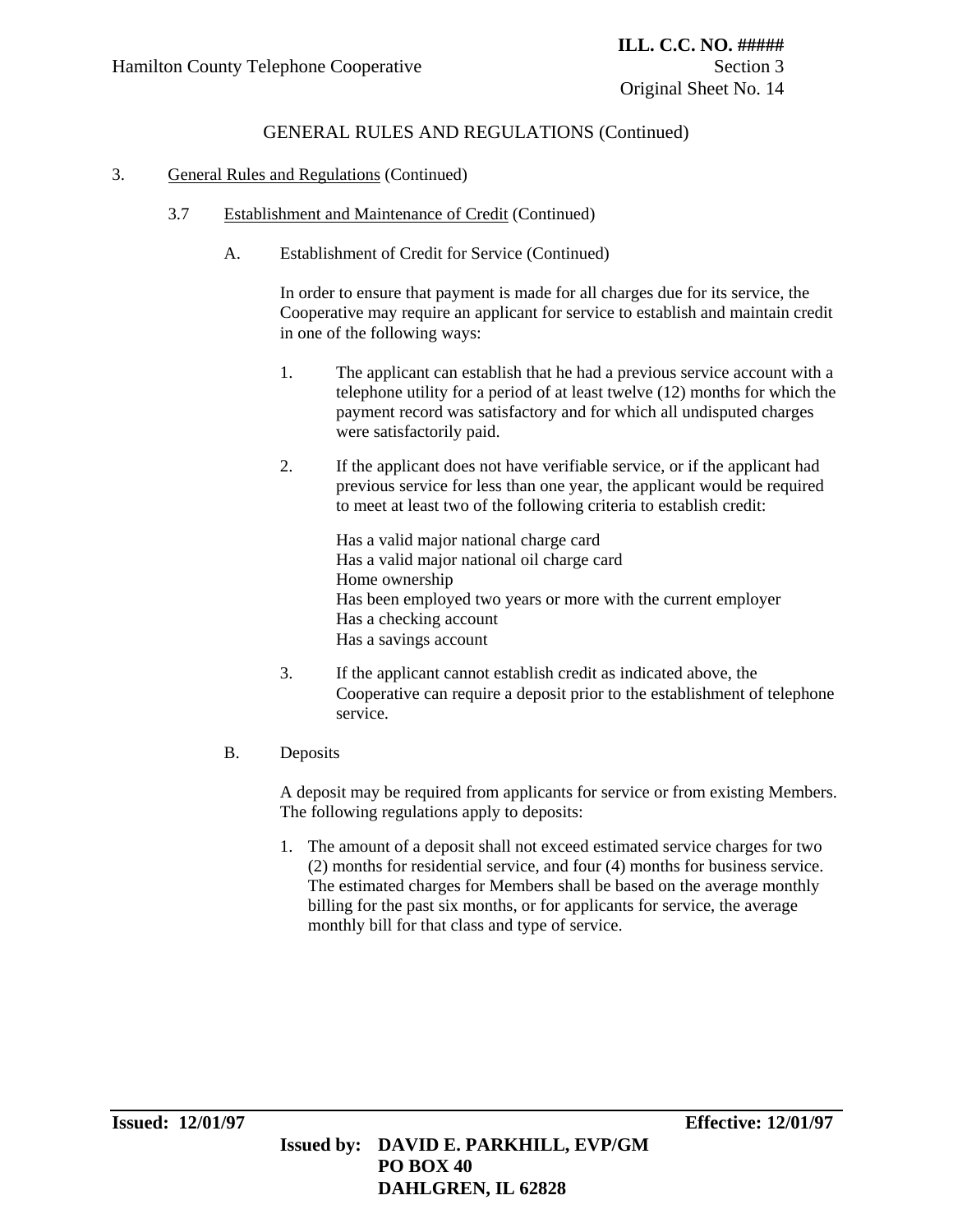### 3. General Rules and Regulations (Continued)

### 3.7 Establishment and Maintenance of Credit (Continued)

- B. Deposits (Continued)
	- 2. The Cooperative may require a deposit or guarantee from an existing Member as a condition of continued service if, during the first twelve (12) months that the Member receives service, the Member pays late four times or has service discontinued for nonpayment two times.
	- 3. The Cooperative may request a deposit from any Member after the first twelve (12) months that the Member has received service if the Member has had service discontinued two times in a twelve (12) month period, of if the Cooperative provides evidence that the Member used a device or scheme to obtain service without payment. The Cooperative may also request a deposit from any nonresidential Member after the first twelve (12) months the Member has received service if the Member pays late at least six times during any twelve (12) month period.
	- 4. The Cooperative may request that a maximum of one-third of the requested deposit amount be paid within twelve (12) days after the request for the deposit. An applicant may be requested to pay no more than one-third of the deposit amount prior to the establishment of service. The Cooperative shall allow the balance of the deposit to be paid in two (2) equal monthly installments.
	- 5. Deposits plus interest shall be automatically refunded after being held for twelve (12) months as long as the Member has paid any past due bill owed to the Cooperative, service has not been discontinued for nonpayment, the Member has not paid late four times, or the Member has not used a device or scheme to obtain service without payment.
	- 6. The deposit shall be credited with accrued interest to the charges stated on the final bill and the remaining balance, if any, shall be returned to the Member within thirty (30) days after the termination of service.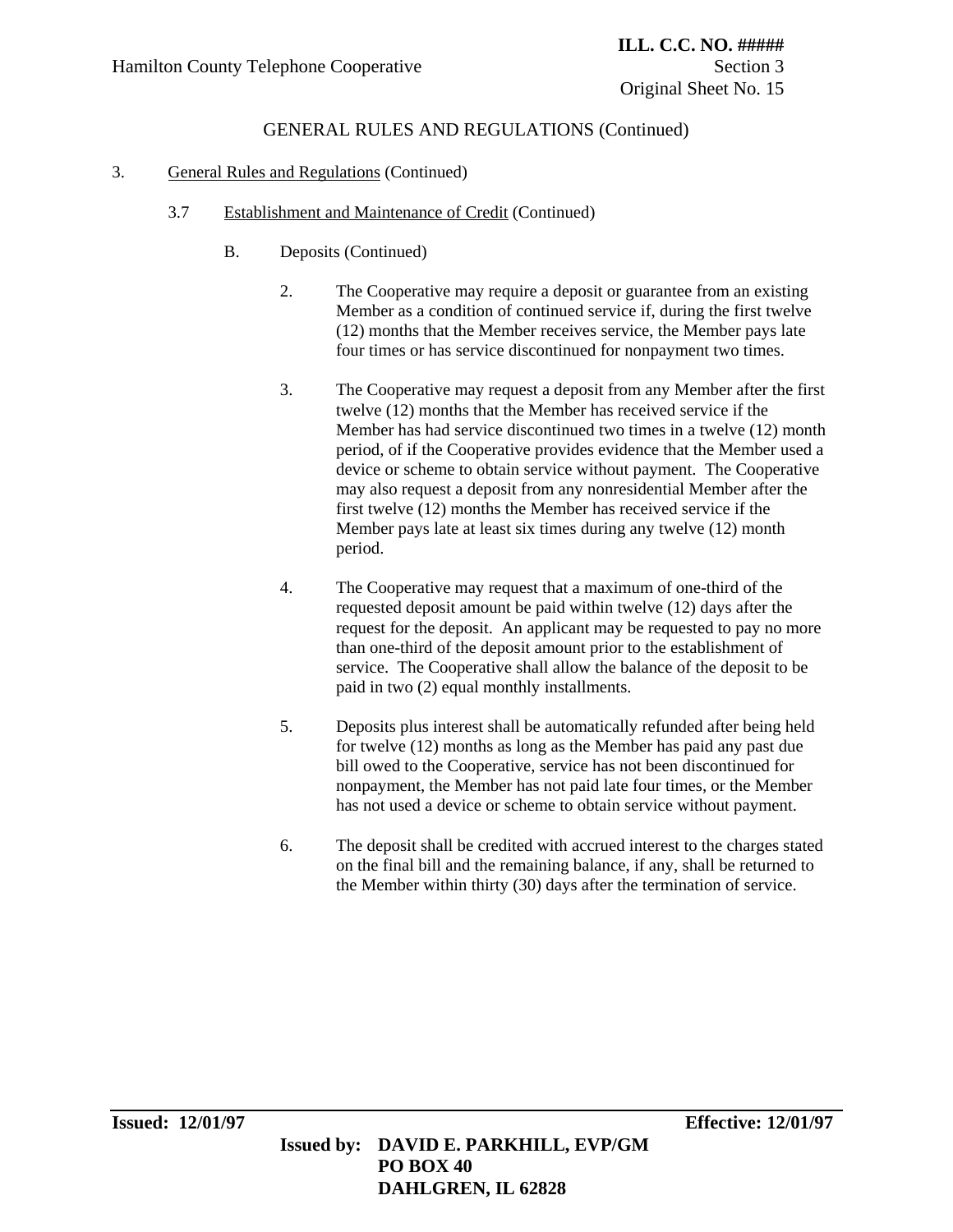### 3. General Rules and Regulations (Continued)

### 3.7 Establishment and Maintenance of Credit (Continued)

- B. Deposits (Continued)
	- 7. Interest will be paid on all deposits held by the Cooperative. The interest rate shall equal the rate existing for one year United States treasury bills at that point in time when the determination of the interest rate is made. The interest rate will be rounded to the nearest one-half of one percent. Simple interest will be computed from the date of payment of the deposit, and will be credited annually upon the account of the Member until discontinuance of service, or upon return of the deposit, whichever occurs first. Interest shall not accrue on any deposit after the date on which a reasonable effort has been made to return it to the Member.
- C. Guarantee in Lieu of Deposit

In lieu of a deposit the Cooperative may accept a written guarantee of a responsible party. A current Member of the same Cooperative with at least twelve (12) months service which has not been discontinued for non-payment during the most recent twelve (12) months qualifies as a responsible party.

The guarantee must be in writing, stating the terms of the guarantee, including the maximum amount guaranteed, and that the Cooperative will not hold the Guarantor liable for sums in excess of that amount. The Cooperative will be the sole judge as to whether the written guarantee is acceptable.

The guarantee will remain in full force and effect until thirty (30) days after receipt by the Cooperative of a written notice of cancellation of this agreement from the Guarantor. However, the Cooperative is not obligated to release the Guarantor from the obligation if the Cooperative has reason to believe that the Member has used a device or scheme to obtain service without payment, and has so notified the Member.

The guarantee shall be limited to an amount not to exceed the cash deposit which would have been charged to the Member provided for in these Assessment Schedules.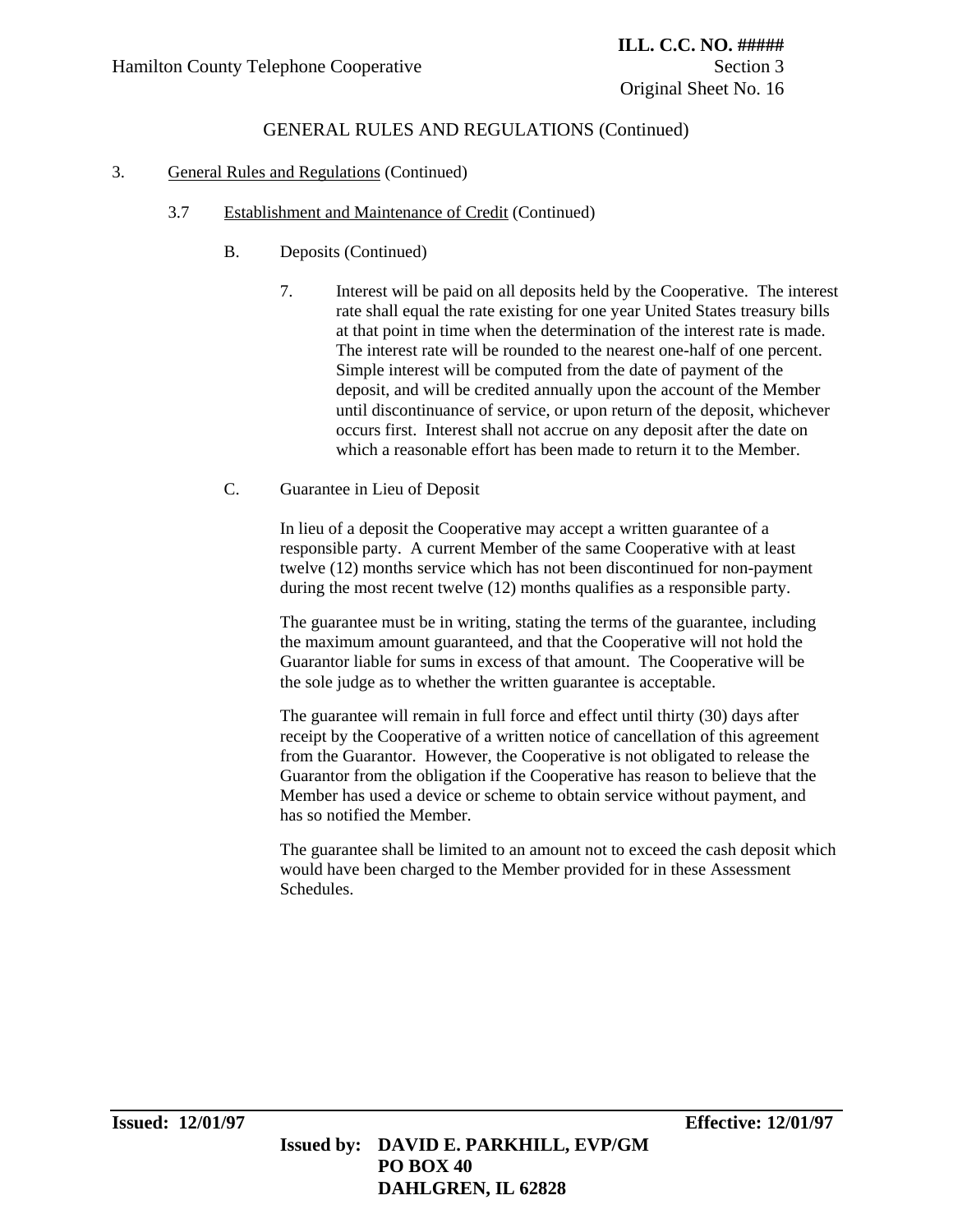### 3. General Rules and Regulations (Continued)

- 3.7 Establishment and Maintenance of Credit (Continued)
	- C. Guarantee in Lieu of Deposit (Continued)

A guarantor shall be released from their obligation when the applicable Member has had service for twelve (12) months as long as the Member has paid all undisputed charges for the last twelve (12) billing periods, service has not been discontinued for non-payment, the Member has not paid late more than four (4) times, or the Cooperative has not provided evidence that the Member used a device or scheme to obtain service without payment.

The Cooperative will agree to accept a Surety Bond in lieu of a cash deposit , provided that such Surety Bond has been issued by an insurance Cooperative that has received a certificate of authority from the Department of Insurance to do business in Illinois.

D. Deposit not to Affect Regular Collection Practices

The fact that a deposit has been made shall in no way relieve the applicant or Member from complying with the Cooperative's regulations as to advance payments and the prompt payments of bills on presentation; nor constitute a waiver or modification of the regular practices of the Cooperative providing for the discontinuance of the service for non-payment of any sums due the Cooperative for service rendered. The Cooperative may discontinue service to any Member failing to pay current bills without regard to the fact that such Member has made a deposit with the Cooperative to secure a payment of such bills or has furnished the Cooperative with a guarantee in writing of such bills.

E. Records of Deposits

The Cooperative shall maintain records of deposits together with interest, which collectively will show all transactions pertaining to each deposit.

Each Member posting a deposit shall receive in writing at the time of posting or within ten days from that date, a receipt which contains the following information:

- 1. Name of Member.
- 2. Address where the service for which the deposit is required will be provided.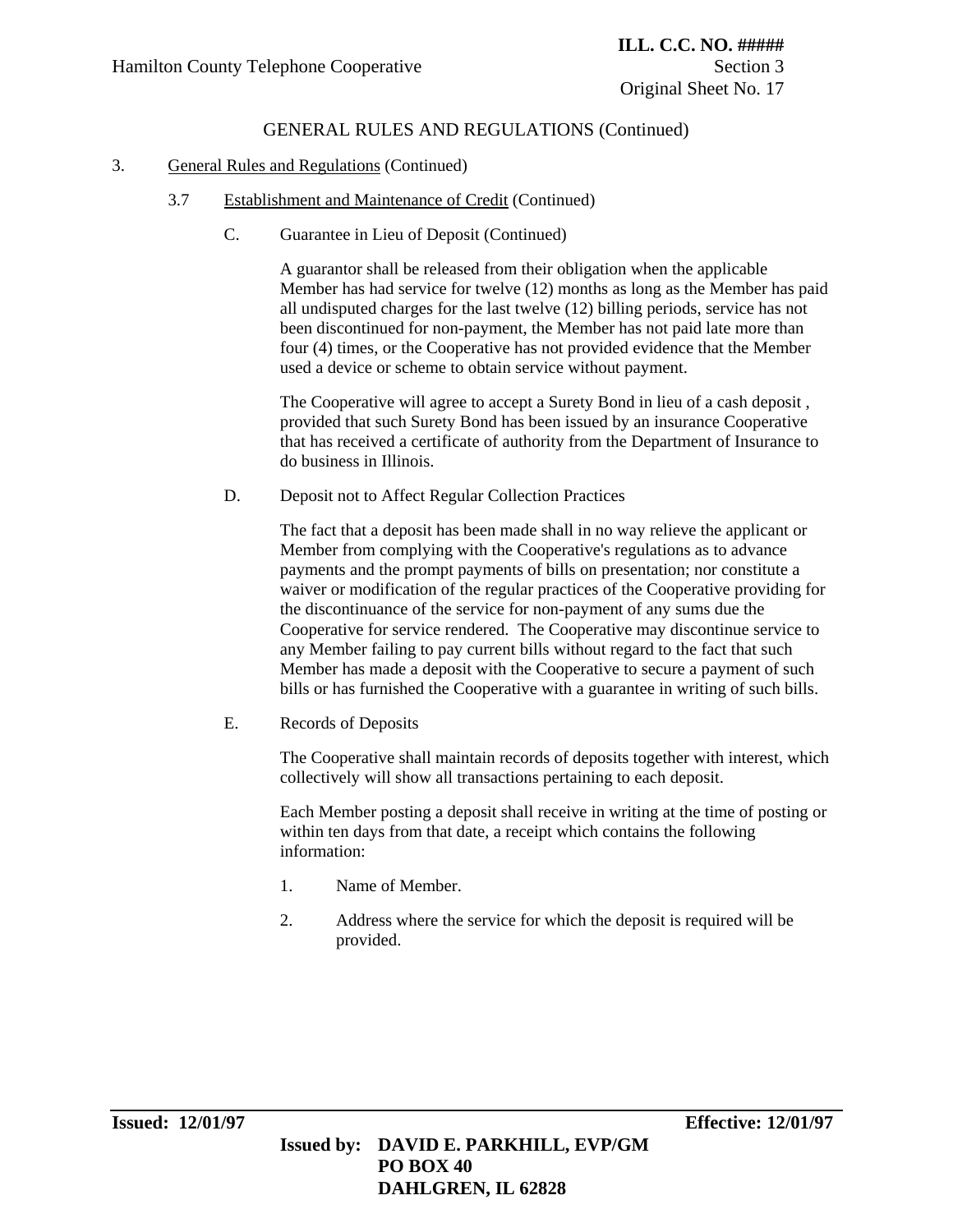### 3. General Rules and Regulations (Continued)

- 3.7 Establishment and Maintenance of Credit (Continued)
	- E. Records of Deposits (Continued)
		- 3. Serial number
		- 4. Type of service
		- 5. Date when the deposit was received.
		- 6. Rate of interest on the deposit.
		- 7. Amount of deposit
		- 8. The Cooperative's name
		- 9. A statement of conditions under which the deposit will be refunded.
	- F. Discontinuance of Service

Service may be discontinued for failure to establish or maintain credit as authorized above, no sooner than eight (8) days after the Cooperative has served or mailed notice requiring the Member to comply with credit regulations.

G. Service Reconnection Charges

Where service has been discontinued for failure to establish or maintain credit as authorized above, a service reconnection charge as discussed in Section 5.2(F) and listed in Section 20.2(F) will apply, and will be collected by the Cooperative.

#### 3.8 Member Billing

A. General

Bills for telephone service are issued monthly, and are due when rendered. Generally, monthly recurring charges are billed in advance, while toll charges are billed in arrears. The Cooperative shall render a bill during each billing period except when there is a zero balance.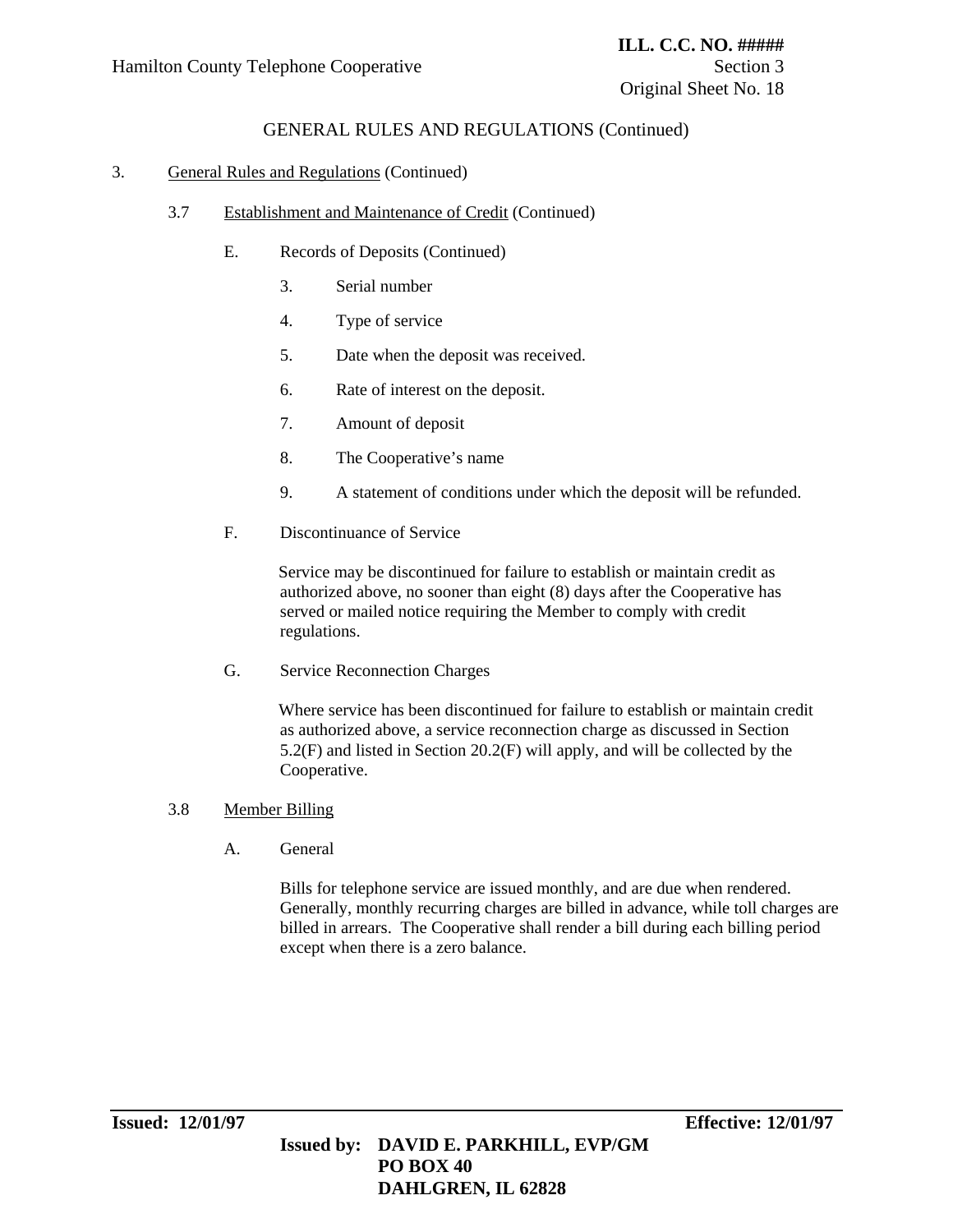### 3. General Rules and Regulations (Continued)

- 3.8 Member Billing (Continued)
	- A. General (Continued)

Member is responsible for all charges in conjunction with services furnished to him including collect toll messages which have been accepted at the Member's telephone. Failure to receive a bill does not relieve the Member of the responsibility for payment for telephone service.

Charges for business service shall not be transferred to a bill for residential service, nor shall charges for residential service be transferred to a bill for business service.

Member bills must be issued by the Cooperative within one year of the date the service was provided. No Member shall be liable for charges after one year.

Members shall have twenty-one (21) days from the date of the postmark on the bill to pay the charges stated thereon. Payment shall be made at the office of the Cooperative, an authorized collection agency, or by mail. The Cooperative may assess a late payment charge for payments made after twenty-one (21) days.

A charge of \$15 will be made for all checks returned to the Cooperative for insufficient funds. If more than one insufficient funds check is received from a Member within a twelve (12) month period, the Cooperative may require that all subsequent payments be made by cash, money order, or certified check.

In the event that charges on a Member bill issued by the Cooperative are later found to be incorrect, the Cooperative shall refund the amount of the overcharges with interest from the date of overpayment by the Member.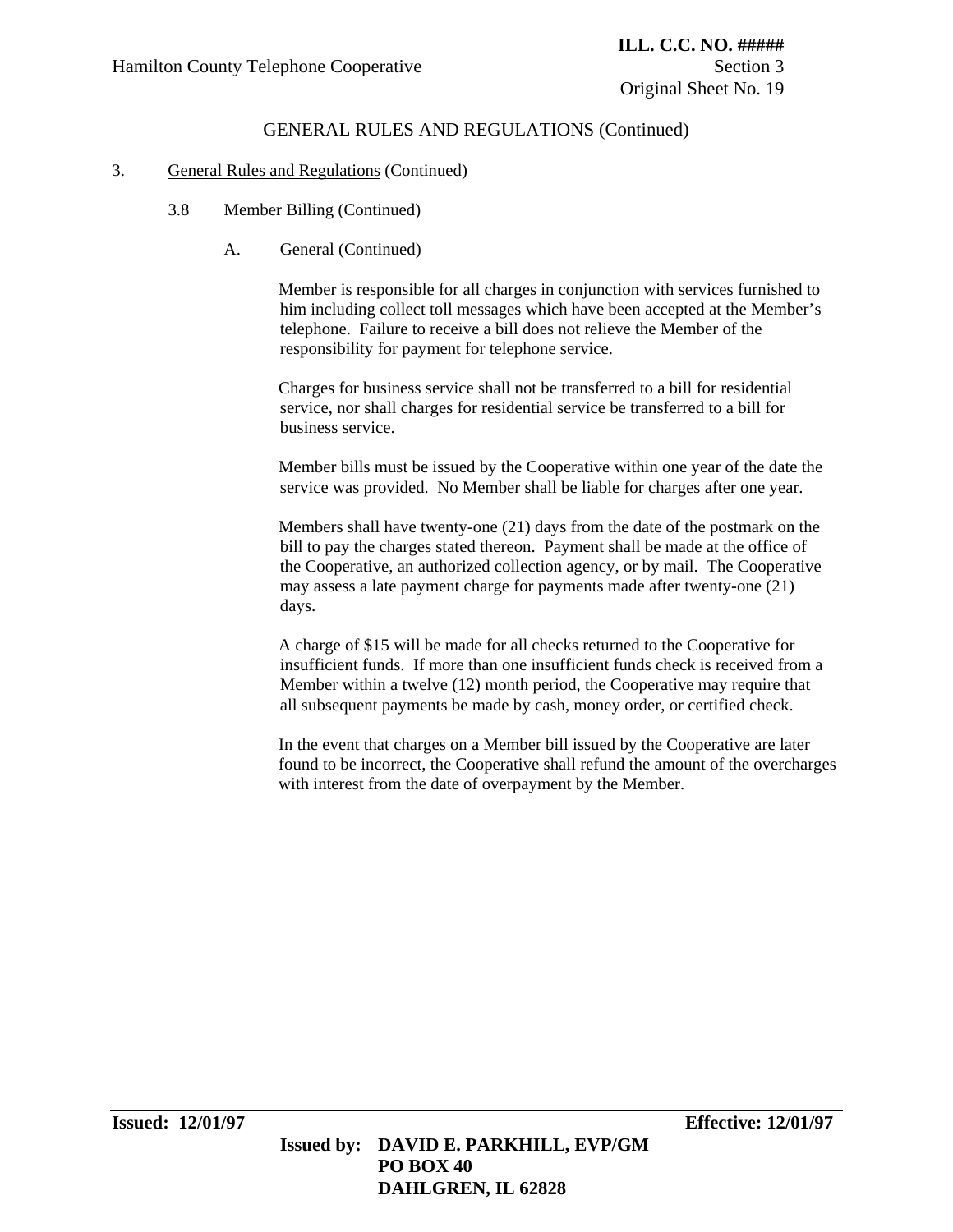#### 3. General Rules and Regulations (Continued)

- 3.8 Member Billing (Continued)
	- B. Member Bill Format

All bills for residential and single-line business Members shall contain an itemization of charges. Itemization of every monthly billing shall include, but not be limited to:

- 1. Exchange access (basic local service) as requested by Member;
- 2. Local service;
- 3. Extended area service;
- 4. Equipment;
- 5. Enhanced and other local services;
- 6. The period of time for which the local service and equipment charges apply;
- 7. If the local exchange Cooperative has assumed responsibility of collection for toll calls, it shall include an itemization of all toll calls charged to the account including, but not limited to the date and time of the call, the rate which applied to the call, the length of the call in minutes, the destination of the call, or point of origin for collect and/or third party calls;
- 8. The phone number of the appropriate Cooperative business office;
- 9. The due date of the bill; and
- 10. A separate listing of additional charges due to state messages tax, municipal messages tax, municipal consumer tax, and federal excise tax.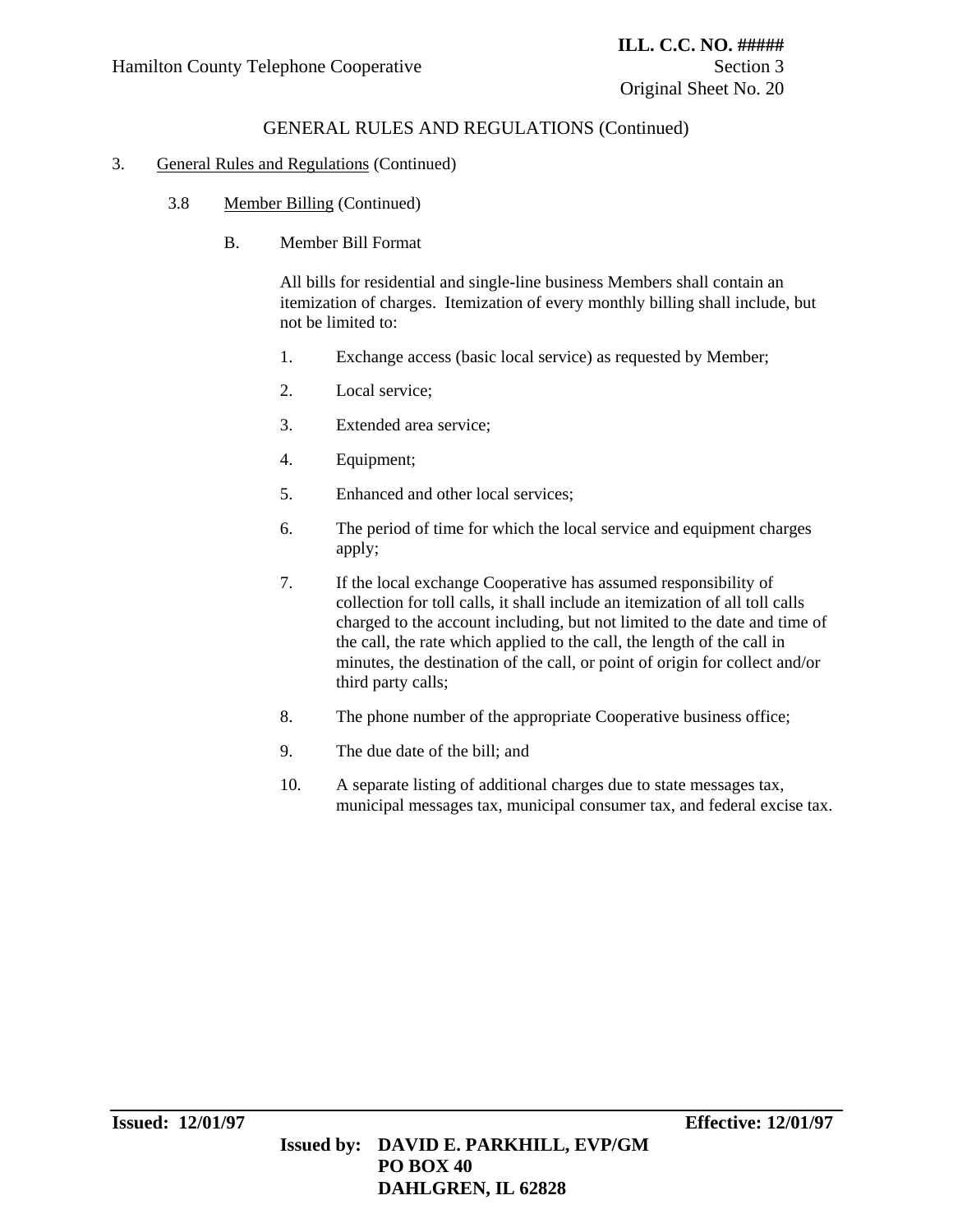#### 3. General Rules and Regulations (Continued)

- 3.9 Minimum Contract Periods and Termination of Service
	- A. Minimum Contract Periods

Except as hereinafter provided, the minimum contract period for all services and facilities is one month at the same location.

The Cooperative may require a minimum contract period longer than one month at the same location in connection with special (non-standard) types or arrangements of equipment, or for unusual construction necessary to meet special demands, and involving extra cost.

Service will not be installed for a period of less than one month unless the Member pays, in addition to one month's rental, the cost of installation and removal of the necessary facilities.

- B. Termination of Service By The Cooperative
	- 1. Service may be discontinued for any of the following reasons:
		- a. Nonpayment of an undisputed past due charge.
		- b. Failure to make or increase a required deposit or guarantee.
		- c. Unauthorized use of the Cooperative's equipment in a manner which creates an unsafe condition or creates the possibility of damage or destruction to such equipment.
		- d. Failure to substantially comply with the terms of a settlement agreement.
		- e. Refusal after reasonable notice to permit inspection, maintenance, or replacement of Cooperative's equipment.
		- f. Material misrepresentation of identity in obtaining service from the Cooperative.
		- g. Nonpayment of undisputed, delinquent state or interstate long distance charges billed by the Cooperative or undisputed, delinquent exchange charges including any FCC-approved end user charges or both.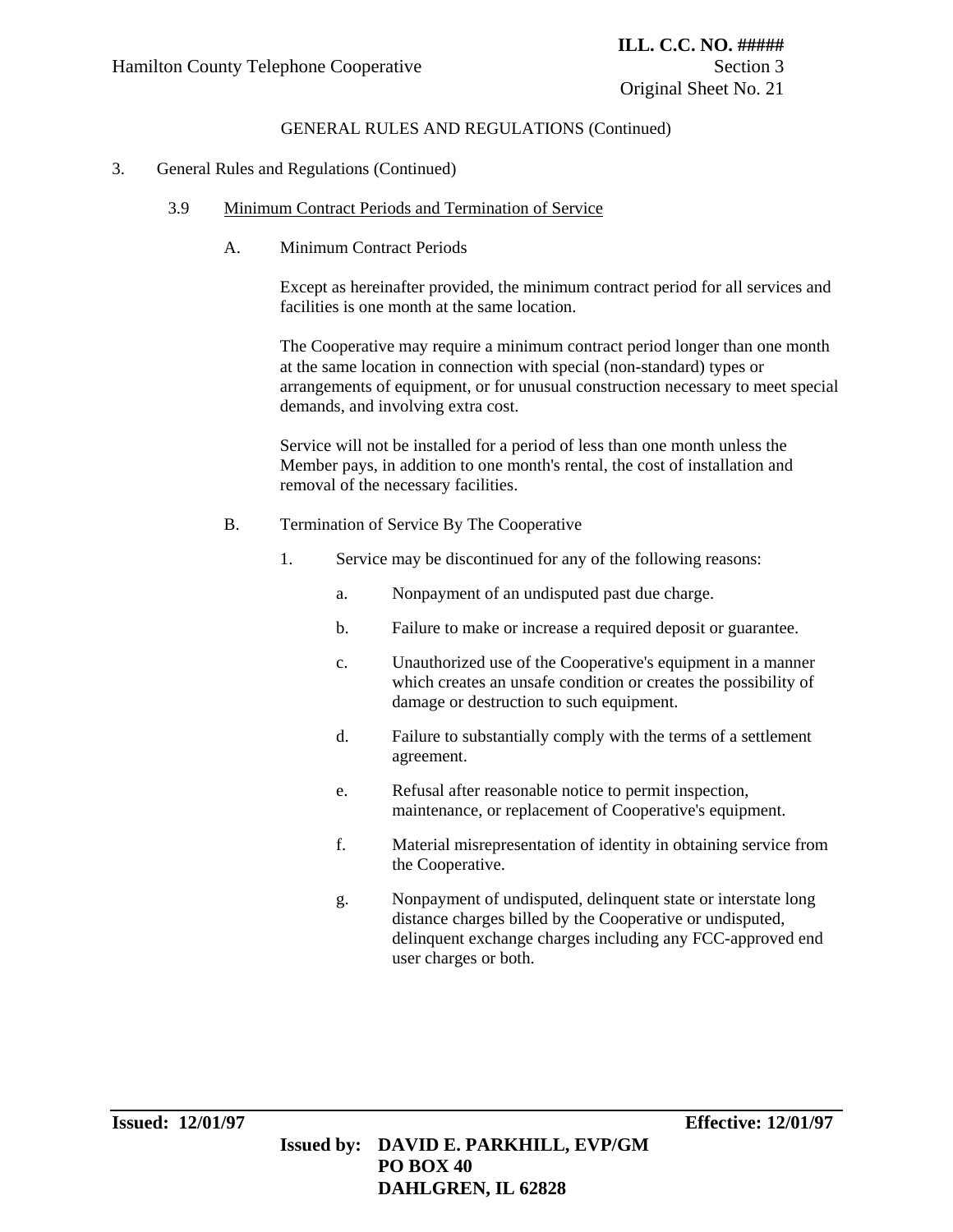### 3. General Rules and Regulations (Continued)

- 3.9 Minimum Contract Periods and Termination of Service (Continued)
	- B. Termination of Service By The Cooperative (Continued)
		- 1. (Cont'd)
			- h. Service is being directly used in a manner which is in conflict with the Coopertive's interest or Bylaws.
	- C. Termination of Service Member's Request

Service may be terminated prior to the expiration of the minimum contract period upon notice being given to the Cooperative, and upon payment of any applicable termination charges, in addition to any applicable charges due for service which has been furnished.

In the case of service for which the minimum contract period is one month, termination will require that charges due for the balance of the minimum period be paid.

For special equipment, the charges will be based on the individual circumstances in each case as agreed upon at the time of installation.

Contracts for periods longer than one month covering services which required installation of line extensions may be terminated upon payment of all charges that would accrue to the end of the contract period. Alternatively, the contract may be transferred to a new applicant who is to occupy the same premises and will subscribe to the service effective on the day following termination by the original Member upon agreement by the new applicant to assume the responsibilities of the contract.

Service may be terminated after the expiration of the initial contract period, upon the Cooperative being notified, and upon payment of all charges due to the date of termination of the service.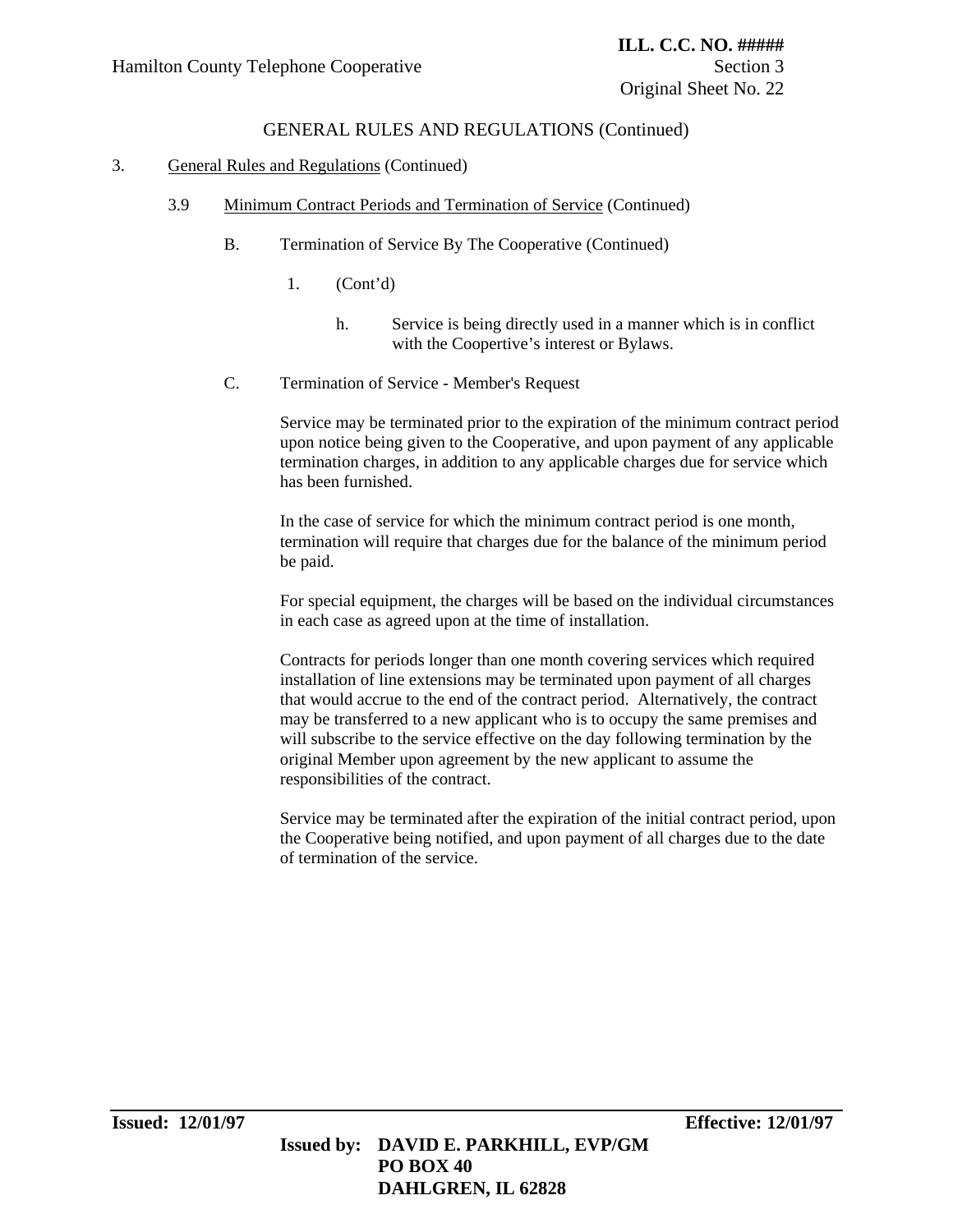### 3. General Rules and Regulations (Continued)

- 3.9 Minimum Contract Periods and Termination of Service (Continued)
	- D. Procedures for Discontinuance of Service
		- 1. The Cooperative may discontinue service to a Member only after it has mailed or delivered by other means a written notice of discontinuance. Service will not be discontinued until at least five days after delivery of this notice, or eight days after the postmark date on a mailed notice.
		- 2. In addition to the written notice, the Cooperative shall make an effort to contact the Member and advise them of the discontinuance and what action must be taken to avoid it. The Cooperative shall not deliver more than two consecutive notices of discontinuance for past due bill without engaging in collection activity with the Member.
		- 3. Services will not be discontinued for a past due bill after 12:00 noon on Friday, or on Saturday, Sunday, legal holiday recognized by the state, or on any day when the Cooperative's offices are not open for business. Services may be discontinued on normal business days between 8:00 a.m. and 2:00 p.m. unless the Cooperative is prepared to restore service within three hours after receipt of payment, at the standard restoral charge, if any.
		- 4. Until at least 4:30 p.m. on business days, the Cooperative will have personnel available that are authorized to reconnect service if the conditions cited for discontinuance are corrected, and any restoral charge specified in this Assessment Schedule is paid.
		- 5. Discontinuance of service shall be postponed for a time not in excess of thirty (30) days from the date of written certification by a licensed physician that discontinuance of service will create or aggravate a medical emergency for the Member or a permanent resident in the Member's household. Initial certification will prohibit discontinuance for thirty (30) days. Certification may be renewed for one additional thirty (30) day period. If the certificate is not renewed, the Cooperative may initiate discontinuance procedures. In the event service is discontinued within ten (10) days prior to certification, service will be restored if the proper certification is then made in accordance with the provisions stated above.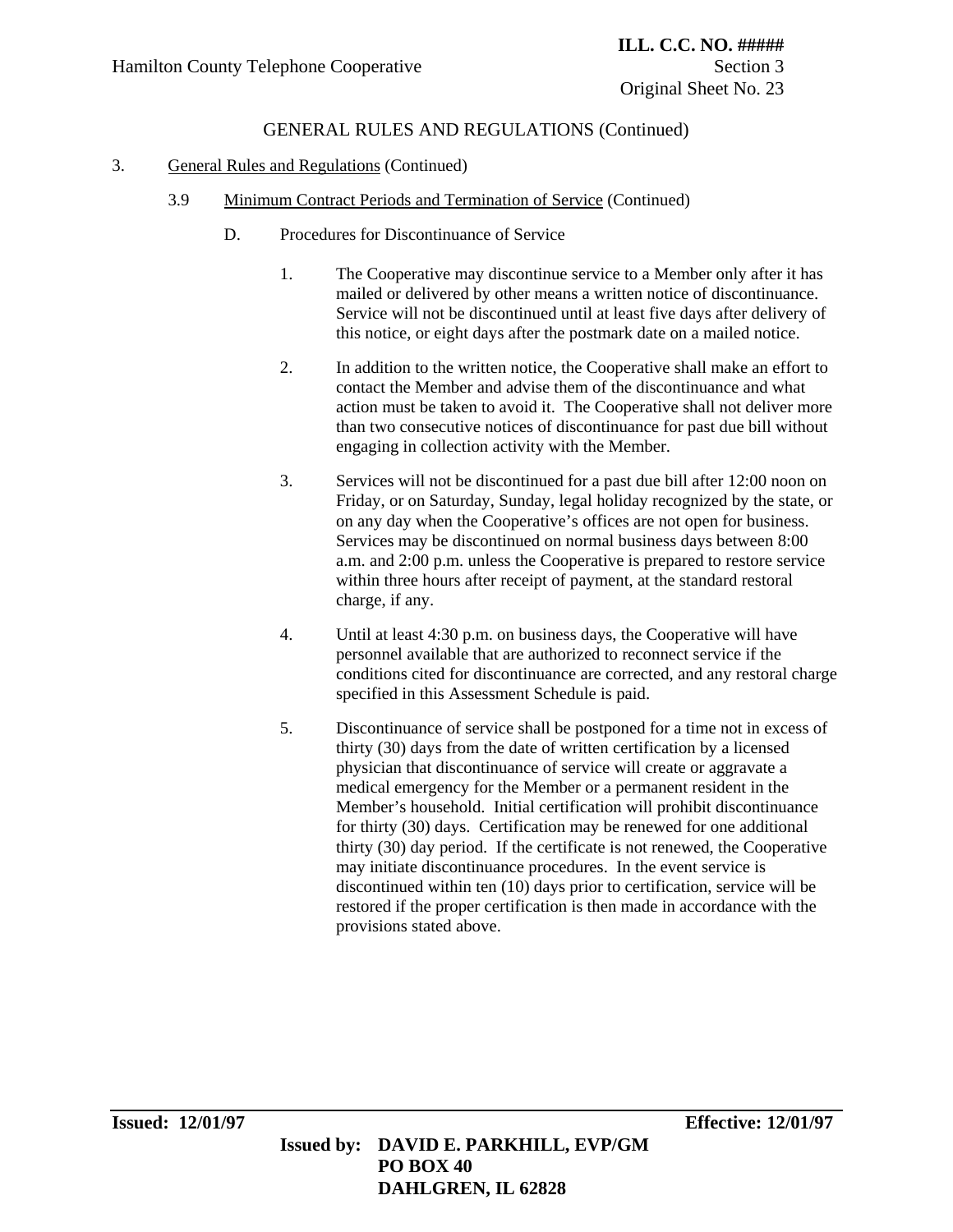### 3. General Rules and Regulations (Continued)

### 3.10 Charges for Damages

In situations where impairment or interruption of service is caused by tampering with Cooperative wiring or equipment, the Member instigating such tampering or the person causing the damage will be billed the full cost of labor and materials required to reestablish normal service.

#### 3.11 Connection of Automatic Dialing-Announcing Devices

An automatic dialing-announcing device is any automatic equipment used for solicitation which includes storage capability of numbers to be called; or a random or sequential number generator that produces numbers to be called, and has the capability, working alone or in conjunction with other equipment, of disseminating a prerecorded message to the number called.

Automatic dialing-announcing devices used for solicitation purposes where calls initiated by the device cannot be terminated at will by the called party and dial tone restored to the called party promptly upon termination of the call by the called party may not be connected to the telephone network.

Any prerecorded message issued by an automated dialing-announcing device shall be preceded by an announcement which states the name and address of the calling party, the purpose of the message, and that the message is coming from automated equipment.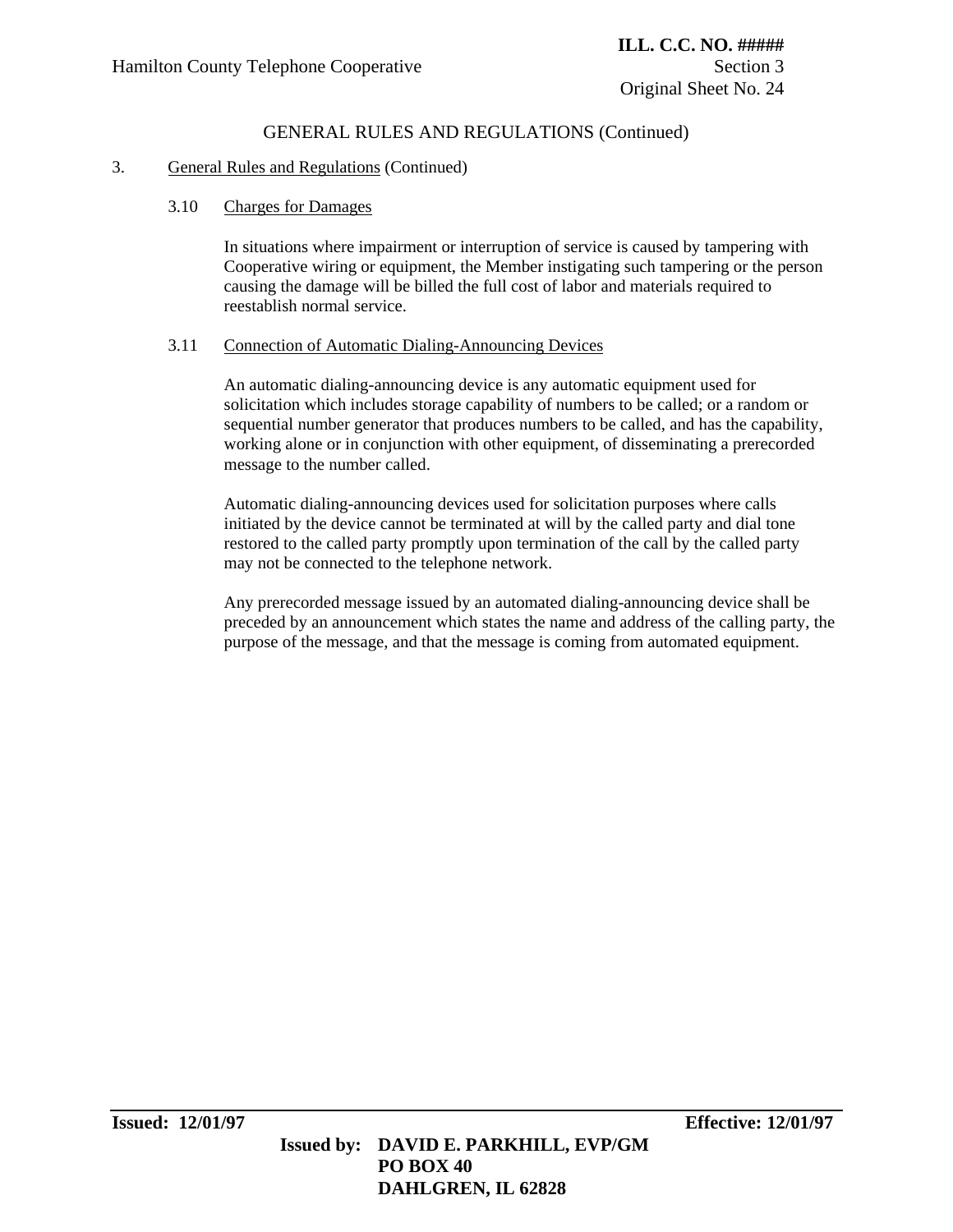## MEMBERS SERVICE AREA

#### 4. Members Service Area

#### 4.1 Description

Members Service Area provides for unlimited calling within the boundaries. This service is subject to all terms and conditions as outlined in this Assessment Schedule.

Members Service Area can be activated by equipment generating pulses (rotary) or multi-tone (touch) signals to the switching equipment.

The rates and charges for Members Service Area are listed in Section 20.1. These rates and charges are for the period of one month, unless otherwise indicated, and entitle business or residence subscribers to basic local exchange telephone service and local messages. Rates for business and residence service are listed in Section 20.1(A) and 20.1(B) respectively.

### 4.2 Taxes, Fees, and Charges

When any city, county or taxing authority imposes a franchise, occupation, business sales, license, excise, privilege, or similar tax of any kind on this Cooperative, the amounts therein so far as practical, shall be charged on a pro-rata basis to all Members so affected receiving exchange service within the boundaries of that taxing entity. This tax charge, in all cases, will be in addition to the regular charges for local service and shall be set out as a separate item on the Member's bill.

Where a tax levied on a percentage of gross receipts, that percentage will be applied to each Member's bill so affected and the amount so computed will be added as a separate item to the Member's bill. Where a tax is levied other than on a percentage of gross receipts, a pro rata share of the total tax shall be added as a separate item to each Member's bill. All such taxes collected by the Cooperative shall be paid to the city, county, or taxing authority in accordance with the promulgated regulations pertaining to each tax.

#### 4.3 Vacation Rates

Vacation rate service is available upon advance notice. Members in our Service Area can be placed on a half rate basis for a period of not less than one calendar month, which corresponds to the billing period, and not more than six months. Any request for a reconnection beyond that point will be treated as a new service. This service applies where a subscriber closes his residence or place of business for the above time. Records only service order charge applies.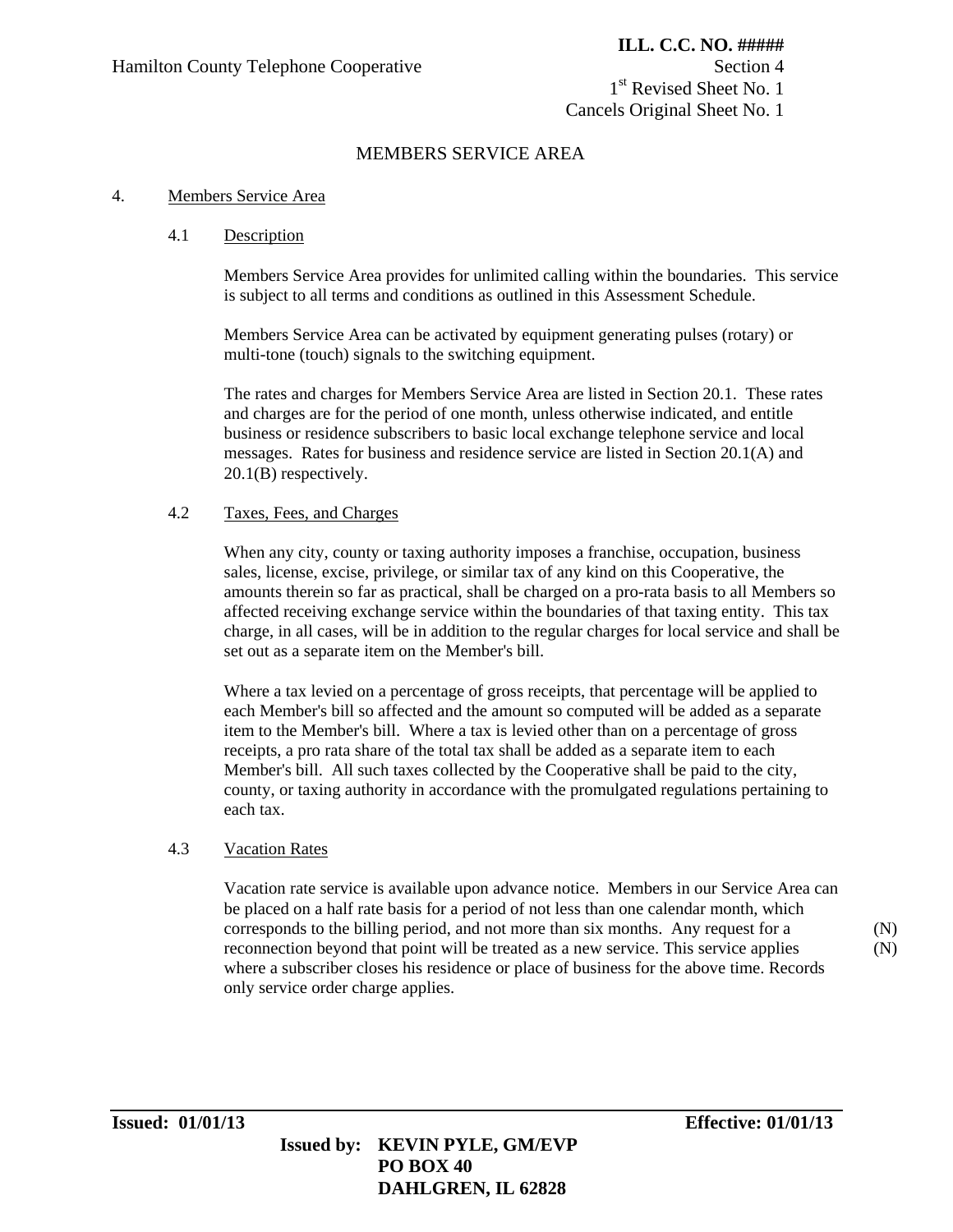## MEMBERS SERVICE AREA (Continued)

### 4. Members Service Area (Continued)

- 4.4 Multi-Line Hunt Service
	- A. Description

Multi-Line Hunt Service is available for Business and Residence Members Service Area where more than one line is in service. This service provides hunting over two or more lines in a designated hunt line group when the pilot number line is busy. Hunting is performed only when a pilot number of the hunt group has been dialed/keyed. Sequential or circular hunting for an idle number is performed in the same order each time.

B. Application of Rate

The Multi-Line Hunt Service rate is applicable to each line in the Multi-Line Hunt Service group. The rates and charges for this service are listed in Section  $20(1)(C)$ .

### 4.5 Member Service Areas

The following Member Service Area are attached to this Assessment Schedule:

| <b>EXCHANGE 1</b> | <b>BELLE PRAIRIE</b> |
|-------------------|----------------------|
| <b>EXCHANGE 2</b> | <b>BELLE RIVE</b>    |
| <b>EXCHANGE 3</b> | <b>BLAIRSVILLE</b>   |
| <b>EXCHANGE 4</b> | <b>BROUGHTON</b>     |
| <b>EXCHANGE 5</b> | <b>DAHLGREN</b>      |
| <b>EXCHANGE 6</b> | <b>DALE</b>          |
| <b>EXCHANGE 7</b> | <b>MACEDONIA</b>     |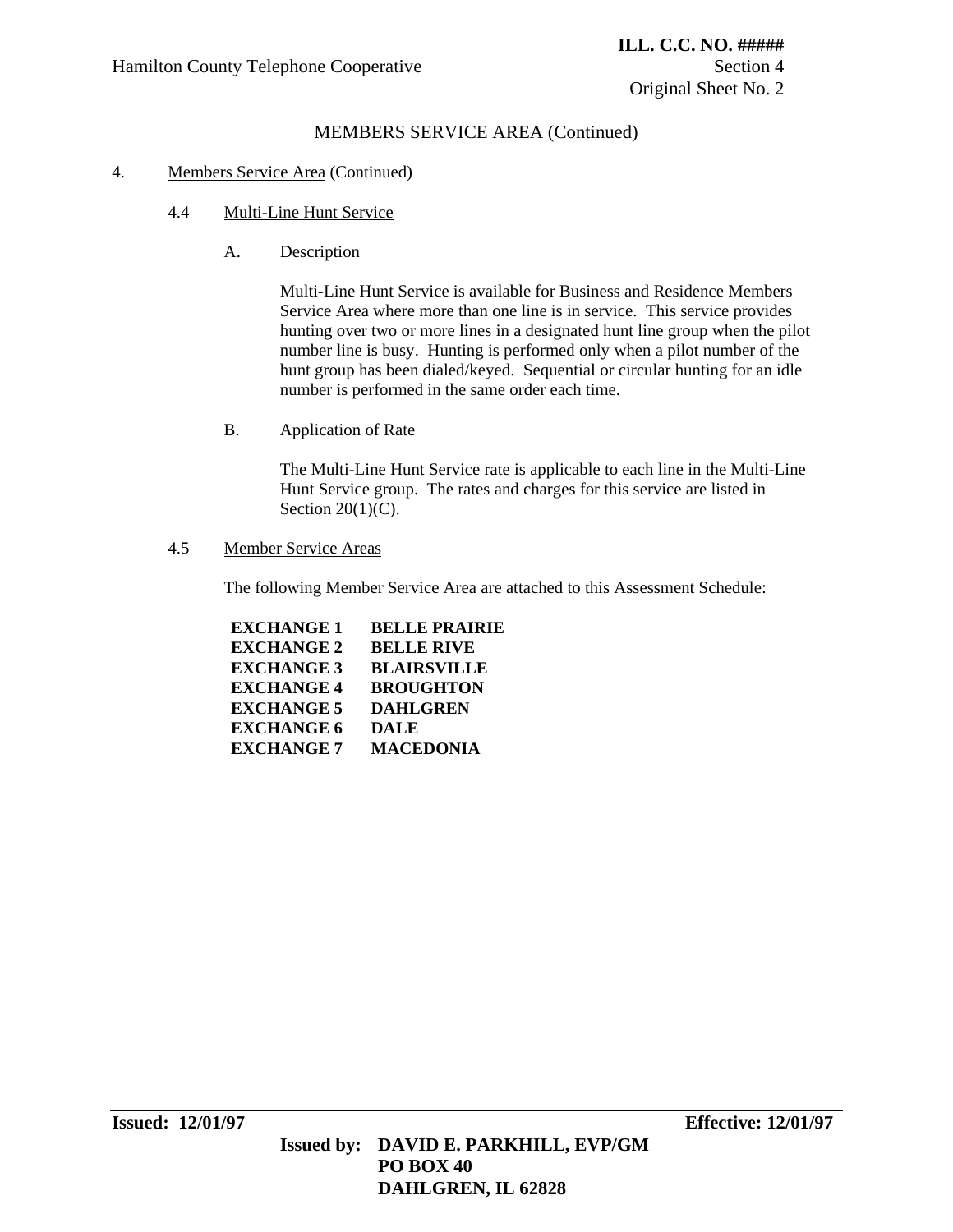## MEMBER ACTIVITY CHARGES

#### 5. Member Activity Charges

#### 5.1 General

The Term "Member Activity Charge" is used to define the nonrecurring charge or charges made for the establishment of a class of communication service or subsequent additions or changes to that service.

Member Activity Charges are in addition to any other scheduled rates and charges normally applying under the Assessment Schedules. They apply in addition to and not in lieu of recurring charges, mileage charges, or construction charges made because of unusual costs in establishing service.

Member Activity Charges may be payable at the time application is made for the particular service or facility, and prior to the establishment of service, or upon presentation of a bill. Service may be established in advance of payment in the case of Member Activity Charges for additions to the service of existing Members.

The charges specified herein do not contemplate work being performed by Cooperative employees at a time when overtime wages apply due to the request of the Member nor do they contemplate work begun interrupted by the Member. If the Member requests that overtime labor be performed or interrupts work once begun, a charge in addition to the specified charges will be made equal to the additional cost involved. Any special work performed at the request of the Member, will be charged for on the basis of labor cost and overhead incurred.

#### 5.2 Types of Member Activity Charges

#### A. Initial Service Order Charge

This charge is applicable for work performed in receiving, recording, and processing information necessary to execute a Member's initial request for connections of service. Initial Service Order Charges are caused by Member requests only.

One Initial Service Order charge is applicable for each request for the establishment of a service.

Only one initial service ordering charge is applicable for all items ordered at the same time for completion on the same date, for the same line number.

An Initial Service Order Charge is applicable for work done to comply with a Member's initial request for new service.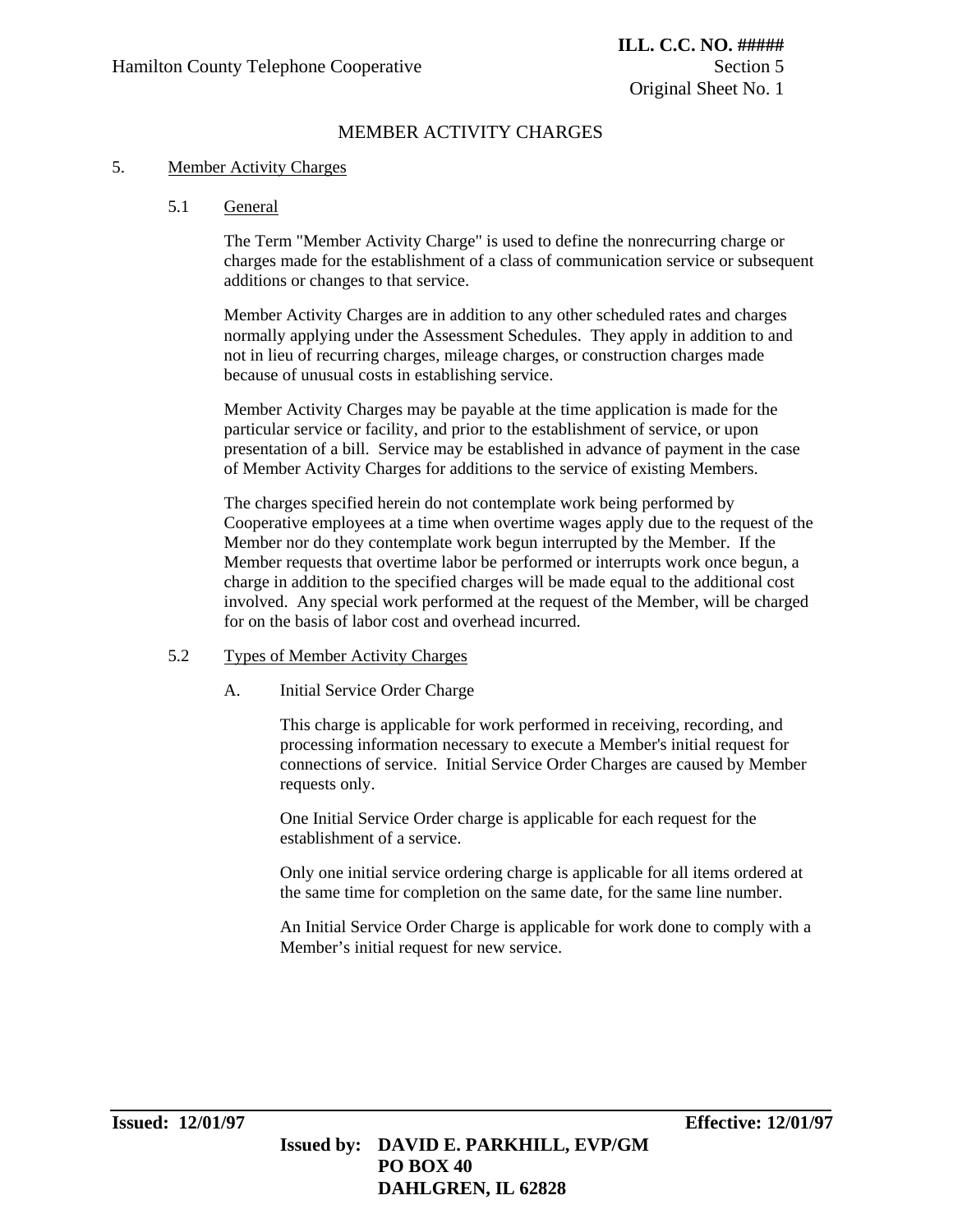## MEMBER ACTIVITY CHARGES (Continued)

#### 5. Member Activity Charges (Continued)

- 5.2 Types of Member Activity Charges (Continued)
	- A. Initial Service Order Charge (Continued)

Movement of a Member's service from one premises to another will be considered as a service termination at the old location and the establishment of service at the new location.

Only one initial service ordering charge is applicable for multiple lines within the same physical location on the same order date. Multiple dwellings are not considered same physical location, and should be treated as separate service orders with separate initial service orders.

Initial Service Order Charges are listed in Section 20.2(A) of this Assessment Schedule.

B. Service Order Change Charge

This charge is applicable for work performed in receiving, recording, and processing information necessary to execute a Member's request for a change in their present service at the existing premises.

One Service Order Change Charge is applicable for each of the following:

- 1. Move, change or addition of a service at an existing premises.
- 2. Change in telephone number.

Service Order Change Charges are listed in Section 20.2(B) of this Assessment Schedule.

C. Service Installation Charge

This charge is applicable when work is performed in the central office and/or outside plant in association with installing Local Exchange Service and/or other services utilizing outside plant facilities.

One Service Installation Charge applies to the provision by the Cooperative of each access line for Local Exchange Service, Payphone Service, Off Premises Extensions, Foreign Exchange Service, or Mobile Telephone Service.

One Service Installation Charge applies to each move of the established service drop and/or the associated station protection device Service Installation Charges are listed in Section 20.2(C) of this Assessment Schedule.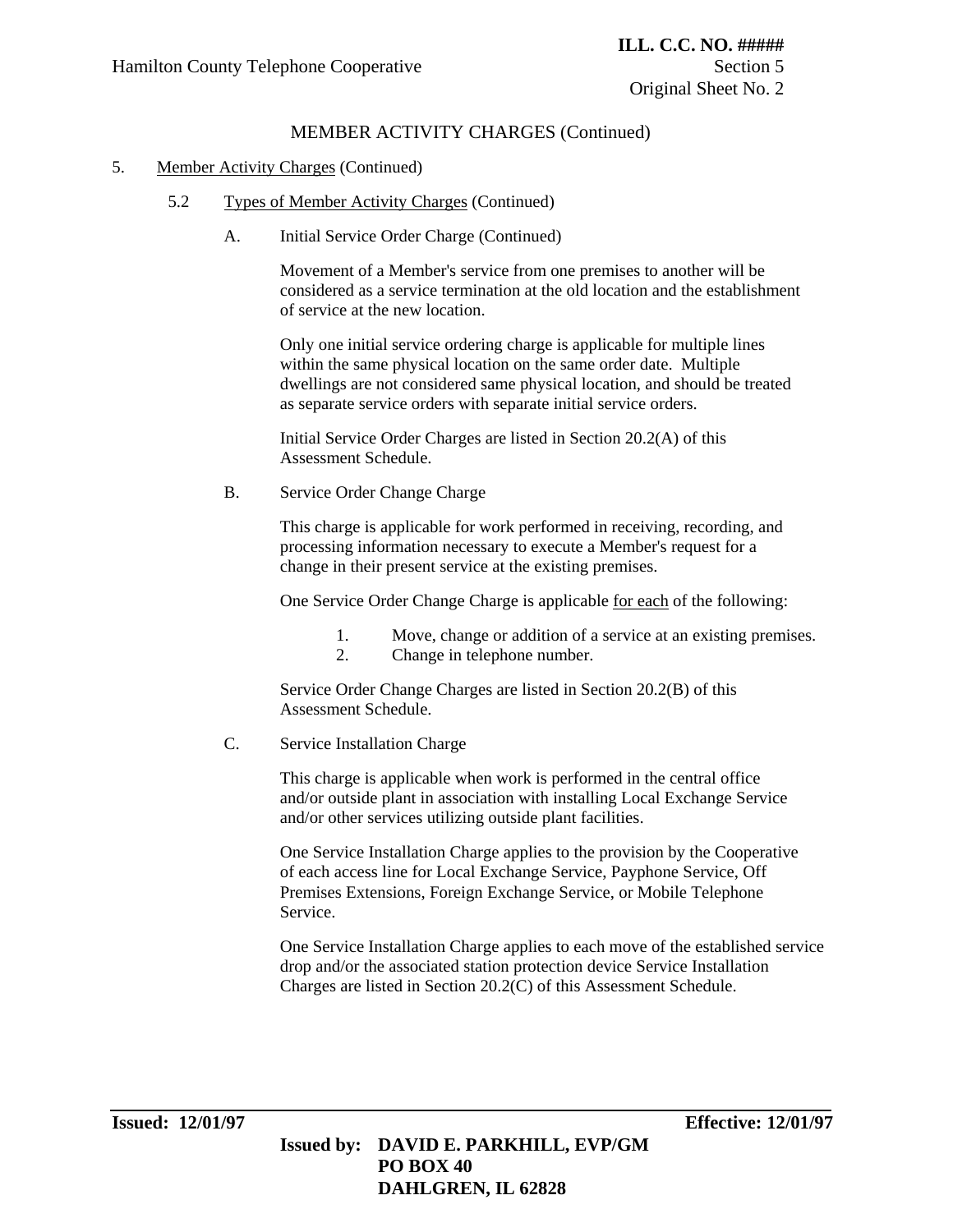## MEMBER ACTIVITY CHARGES (Continued)

#### 5. Member Activity Charges (Continued)

- 5.2 Types of Member Activity Charges (Continued)
	- D. Premises Visit Charges

A Premises Visit Charge is applicable when travel to the Member's premises is necessary to perform work previously described under Service Installation. When more than one visit is necessary, for Cooperative reasons, to complete the work, only one Premises Visit Charge applies. Premises Visit Charges are listed in Section 20.2(D) of this Assessment Schedule.

E. Programming Change Charge (PIC Change Charge)

Programming Change Charges apply when the Cooperative must program or reprogram central office switching equipment to enable it to provide additional features or services on an existing line or for changing those services at a Member's request.

One Programming Change Charge applies for each service order requiring programming or reprogramming of central office or remote office data base. Programming Change Charges do not apply when service is assumed by a different Member and there is no change of telephone number or service features.

Programming Change Charges are listed in Section 20.2(E) of this Assessment Schedule.

F. Service Reconnection Charge

A Service Reconnection Charge applies to each restoration of service that has been temporarily disconnected for nonpayment or violation of the rules and regulations of this Assessment Schedule or Part 735.170 of 83 Illinois Administrative Code. The Service Reconnection Charge does not apply to the first reconnection of service in each calendar year.

When service has been disconnected for nonpayment and payment has not been received or satisfactory payment arrangements have not been made for a period of ten (10) calendar days, the Cooperative may consider the service terminated and equipment owned by the Cooperative may be removed. Reconnection may be considered as a new installation as provided in this Assessment Schedule.

Service Reconnection Charges are listed in Section 20.2(F) of this Assessment Schedule.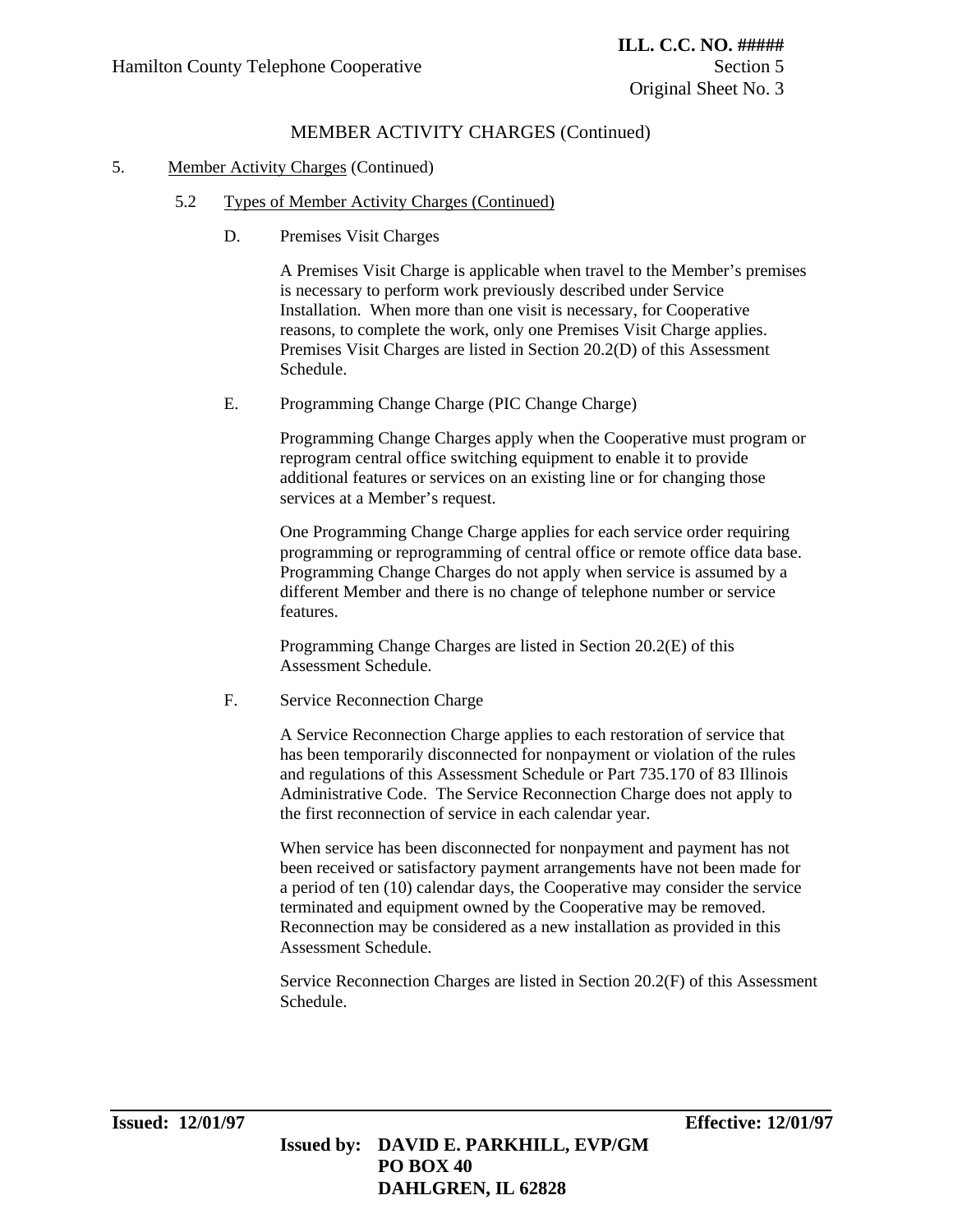## MEMBER ACTIVITY CHARGES (Continued)

### 5. Member Activity Charges (Continued)

- 5.3 Conditions Under Which No Member Activity Charges Apply
	- A. To move or change a Member's telephone service or equipment when it is required or initiated by the Cooperative.
	- B. Disconnection of service for nonpayment of charges due. However, there is a charge applicable for reconnection of that service.
	- C. For all activities related to services for employees.
	- D. A complete or partial termination of service.
	- E. Service re-established after destruction of the Member's premises by an Act of God, whether at the same or another location. Regular charges apply for service established at a temporary location.
	- F. Changes from non-published or non-listed directory listings to published directory listings using the same telephone number.
	- G. Change of billing address.
	- I. Installation, moves, or changes of payphones.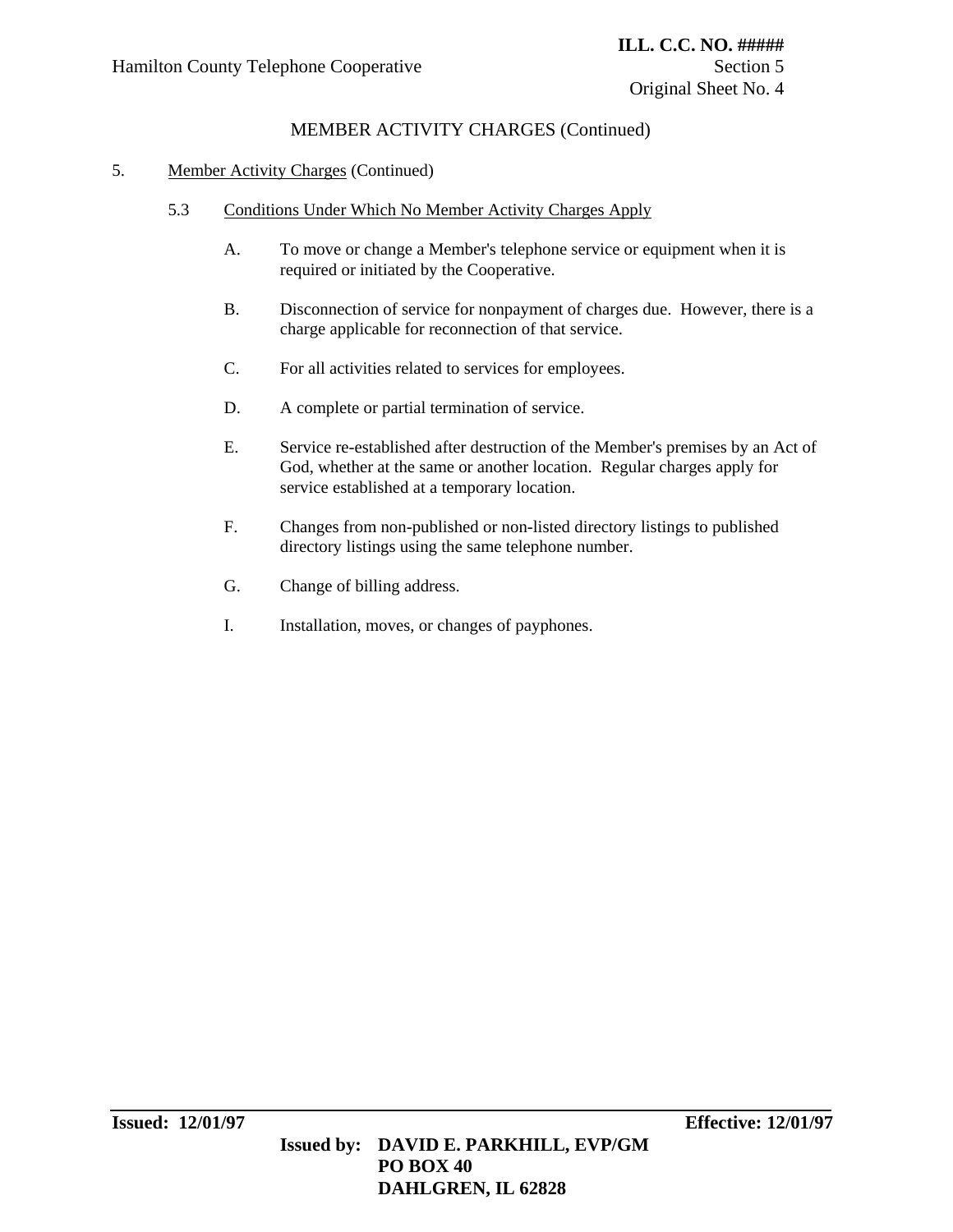1<sup>st</sup> Revised Sheet No. 1 Cancels Original Sheet No. 1

## OPTIONAL SERVICES AND FEATURES

### 6. Optional Services and Features

### 6.1 Custom Local Area Signaling Services (CLASS)

- A. General
	- 1. Custom Local Area Signaling Services (CLASS) capability is provided to Members who are served by appropriately equipped electronic central offices. However, a feature cannot be successfully activated unless both the called and calling parties are served by, and the call is routed through, appropriately equipped electronic central offices.
	- 2. CLASS will be provided on residence lines and business lines, at rates and charges offered in Section 20.3(A) following.
	- 3. To activate a feature the Member will dial a Cooperative designated code. A confirmation will be heard when a designated code has been dialed.
	- 4. Variations in central office equipment and the activation of other central office features by the called/calling party may cause differences in the availability and/or operation of individual features.
	- 5. Once the features are activated, incoming calls may still be received and outgoing calls placed.
	- 6. The term "distinctive ring" refers to a Cooperative assigned non-standard ringing pattern. There is only one non-standard ringing pattern per feature.
	- 7. The Automatic Recall and Automatic Callback features cannot be activated for all telephone numbers, such as numbers with the 800 or 900 prefixes.

(T)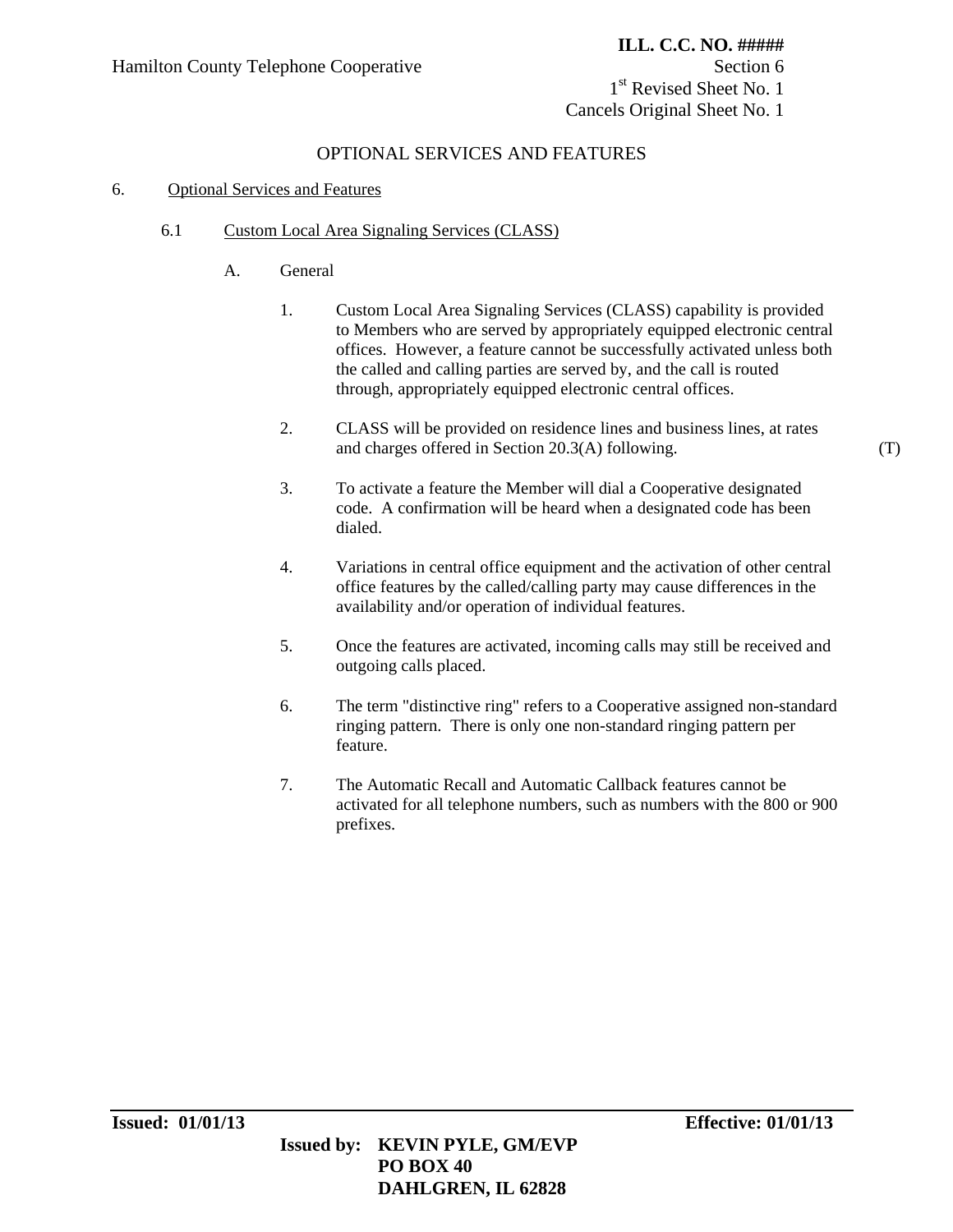### 6. Optional Services and Features (Continued)

- 6.1 Custom Local Area Signaling Services (CLASS) (Continued)
	- B. Caller I.D. Blocking

Free per call blocking will be available to all residence and business Members who are served by appropriately equipped central offices. Those Members may prevent the delivery of their telephone number or name to the called party by dialing the activation code (\*67 for digitone residence and business lines, ll67 for rotary residence and business lines) prior to placing a call. If the call is completed, the terminating office sends a "PRIVATE" code to the called party's terminal in place of the number or name.

C. Screening List Editing

This feature provides voice-guided instructions which allow Members to activate and deactivate features, obtain feature status information, and create or modify lists of directory numbers. A screening list may be associated with Distinctive Ringing/Call Waiting, Selective Call Acceptance, Selective Call Forwarding, or Selective Call Rejection. A screening list may contain up to thirty-six directory numbers.

- D. CLASS Feature Descriptions
	- 1. Automatic Recall

The telephone number associated with the last incoming call to the Member (called party) may be automatically redialed. Activation must occur before another incoming call or a call waiting indication is received by the Member. If the redialed telephone line is busy, the feature will remain active for a 30-minute period and repeatedly check the idle/busy status of the line at intervals determined by the Cooperative. Should the called party's line become idle during this period, the Member will receive a distinctive ring. If the Member answers this ring, completion of the call to the calling party will be automatically attempted. The Member need not wait for the completion of the Automatic Recall process to activate this feature for subsequent incoming calls.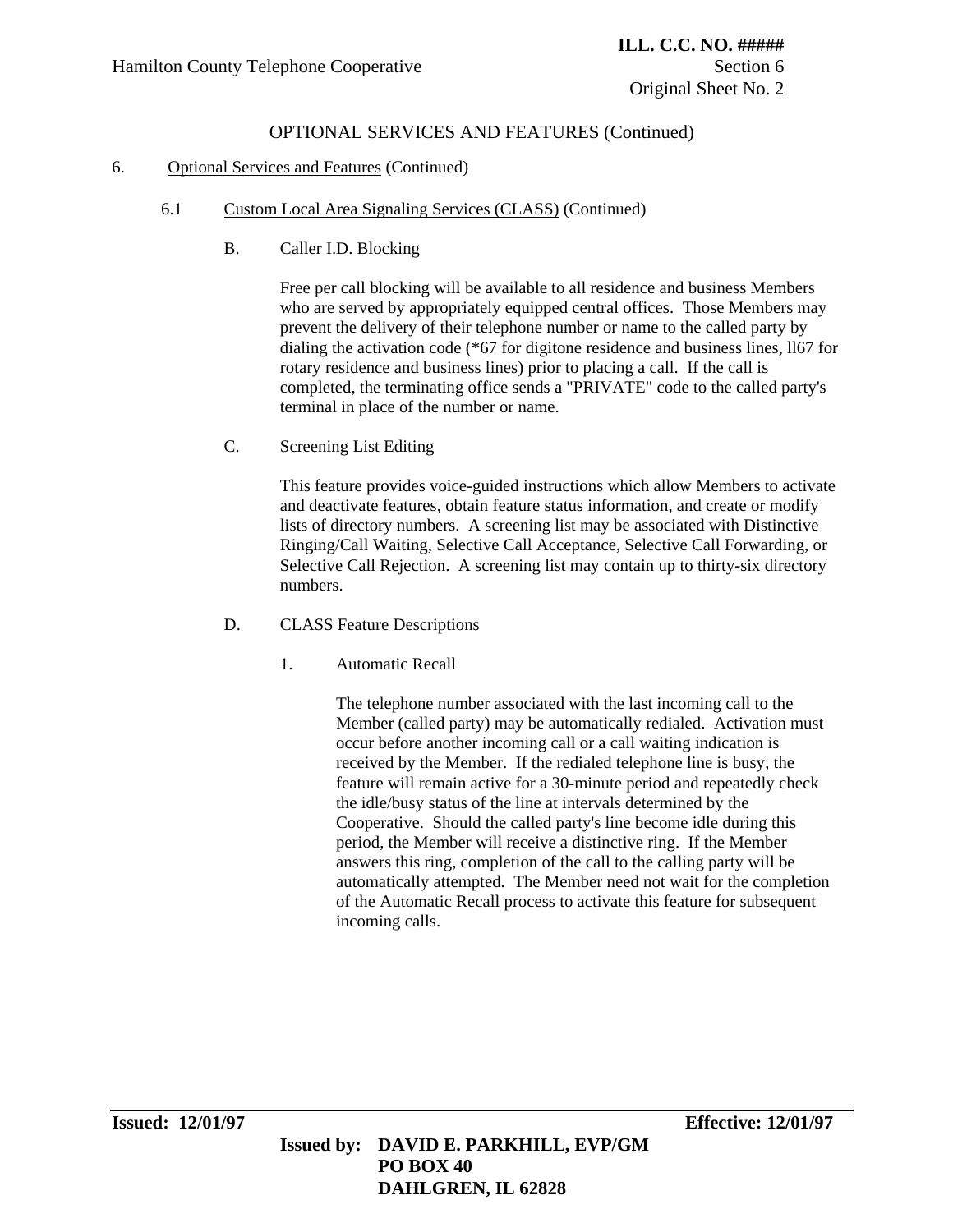## 6. Optional Services and Features (Continued)

- 6.1 Custom Local Area Signaling Services (CLASS) (Continued)
	- D. CLASS Feature Descriptions (Continued)
		- 2. Automatic Callback

The telephone number associated with the last outgoing call placed by the Member (calling party) may be automatically redialed. Activation must occur before another outgoing call is placed by the Member. If the redialed telephone line is busy, the feature will remain active for a 30 minute period and repeatedly check the idle/busy status of the line at intervals determined by the Cooperative. Should the called party's line become idle during this period, the Member will receive a distinctive ring. If the Member answers the ring, completion of the call to the called party will automatically be attempted. The Member need not wait for the completion of the Automatic Callback process to activate this feature for subsequent outgoing calls. The idle status of the line associated with each activation will be checked.

3. Calling Number Delivery

This feature provides for the display of the incoming telephone number on a Member provided display device attached to the Member's telephone line or on a telephone with a built-in display screen. The Calling Number Delivery feature will forward the calling number from the appropriately equipped terminating central office to the Member provided display device. The Cooperative will forward all telephone numbers subject to technical limitations.

4. Calling Name Delivery

This feature provides for the display of the listed name associated with the telephone number from which the call is being made. The name will be delivered to a Member provided display device. The Cooperative will forward all calling names subject to technical limitations.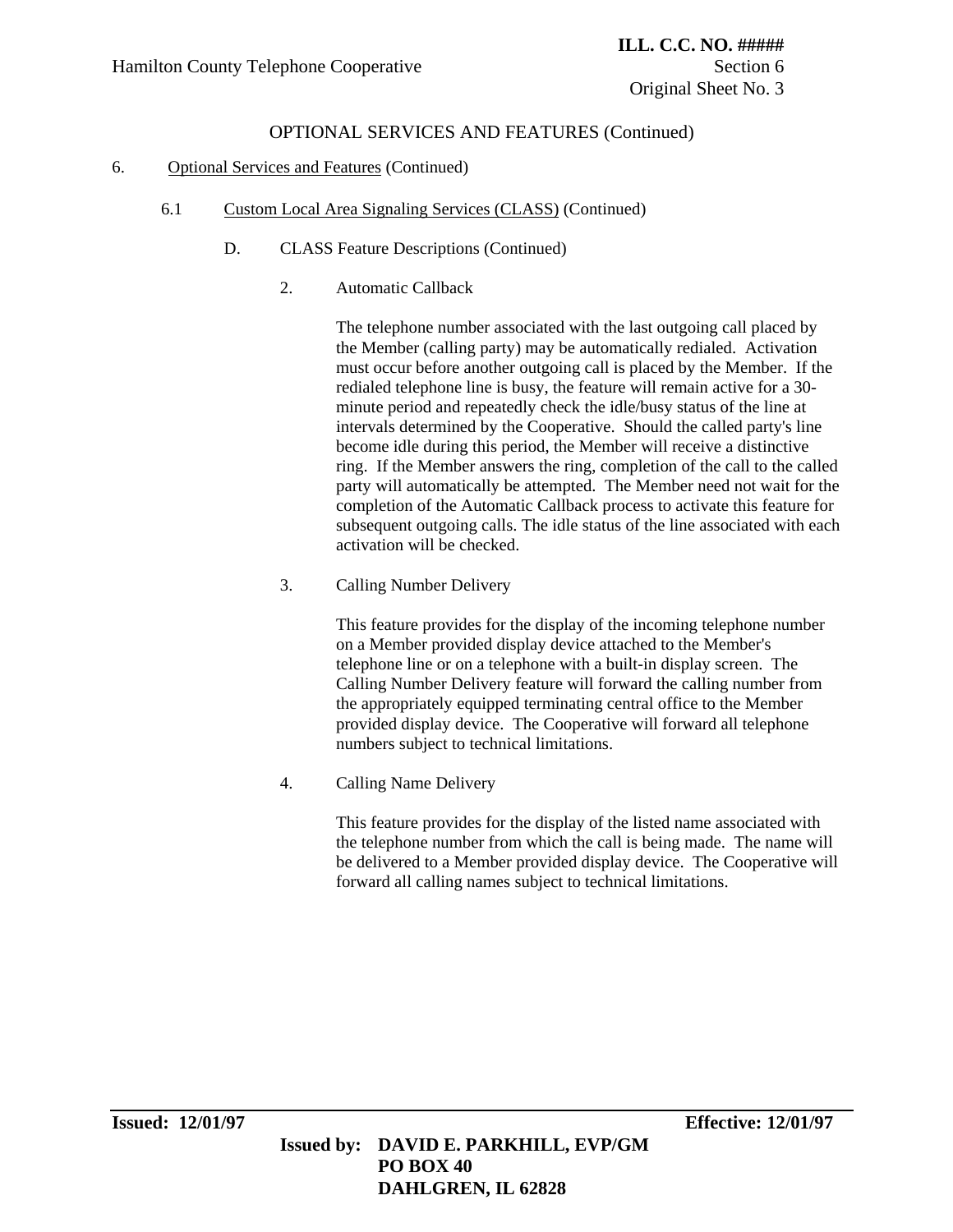### 6. Optional Services and Features (Continued)

- 6.1 Custom Local Area Signaling Services (CLASS) (Continued)
	- D. CLASS Feature Descriptions (Continued)
		- 5. Selective Call Acceptance

This feature allows a Member to screen incoming calls against a list of ten Member-specified directory numbers and then accepts any calls from those numbers. Calls from other directory numbers are denied access to the Member's line and will be automatically completed to a prerecorded announcement circuit which will indicate that calls are not being taken at this time.

6. Selective Call Rejection

This feature allows the Member to have the switch automatically reject calls from directory numbers on the Member's predesignated screening list. A screening list of up to ten directory numbers is created by the Member. When a call is placed to the Member's number from a number on the screening list, the caller receives an announcement indicating that the party attempting to be called does not wish to receive calls at this time.

7. Selective Call Forwarding

This feature allows the Member to transfer selected incoming calls to another telephone number. A screening list containing up to ten numbers is created by the Member and placed in the network memory via an interactive dialing sequence. Subsequently, incoming calls are forwarded only if the calling number can be obtained and is found to match a number on the Member's screening list.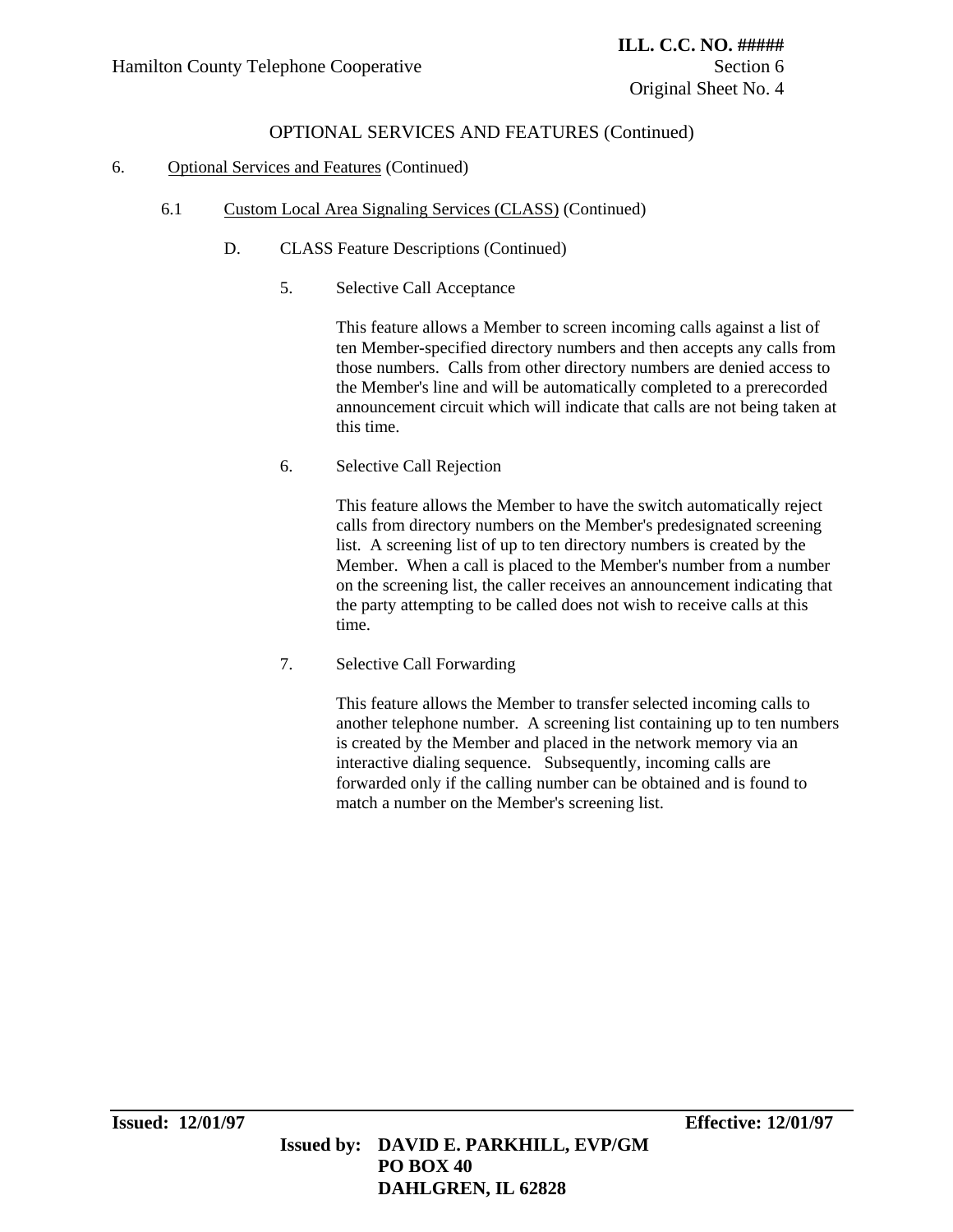## 6. Optional Services and Features (Continued)

- 6.1 Custom Local Area Signaling Services (CLASS) (Continued)
	- D. CLASS Feature Descriptions (Continued)
		- 8. Distinctive Ringing/Call Waiting

This feature provides special treatment for calls received from a Member's list of specified telephone numbers. The Member creates a screening list containing up to ten directory numbers through an interactive dialing sequence. When an incoming call from one of the predetermined telephone numbers is received, the Member is alerted with a distinctive ringing pattern or a distinctive call waiting tone. Calls from telephone numbers not included on the screening list will produce a normal ringing pattern or call waiting tone.

9. Member Originated Trace

This feature will, upon successful Member activation, automatically trace the telephone number of the line used for the last call received by the Member. The Member must dial a Cooperative designated code, and a confirmation will be heard when a designated code has been dialed. Activation must occur prior to the time that either another call or the call waiting tone is received by the Member. Within five business days after successful activation of Member Originated Trace, the Member must contact the Cooperative to arrange for continued retention of the trace record. The traced number will not be provided to the Member by the Cooperative, but it will be provided to law enforcement officials. The practices of law enforcement officials vary, and the Cooperative does not represent that any action will be taken by such officials with regard to the traced number. The Cooperative also does not guarantee the satisfactory operation of the capability set forth above for use in the provision of the Member Originated Trace feature.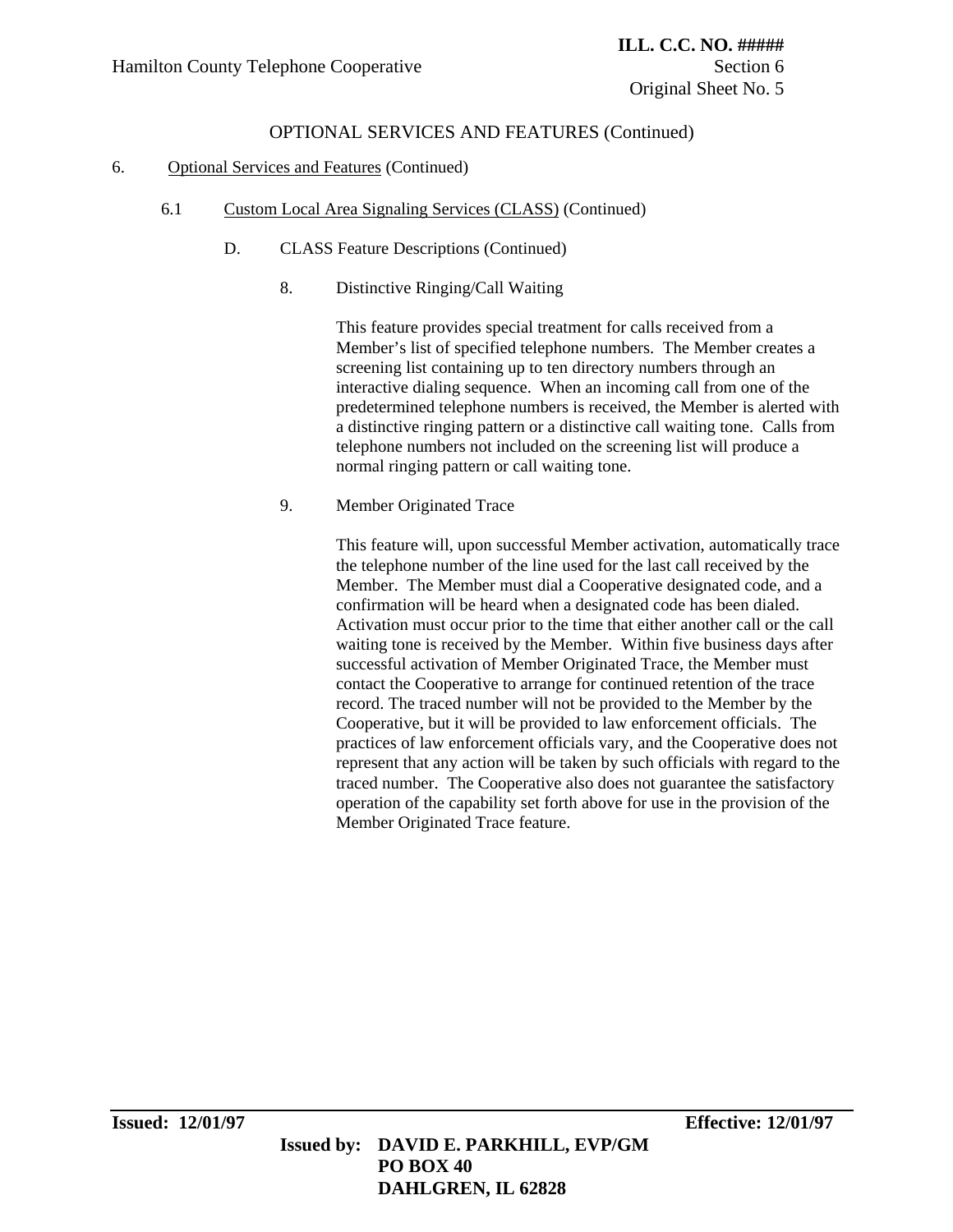1<sup>st</sup> Revised Sheet No. 6 Cancels Original Sheet No. 6

## OPTIONAL SERVICES AND FEATURES (Continued)

### 6. Optional Services and Features (Continued)

- 6.1 Custom Local Area Signaling Services (CLASS) (Continued)
	- D. CLASS Feature Descriptions (Continued)
		- 10. Caller I.D. Package

Calling Number Delivery and Calling Name Delivery plus Call Waiting. (T)

11. Selective Call Package

Package containing both Automatic Callback and Automatic recall at a discounted rate.

E. Rates and Charges

Rates and charges for CLASS features are listed in Section 20.3(A) of this Assessment Schedule.

 **DAHLGREN, IL 62828**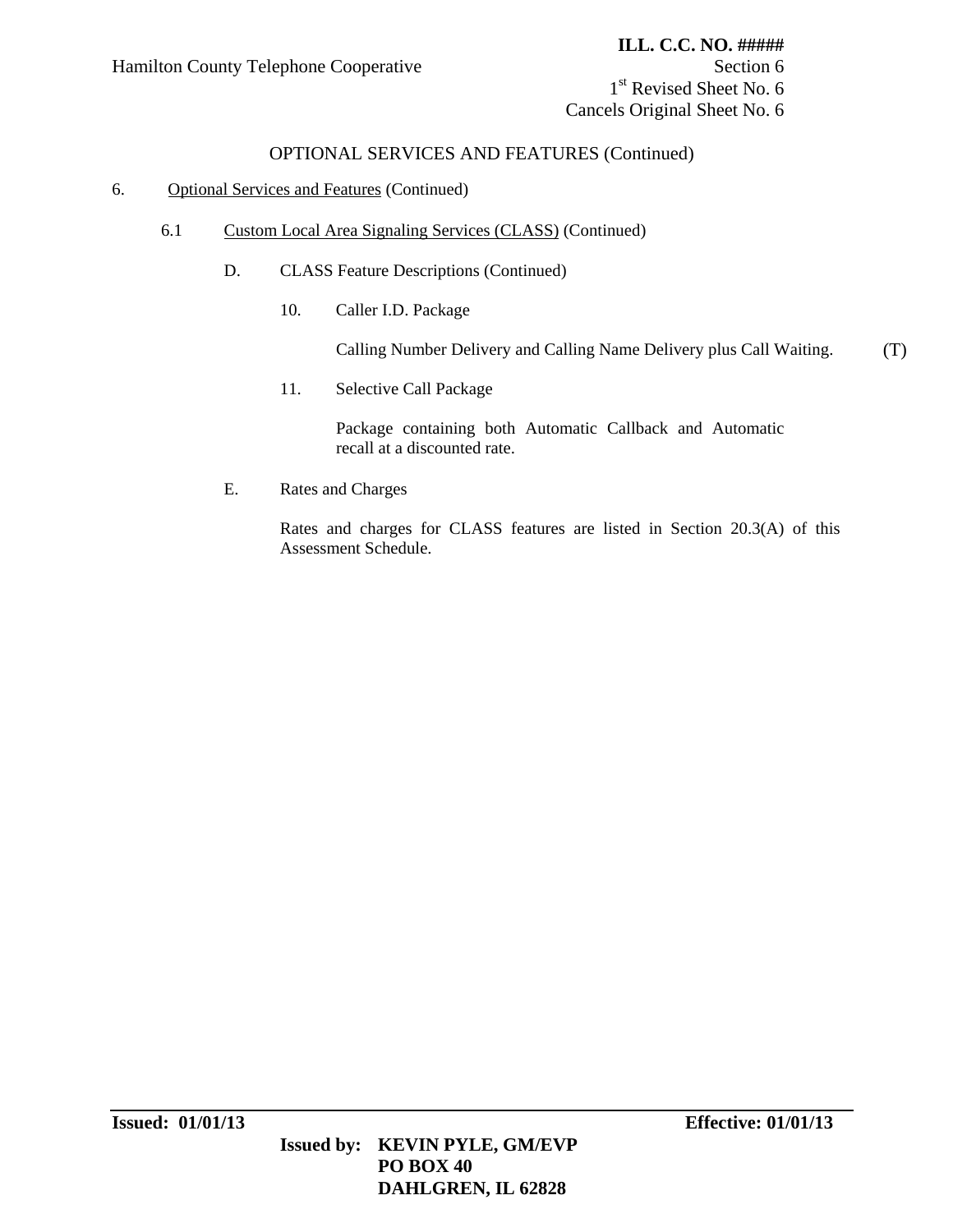1<sup>st</sup> Revised Sheet No. 7 Cancels Original Sheet No. 7

# OPTIONAL SERVICES AND FEATURES (Continued)

## 6. Optional Services and Features (Continued)

6.2 Reserved for Future Use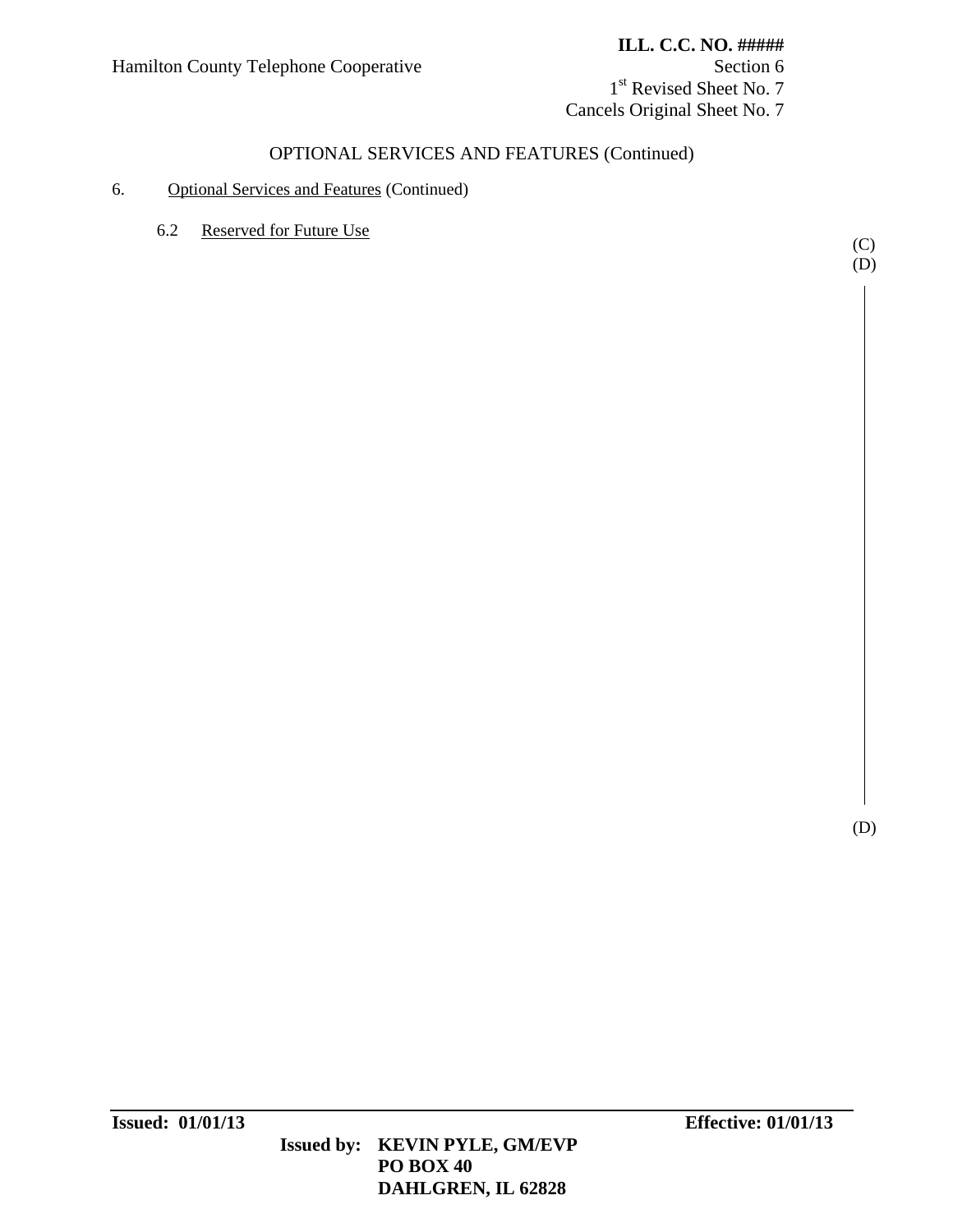1<sup>st</sup> Revised Sheet No. 8 Cancels Original Sheet No. 8

# OPTIONAL SERVICES AND FEATURES (Continued)

## 6. Optional Services and Features (Continued)

6.2 Reserved for Future Use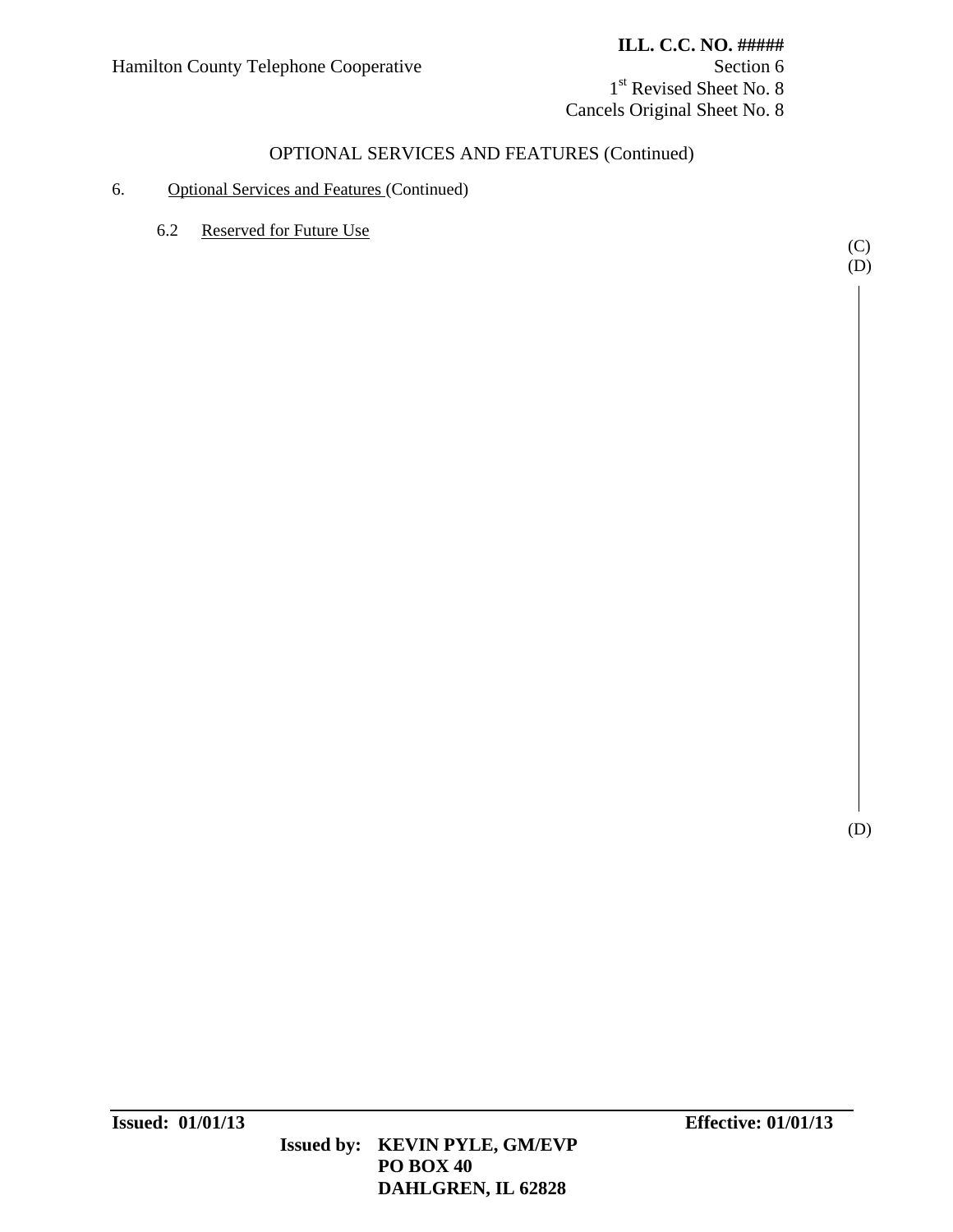1<sup>st</sup> Revised Sheet No. 9 Cancels Original Sheet No. 9

# OPTIONAL SERVICES AND FEATURES (Continued)

## 6. Optional Services and Features (Continued)

6.2 Reserved for Future Use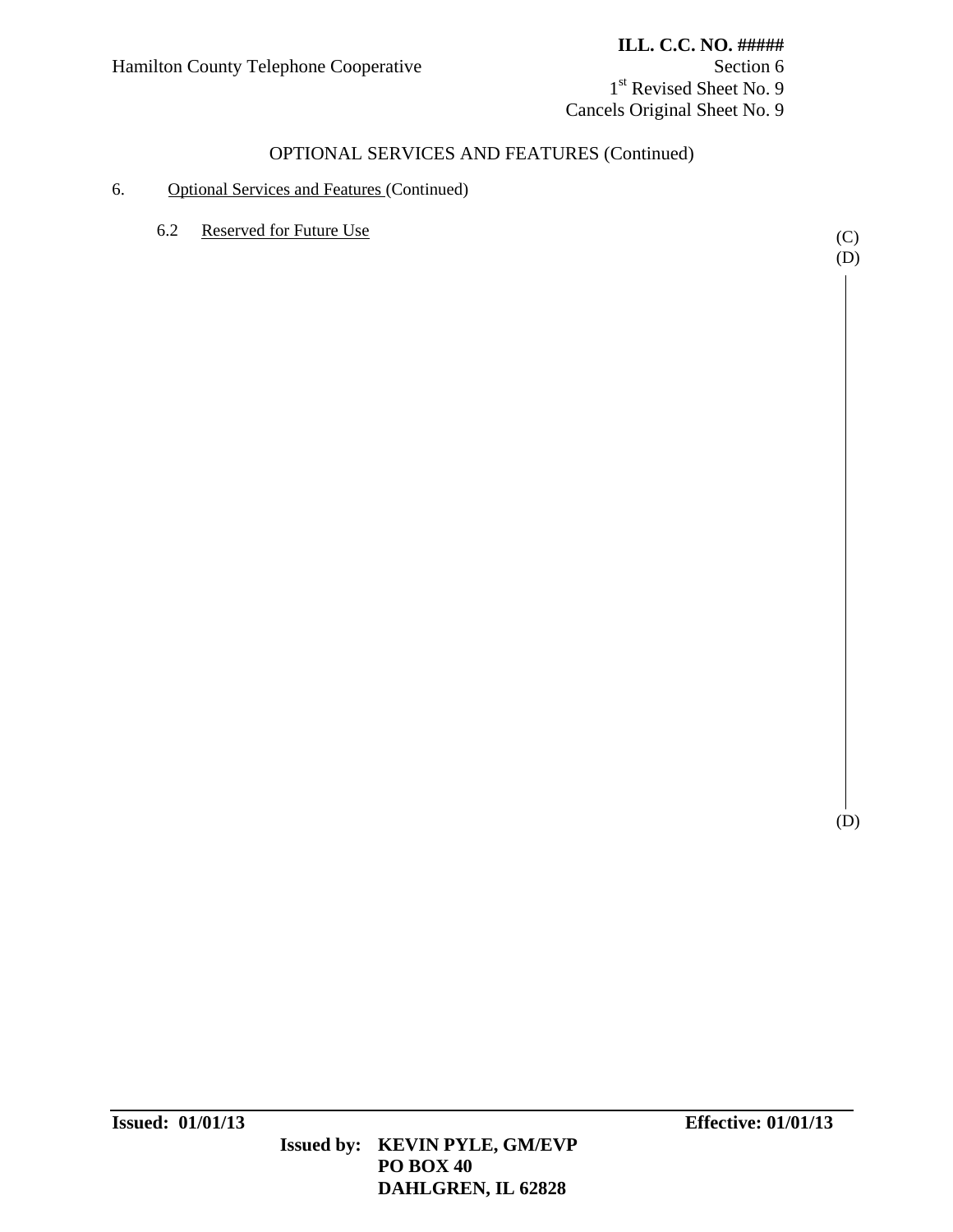## **ILL. C.C. NO. #####**

1st Revised Sheet No. 10 Cancels Original Sheet No. 10

## OPTIONAL SERVICES AND FEATURES (Continued)

## 6. Optional Services and Features (Continued)

6.2 Reserved for Future Use (C)

 $(D)$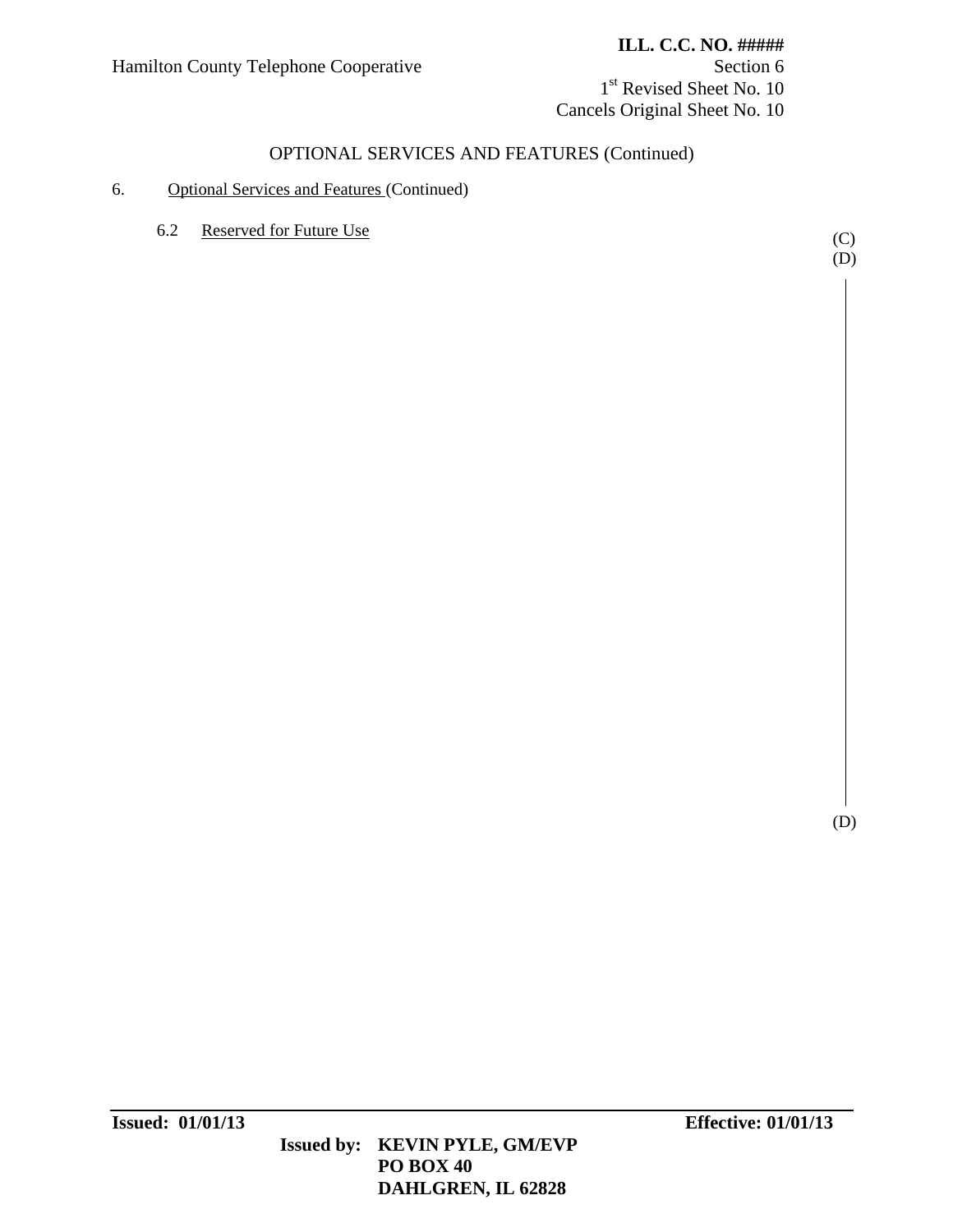# OPTIONAL SERVICES AND FEATURES (Continued)

- 6. Optional Services and Features (Continued)
	- 6.2 Reserved for Future Use

(C) (D)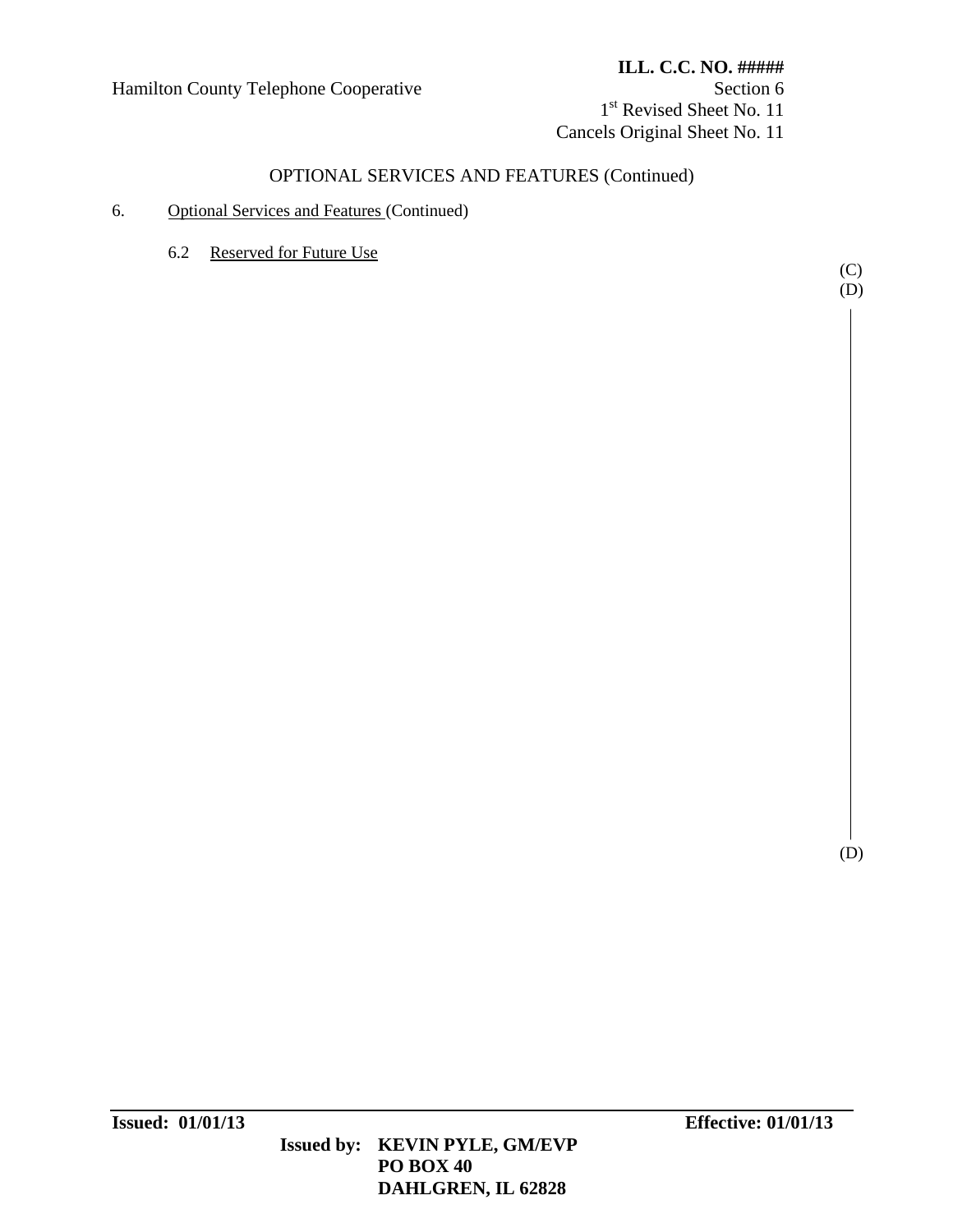### **ILL. C.C. NO. #####**

1<sup>st</sup> Revised Sheet No. 12 Cancels Original Sheet No. 12

## OPTIONAL SERVICES AND FEATURES (Continued)

## 6. Optional Services and Features (Continued)

6.2 Reserved for Future Use

(C)  $(D)$ 

(D)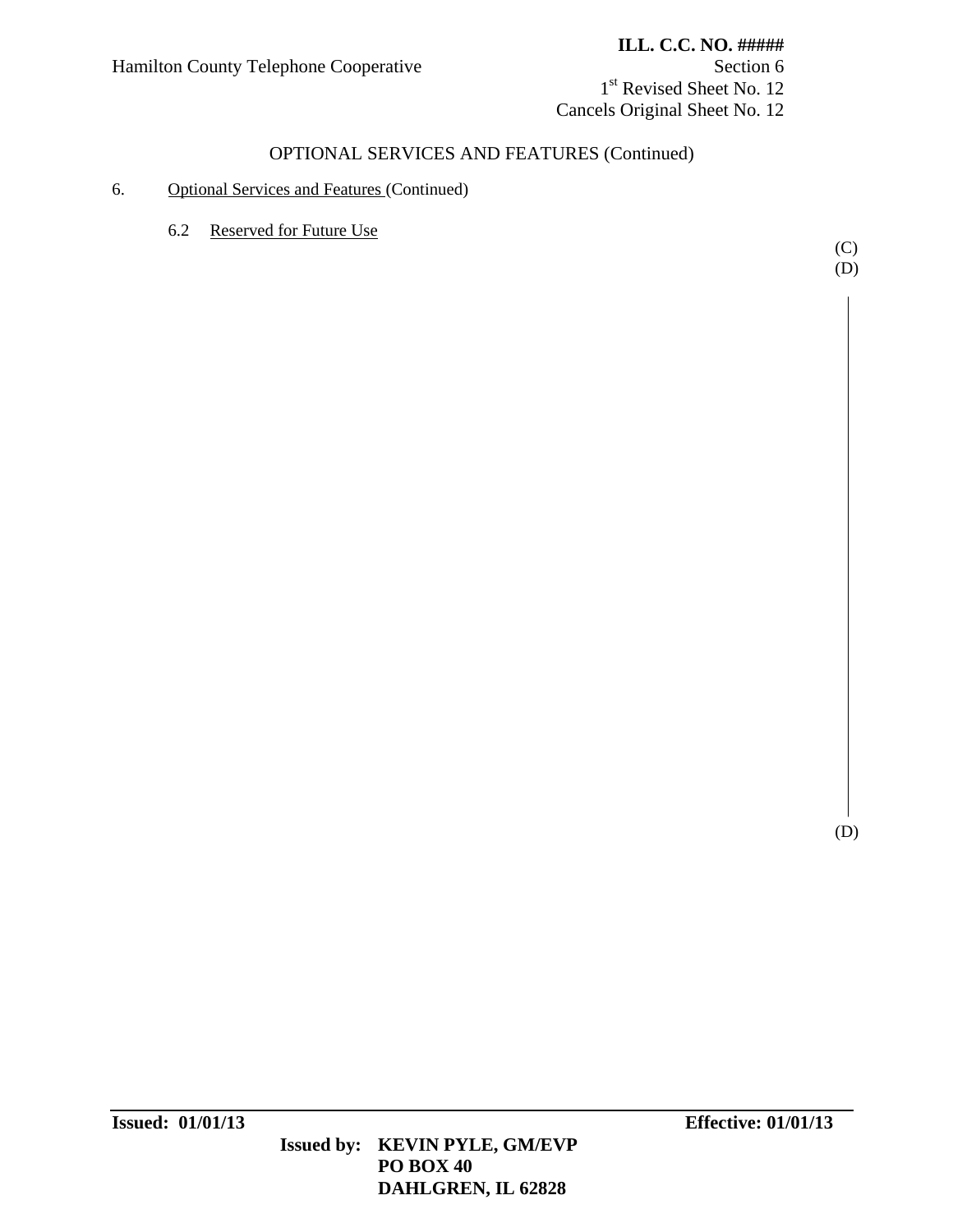### **ILL. C.C. NO. #####**

1<sup>st</sup> Revised Sheet No. 13 Cancels Original Sheet No. 13

## OPTIONAL SERVICES AND FEATURES (Continued)

### 6. Optional Services and Features (Continued)

6.2 Reserved for Future Use (C)

(D)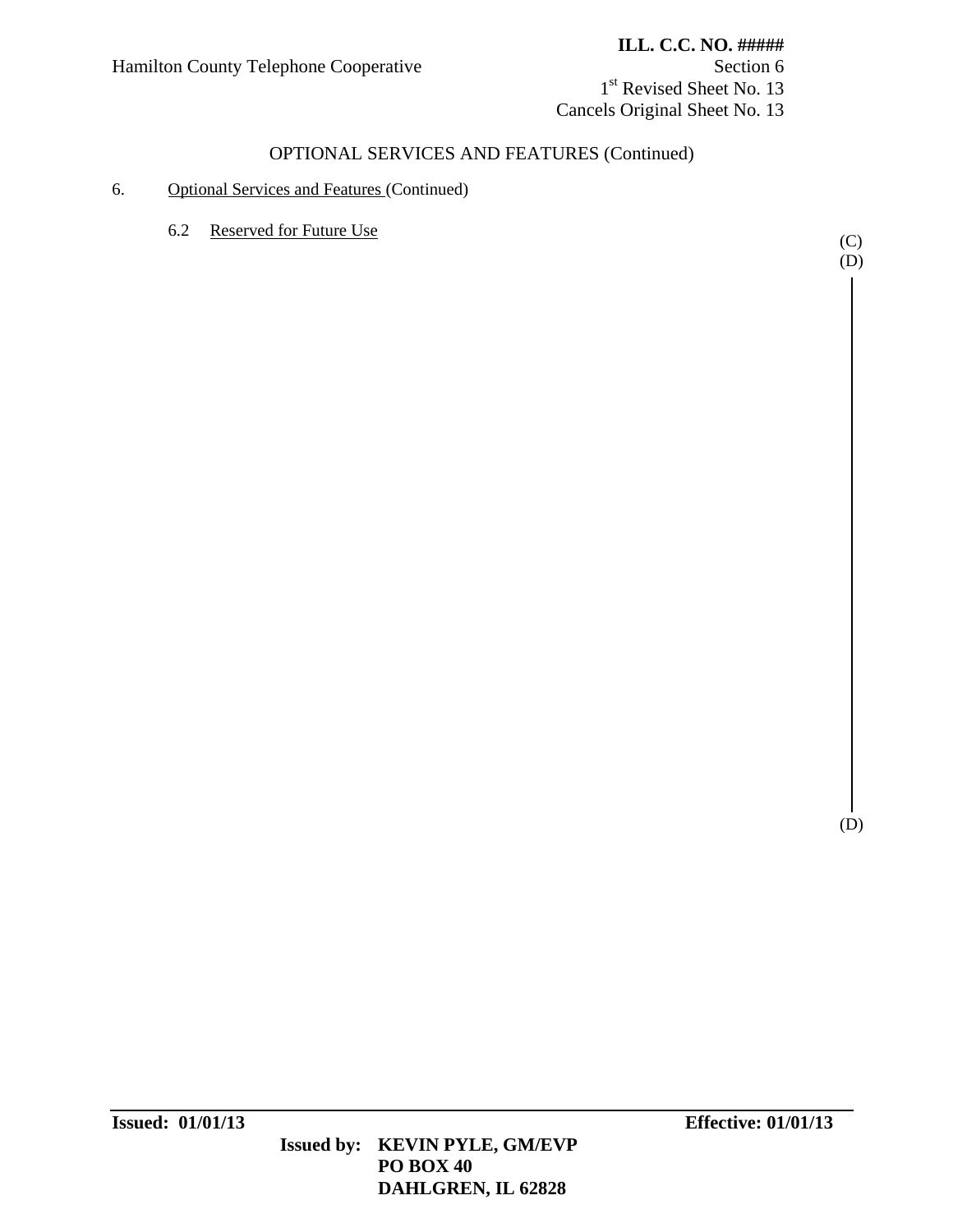### **ILL. C.C. NO. #####**

1<sup>st</sup> Revised Sheet No. 14 Cancels Original Sheet No. 14

## OPTIONAL SERVICES AND FEATURES (Continued)

### 6. Optional Services and Features (Continued)

6.2 Reserved for Future Use (C)

(D)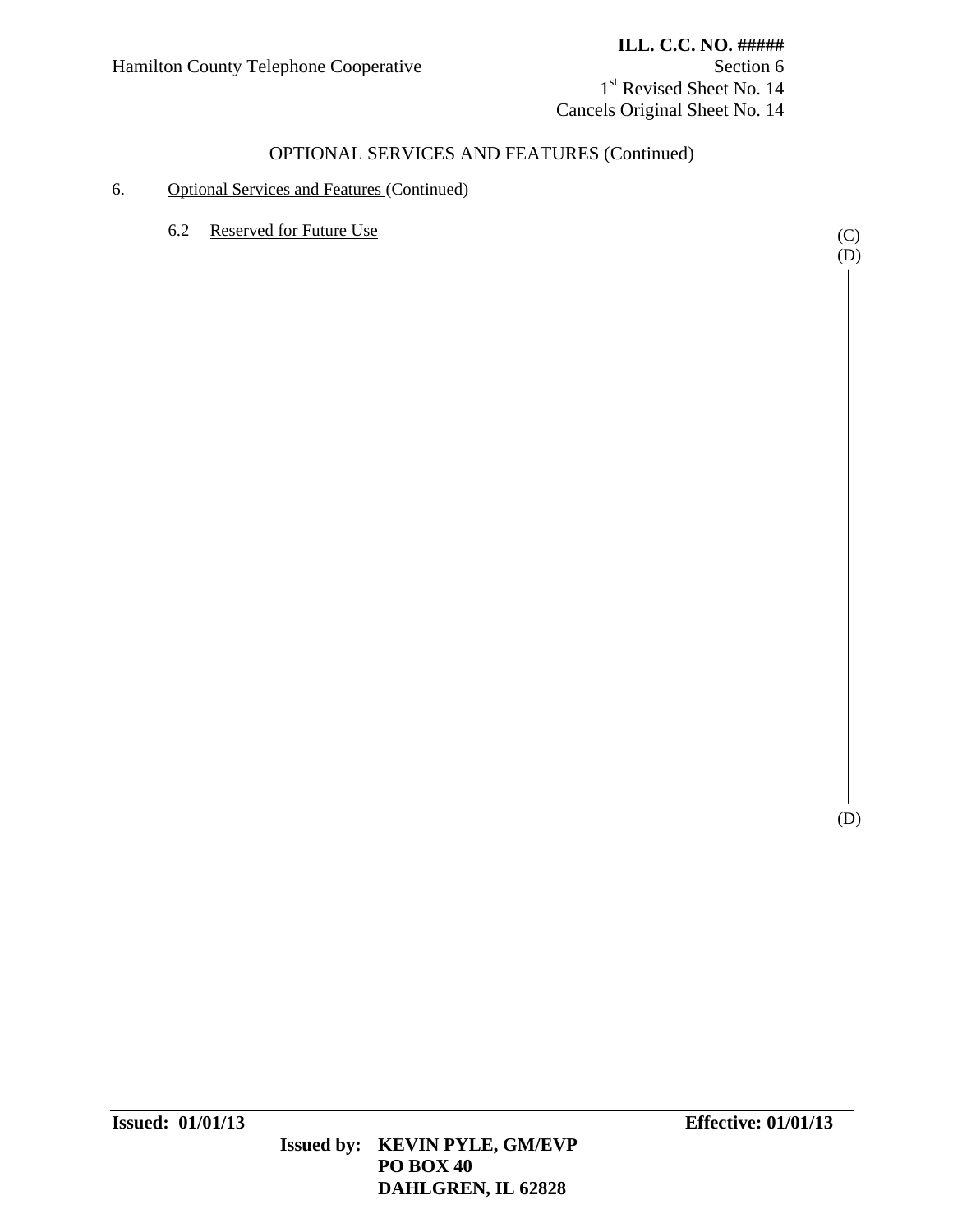### **ILL. C.C. NO. #####**

1<sup>st</sup> Revised Sheet No. 15 Cancels Original Sheet No. 15

## OPTIONAL SERVICES AND FEATURES (Continued)

## 6. Optional Services and Features (Continued)

6.2 Reserved for Future Use

(D)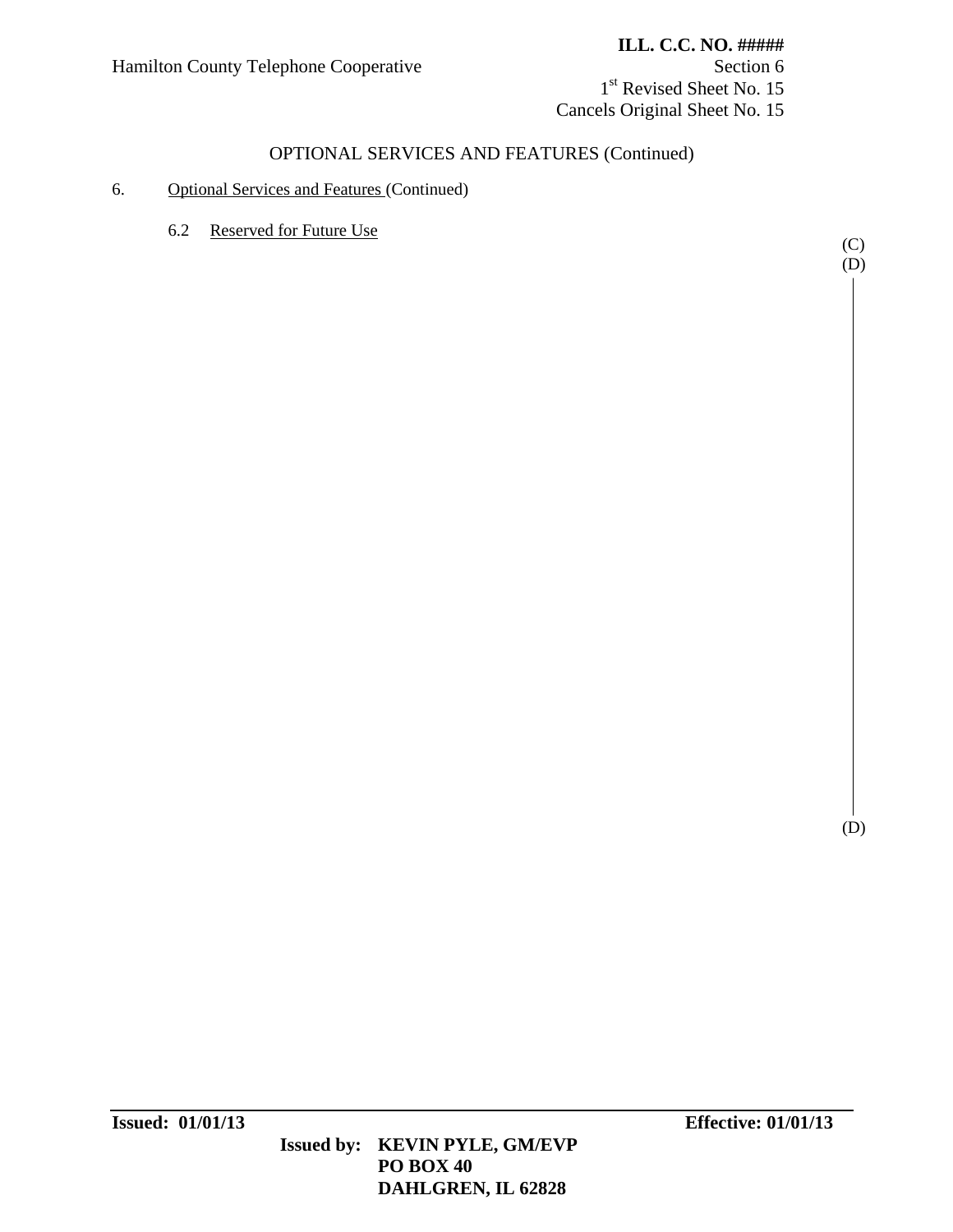## **ILL. C.C. NO. #####**

1<sup>st</sup> Revised Sheet No. 16 Cancels Original Sheet No. 16

## OPTIONAL SERVICES AND FEATURES (Continued)

### 6. Optional Services and Features (Continued)

6.2 Reserved for Future Use (C)

 $(D)$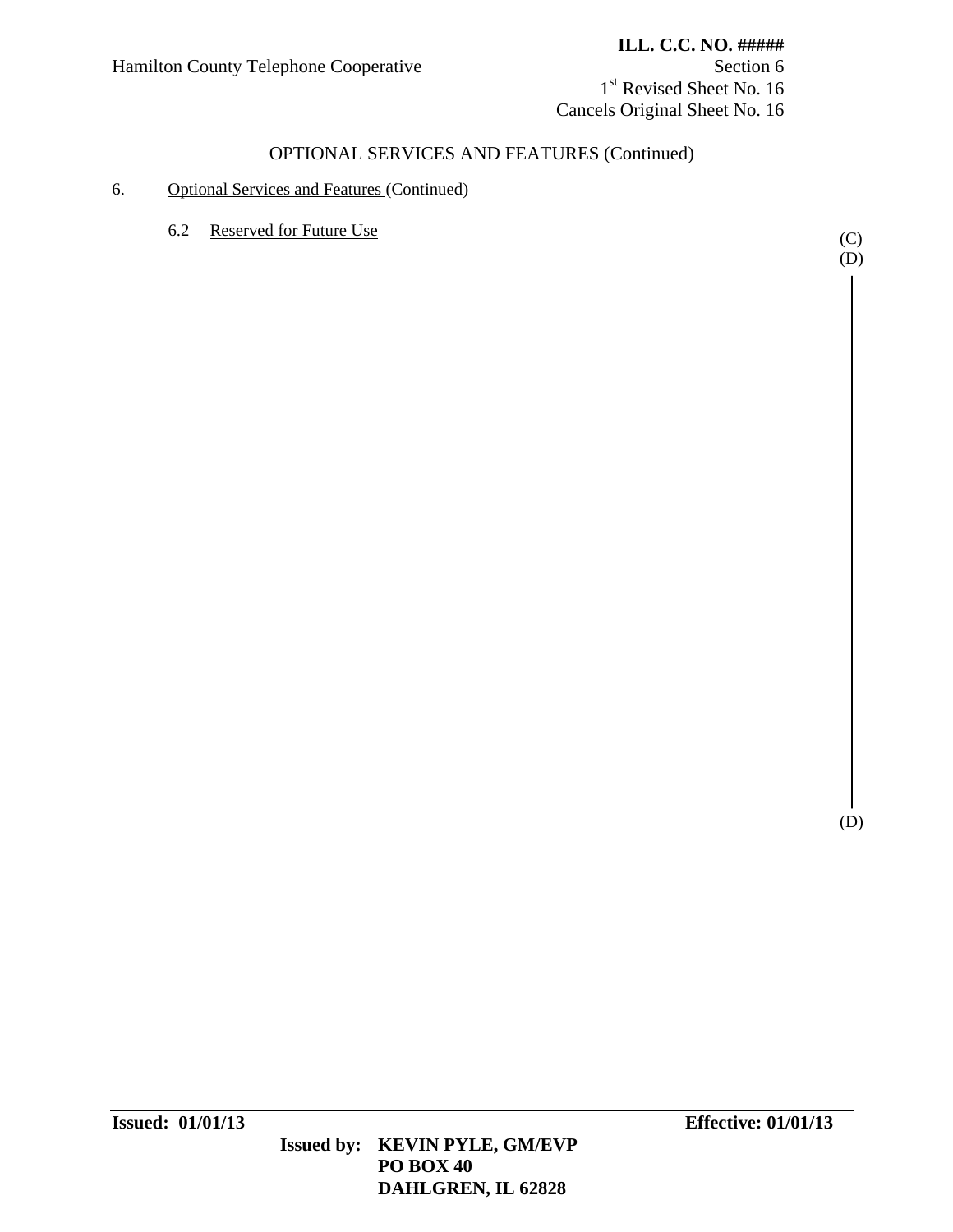### **ILL. C.C. NO. #####**

1<sup>st</sup> Revised Sheet No. 17 Cancels Original Sheet No. 17

## OPTIONAL SERVICES AND FEATURES (Continued)

### 6. Optional Services and Features (Continued)

6.2 Reserved for Future Use

(C) (D)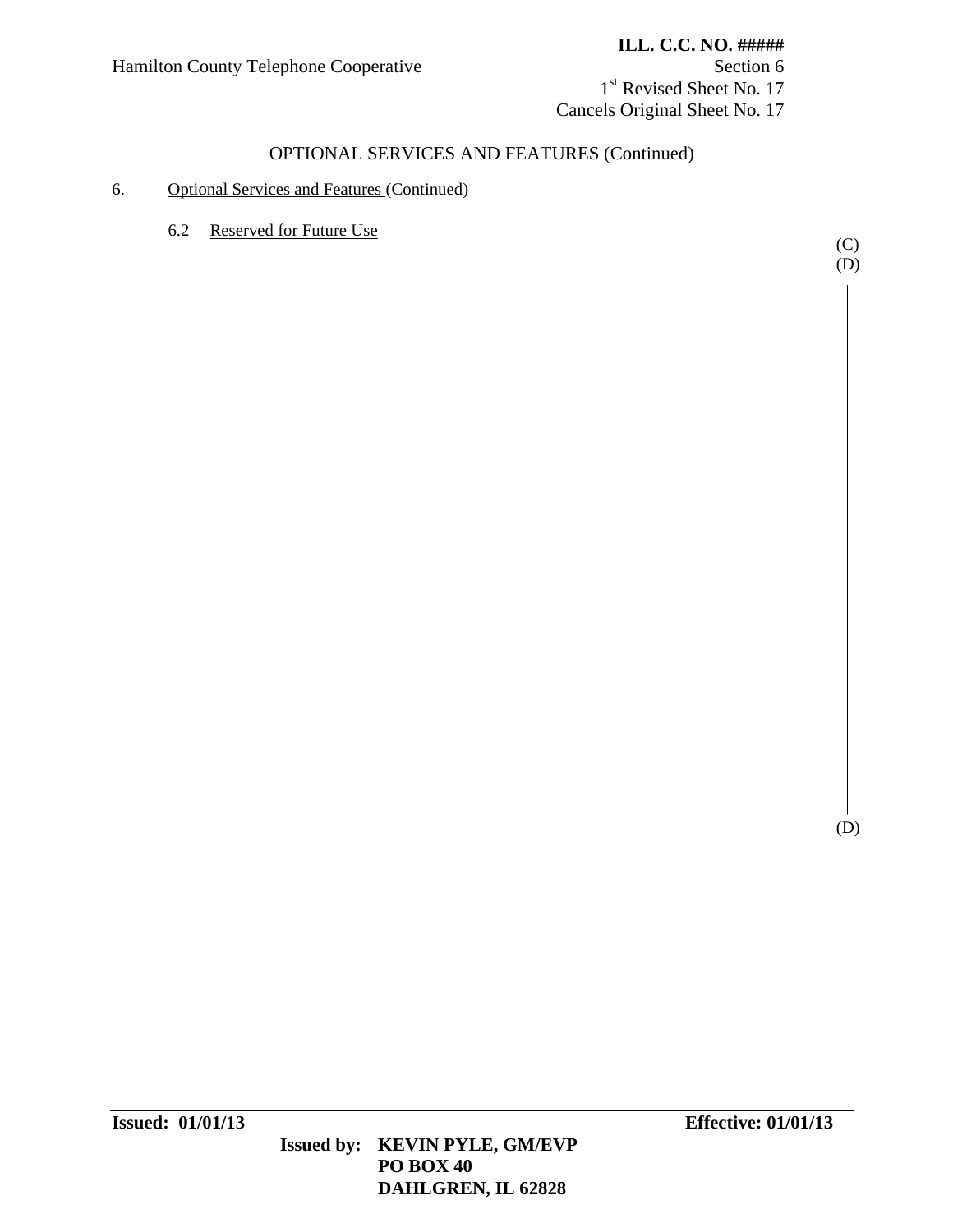## **ILL. C.C. NO. #####**

1<sup>st</sup> Revised Sheet No. 18 Cancels Original Sheet No. 18

## OPTIONAL SERVICES AND FEATURES (Continued)

### 6. Optional Services and Features (Continued)

6.2 Reserved for Future Use

(C) (D)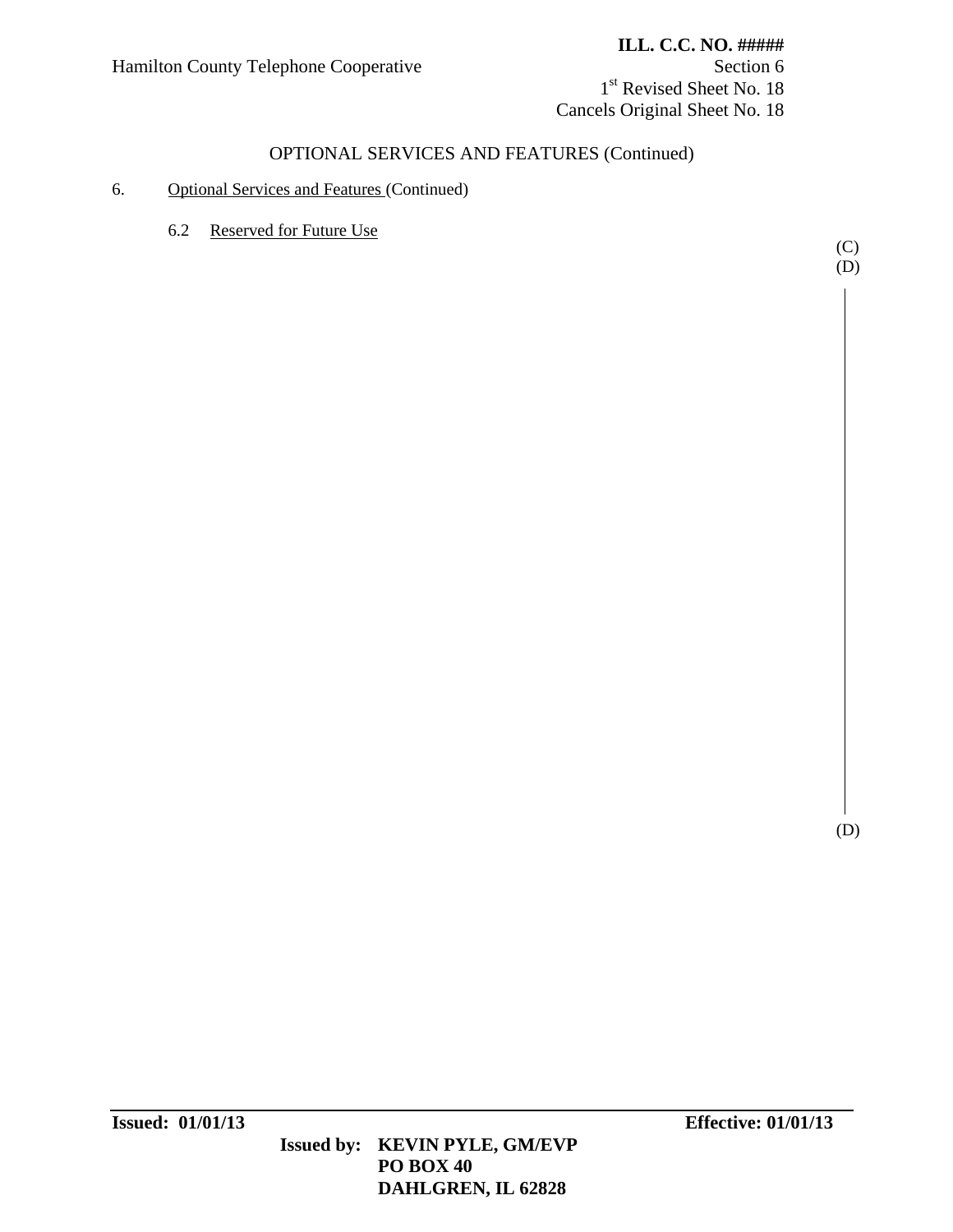1<sup>st</sup> Revised Sheet No. 19 Cancels Original Sheet No. 19

## OPTIONAL SERVICES AND FEATURES (Continued)

### 6. Optional Services and Features (Continued)

- 6.3 Custom Calling Services
	- A. Conditions

Custom Calling Services are available only to those Members who are served from a Central Office equipped to provide such services.

These services will not be provided with Payphone Service.

The grade of transmission on three way calling and call forwarding may vary depending on the distance and routing necessary to complete the call. End to end transmission is not guaranteed.

B. Application of Member Activity Charges

Member Activity Charges as outlined in Section 5 of this Assessment Schedule will apply to the establishment of Custom Calling service features. (T)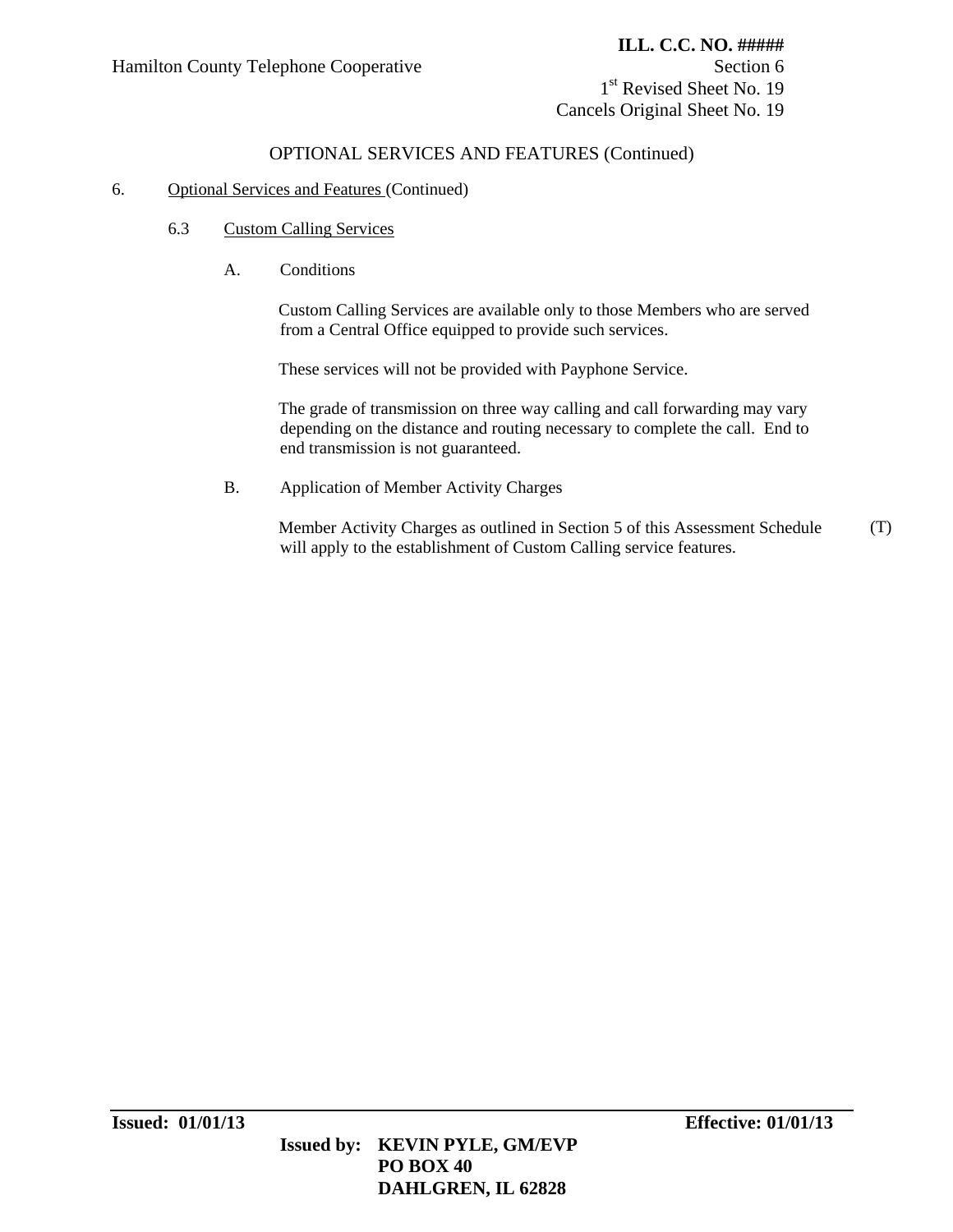### 6. Optional Services and Features (Continued)

- 6.3 Custom Calling Services (Continued)
	- C. Feature Descriptions
		- 1. Distinctive Ring

An additional telephone number with a coded ring is added to an existing line. This feature will allow a second party at the telephone location to identify their individual ring.

2. Call Forwarding

Permits the Member to have all incoming calls automatically transfer to another dialable telephone number, while this service is activated. Where a toll message charge is applicable to a call between the Member's telephone and the telephone number to which calls are being forwarded, such charges will be billed to the Call Forwarding Member. Some restrictions may apply to forwarding incoming toll calls to a number in another wire center.

3. Call Forwarding, Remote Access

Permits the Member to have call forwarding activation and deactivation from a location other that the Member's home telephone.

4. Call Forwarding, Busy-No Answer, Remote Access

Permits the Member to forward calls that encounter either a busy or a no answer to another telephone number after a specified number of rings. Remote access feature same as in 3. above.

5. Call Waiting

Provides for signaling a Member, who is talking on the line, that another call has been placed to his line. He may, by switch hook operation, hold the first call, answer the second, return to the first, or converse alternately with both.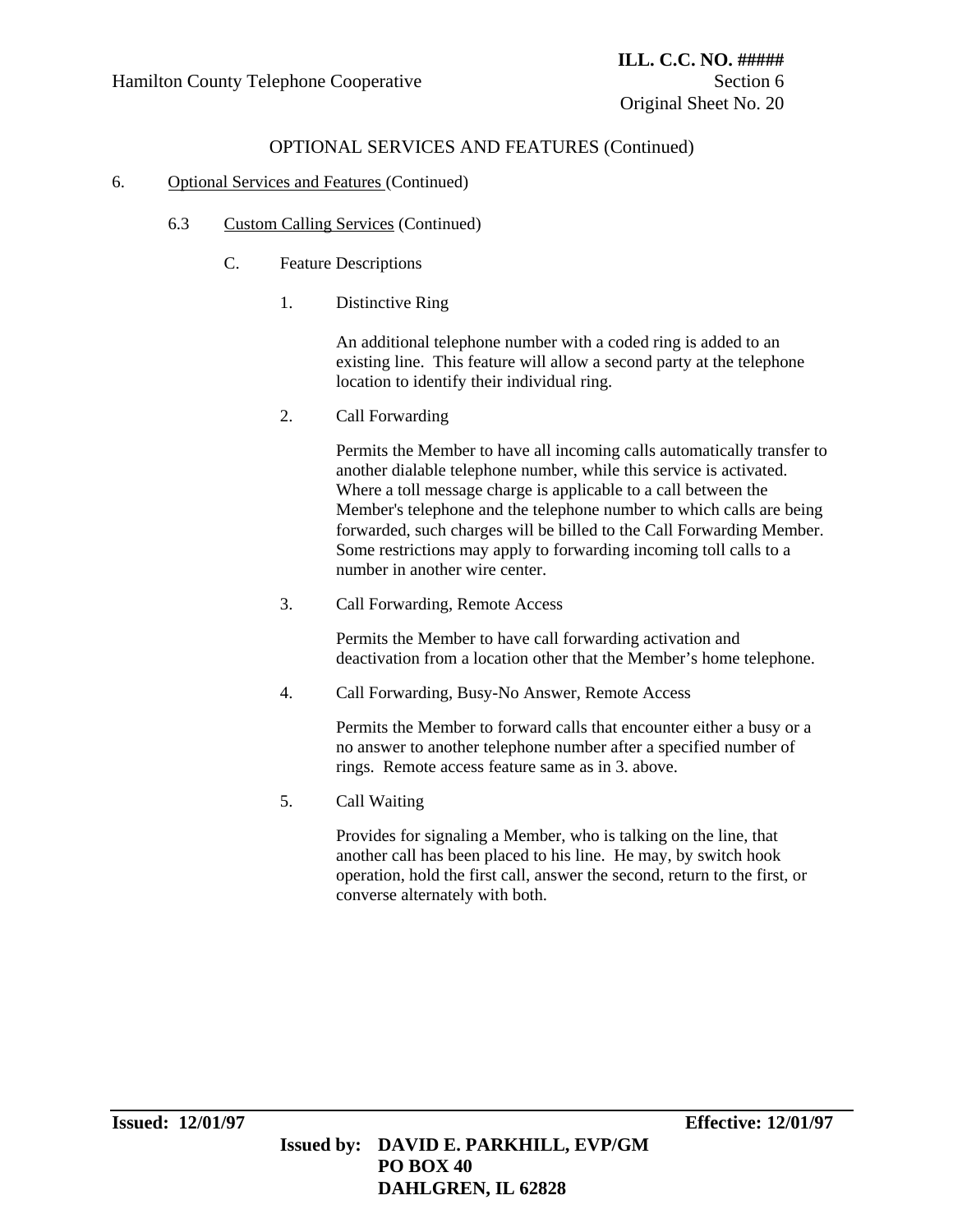### 6. Optional Services and Features (Continued)

- 6.3 Custom Calling Services (Continued)
	- C. Feature Descriptions (Continued)
		- 6. Cancel Call Waiting

By dialing/keying a code, a Member will be able to cancel call waiting during the duration of the next out-going call only.

7. Data Line Security

Prevents traffic sources, such as, call waiting, attendant break-in, executive override, etc. from inadvertently distorting and/or mutilating data transmission. The Data Line Security feature is available in three different options: as a permanent feature; as a permanent feature with a per-call deactivation code option; and as a temporary feature that is activated and deactivated on per-call basis through dialing activation and deactivation codes.

8. Do Not Disturb

Permits a Member to temporarily refuse incoming calls by dialing the Do Not Disturb code. When this feature is activated, all incoming calls are diverted to a recorded announcement. To restore normal service, the Member simply dials the deactivation code.

9. Automatic Call Back

Permits a Member with a tone capable telephone to automatically place a call to the last number dialed by keying a special access code.

10. Second Line Coded Ringing

Coded ringing can be added to a second line termination. This will allow the Member to identify which line is being called.

11. Three-Way Calling

Permits a Member to add a third party to an existing call, whether the original call was incoming or outgoing.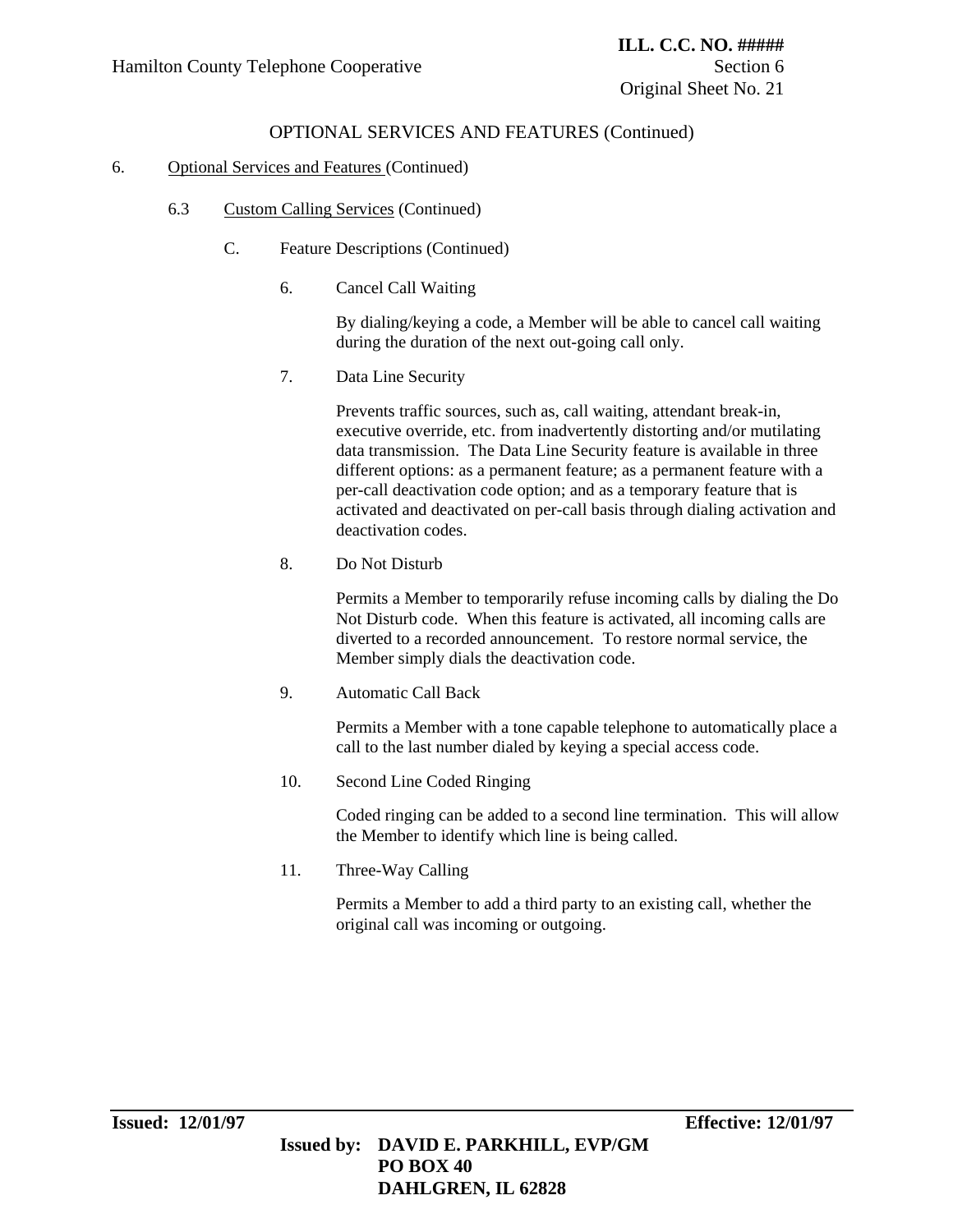### 6. Optional Services and Features (Continued)

- 6.3 Custom Calling Services (Continued)
	- C. Feature Descriptions (Continued)
		- 12. Call Transfer

Permits the Member to transfer an established call to another directory number without terminating the two other parties on the call. This feature requires the three way calling feature.

13. Automatic Recall

Permits the Member to automatically place a call to the directory number of the last incoming call.

14. Wakeup

Permits a Member to set up a wakeup call by dialing a special accesss code followed by the desired wakeup time.

15. Ring Again

Permits a Member who reaches a busy station to receive a special ring which indicates that a previously busy line has become idle within a prescribed time period.

16. 8-Number Speed Calling

Permits local and long distance calls to eight different numbers to be placed by dialing an abbreviated code.

17. 30-Number Speed Calling

Permits local and long distance calls to thirty different numbers to be placed by dialing an abbreviated code.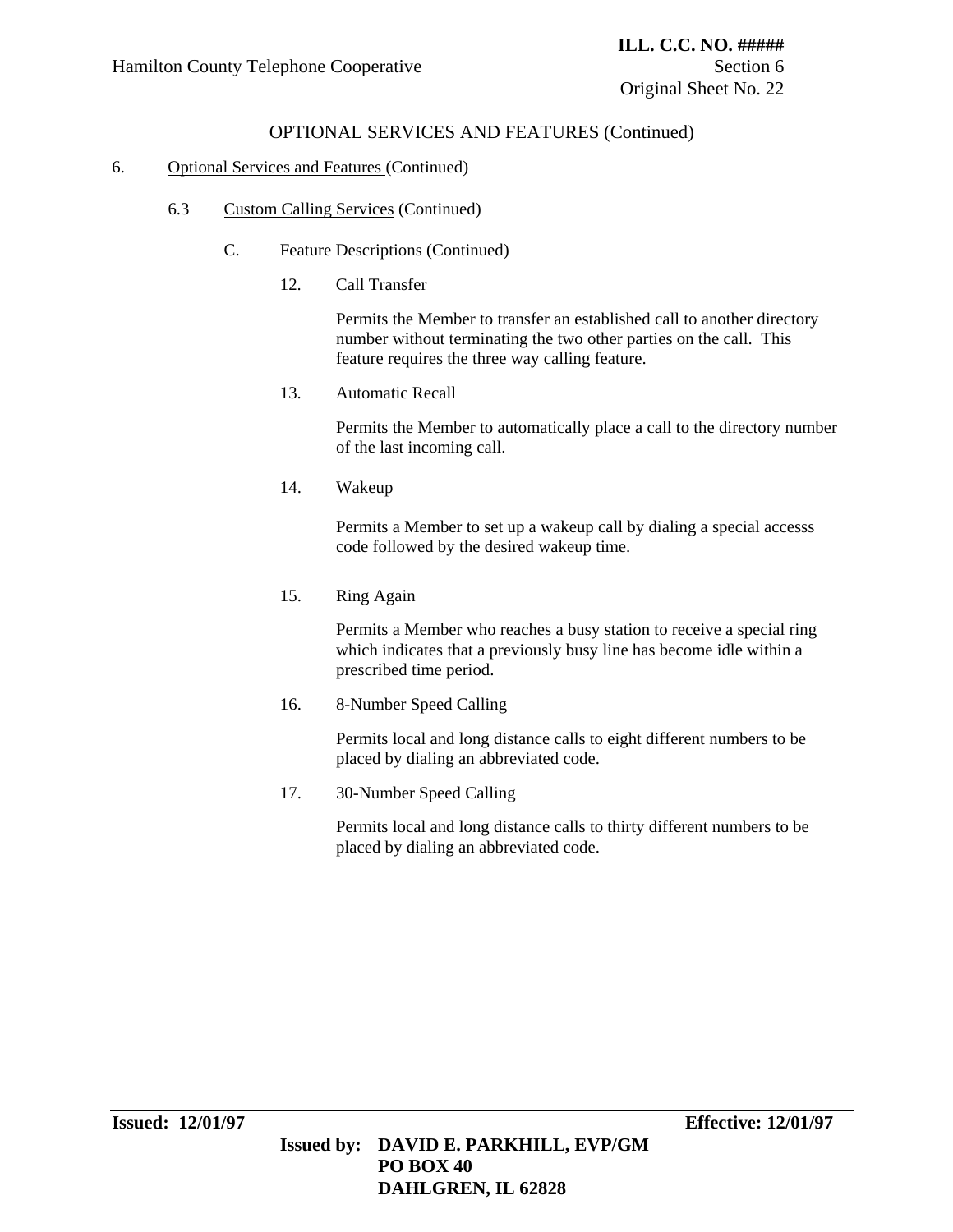1<sup>st</sup> Revised Sheet No. 23 Cancels Original Sheet No. 23

## OPTIONAL SERVICES AND FEATURES (Continued)

### 6. Optional Services and Features (Continued)

- 6.3 Custom Calling Services (Continued)
	- C. Feature Descriptions (Continued)
		- 18. Toll Restriction with PIN

 Permits the Member to block all toll calls originating from the line connection unless a preselected PIN has been dialed before making the call.

19. Line Hunting

Permits calls to sequentially seek predetermined lines based on whether the incoming call encounters a busy signal or is not answered after a specified number of rings has occurred.

20. Warm Line

Permits a Member 30 seconds of dial tone before a call is automatically generated to a specified terminating number of up to 24 digits in length. During the 30 second dial tone period, which is initiated by the telephone being off-hook, the line may be used for basic service or for initiating custom calling features. The warm line feature is not available on automatic lines, coin lines, multi-party lines, manual lines or deny originating lines.

D. Rates and Charges

Rates and charges for Custome Calling Features are shown in Section 20.3(D) of this Assessment Schedule. (T)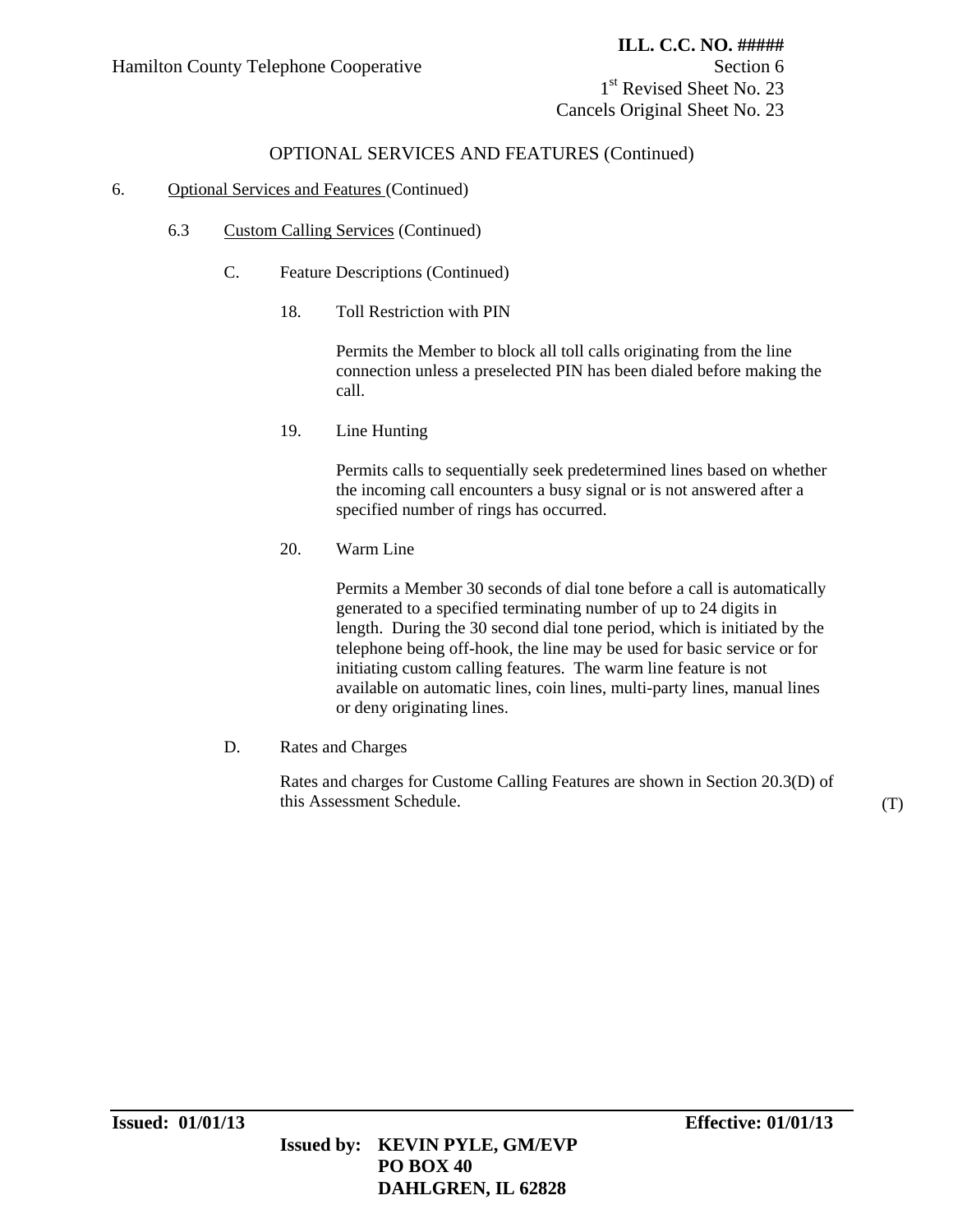### **ILL. C.C. NO. #####**

1<sup>st</sup> Revised Sheet No. 24 Cancels Original Sheet No. 24

# OPTIONAL SERVICES AND FEATURES (Continued)

### 6. Optional Services and Features (Continued)

6.4 Reserved for Future Use (C)

(D)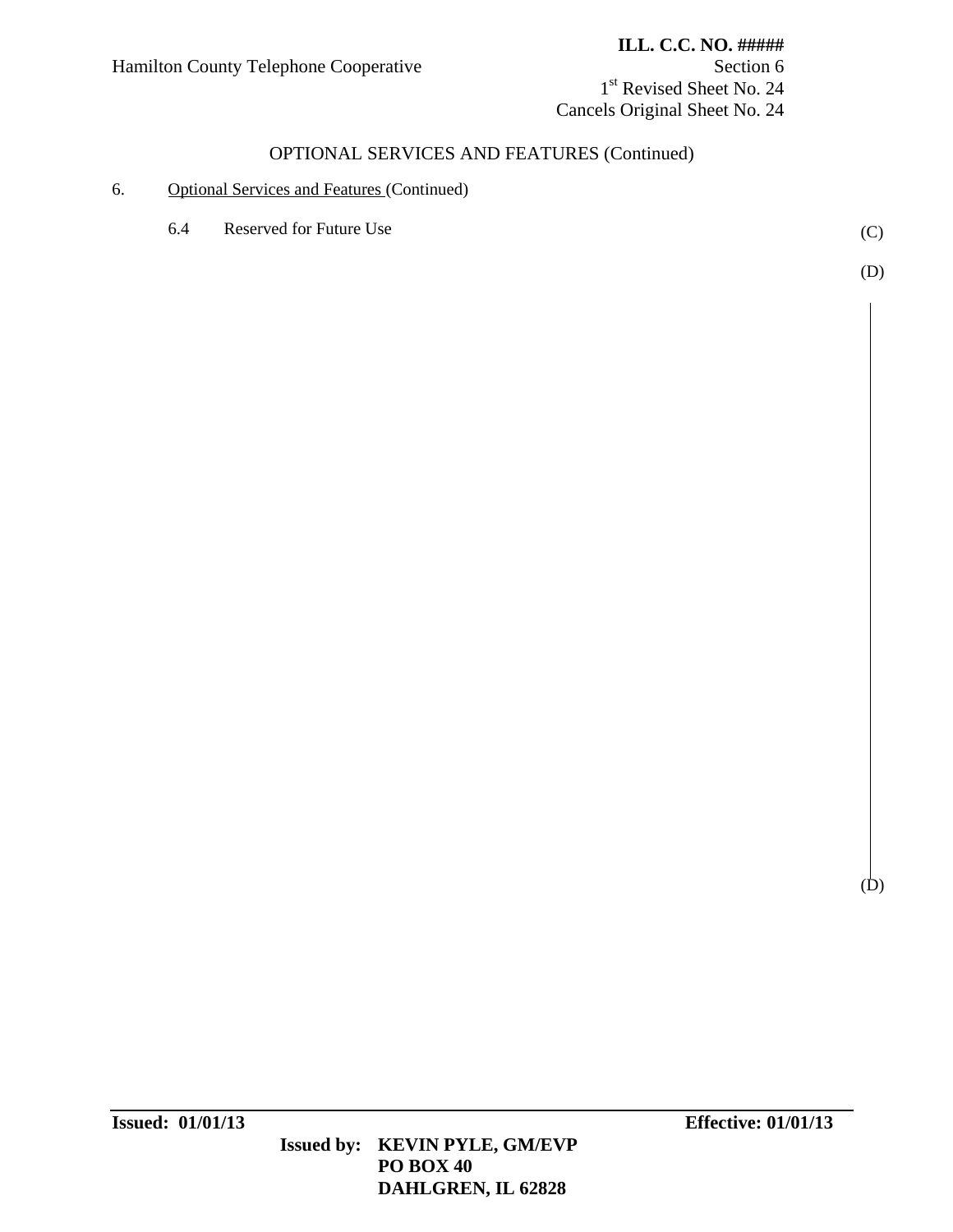### Hamilton County Telephone Cooperative Section 6

#### **ILL. C.C. NO. #####**

1<sup>st</sup> Revised Sheet No. 25 Cancels Original Sheet No. 25

# OPTIONAL SERVICES AND FEATURES (Continued)

### 6. Optional Services and Features (Continued)

6.4 Reserved for Future Use (C)

(D)

 **Issued by: KEVIN PYLE, GM/EVP PO BOX 40 DAHLGREN, IL 62828**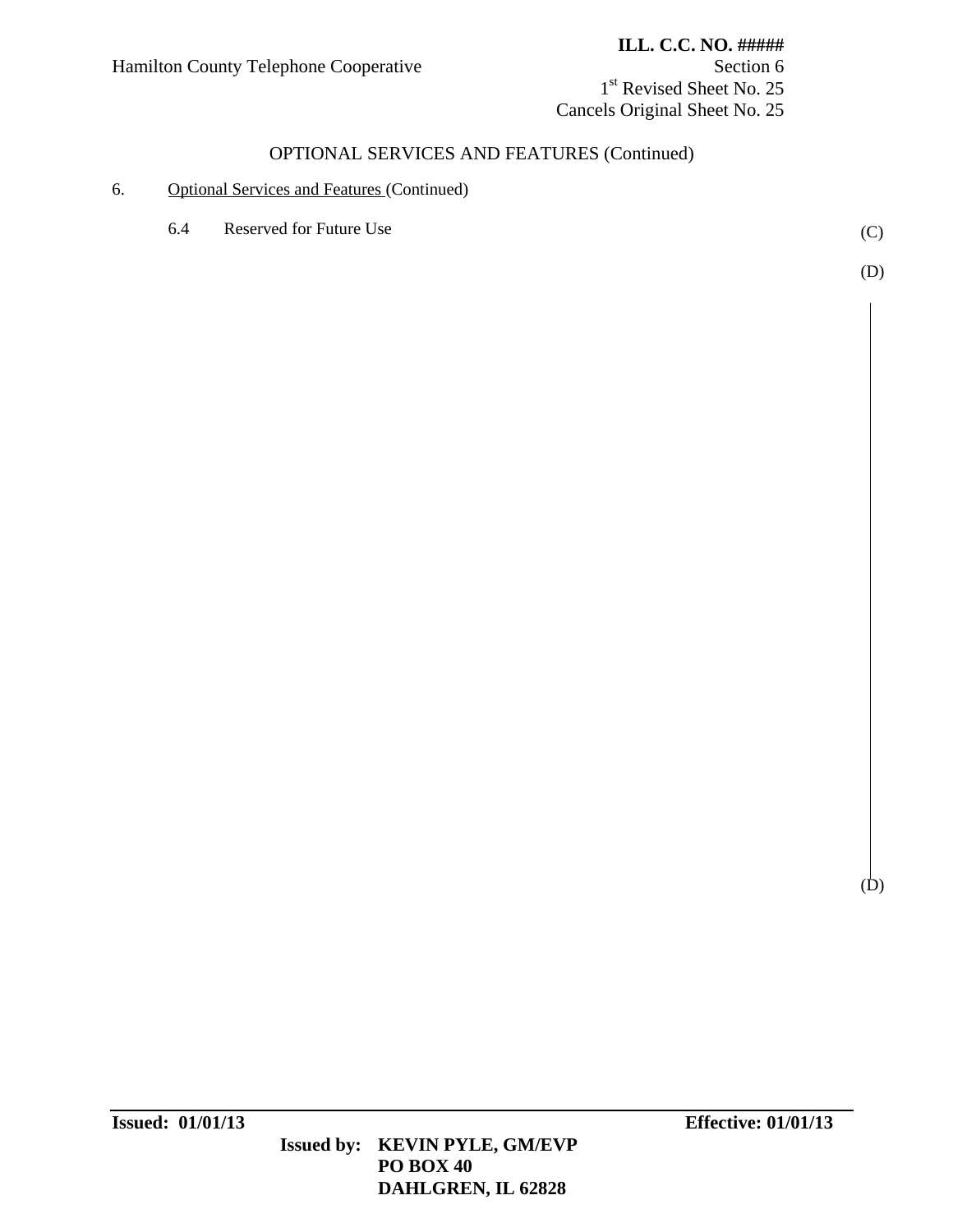# OPTIONAL SERVICES AND FEATURES (Continued)

### 6. Optional Services and Features (Continued)

- 6.5 Direct Inward Dialing (DID) Service
	- A. General
		- 1. Direct Inward Dialing Service to Member premises located switching systems is furnished subject to the availability of telephone numbers.
		- 2. The service includes the central office switching equipment necessary for direct inward dialing from the exchange and long distance message telecommunications network directly to terminal equipment associated with Member premises located switching systems.
		- 3. The service must be provided on all lines in a trunk or network access line group arranged for inward service. Routing of calls to selected numbers within the direct inward dialing number group over a separate trunk or network access line group is not contemplated.
		- 4. Operational characteristics of interface signal between the Cooperative-provided connecting arrangements and the Member-provided switching equipment must conform to the rules and regulations the Cooperative considers necessary to maintain proper standards of service.
		- 5. The Cooperative shall not be responsible to the Member or to the Member's patron if changes in protection criteria or in any of the facilities, operations or procedures of the Cooperative render any facilities provided by a Member, or its patrons obsolete or require modification or alteration of such equipment.
		- 6. Direct-in-dial Trunks may be provided in the quantity determined by the Cooperative to be sufficient for adequate service, only in exchanges where the Central Office is equipped for such service. When otherwise provided, Direct-in-dial Trunks will be furnished at rates based on cost.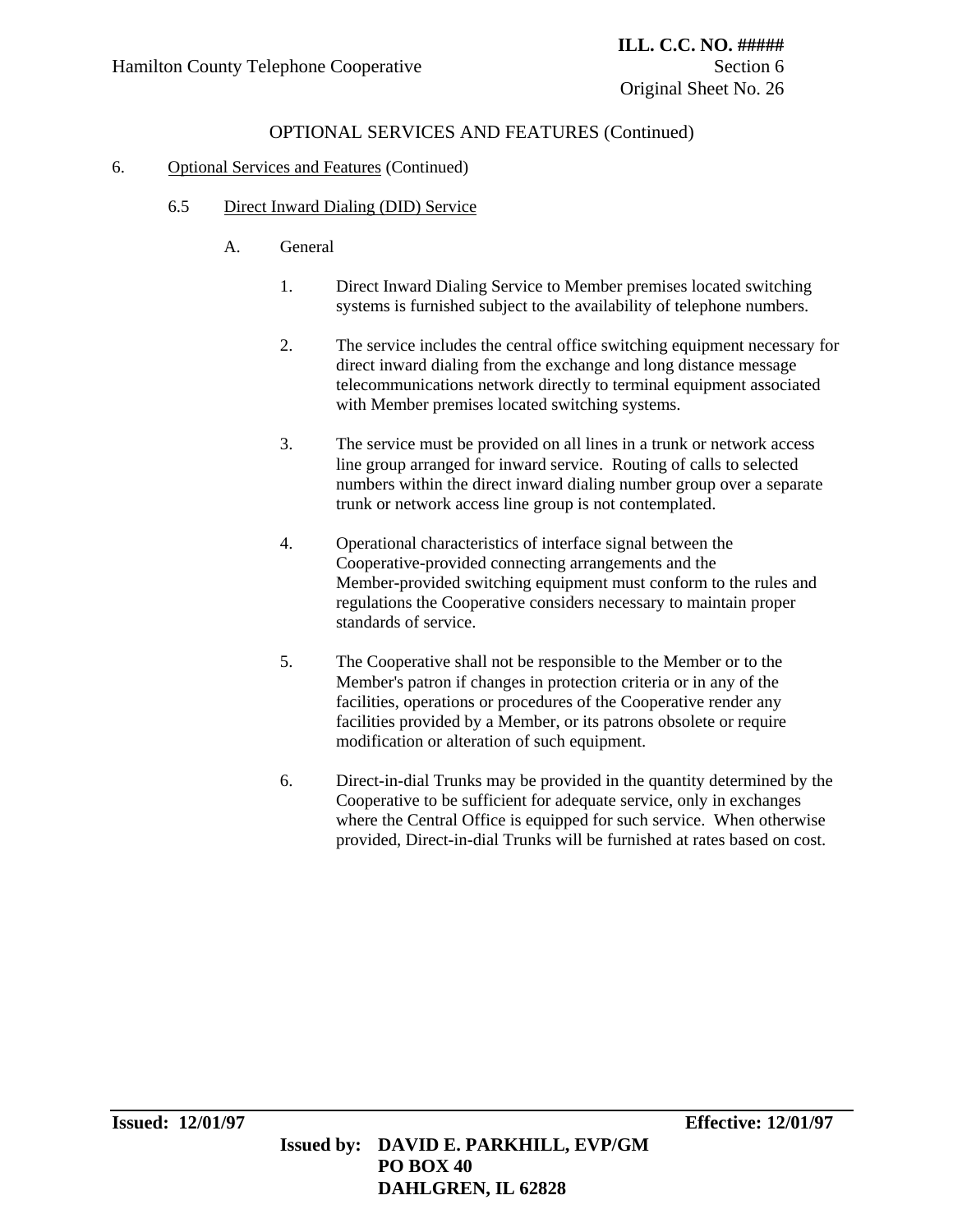1<sup>st</sup> Revised Sheet No. 27 Cancels Original Sheet No. 27

# OPTIONAL SERVICES AND FEATURES (Continued)

#### 6. Optional Services and Features (Continued)

- 6.5 Direct Inward Dialing (DID) Service (Continued)
	- A. General (Continued)
		- 7. Directory listings will not be provided without charge for numbers issued for DID service. Members desiring listings for these numbers in the Telephone Cooperative directory may purchase listings they desire pursuant to the provisions of Section 6.7, Directory Listings.
		- 8. The Member premises located switching equipment must be arranged to provide for intercepting of unused numbers transmitted to the switching equipment.
		- 9. The minimum contract period for the service is three years. In case of discontinuance of service within the minimum contract period, the basic termination charge reduced by 1/36 for each month the service is retained at the same location, will be applied.
	- B. Rates and Charges

Rates and charges for DID Service are listed in Section 20.3(E) of this Assessment Schedule.

The charges for the service are in addition to Member Activity Charges outlined in Section 5 and to the applicable local exchange service rates.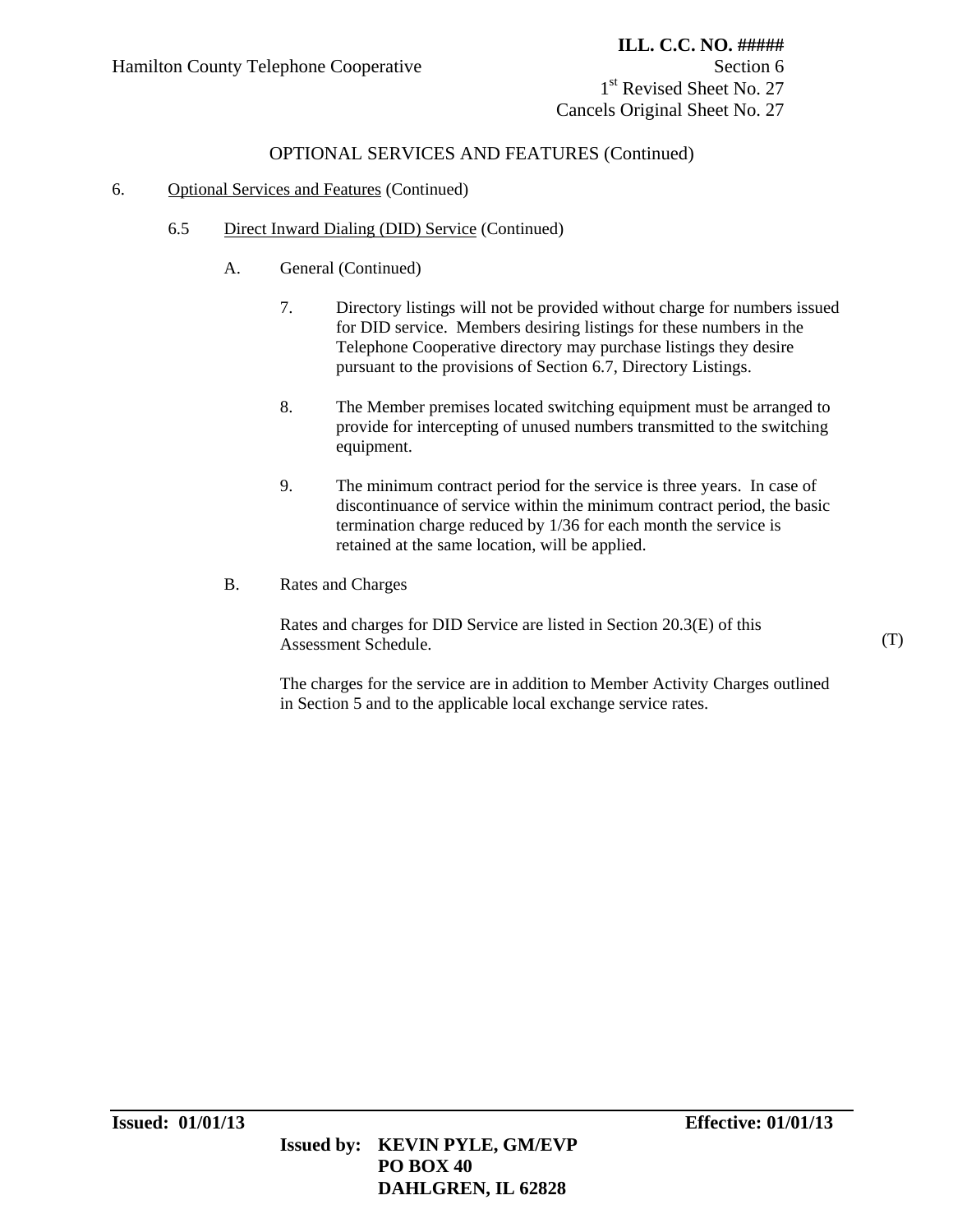### OPTIONAL SERVICES AND FEATURES (Continued)

#### 6. Optional Services and Features (Continued)

- 6.6 Directory Listings
	- A. Published Listings

A primary listing, which may include the name, address and telephone number of the individual, organization, firm or corporation subscribing to Local Exchange Service will be furnished at no charge.

- 1. Listings will be limited to such information as is necessary for proper identification.
- 2. The length of a listing may be limited by the use of abbreviations where the clarity of the listing and the identification of the Member will not be impaired.
- 3. The Cooperative may refuse to insert any listing which in its judgment does not facilitate the use of the directory.
- 4. Only one number will be listed in the Telephone Cooperative directory at no charge for each Multi-Line Hunt group. Unless otherwise directed by the Member and agreed to by the Cooperative, the pilot number in the hunt group will be the number listed.
- B. Non-Published Listings

Non-Published service is the omission of a Member's listing from both the telephone directory and directory assistance records.

C. Non-List Listings

 Non-list service is the omission of a Member's listing from the telephone directory. The Member's listing may be obtained from the directory assistance operator.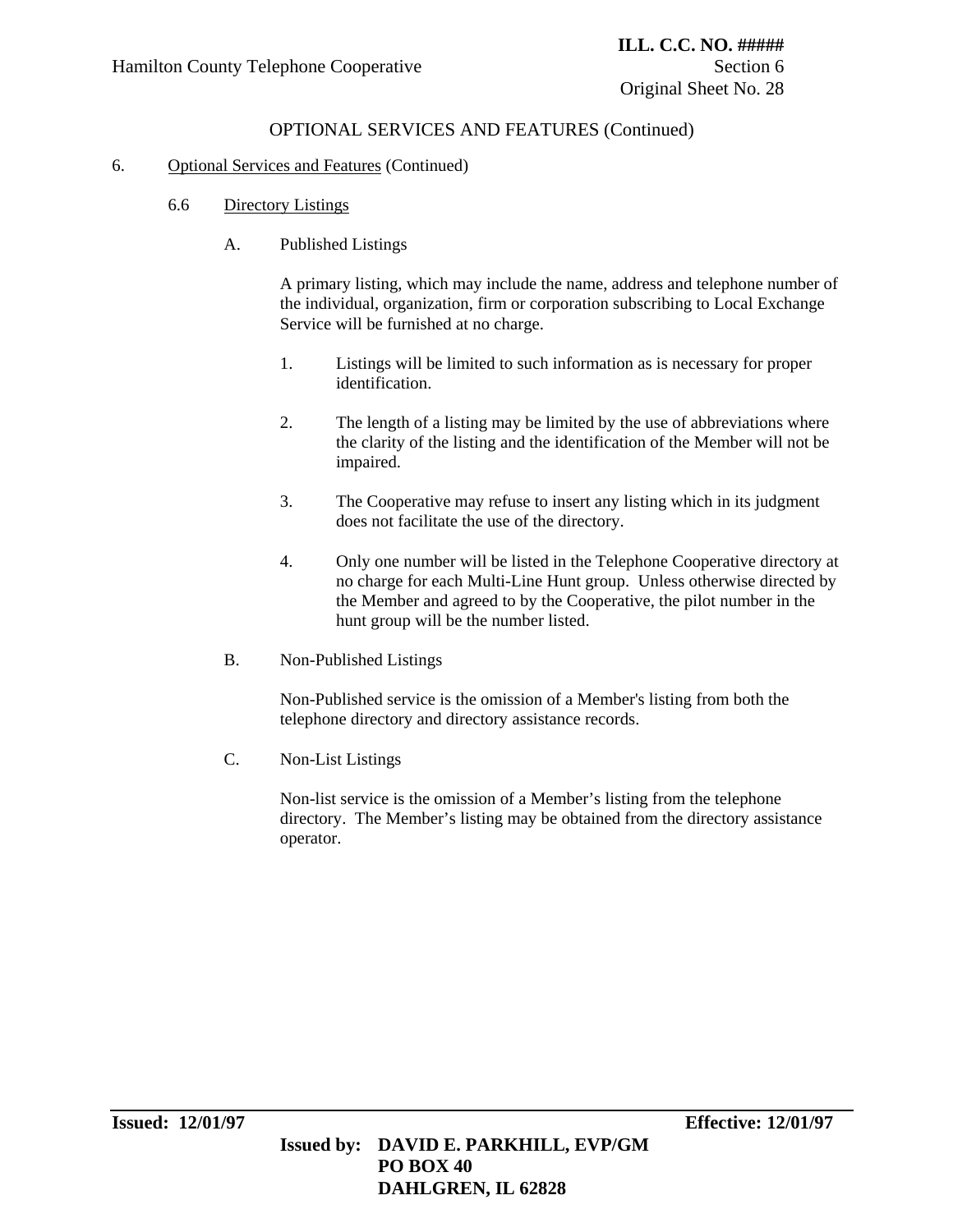1<sup>st</sup> Revised Sheet No. 29 Cancels Original Sheet No. 29

# OPTIONAL SERVICES AND FEATURES (Continued)

#### 6. Optional Services and Features (Continued)

- 6.6 Directory Listings (Continued)
	- D. Additional Listings

An additional listing is any listing of a name or information in connection with a Member's telephone number beyond the primary listing. Each additional listing or each additional line of a multiple line listing, including alternate call listings and line of information as described below, is subject to the applicable rate in Section 6.7.F, following.

An alternate call listing refers a calling party to certain other telephone numbers after business hours or on Sundays or holidays, or if there is no answer on the first listed number.

Where the alternate call number is to be that of another Member, the listing will be furnished only with written approval of the other Member.

Line of Information is listed information in addition to a primary or extra listing that is intended to supply additional or special instructions to the calling parties.

E. Applicability of Member Activity Charges

A listings change is subject to the applicable Member Activity Charges found in Section 5.

F. Rates and Charges

Rates and charges for Directory Listings are listed in Section 20.3(F) of this Assessment Schedule. (T)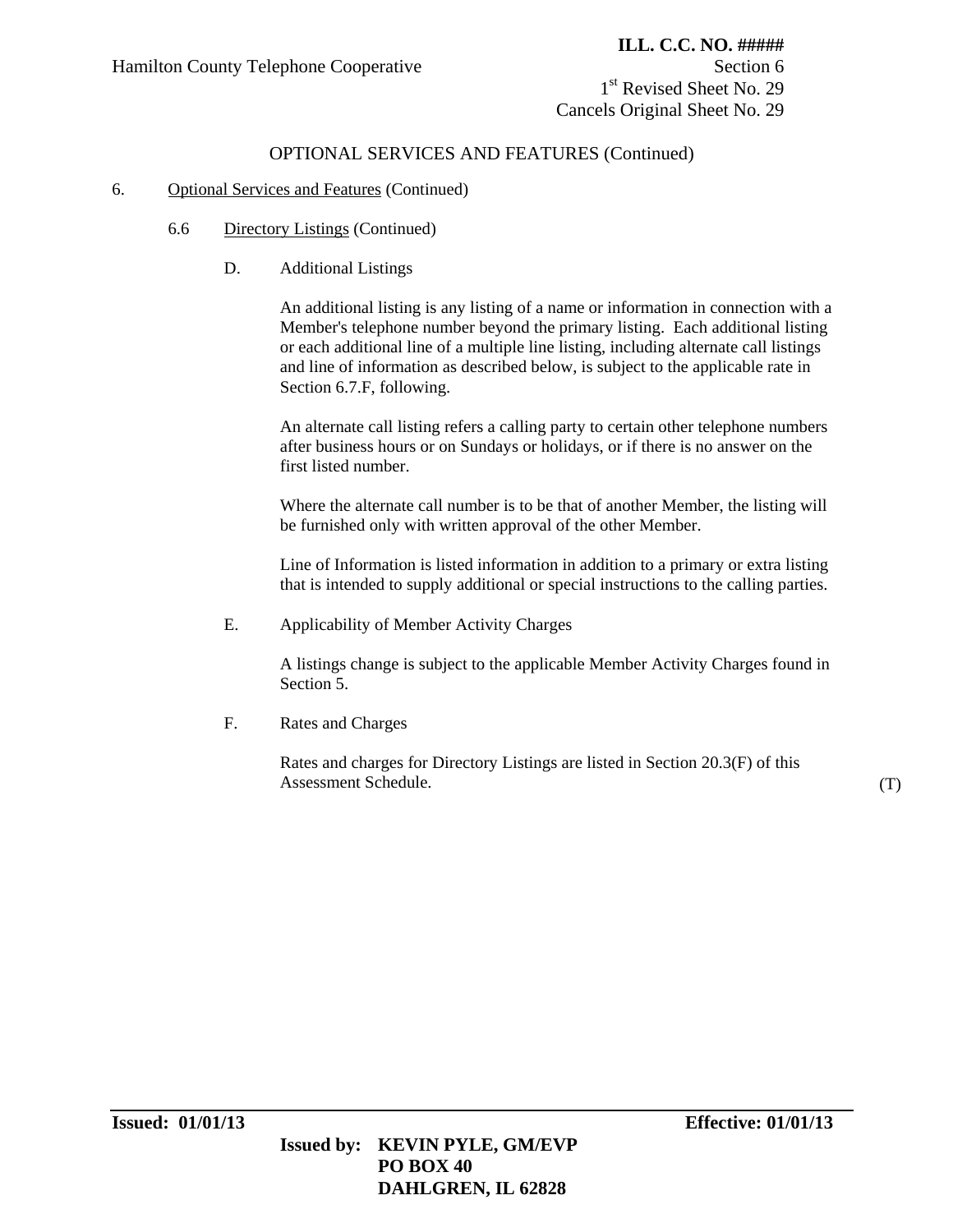# OPTIONAL SERVICES AND FEATURES (Continued)

#### 6. Optional Services and Features (Continued)

- 6.7 Nuisance Traps
	- A. Description

Nuisance Traps provide the capability of capturing and recording the telephone number of the calling party for each local telephone call to the Member's telephone number. The calling party's number is captured by Telephone Cooperative switching equipment and is transmitted to a local law enforcement agency where a report is printed containing the time of the call and the calling party. Nuisance traps will not be installed unless requested by the Member or by a law enforcement agency of the local, state, or federal government. Results of the nuisance trap will only be disclosed to appropriate law enforcement agencies in accordance with applicable law.

Unusual expenses such as overtime or prolonged work incurred in gathering data for nuisance trapping will be charged to the particular Member at the Cooperative's current loaded labor rate. This charge will not apply to law enforcement agencies making requests.

B. Member Activity Charges

Member Activity Charges as outlined in Section 5 will apply for establishing this service.

C. Availability

Nuisance Traps will be available only where technically feasible and where appropriate arrangements have been made with a law enforcement agency.

D. Rates and Charges

Rates and charges are listed in this Assessment Schedule in Section 20.3(G).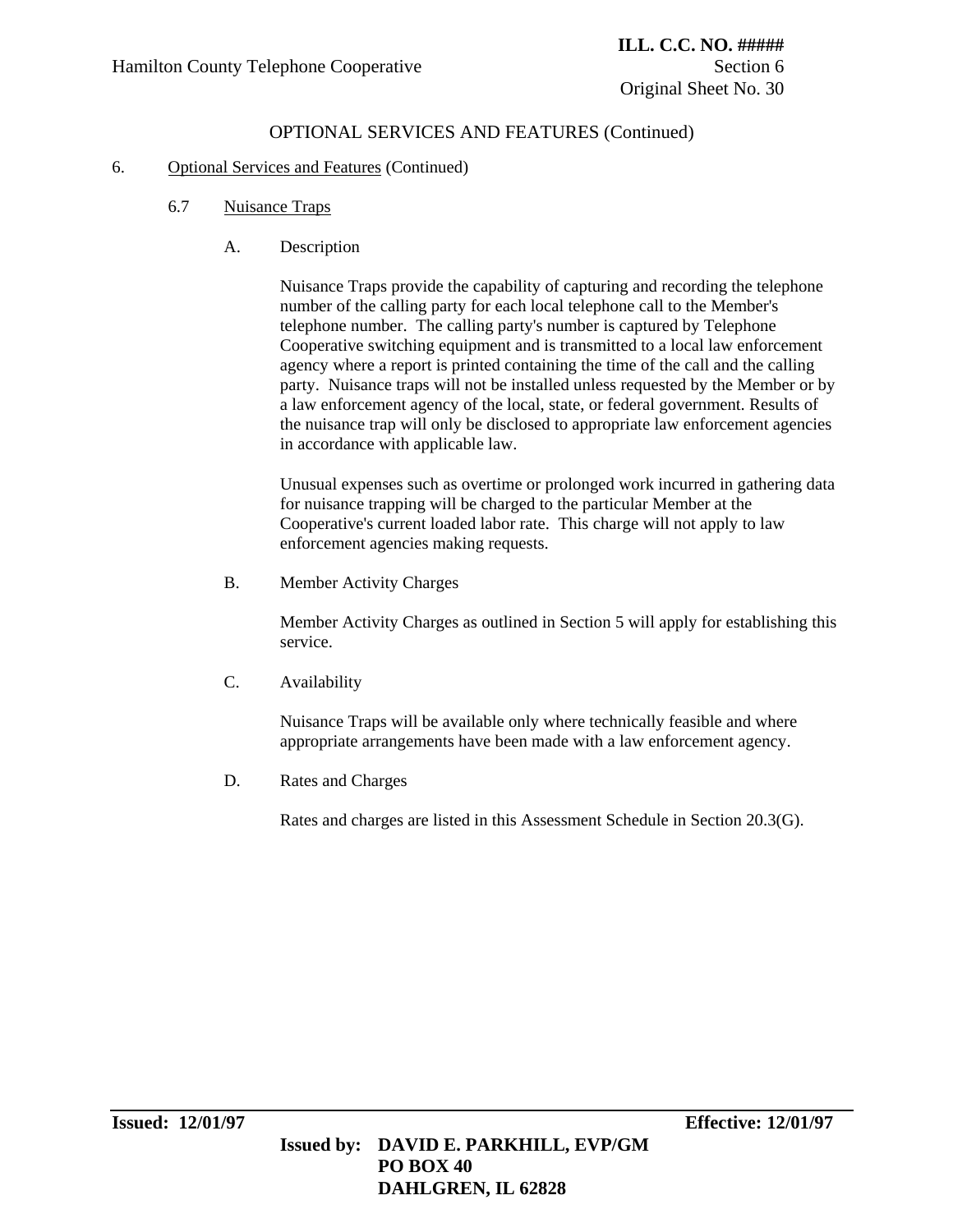# OPTIONAL SERVICES AND FEATURES (Continued)

### 6. Optional Services and Features (Continued)

- 6.8 Off-Premise Extension Service
	- A. Conditions
		- 1. Off-premise extension circuits are provided to allow the Member the option of extending his telephone service from the normal to a second location within the wire center using the Cooperative's cable distribution facilities. Off-premises extension circuits are furnished subject to the availability of circuits and provided when no unusual expense is involved.
		- 2. Distances for determination of rates shall be based on airline miles between the normal location and the location of the off-premise extension.
	- B. Rates and Charges

Rates and charges are listed in Section 20.3(H) of this Assessment Schedule.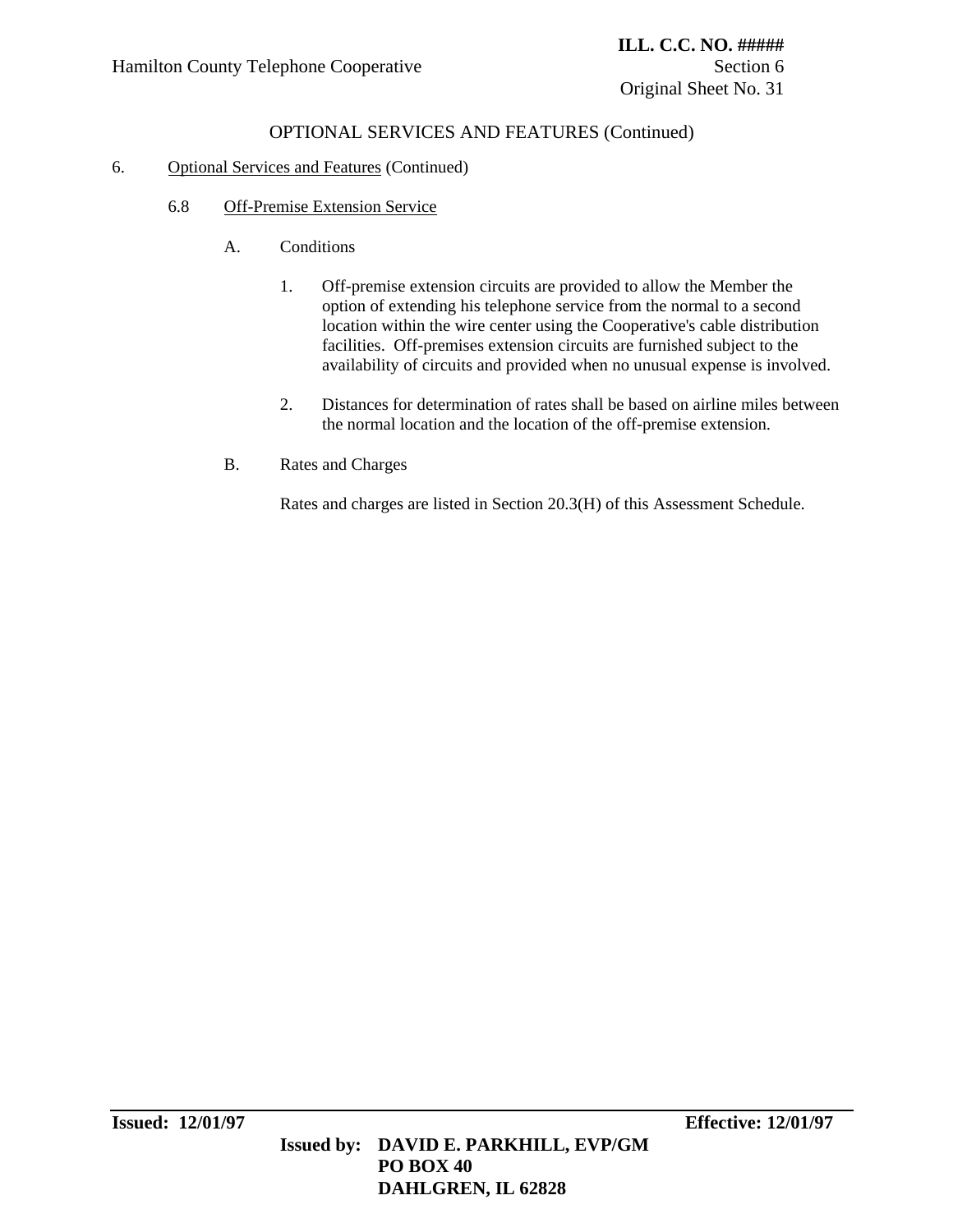1<sup>st</sup> Revised Sheet No. 32 Cancels Original Sheet No. 32

# OPTIONAL SERVICES AND FEATURES (Continued)

### 6. Optional Services and Features (Continued)

- 6.9 Temporary Dual Residence Service
	- A. Description
		- 1. Temporary Dual Residence Service is offered for the convenience of residence Members who are residing in one location within a wire center and are either in the process of moving to a second residence or are constructing a new residence within the same wire center. The service allows the residence Member to have his existing residence service be provided concurrently at both the existing and new locations for a temporary period of time.
		- 2. Temporary Dual Residence Service is provided for a minimum one month period and a maximum total period of six months. When ordering this service the Member shall specify the period of time the service is desired. The Member may extend this period, if desired, up to the maximum period of six months.
		- 3. Temporary Dual Residence Service is provided only where the existing and new locations are both served by the same wire center.
	- B. Rate Regulations

Member Activity Charges as outlined in Section 5 of this Assessment Schedule apply to establishing Temporary Dual Residence Service.

C. Rates and Charges

Rates and charges are listed in Section 20.3(I) of this Assessment Schedule. (T)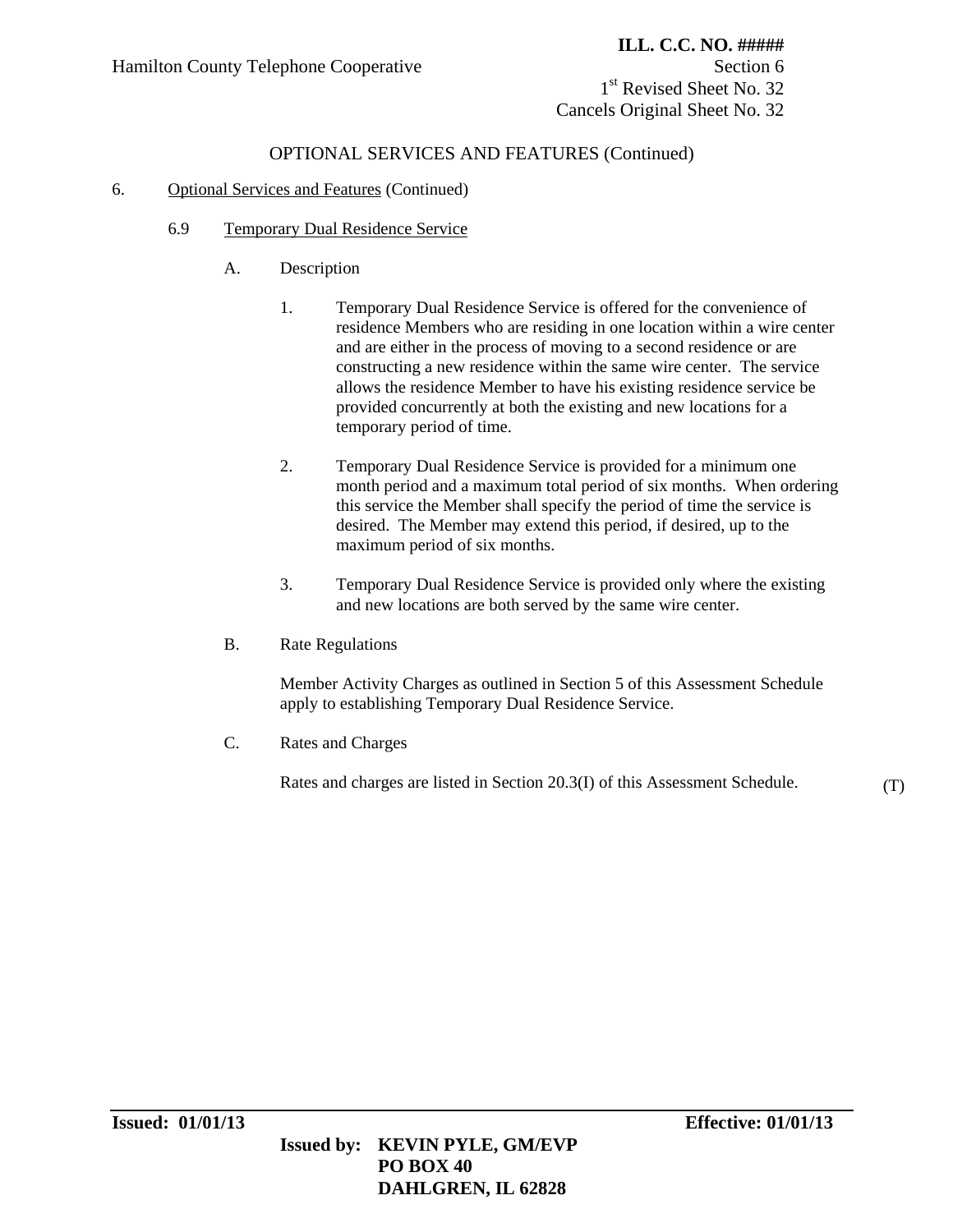1<sup>st</sup> Revised Sheet No. 33 Cancels Original Sheet No. 33

### OPTIONAL SERVICES AND FEATURES (Continued)

#### 6. Optional Services and Features (Continued)

#### 6.10 Switched 56 Service

A. Description

Switched 56 Service is a four-wire conditioned digital service which is capable of switching and transmitting data at a speed of 56 kilobits per second over the public switched network. Switched 56 Service will be used in conjunction with either Feature Group C or Feature Group D trunks to complete message toll calling.

B. Conditions

Switched 56 Service is furnished only in central office areas where adequate facilities are available. Central offices will be equipped for this service based on Member demand and at the discretion of the Cooperative.

Switched 56 Service is a measured data access line service. Any restriction against combining flat-rated and measured service at the same location does not apply to Switched 56 Service.

Switched 56 Service requires a digital loop from the Member's premises to the Switched 56 serving central office. The Member is required to have compatible Member premises equipment (CPE). This service cannot be used for standard voice transmission using analog CPE.

Operator handled calls cannot be completed using Switched 56 Service. Access to emergency services (911) and local directory assistance (411) is not available with this service.

Switched 56 Service may be available to Members whose serving central office is not equipped with Switched 56. This availability will be based on the discretion of the Cooperative, and also will be based on whether sufficient digital facilities are available between the Member's serving central office and the Switched 56 equipped central office. In situations where a Member is provided with Switched 56 Service from a central office that is not that Member's serving central office, the Digital Data Service channel mileage facility and channel mileage termination rate elements from the Cooperative's Special Access Tariff will apply. The charging of these rates will be in addition to the rates charged as described in Section 6.10(C) and listed in Section 20.3(J) of this Assessment Schedule. (T) (T)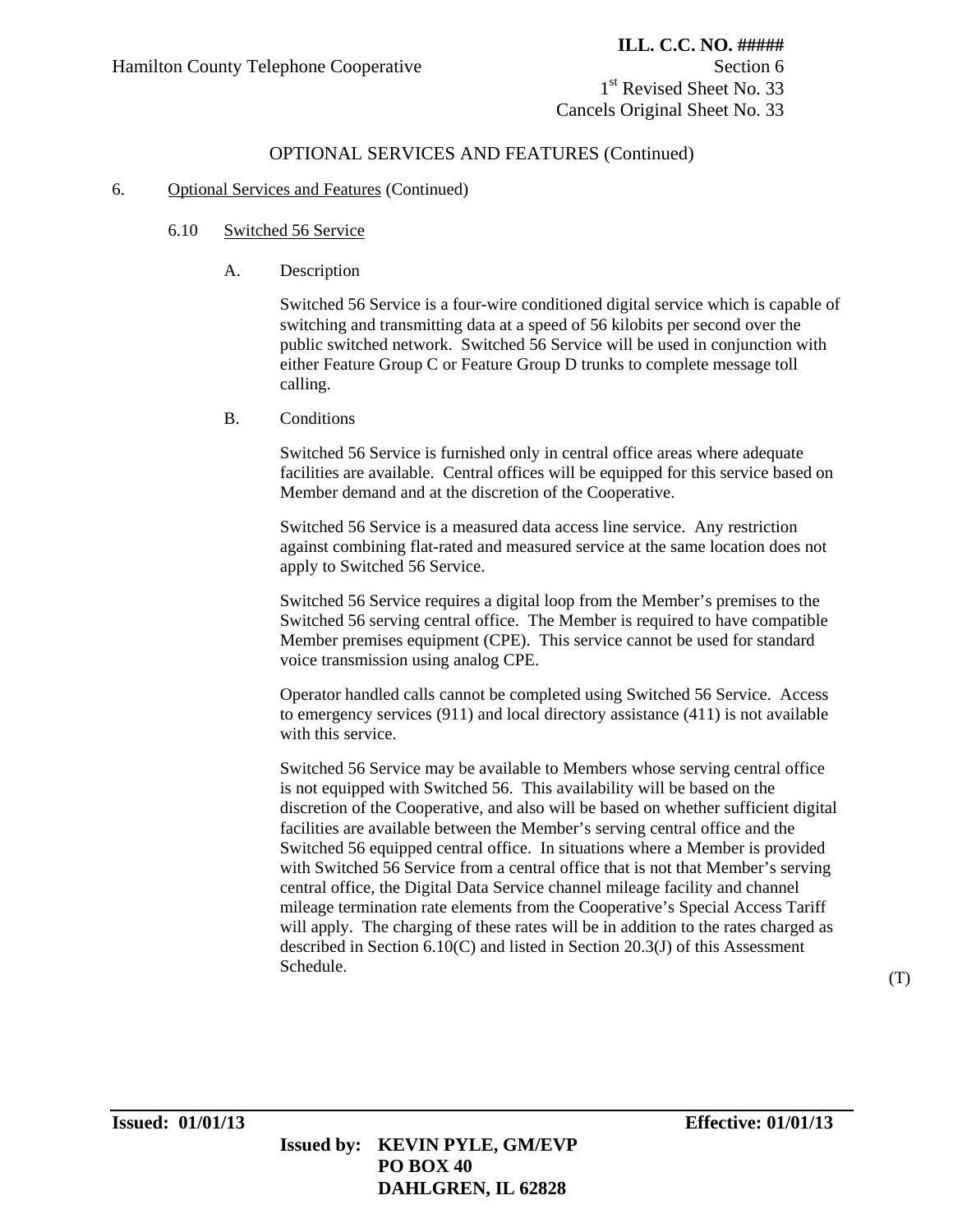# OPTIONAL SERVICES AND FEATURES (Continued)

#### 6. Optional Services and Features (Continued)

- 6.10 Switched 56 Service (Continued)
	- C. Rates, Charges and Payment Arrangements

Switched 56 Service may be ordered on a month-to-month basis or under a fixed period service agreement for periods of one, three or five years. The Member must specify at the time service is ordered the length of the fixed period plan desired.

When Switched 56 Service is provided on a month-to-month basis, the minimum period for which rates and charges are applicable is one month. When service is discontinued prior to the expiration of the one month minimum period, a one month charge will apply at the rates in effect at the time service is discontinued. Service provided on a month-to-month basis may be upgraded to a fixed period service agreement at any time without the Member incurring any nonrecurring or discontinuance charges.

Under a fixed period service agreement, monthly rates for Switched 56 Service will not increase above the levels in effect at the time the Member ordered service, except rate increases ordered by the Illinois Commerce Commission. If rates decline during a Member's fixed period service agreement, the reduced rates will automatically be applied to the remaining term of the service agreement.

At the end of the fixed period service agreement, the Member may negotiate a new agreement, convert to month-to-month service, or terminate service. The monthly rates would be those rates in effect at the time the new fixed service period begins. If the Member does not make a choice for continuing service prior to the end of a fixed period service agreement, the Member's service will automatically revert to a month-to-month basis with the rates in effect at that time. Nonrecurring charges will not apply to continuation of service under any plan after the end of a fixed period service agreement.

Moves will be treated as a discontinuance and start of new service and all associated discontinuance and nonrecurring charges will apply. The Member will remain responsible for satisfying all outstanding charges for the discontinued service. Moves may be eligible for portability, which allows the fixed period service to be moved without incurring discontinuance charges.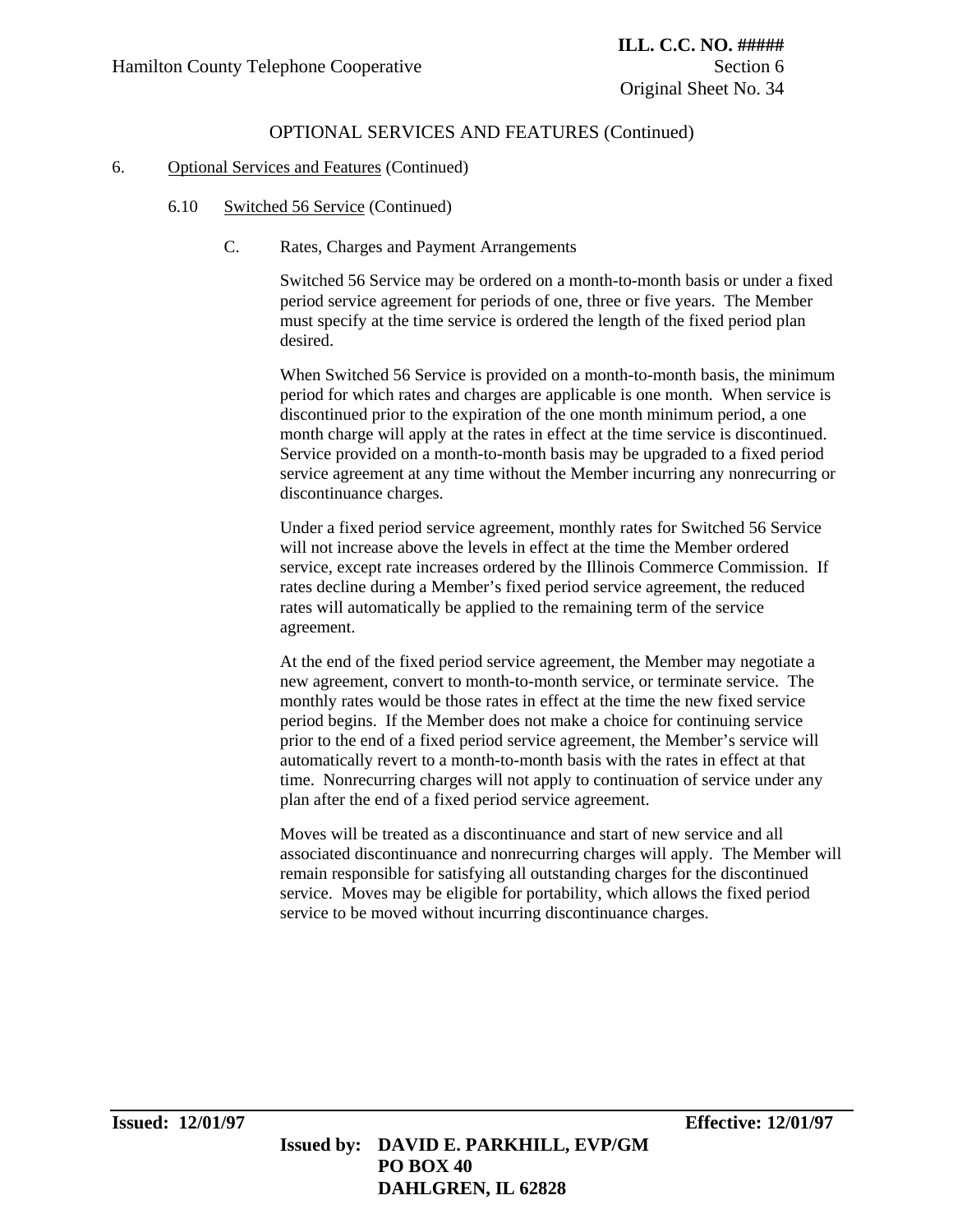1<sup>st</sup> Revised Sheet No. 35 Cancels Original Sheet No. 35

### OPTIONAL SERVICES AND FEATURES (Continued)

#### 6. Optional Services and Features (Continued)

- 6.10 Switched 56 Service (Continued)
	- C. Rates, Charges and Payment Arrangements (Continued)

In conjunction with portability, all of the following conditions must exist:

- Both existing and the new services are provided solely by the Cooperative;
- The new service has a speed and capacity equal to or greater than the speed and capacity of the disconnected service;
- The Member's request for both the disconnect order for the existing service and the new connect order for the new service are received at the same time and must specifically request portability;
- The Member's request for the disconnect order for the existing service must reference the new connect order;
- The due date of the new connect order must be within 30 days of the due date of the disconnect order.

Should changes to either the disconnect order or the new connect order for portability exclude one or more of the conditions above, applicable discontinuance charges will be assessed.

The monthly rates for the new service will be those rates in effect at the time the new service is installed. All nonrecurring charges apply for the new service.

Should the Member choose to discontinue the fixed period service prior to the completion of the fixed period service agreement, in whole or in part, the Member will pay a discontinuance charge based on the number of months left in the fixed period service agreement.

The Supplemental Charge to Certain Intrastate Rates as described in Section 13.1 of this Assessment Schedule will apply to Switched 56 Service. Two such charges will apply.

Switched 56 Service consists of three rate elements; a nonrecurring charge, a monthly flat rate, and a usage charge that applies for all local minutes of use. These charges are listed in Section 20.3(J) of this Assessment Schedule.

(T)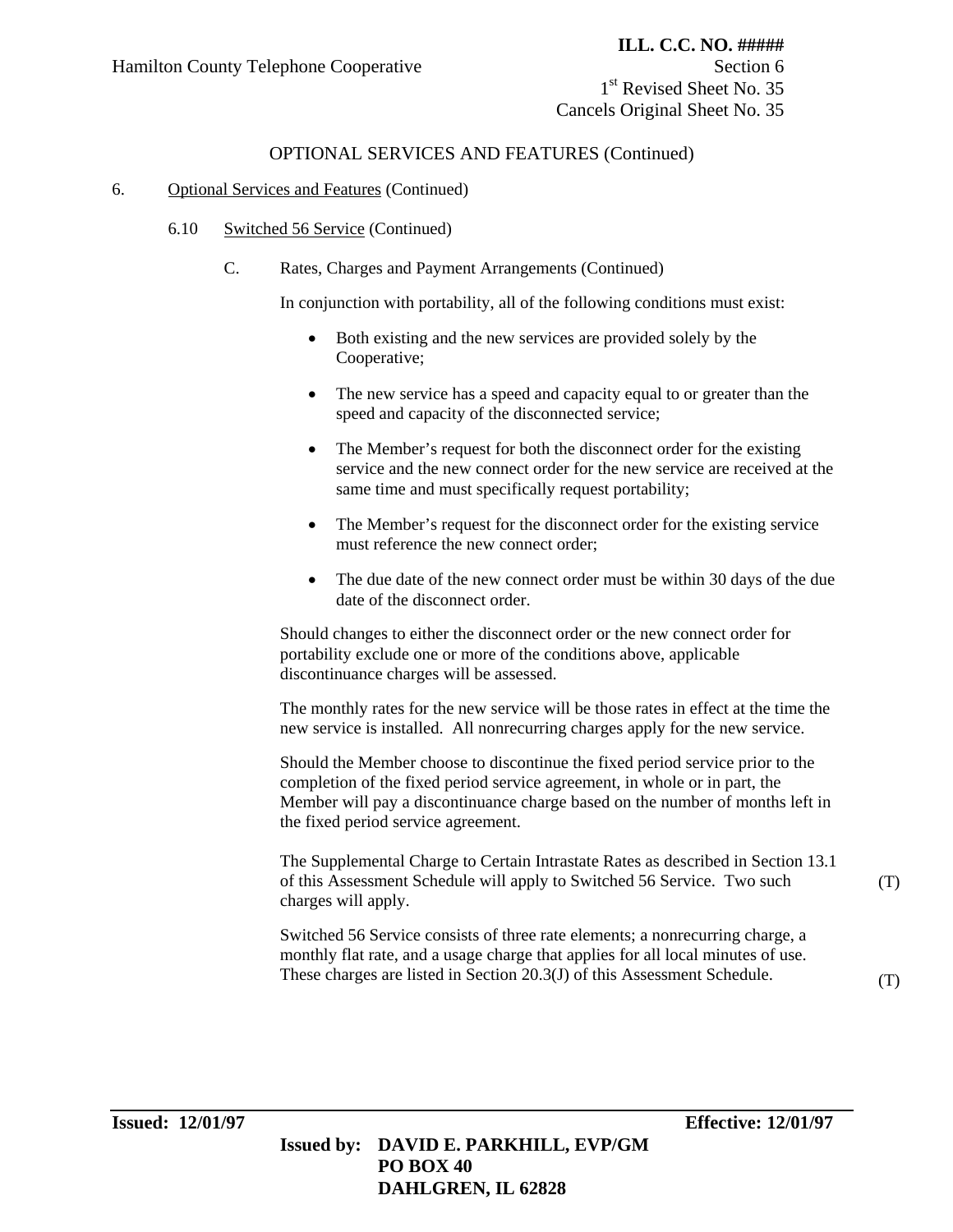1<sup>st</sup> Revised Sheet No. 1 Cancels Original Sheet No. 1

# MISCELLANEOUS SERVICES

### 7. Miscellaneous Services

- 7.1 Operator Assisted Local Calling Service
	- A. General
		- 1. The provisions shown herein apply when connections (local calls) between stations belonging to the same flat rate calling area are established with the assistance of a Cooperative operator.
	- B. Conditions
		- 1. All local calls, including local coin calls, which are not direct dialed by the Member are subject to change, unless otherwise exempted by Paragraph 2 following.
		- 2. Charges do not apply to the following local calls:
			- a. Calls which require operator assistance to reach local emergency service agencies such as police, sheriff, fire department, poison control, etc., or calls from the accounts of Members who have been certified by a registered physician or recognized agency as unable to direct dial a local call because of a visual or physical handicap.
			- b. Calls which require operator assistance to reach the Cooperative business office or repair service.
			- c. Calls which require operator assistance due to equipment malfunctions which prevent completion of direct dialed calls.
	- C. Rates and Charges

Rates and charges are listed in Section 20.4(A) of this Assessment Schedule. (T)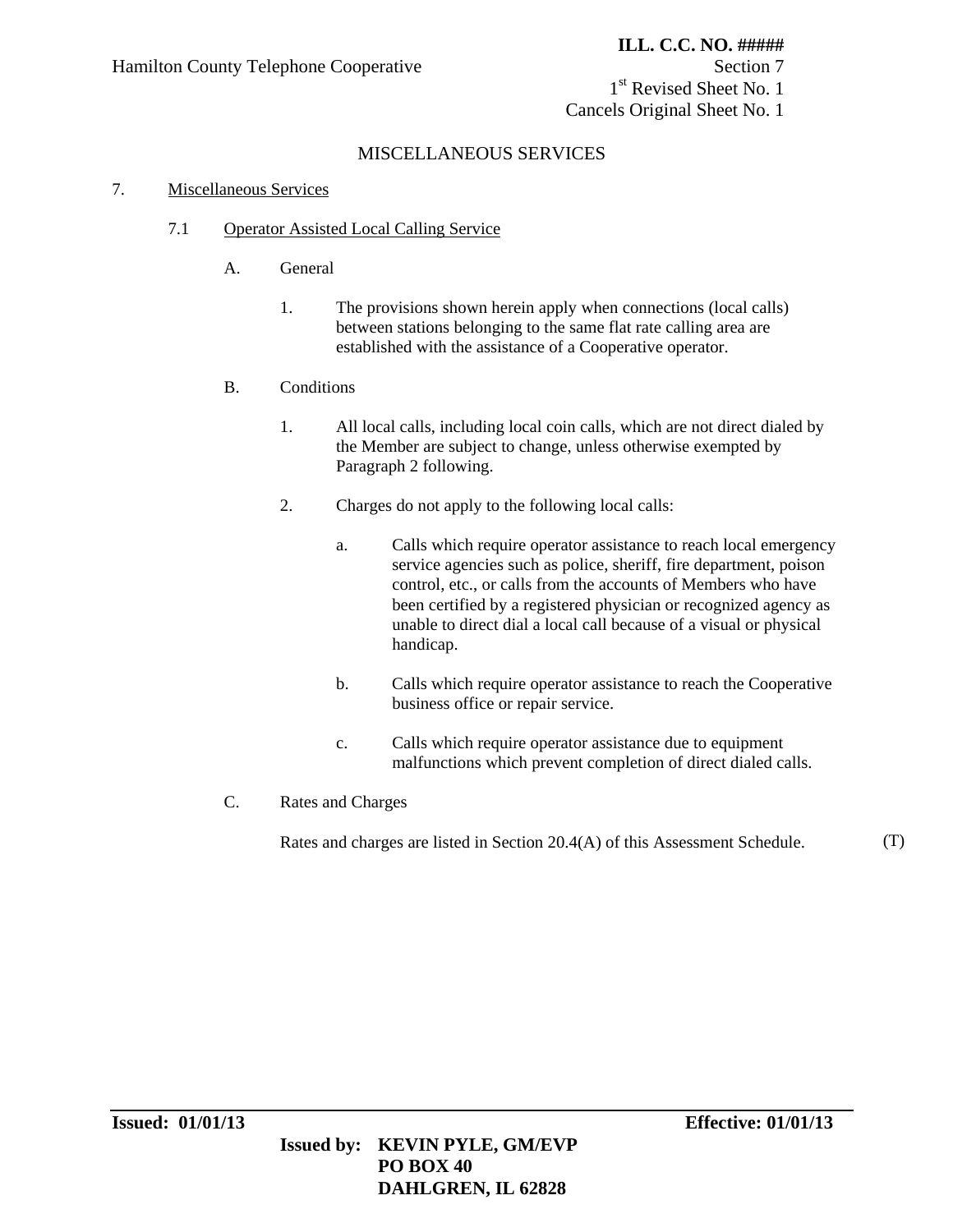# MISCELLANEOUS SERVICES (Continued)

### 7. Miscellaneous Services (Continued)

- 7.2 Directory Assistance Call Service
	- A. General
		- 1. Telephone calls by Members for telephone number listings will be answered and numbers given if listed in the Cooperative's directory assistance records.
		- 2. A maximum of two (2) requested telephone numbers will be provided for each Directory Assistance call.
		- 3. The rates in Section B following apply for all calls to Directory Assistance operator (411 or 555-1212).
		- 4. The Cooperative shall not be liable for any errors or omissions, whether arising through negligence or otherwise, in the information furnished; and the Member shall indemnify and save the Cooperative harmless against all claims (including costs and reasonable attorney's fees) that may arise from the use of such information.
	- B. Rates and Charges
		- 1. Local exchange Members are not allowed direct dialed calls to Directory Assistance per line or P.B.X. trunk per month free of charge.
		- 2. Call allowances are not transferable between separate accounts of the same Member.
		- 3. The charge for each direct dialed call to Directory Assistance (411 or 555- 1212) exceeding the Member's allowance is listed in Section 20.4(B).
		- 4. Where a Member requests operator assistance to place a call to Directory Assistance, the operator assistance charge is applicable in addition to the per call charge. These calls may not be included in the call allowance, and each call will be charged.
		- 5. Calls to Directory Assistance from Payphone Service, Hotels or Hospitals or lines of Members who have been certified by a registered physician or recognized agency as unable to use a directory because of a physical handicap, are not subject to charge.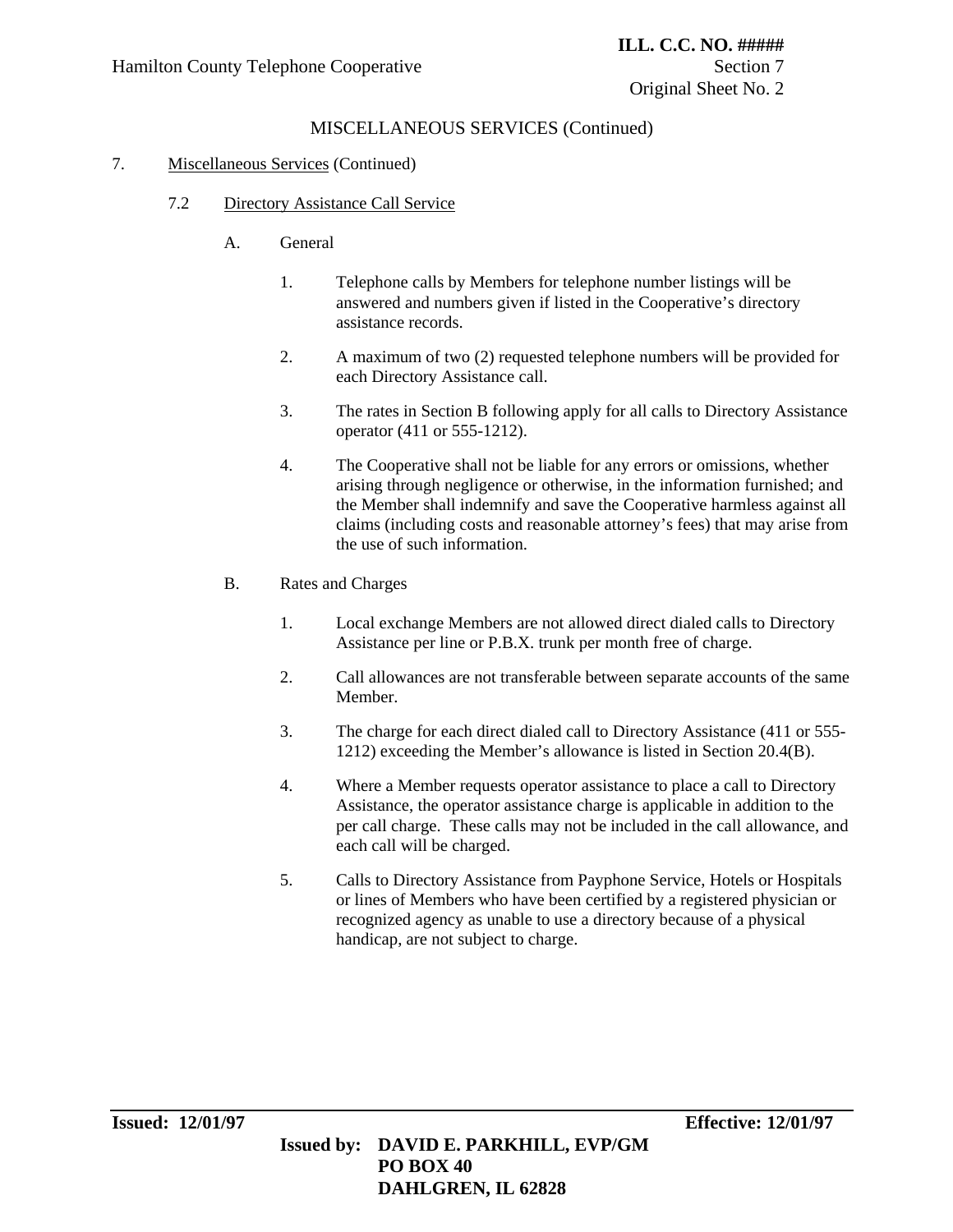1<sup>st</sup> Revised Sheet No. 3 Cancels Original Sheet No. 3

# MISCELLANEOUS SERVICES (Continued)

### 7. Miscellaneous Services (Continued)

- 7.3 Foreign Exchange Service
	- A. General Regulations
		- 1. Foreign exchange service is exchange service furnished to a Member from a central office of an exchange other than the one that normally serves the area in which the Member is located.
		- 2. For the purpose of this section of the Assessment Schedule, the term, "Foreign Exchange", shall mean the exchange from which the foreign exchange service dial tone is furnished. The term "Normal Exchange", shall mean the exchange normally serving the area in which the Member's premise is located.
		- 3. Foreign exchange service does not come within the Cooperative's general undertaking, nor does the Cooperative obligate itself to furnish such service generally. At the Cooperative's option, where facilities of such a character are available as will permit satisfactory telephone transmission, and where the service is warranted by the circumstances involved, it will furnish the service.
		- 4. Foreign exchange service will be furnished to exchanges within the same LATA as the normal exchange.
		- 5. Foreign exchange service may be provided only in connection with private branch exchange trunk lines, and individual line business or residence service. The service will be furnished only at one location or premises for each channel or circuit.
		- 6. Where the normal exchange is operated by this Cooperative, foreign exchange service is furnished only on the condition that the applicant is a Member to individual line business or residence service, or private branch exchange service, in the normal exchange, and at the same location where such service is proposed to be installed. Under this condition, when a foreign exchange service Member discontinues normal exchange service, the normal exchange shall immediately notify such foreign exchange Member and foreign exchange business office, that the foreign exchange service may be discontinued ten (10) days thereafter.

(T)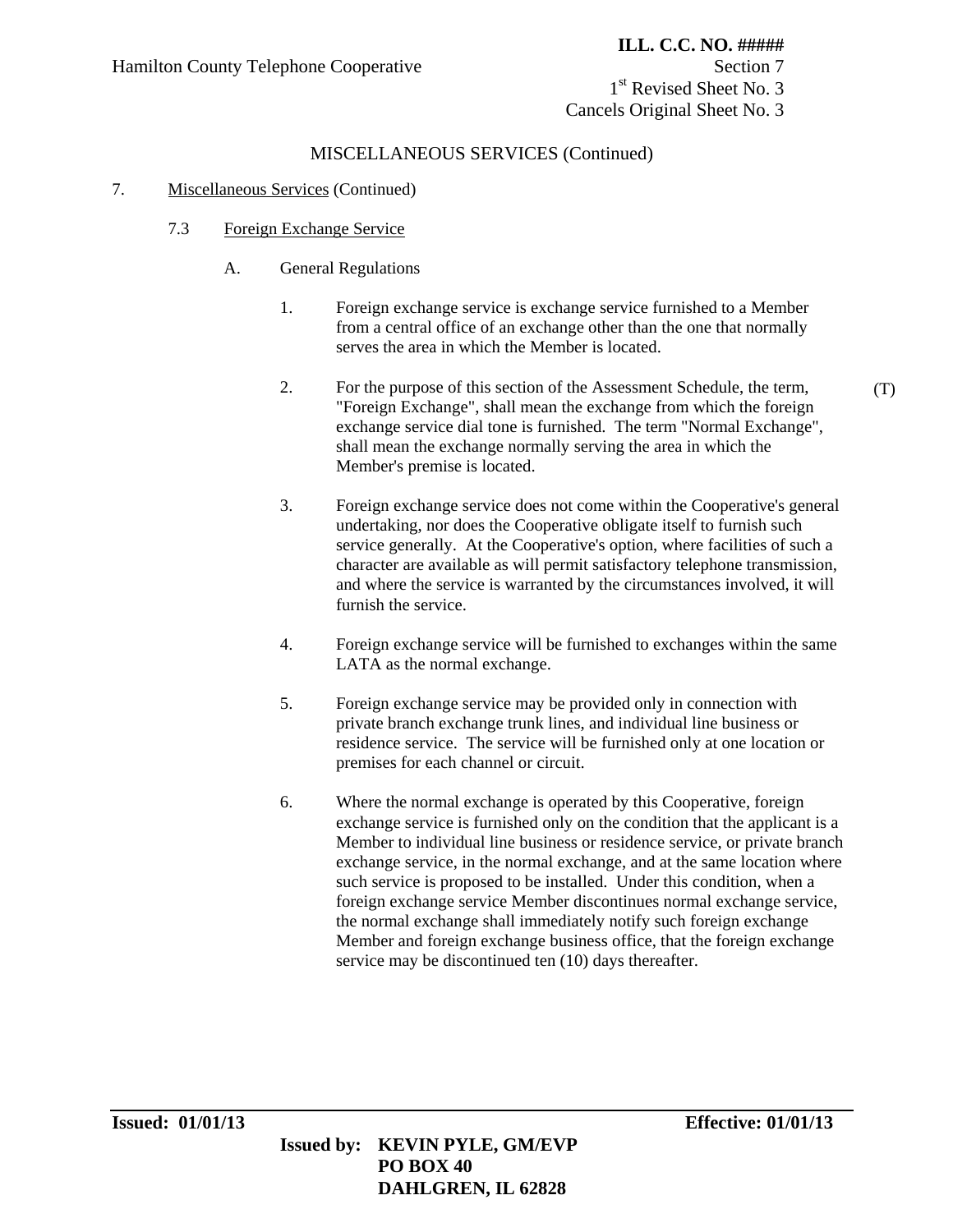# MISCELLANEOUS SERVICES (Continued)

### 7. Miscellaneous Services (Continued)

- 7.3 Foreign Exchange Service (Continued)
	- A. General Regulations (Continued)
		- 7. Where the foreign exchange is operated by another Telephone Cooperative, foreign exchange service will be provided only when satisfactory arrangements can be negotiated with such Cooperative to furnish a portion of the necessary facilities.
		- 8. Foreign exchange service will be furnished at the rates outlined hereafter, provided the necessary facilities and equipment are available. Where the facilities and/or equipment are not available, and extraordinary facility costs, equipment costs, special operating expenses, and/or other special considerations are incurred in making such service available, the Member may be required to pay an additional charge to cover all or a portion of such unusual expenses, or be required to contract for service beyond the initial period, or both.
		- 9. No off-premise extensions will be furnished in connection with foreign exchange service.
		- 10. The use of the service is limited to the Member and his employees for business purposes, and in the case of residence service, to the members of his immediate household. Foreign exchange service calls will be further limited to calls within the local calling area (including any EAS locations) of all Members in the foreign exchange. If any Member to this service is found to be transferring or transmitting messages for parties other than authorized above, in the normal exchange area, or subscribing to any optional calling area plan in the foreign exchange, and/or making toll calls through the foreign exchange, such Member and foreign exchange business office shall be notified that the practice must be discontinued or the foreign exchange service may be terminated ten (10) days after the date of such notice.
	- B. Rates and Charges
		- 1. Rates for foreign exchange service will include rates for local service at the foreign exchange, rates for special access service from the foreign exchange to the Member location in the normal exchange, and supplemental charges as outlined below.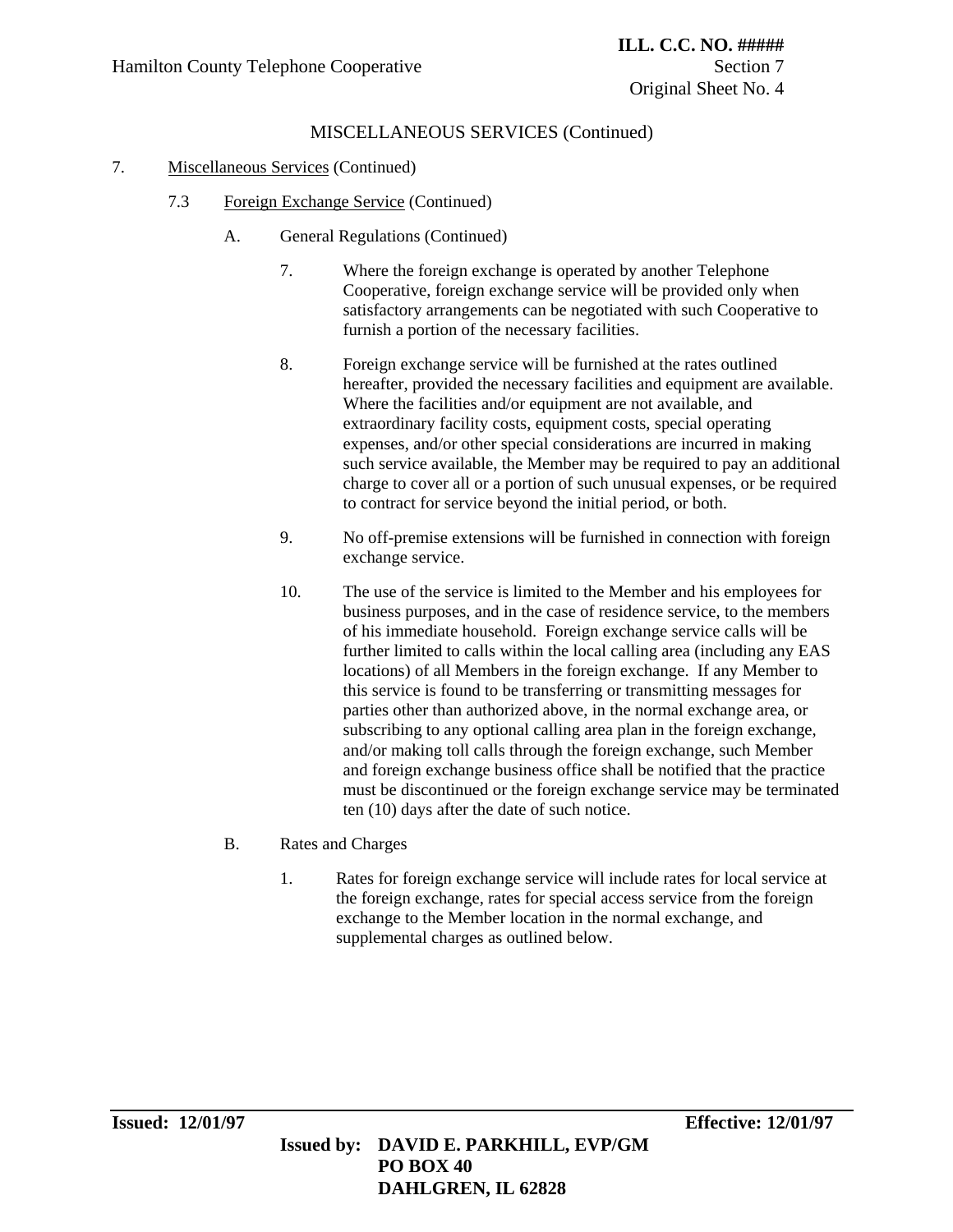1<sup>st</sup> Revised Sheet No. 5 Cancels Original Sheet No. 5

### MISCELLANEOUS SERVICES (Continued)

#### 7. Miscellaneous Services (Continued)

- 7.3 Foreign Exchange Service (Continued)
	- B. Rates and Charges (Continued)
		- 2. The charge for local service at the foreign exchange is the established monthly service rate, and non-recurring service connection charge of the foreign exchange for the grade of service (individual line business or residence, or PBX and PABX trunks) with which the foreign exchange service is to be associated.
		- 3. The charges for special access service from the foreign exchange to the Member location in the normal exchange will be as follows:
			- a. For special access facilities provided by this Cooperative, the rates outlined in the Cooperative's Special Access Tariff will apply.
			- b. Where all or a portion of the special access facilities are furnished by another Telephone Cooperative, charges for those facilities shall apply as specified in the regulations of such participating Cooperative.
		- 4. The rates and charges that will apply at the normal exchange are listed in Section 20.4(C) of this Assessment Schedule.

#### 7.4 Intraexchange Private Line Services

A. General Description

Intraexchange Private Line Services involve the provision of dedicated non-switched facilities of various types between two separate Member locations within the same exchange. The facilities are offered for the use of the Member to provide a communication path or paths between the two locations. Provision of the service is based on the availability of facilities between the two requested locations.

Facilities of the types described in the Cooperative's Special Access Tariff will be made available on an intraexchange basis based on the terms and conditions outlined in the Special Access Tariff.

(T)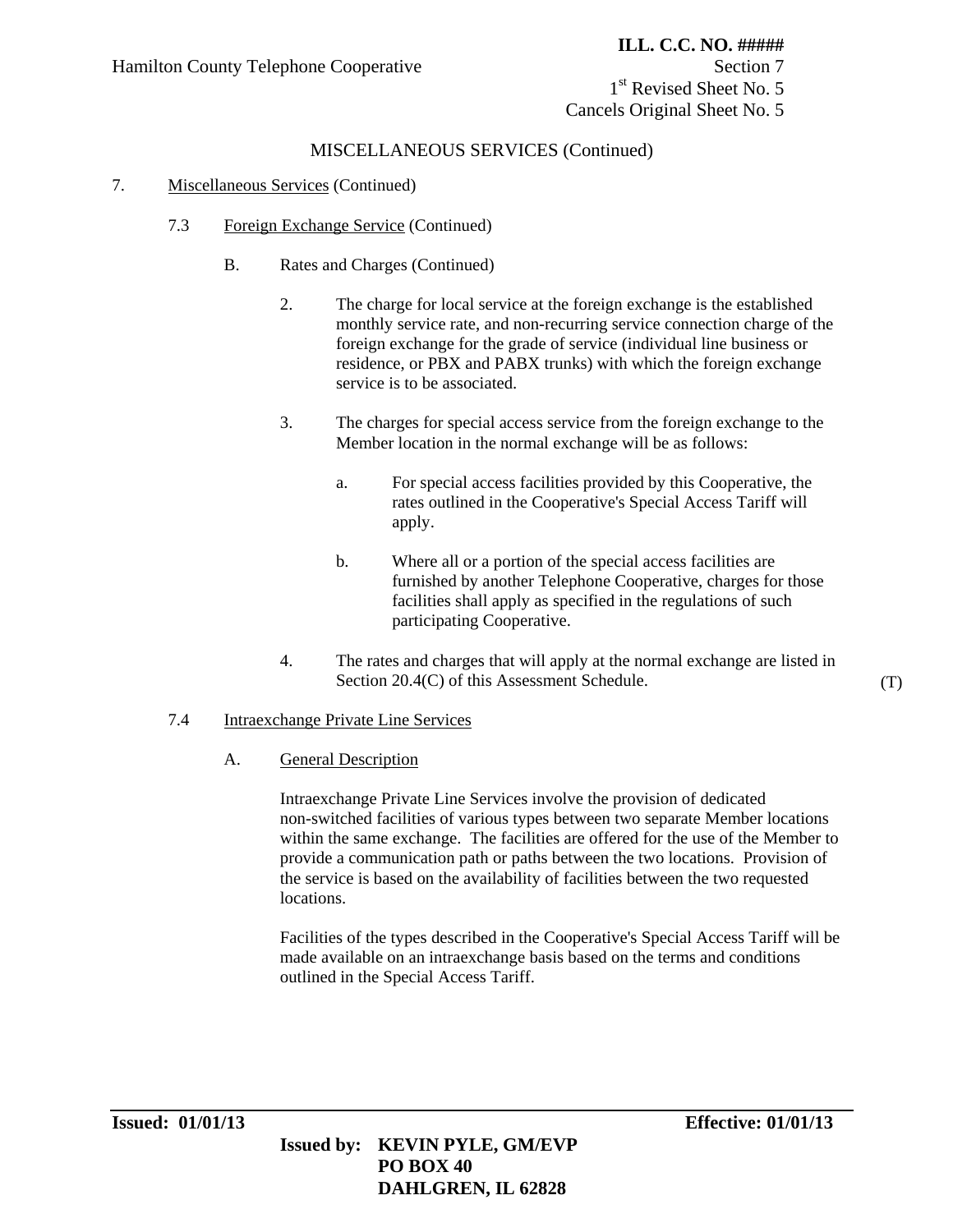1<sup>st</sup> Revised Sheet No. 6 Cancels Original Sheet No. 6

### MISCELLANEOUS SERVICES (Continued)

#### 7. Miscellaneous Services (Continued)

- 7.4 Intraexchange Private Line Services (Continued)
	- B. Rate Application

Application of the rate elements in the Special Access Tariff referenced above will be as follows for intraexchange private line service:

- 1. The Channel Termination rate will apply once at each end of the circuit at the Member premises.
- 2. The channel mileage termination and facility rates will be applied if the circuit is routed between two Central Offices.
- 3. All rates for conditioning and optional features will apply as outlined in the Special Access Tariff.
- 4. Nonrecurring charge rates contained within the Special Access Tariff will apply.

 **DAHLGREN, IL 62828**

C. Rates and Charges

Rates and charges are listed in Section 20.4(D) of this Assessment Schedule. (T)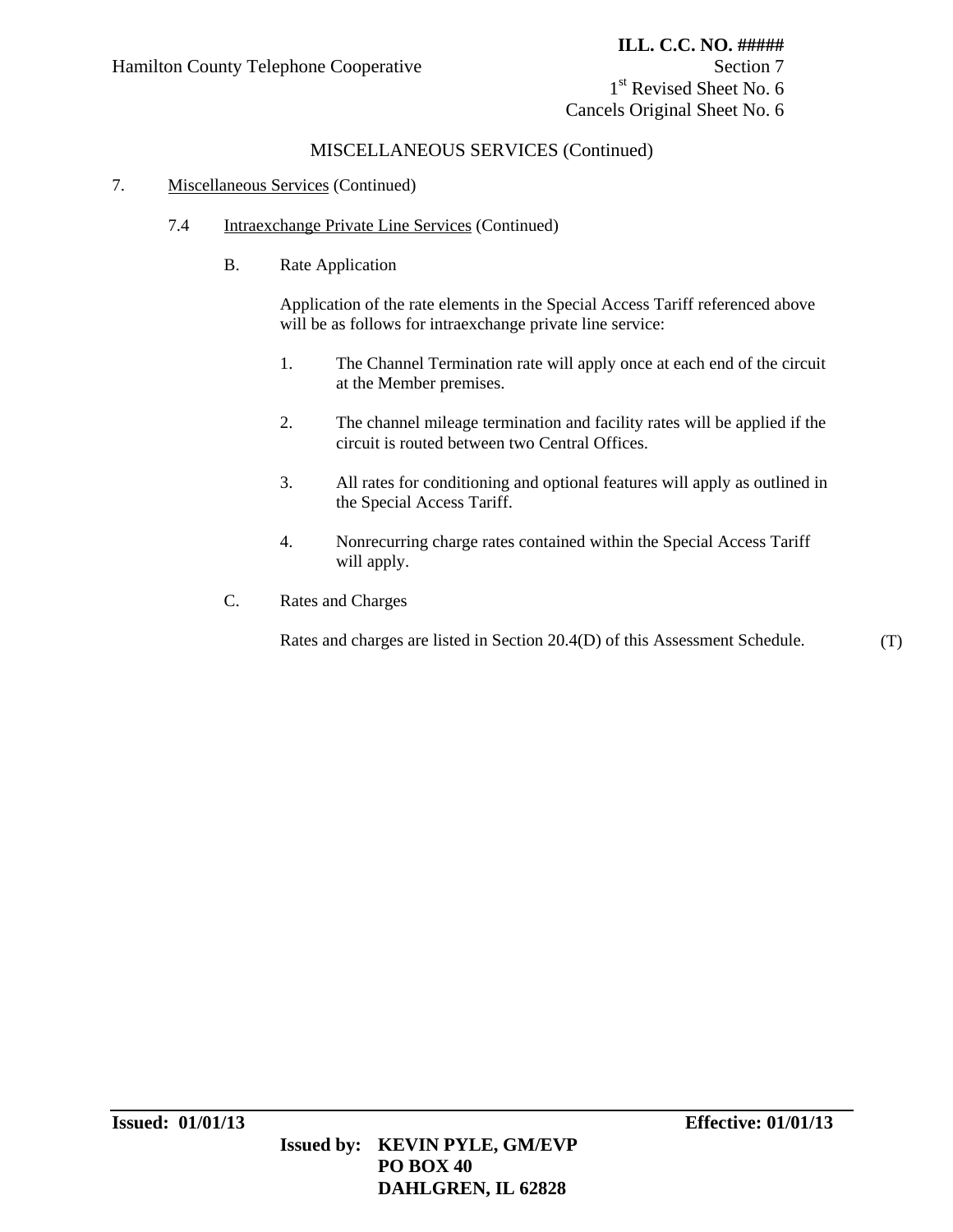# SPECIAL CONSTRUCTION

#### 8. Special Construction

- 8.1 Excess Construction Charge
	- A. Where no facilities are in place, the Cooperative will build one-third of a mile of circuits to any rural Member for business or residence use without excess construction charges.
	- B. For all distance over one-third mile an excess construction charge based on the time and materials used for construction will be charged.
	- C. The first 1000 feet of circuit on private property for local exchange service will be provided by the Cooperative. Any distance beyond the first 1000 feet will be charged to the Member at time (loaded labor rate) and materials used for construction. An advance payment of the reasonable cost of construction will be required. The Member shall furnish suitable right-of-way to the Cooperative.
	- D. For mobile homes, trailers, construction sheds, and other non- permanent buildings, the Member may be required to pay in advance one year's rental in addition to any excess construction charge. This credit may not be used to reduce the monthly bill for toll or taxes, and no portion will be refunded to the Member if service is discontinued before credit is entirely used.
	- E. Ownership of all facilities constructed under this section up to the demarcation point will remain with the Cooperative.

### 8.2 Special Construction

- A. When a special type of construction is desired by a Member, as when underground service connections are desired in places where aerial drop wires are regularly used to reach Member's premises, an additional charge is made. This charge is equal to the difference between the estimated cost of the special type of construction and the average cost of standard construction.
- B. Title to all facilities constructed and paid for wholly or in part by the Member is vested in the Cooperative.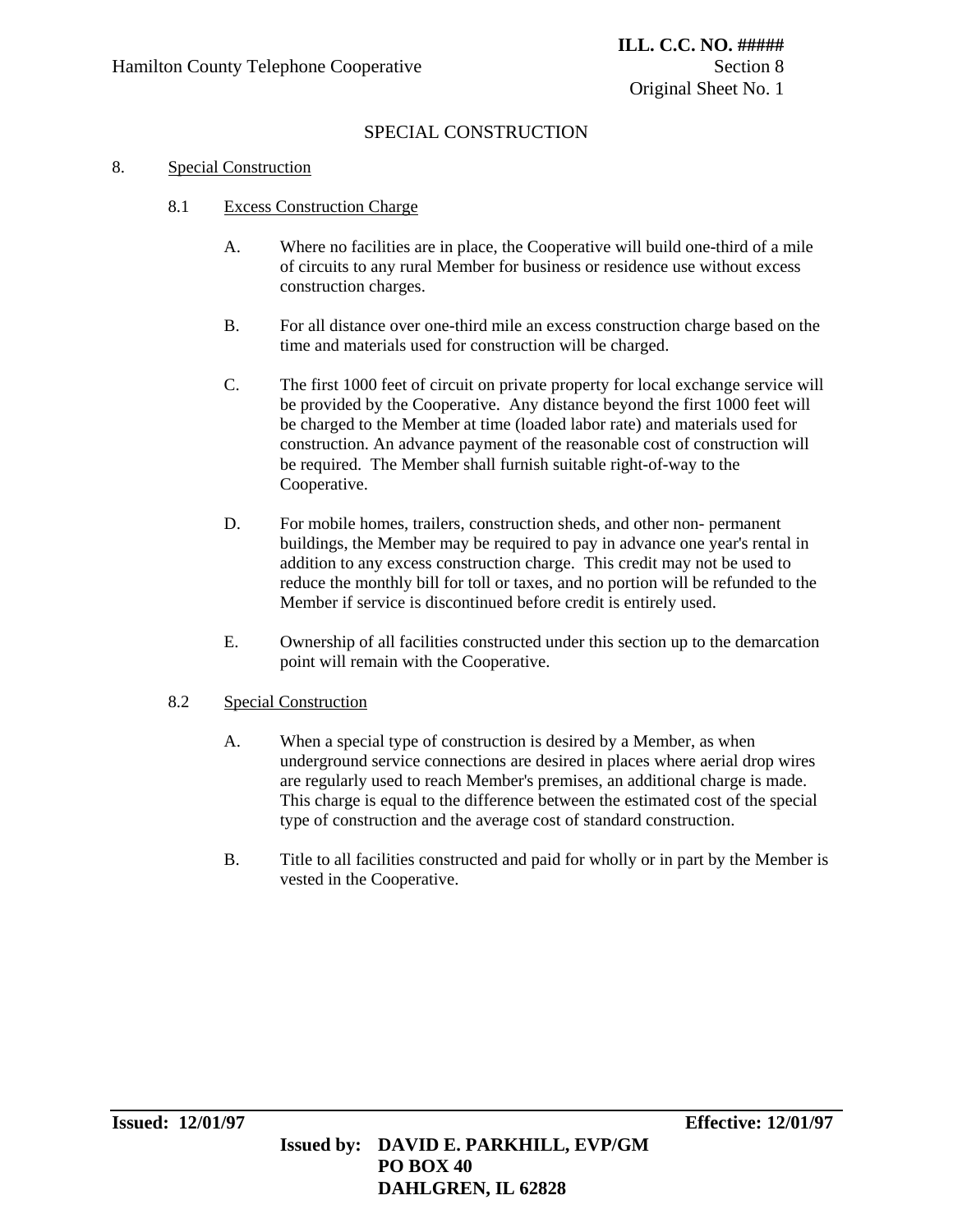# SPECIAL CONSTRUCTION (Continued)

#### 8. Special Construction (Continued)

- 8.3 Temporary Service
	- A. Where plant construction is required to provide exchange, extension line, etc., service, temporary in character, the Cooperative may require the applicant to pay charges based upon the costs involved or to contract for service beyond the initial period or both.
- 8.4 Installations of Telephone Lines Within Subdivision, Telephone Lines Constructed, Installed and Owned by Utilities in Subdivisions Shall be Installed Underground.
	- A. The following definitions are used in this section of the Assessment Schedule:

APPLICANT: The developer, builder, or other person, partnership, association, firm, private or public corporation, trust, estate, political subdivision, governmental agency, or other legal entity recognized by law, applying for the construction of a telephone distribution system in a subdivision.

BUILDING: A single structure roofed and enclosed within exterior walls, built for permanent use, erected, framed of component structural parts and unified in its entirety both physically and in operation for single-family residential occupancy in a subdivision (Definition excludes mobile home).

SUBDIVISION: A lot, tract, or parcel of land divided into two or more lots, plots, sites or other divisions for use for new residential buildings or the land on which is constructed new multiple-occupancy buildings per a recorded plot thereof if such recordation is required by law.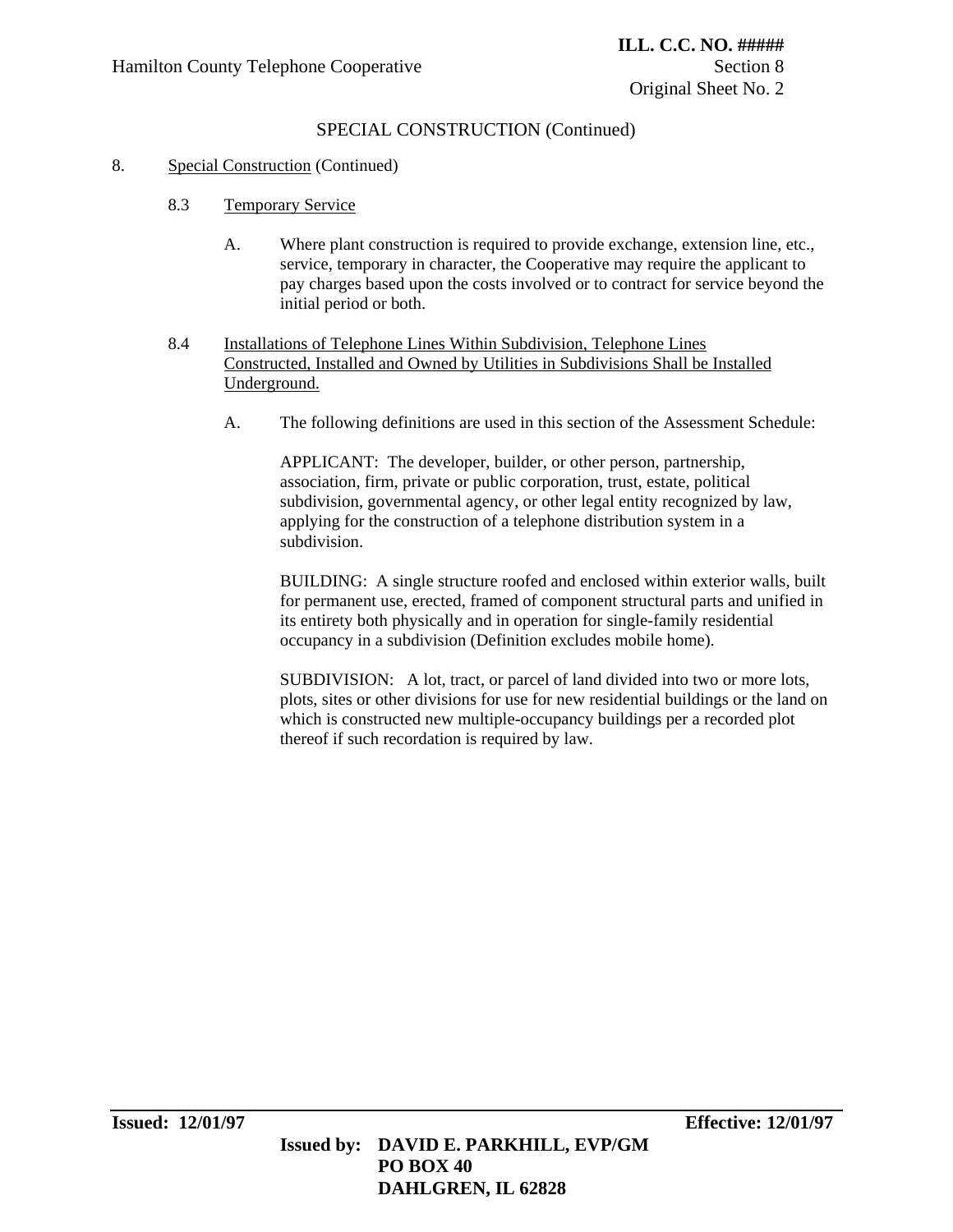# **ILL. C.C. NO. #####** 1<sup>st</sup> Revised Sheet No. 3 Cancels Original Sheet No. 3

# SPECIAL CONSTRUCTION (Continued)

- 8. Special Construction (Continued)
	- 8.4 Installations of Telephone Lines Within Subdivision, Telephone Lines Constructed, Installed and Owned by Utilities in Subdivisions Shall be Installed Underground. (Continued)
		- B. The Cooperative upon receipt of the applicant's proper application will install an underground telephone system with suitable materials to assure that the applicant will receive reasonably safe and adequate telephone service. The provision of the underground telephone system will be provided at no charge except where a charge is permitted under Paragraphs (D) and (F) of this section of the Assessment Schedule. Temporary service is provided under Paragraph (E) of this section of the Assessment Schedule.
		- C. Rights-of-Way and Easements
			- 1. Within the applicant's subdivision, the Cooperative will construct, own, operate, and maintain underground telephone lines only along public streets, roads, and highways which the Cooperative has the legal right to occupy, and on public lands and private property across which rights-of-way and easements satisfactory to the Cooperative may be obtained without cost or need for condemnation by the Cooperative.
			- 2. Rights-of-way and easements, within the subdivision, satisfactory to the Cooperative, must be furnished by the applicant in reasonable time to meet construction and service requirements before the Cooperative shall be required to commence its installation. Such rights-of-way and easements must be cleared of trees, tree stumps and other obstructions and graded to within six inches of final grade, by applicant, at no charge to the Cooperative. Such clearance and grading must be maintained by the applicant during construction by the Cooperative.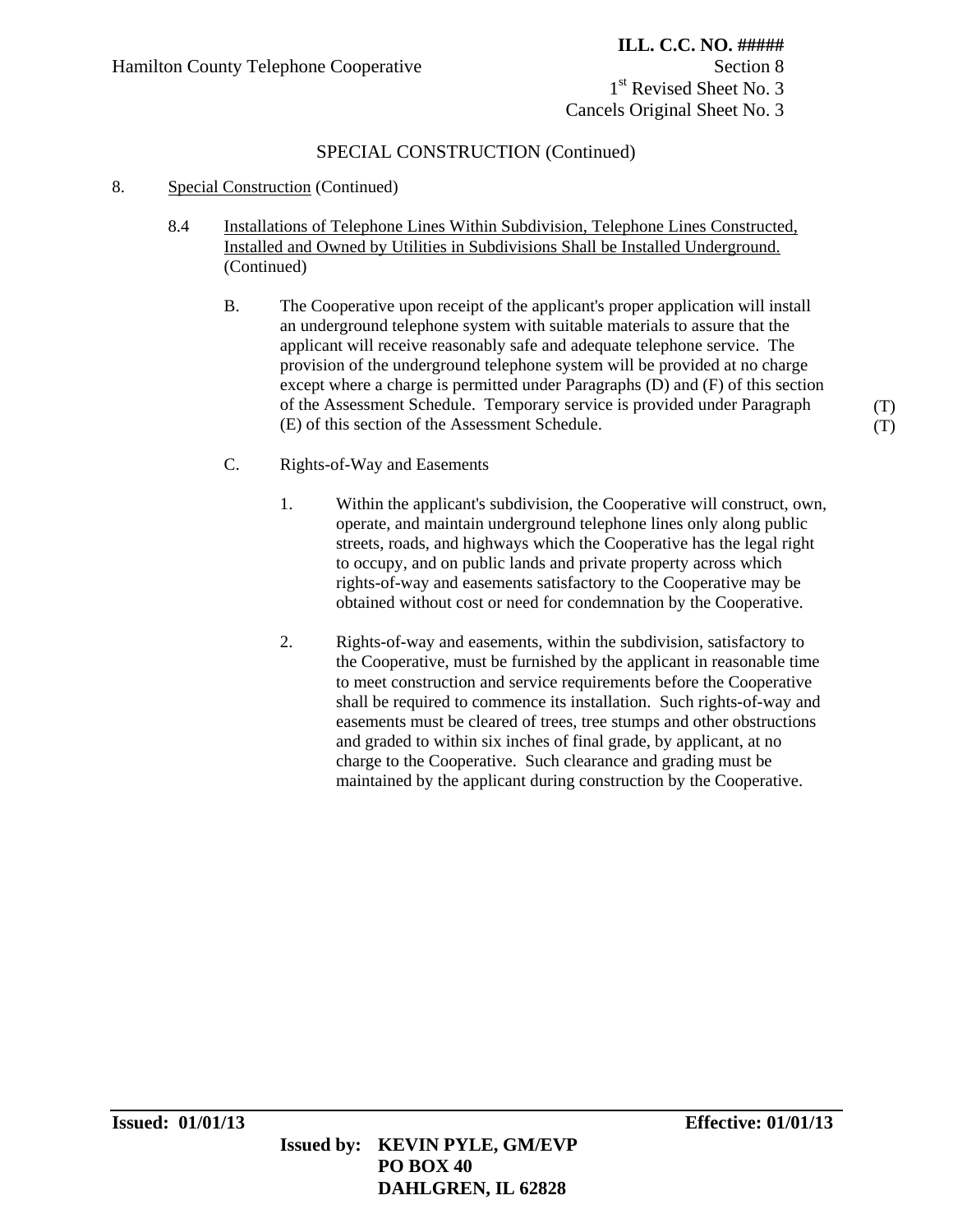# SPECIAL CONSTRUCTION (Continued)

### 8. Special Construction (Continued)

- 8.4 Installations of Telephone Lines Within Subdivision, Telephone Lines Constructed, Installed and Owned by Utilities in Subdivisions Shall be Installed Underground. (Continued)
	- D. Advance Payments
		- 1. Where, due to the manner in which a subdivision is developed, the Cooperative is required to construct an underground telephone distribution system through a section or sections of the subdivision where service will not be connected for at least two years, then the Cooperative may require an advance payment equal to the estimated cost of construction from the applicant before construction is commenced. If in the judgment of the Cooperative an advance is required under the above described conditions, the Cooperative has the right to refuse installation of the underground system until the required advance is paid to the Cooperative.
		- 2. If an advance is required under these rules, then the advance, without interest, shall be returned to the applicant on a pro-rata basis as the permanent service connection is made to each building or multiple-occupancy buildings.
		- 3. Any portion of an advance remaining unrefunded ten years from the date the Cooperative is first ready to render service with the extension will be retained by the Cooperative and credited to the appropriate construction account.
	- E. Temporary Facilities
		- 1. Temporary facilities may be installed to provide service when necessary, for a maximum period of one year.
		- 2. Where it is necessary to place temporary facilities in advance of the permanent underground telephone system in order to provide telephone service, the Cooperative may require the applicant to pay the estimated non-recoverable costs of the temporary facilities. If the required costs under the above described conditions apply, the Cooperative has the right to refuse installation of the temporary facilities until the required costs are paid to the Cooperative.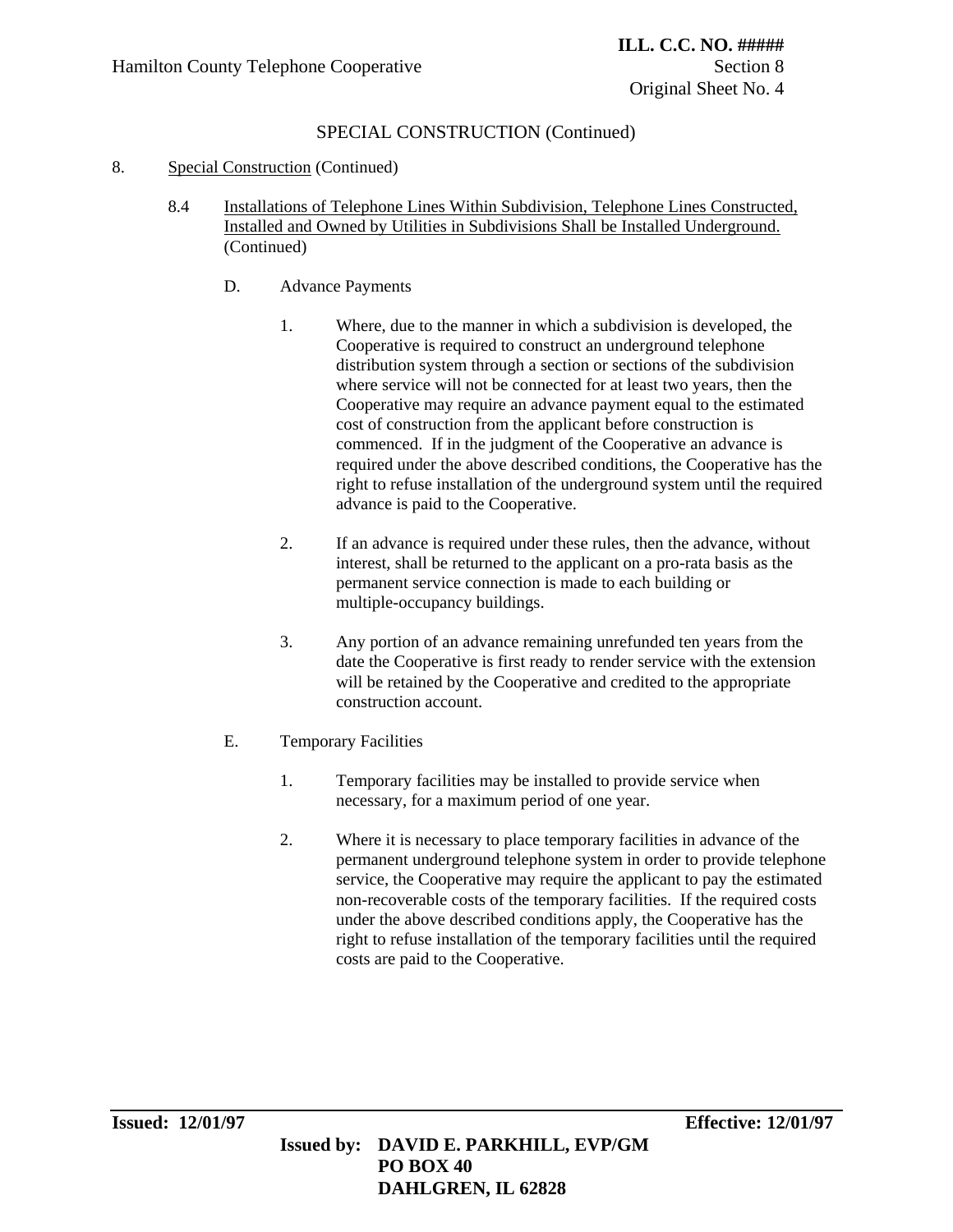1<sup>st</sup> Revised Sheet No. 5 Cancels Original Sheet No. 5

# SPECIAL CONSTRUCTION (Continued)

### 8. Special Construction (Continued)

- 8.4 Installations of Telephone Lines Within Subdivision, Telephone Lines Constructed, Installed and Owned by Utilities in Subdivisions Shall be Installed Underground. (Continued)
	- F. Special Conditions
		- 1. In circumstances, where the application of these rules appears impractical or unjust to applicant or the Cooperative, or discriminatory to other Members, (e.g., difficult rock conditions), the Cooperative or applicant shall refer the matter to the Illinois Commerce Commission for special ruling or for the approval of special conditions which may be mutually agreed upon prior to commencing construction.

#### 8.5 Special Assemblies of Equipment or Speculative Projects

Special assemblies of equipment or speculative projects for which provision is not otherwise made in the Assessment Schedule may be provided where practical if not detrimental to any of the services furnished by the Cooperative.

- A. The charge for such facilities may be in the form of an installation charge, a monthly charge, a termination charge, or any combination thereof and will include, when applicable, one or more of the following estimated expense items associated with the special equipment or service provided. (C)
	- 1. Maintenance expense
	- 2. Depreciation expense
	- 3. Administration expense
	- 4. Taxes--including federal income tax
	- 5. And other specific items of expense that may be associated with the facility provided
	- 6. A reasonable return on investment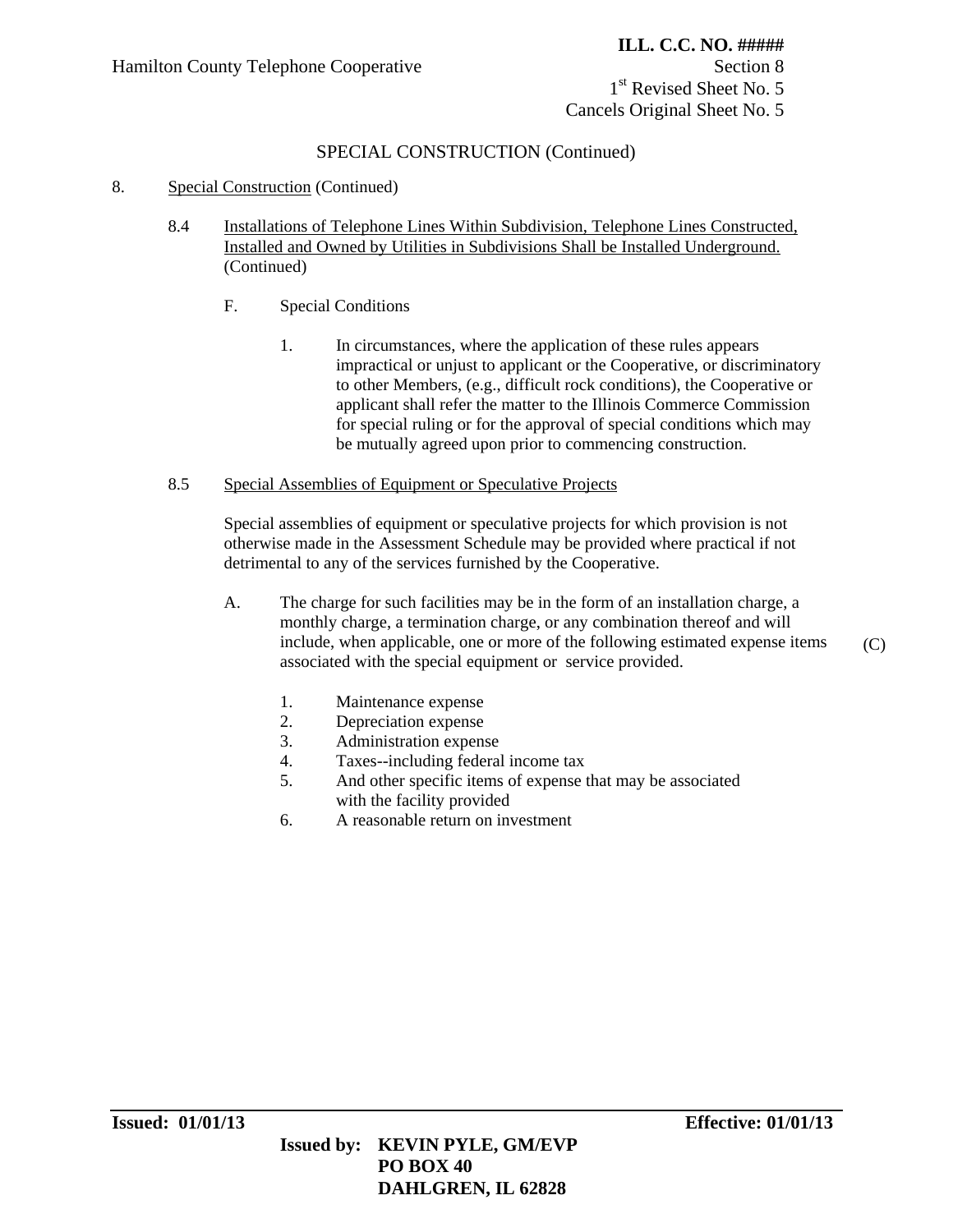# SPECIAL CONSTRUCTION (Continued)

#### 8. Special Construction (Continued)

- 8.5 Special Assemblies of Equipment or Speculative Projects (Continued)
	- B. The estimated installation cost used in the derivation of the various expense items shall include the following:
		- 1. Material
		- 2. Material overhead
		- 3. Installation labor
		- 4. Installation labor overhead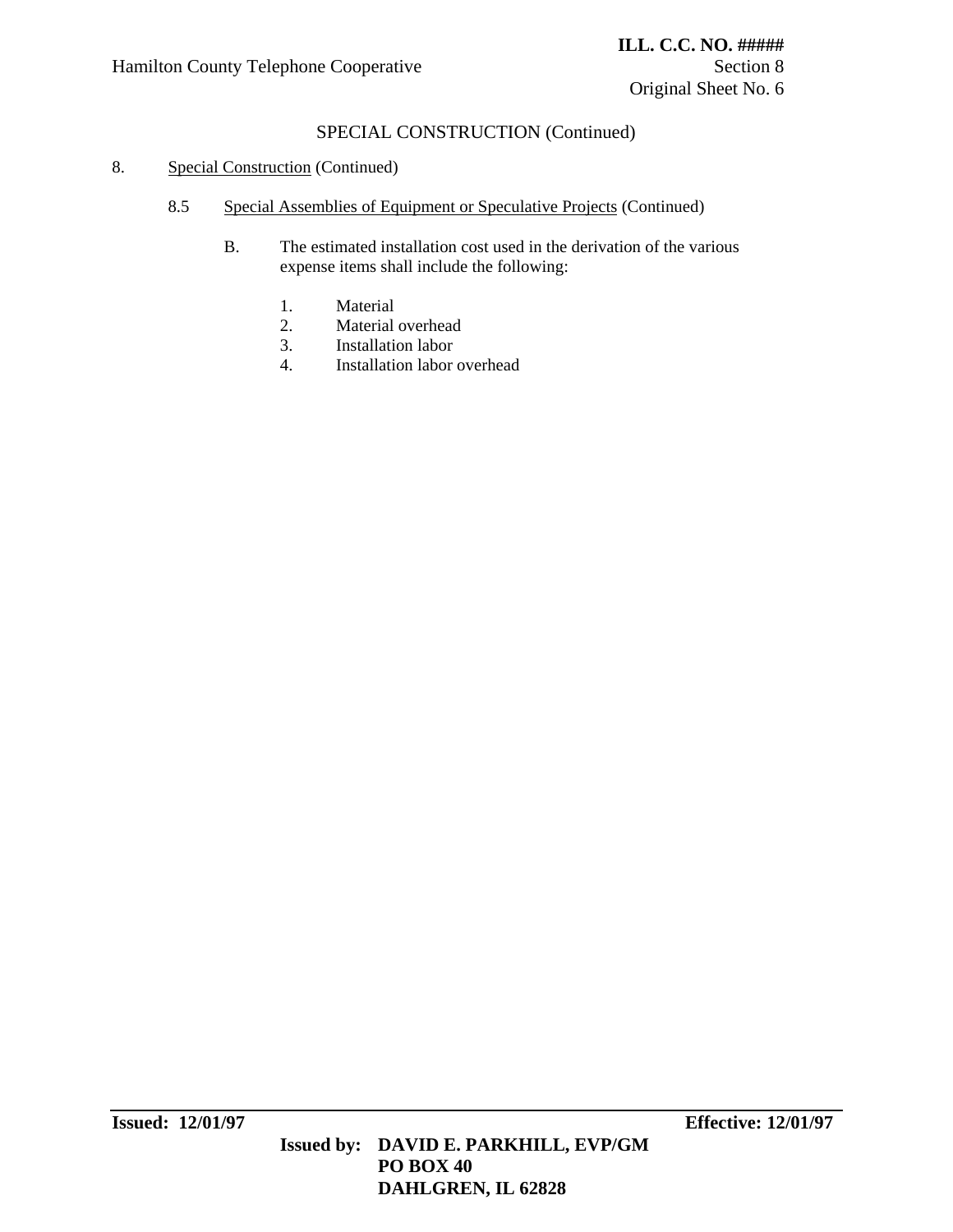# SERVICE RESTRICTIONS

### 9. Service Restrictions

- 9.1 900 Service Access Restrictions
	- A. General
		- 1. 900 Service Access Restriction is a central office service furnished to Members automatically, which allows for access restriction to be placed on the Member's local exchange telephone service line so that calls to telephone numbers preceded by the 900 NPA will not be completed. When a 900 NPA telephone number is dialed, the call will be diverted to a Cooperative-provided intercept announcement.
		- 2. This restriction service enables the Member to prohibit the dialing of calls to 1+900-XXX-XXXX. Calls which are placed using any alternative dialing pattern cannot be restricted.
		- 3. This restriction may only be removed with a signed authorization on file at Cooperative's Business Office. If the member decides to have this restriction removed, Member assumes full and 100% liablility for all calls placed and charges associated with such services.
	- B. Rates and Charges
		- 1. The request for blocking or unblocking is provided free of charge. A nonrecurring charge applies to each subsequent request.

### 9.2 976 Service Access Restriction

- A. General
	- 1. 976 Service Access Restriction is a central office service furnished to Members, upon request, which allows for access restrictions to be placed on the Member's local exchange telephone service line so that calls to telephone numbers preceded by the 976 NXX will not be completed. When a 976 NXX telephone number is dialed, the call will be diverted to a Cooperative-provided intercept announcement.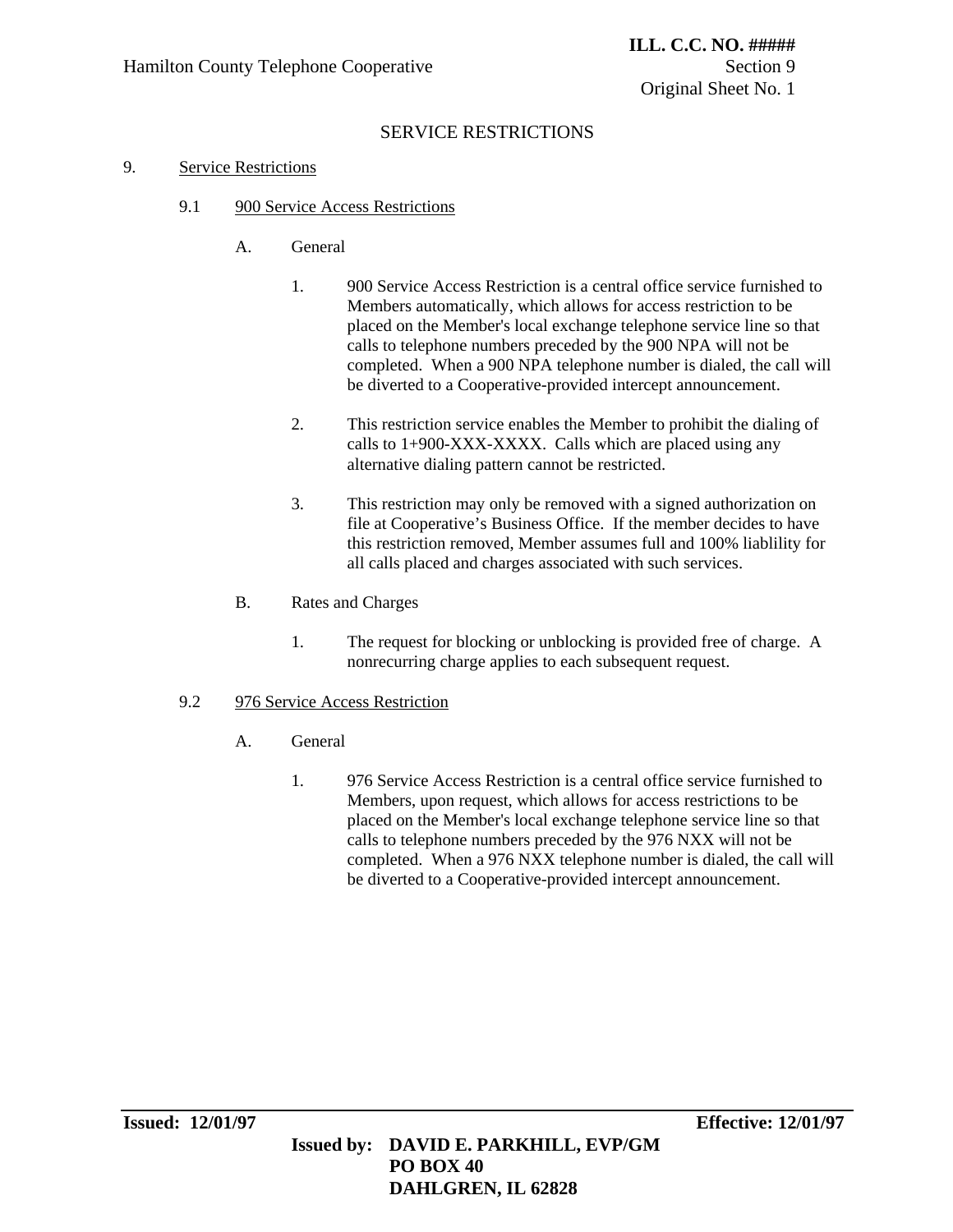# SERVICE RESTRICTIONS (Continued)

#### 9. Service Restrictions (Continued)

- 9.2 976 Service Access Restriction (Continued)
	- A. General (Continued)
		- 2. This restriction service enables the Member to prohibit the dialing of calls to 976-XXXX. Calls which are placed using any alternative dialing pattern cannot be restricted.
	- B. Rates and Charges
		- 1. The first request for blocking or unblocking is provided free of charge. A nonrecurring charge applies for each subsequent request for blocking or unblocking.
		- 2. Rates and charges are listed in Section 20.6(B) of this Assessment Schedule.

#### 9.3 700 Service Access Restriction

- A. General
	- 1. 700 Service Access Restriction is a central office service furnished to Members, upon request, which allows for access restrictions to be placed on the Member's local exchange telephone service line so that calls to telephone numbers preceded by the 700 NPA will not be completed. When a 700 NPA telephone number is dialed, the call will be diverted to a Cooperative-provided intercept announcement.
	- 2. This restriction service enables the Member to prohibit the dialing of calls to  $1+700-XXX-XXXX$ . Calls which are placed using any alternative dialing pattern cannot be restricted.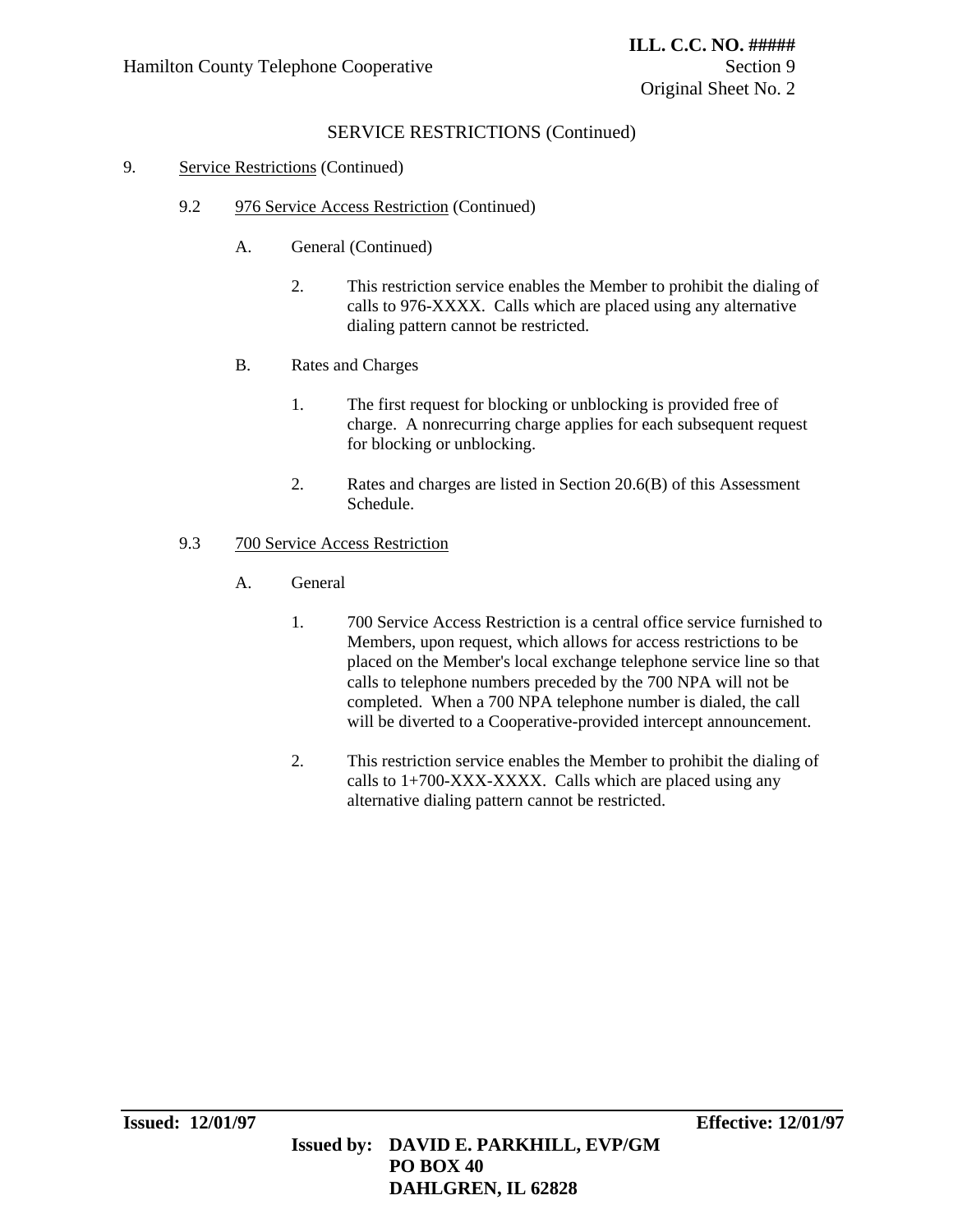1<sup>st</sup> Revised Sheet No. 3 Cancels Original Sheet No. 3

### SERVICE RESTRICTIONS (Continued)

#### 9. Service Restrictions (Continued)

- 9.3 700 Service Access Restriction (Continued)
	- B. Rates and Charges
		- 1. The first request for blocking or unblocking is provided free of charge. A nonrecurring charge applies for each subsequent request for blocking or unblocking.
		- 2. Rates and charges are listed in Section 20.6(C) of this Assessment Schedule.

### 9.4 Toll Access Restriction

- A. Toll Access Restriction provides a means of restricting access to the Long Distance Message Telecommunications Network. Restriction of 1+ calls only is available to the Member.
- B. Restriction of 0+ and 0- operator handled calls prevents the Member from dialing a telephone operator for any purpose including for emergency or telephone assistance purposes. The Cooperative shall not be liable to the Member or any third party for any and all claims, losses or damages caused by the restriction to any toll service.
- C. Members must apply in writing for the establishment of Toll Access Restriction.
- D. The first request by a Member for Toll Access Restriction is provided free of charge. (T)
- E. Member Activity Charges as outlined in Section 5 will apply to the establishment of this service.
- F. Rates and charges are listed in Section 20.6(D) of this Assessment Schedule.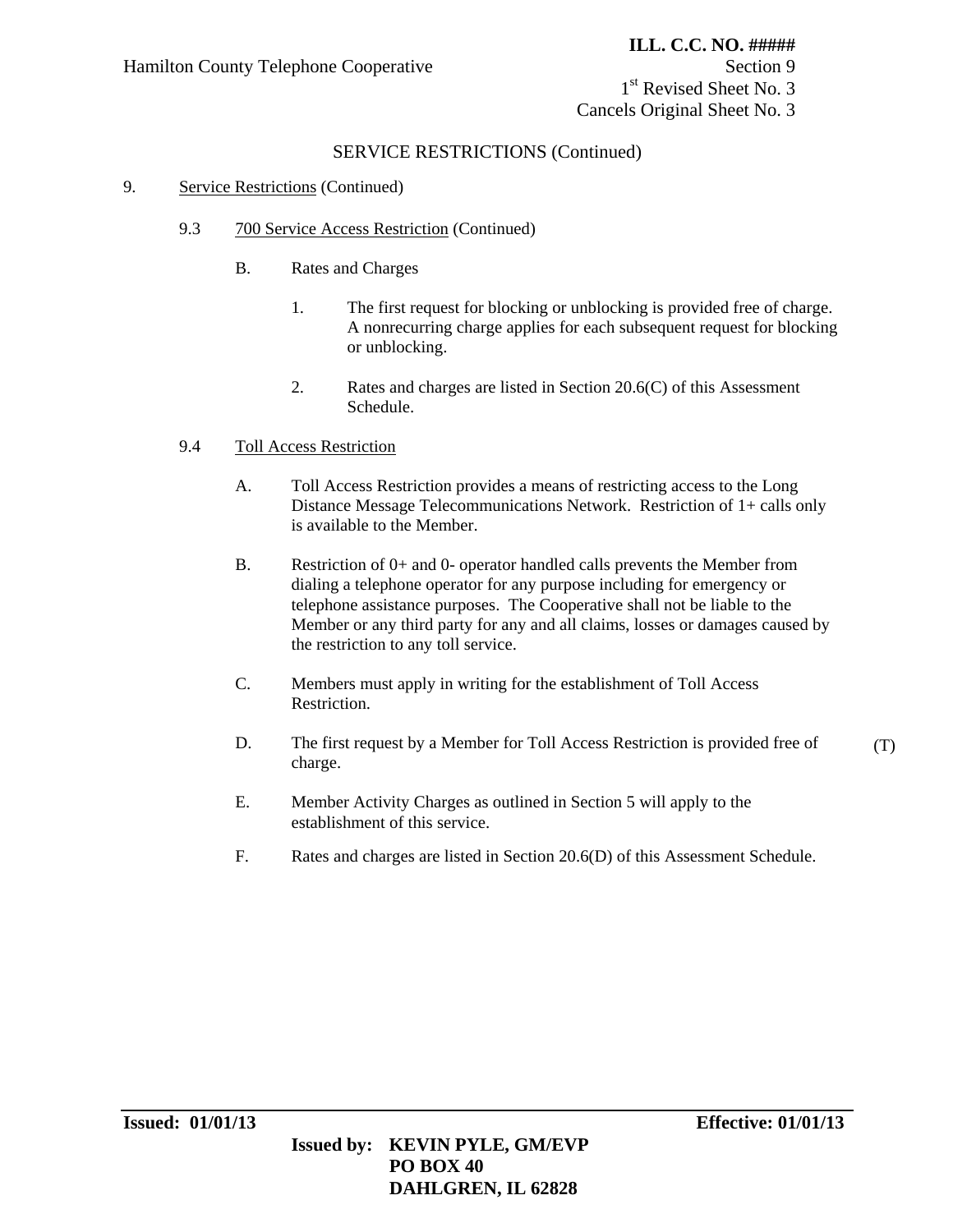# SERVICE RESTRICTIONS (Continued)

### 9. Service Restrictions (Continued)

- 9.5 Billed Number Screening
	- A. Billed Number Screening allows the Member to identify to the Telephone Cooperative that they will not accept any Third-Number Billed and/or Collect calls for billing to their telephone number. The Cooperative places information regarding this screening restriction into a database that is normally accessed prior to such calls being completed that will refuse to validate the completion of such a call to the indicated number.
	- B. Billed Number Screening can be ordered to screen third-number billed calls, collect calls, or both.
	- C. Member Activity Charges as outlined in Section 5 will apply to establish this service.
	- D. Rates and Charges

Rates and charges are listed in Section 20.6(E) of this Assessment Schedule.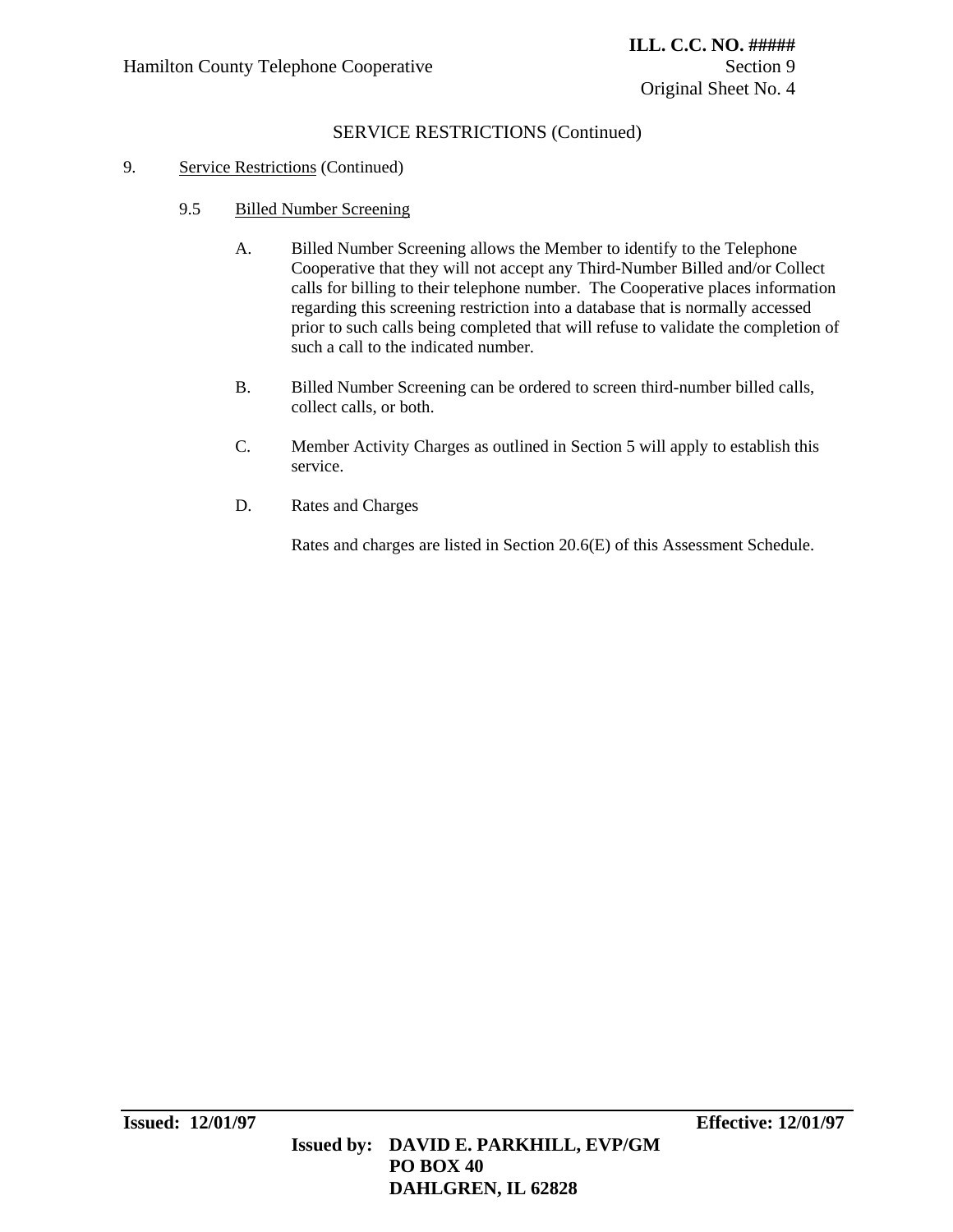# EMERGENCY NUMBER SERVICE (9-1-1)

### 10. Emergency Number Service (9-1-1)

- 10.1 General
	- A. Emergency Number Service (9-1-1 service) is a telecommunications service and is arranged for terminating only service to one or more Public Safety Answering Points (PSAPs). The PSAPs are designated by 9-1-1 system management (9-1-1 Member) and may receive telephone calls dialed to the emergency telephone number 9-1-1.
	- B All 9-1-1 circuits shall be arranged for one-way incoming service only to the PSAP. Outbound dialing on 9-1-1 circuits is prohibited.
	- C. 9-1-1 shall be the primary emergency telephone number within the 9-1-1 system. A public agency or public safety agency shall maintain a separate secondary seven digit emergency backup number for at least six months after the 9-1-1 system is in operation.
	- D. The 9-1-1 emergency number is not intended to replace the telephone service of the various Public Safety Agencies which may participate in the use of this number. The 9-1-1 Member must subscribe to additional local exchange service at the PSAP for administrative purposes, for the placing of outgoing calls and for receiving other non-emergency calls, including any which might be relayed by Cooperative operators.
	- E. The 9-1-1 Member may be a municipality or other state or local governmental unit, or an authorized agent of one or more municipalities or other state or local governmental units to whom authority has been lawfully delegated to manage the 9-1-1 system.
	- F. 9-1-1 service must be provided free of charge from all payphones within an exchange that has 9-1-1 service.
	- G. The Cooperative shall use the Common Language Circuit Identifier "ES" in the identification of 9-1-1 service "A" link (end office to tandem) trunks, and "EMNC" shall be used for "B" link (tandem to PSAP) circuits.
	- H. 9-1-1 service may be either Basic 9-1-1 Service (B 9-1-1) or Enhanced 9-1-1 Service (E 9-1-1). Only one type of 9-1-1 service will be provided within a telephone exchange. Dedicated direct trunking is the standard method of providing incoming 9-1-1 circuits for B 9-1-1 Service or E 9-1-1 Service.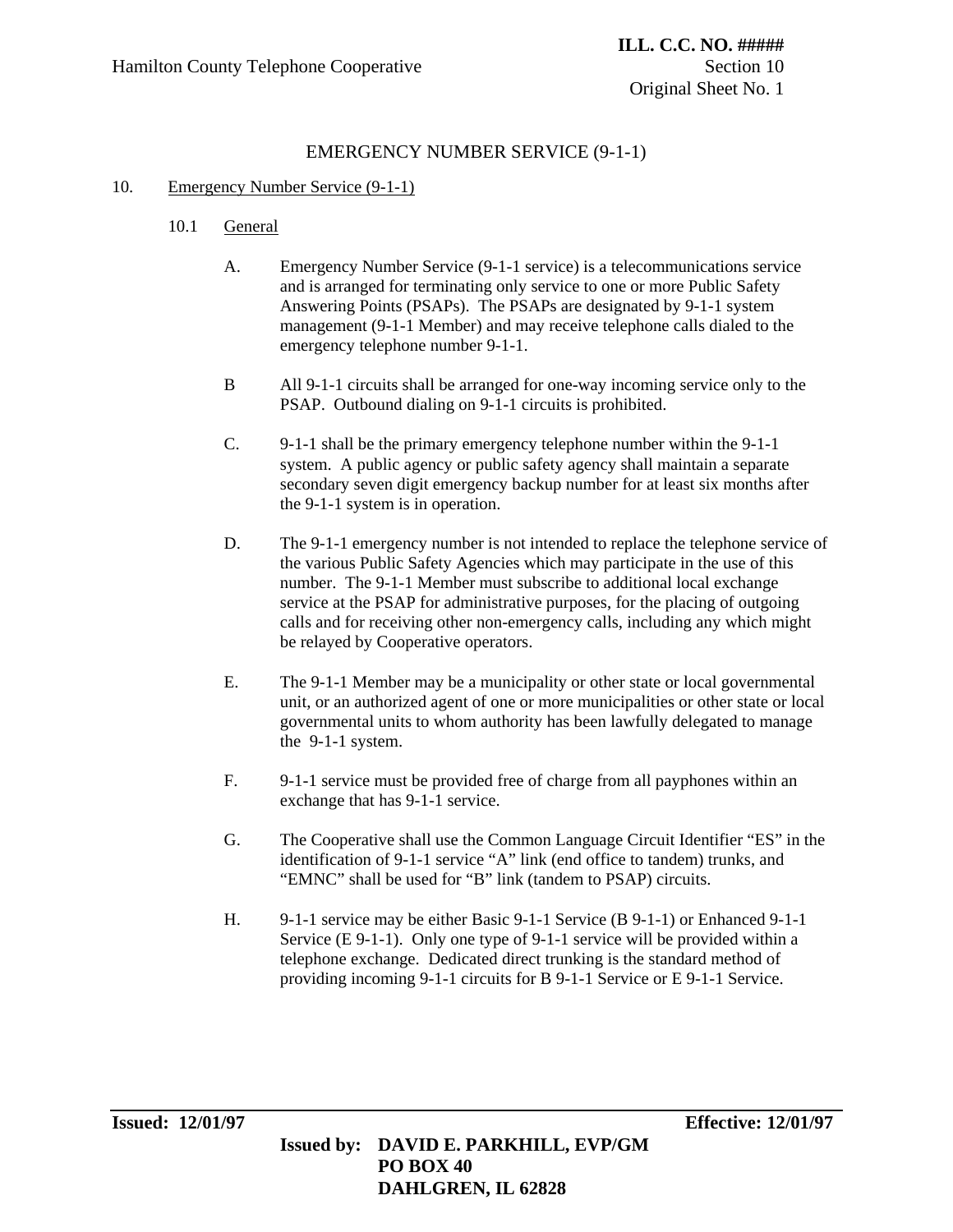- 10.2 Obligation and Liability of the Cooperative
	- A. 9-1-1 service is provided solely for the benefit of the Member operating the PSAP. The provision of 9-1-1 service by the Cooperative shall not be interpreted, construed or regarded, either expressly or implied, as being for the benefit of or creating any Cooperative obligation toward any third person or legal entity other than the Member.
	- B. The Cooperative does not undertake to answer and forward 9-1-1 calls, but furnishes the use of its facilities to enable the Member's personnel to respond to such calls on the Member's premises.
	- C. 9-1-1 service information consisting of the names, addresses and telephone numbers of Members whose listings are not published in directories or listed in the Directory Assistance records is treated as strictly confidential.
	- D. End users dialing 9-1-1 forfeit the privacy afforded by nonpublished and unlisted telephone number service to the extent that the telephone number, address and name associated with the originating station location may be furnished to a PSAP. Information will be provided only for the purpose of responding to emergency calls.
	- E. The Cooperative will adopt practices to notify a point of contact for the primary PSAP within a 9-1-1 system within 15 minutes after a confirmed outage within the system, and to also advise as to the magnitude of the outage. The Cooperative will also adopt practices to notify the point of contact for the primary PSAP within a 9-1-1 system within 15 minutes after the confirmed restoration of 9-1-1 services.
	- F. Any terminating equipment used in connection with 9-1-1 service shall be configured to restrict the Member from removing and/or changing the data provided by the Cooperative.
	- G. The Cooperative shall not be liable or responsible for obtaining Member record information from private telecommunications systems.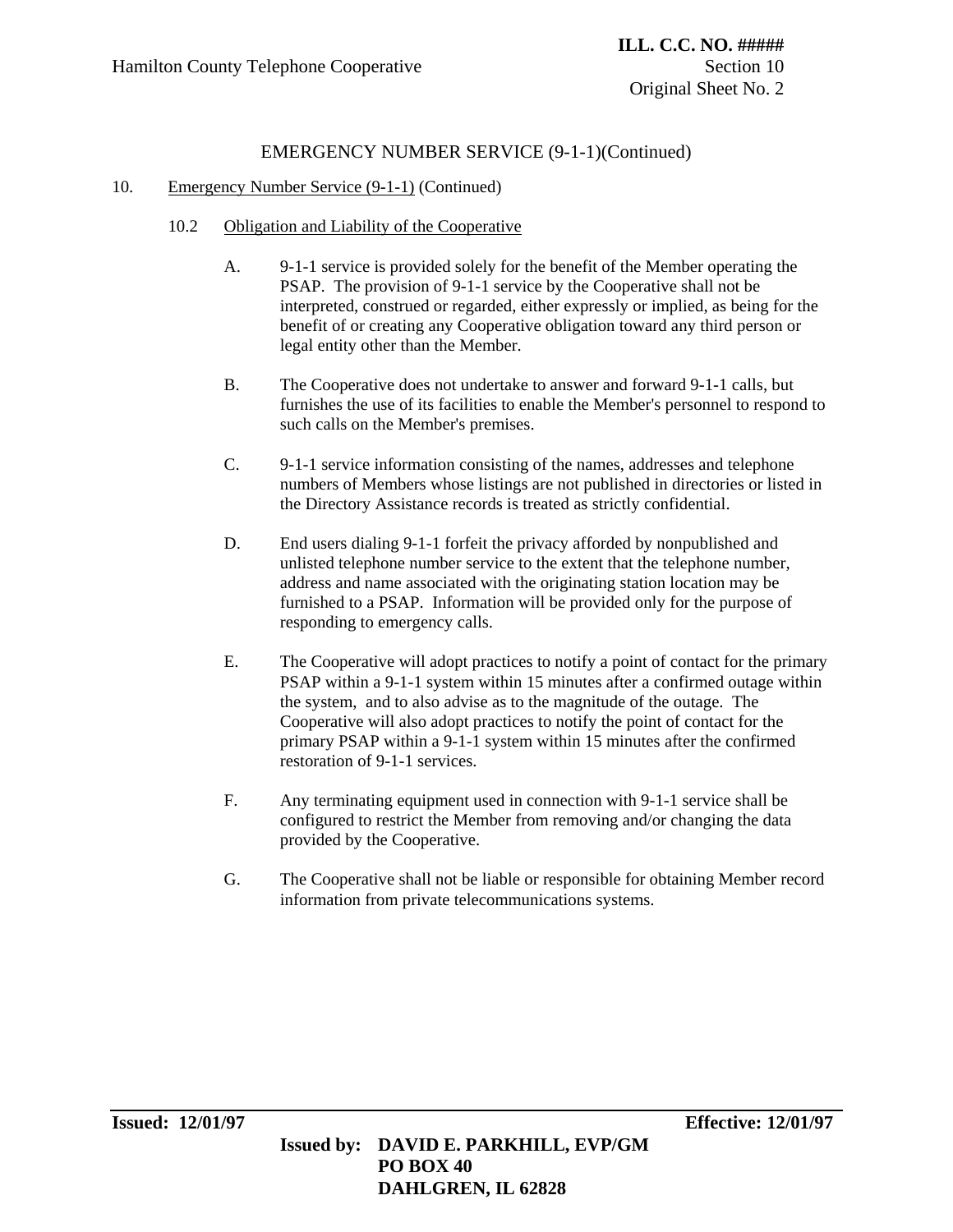- 10.2 Obligation and Liability of the Cooperative (Continued)
	- H. For a period of time negotiated between the Cooperative and the Member, the Cooperative will provide intercept service for any seven-digit emergency number replaced by 9-1-1 service. However, in no case shall intercept service be provided for more than one year, or beyond the next directory issuance, whichever is longer.
	- I. The Cooperative will comply with database security procedures and requirements contained in 83 Illinois Administrative Code Part 725.400(d). The database information is subject to strict non-disclosure agreements between the Cooperative and system management.
	- J. Upon receipt of a written request from the system management, the Cooperative shall provide within fourteen working days a report to assist in the validation of the accuracy of the 9-1-1 database. The report will be released only upon receipt by the Cooperative of a court order, and the report is proprietary and shall be used exclusively for validating the accuracy of the 9-1-1 database. This report may be requested in writing at a maximum on a monthly basis, and will be provided in ASCII or D-Base III format only. The Cooperative will have a tariffed charge for this report. The report will comply with the requirements of 83 Illinois Administrative Code Part 725.400(f)(1).
	- K. The Cooperative's liability for any loss or damage arising from errors, interruptions, defects, failures or malfunctions of this service or any part thereof whether caused by the negligence of the Cooperative or otherwise shall not exceed an amount equivalent to the pro-rata charges for the service affected during the period of time that the service was fully or partially inoperative.
	- L. Each Member also agrees to release, indemnify and hold harmless the Cooperative from any and all loss, claims, demands, suits or other action, or any liability whatsoever, whether suffered, made, instituted or asserted by the Member or by any other party or person, for any personal injury to or death of any person or persons, or for any loss, damage of destruction of any property, whether owned by the Member or others.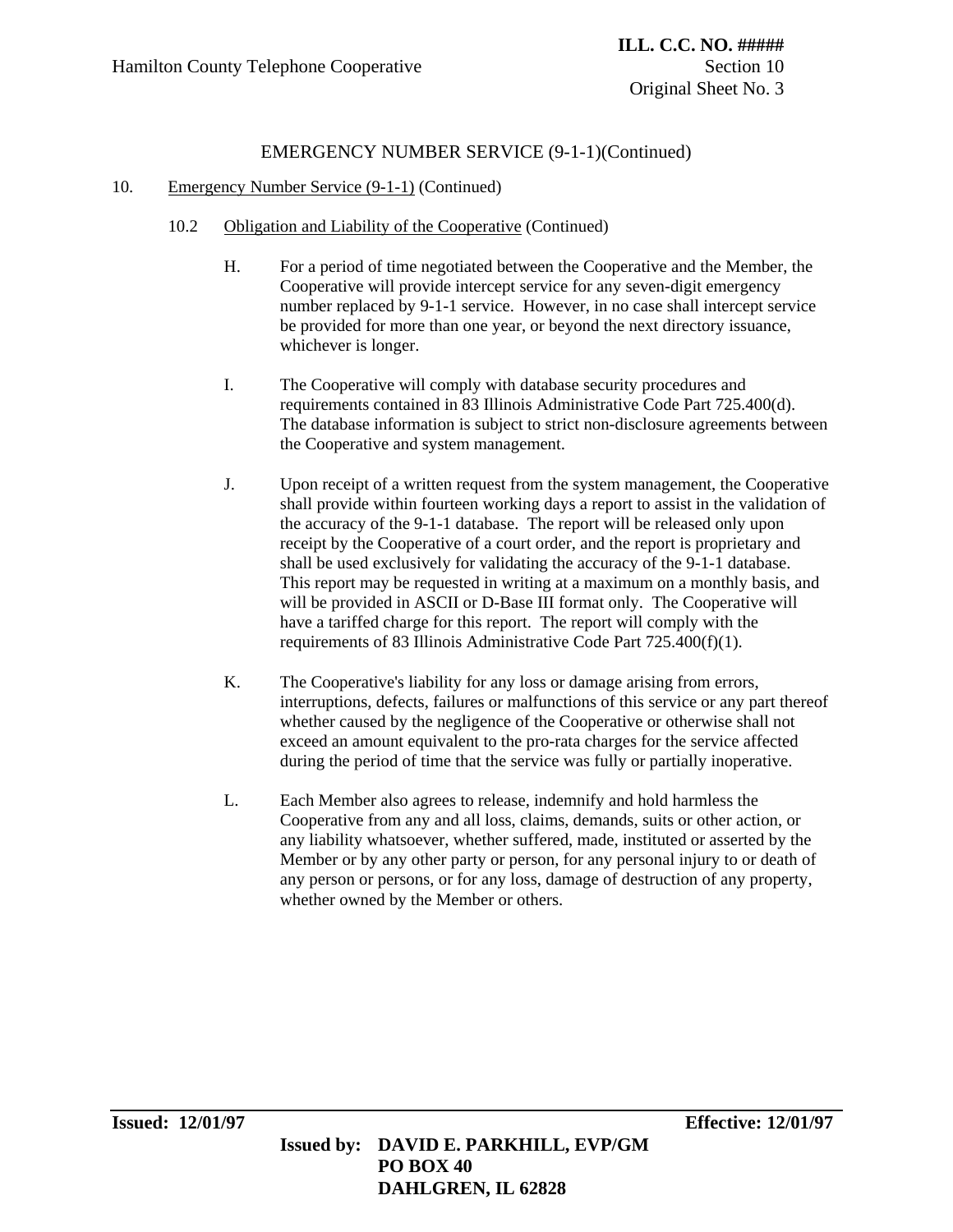#### 10. Emergency Number Service (9-1-1) (Continued)

- 10.2 Obligation and Liability of the Cooperative (Continued)
	- M. The Member also agrees to release, indemnify and hold harmless the Cooperative for any infringement or invasion of the right of privacy of any person or persons, caused or claimed to have been caused, directly or indirectly by the installation, operation, failure to operate, maintenance, removal, presence, condition, occasion or use of 9-1-1 service features and the equipment associated therewith, or by any services furnished by the Cooperative in connection therewith, including, but not limited to, the identification of the telephone number, address or name associated with the telephone used by the party or parties accessing 9-1-1 service hereunder, and which arise out of the negligence or other wrongful act of the Cooperative, the Member, its user, agencies or municipalities, or the employees or agents or any one of them.
	- N. In the absence of willful misconduct or gross negligence, no liability for any death or injury to any person or for any damage to property shall attach to the Cooperative, its employees, agents or representatives as a result of or in connection with any situation in which the Cooperative may be requested, required, have undertaken or participated in the tracing of a 9-1-1 call.
	- O. This service is offered solely as an aid in handling assistance calls in connection with fire, police and other emergencies and does not create any relationship or obligation, direct or indirect, to any person other than the 9-1-1 Member contracting for 9-1-1 service. In the event of any interruption of the service, the Cooperative shall not be liable to any person, corporation or other entity for any loss or damage in an amount greater than an amount equal to the pro rata allowance of the rate for the service or facilities provided to the 9-1-1 Member for the time such interruption continues, after notice to the Cooperative. No allowance shall be made if the interruption is due to the negligence or willful act of the 9-1-1 Member.

### 10.3 Responsibility of the Member

A. The 9-1-1 Member must be legally authorized to subscribe to the service and have public safety responsibility by law to respond to telephone calls from the public for police, fire or other emergency services within the telephone central office area that has been arranged for E 9-1-1 service.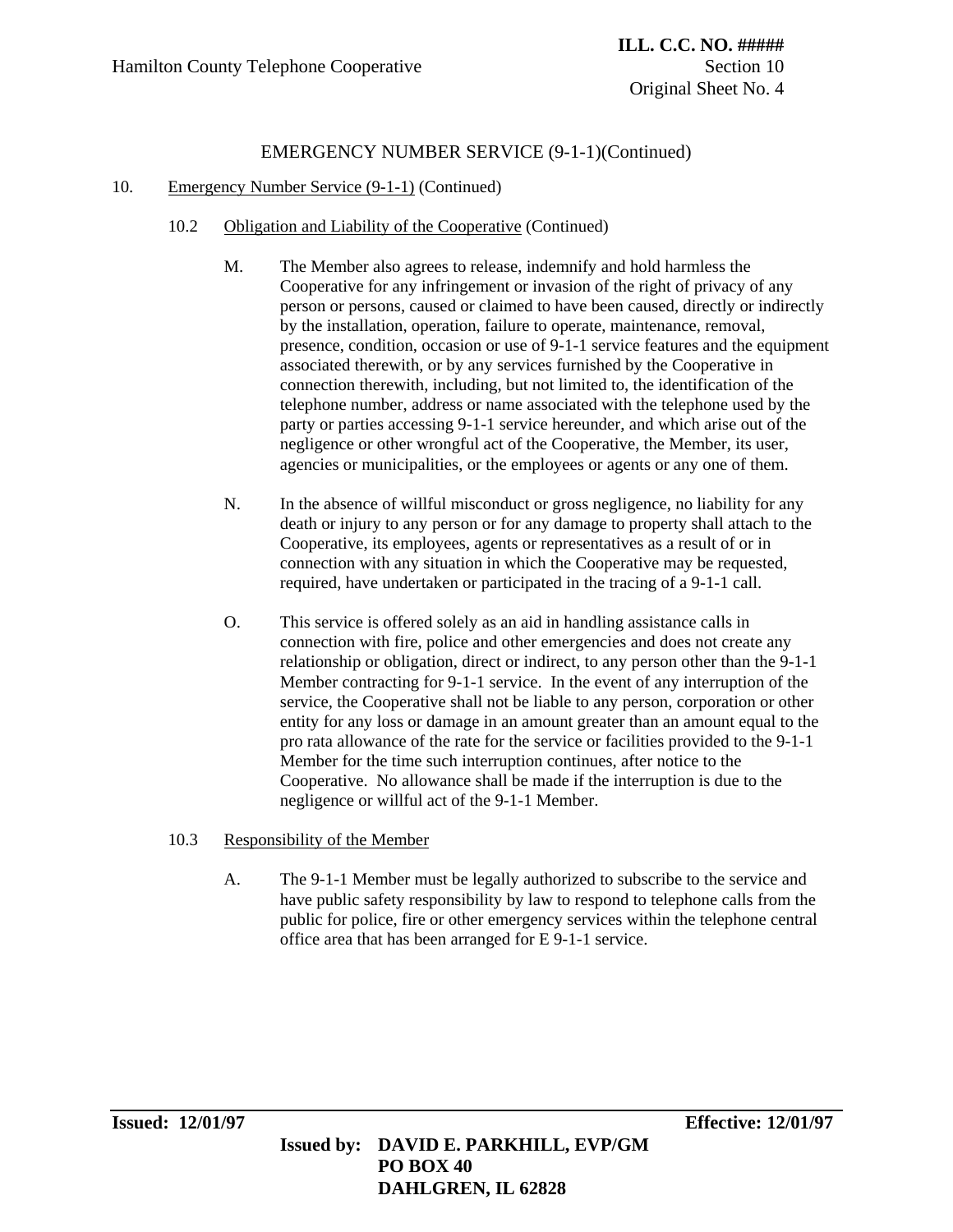- 10.3 Responsibility of the Member (Continued)
	- B. Application for 9-1-1 service must be executed in writing by each 9-1-1 Member and must be accompanied by satisfactory proof of authorization to provide 9-1-1 service in the exchanges where the service is requested. If application for service is made by an agent, the Cooperative must be provided in writing with satisfactory proof of appointment of the agent by the Member.
	- C. All 9-1-1 answering equipment used by a PSAP must comply with applicable Federal Communications Commission rules, 83 Illinois Administrative Code 740, and the Cooperative's tariffs and Assessment Schedules, and must be compatible with the LEC's central office equipment and trunking arrangements.
	- D. The Member must comply with all rules and regulations associated with the PSAP contained in 83 Administrative Code Part 725.505.
	- E. Prior to a 9-1-1 database query for the purpose of integrity verification, system management shall obtain a court order detailing the information which is to be disclosed and the reason for disclosure. The procedures for non-emergency database queries must be adhered to as outlined in 83 Illinois Administrative Code Part 725.400(d). System management shall be responsible for the compliance of these standards, overall system management, security and coordination of the 9-1-1 system.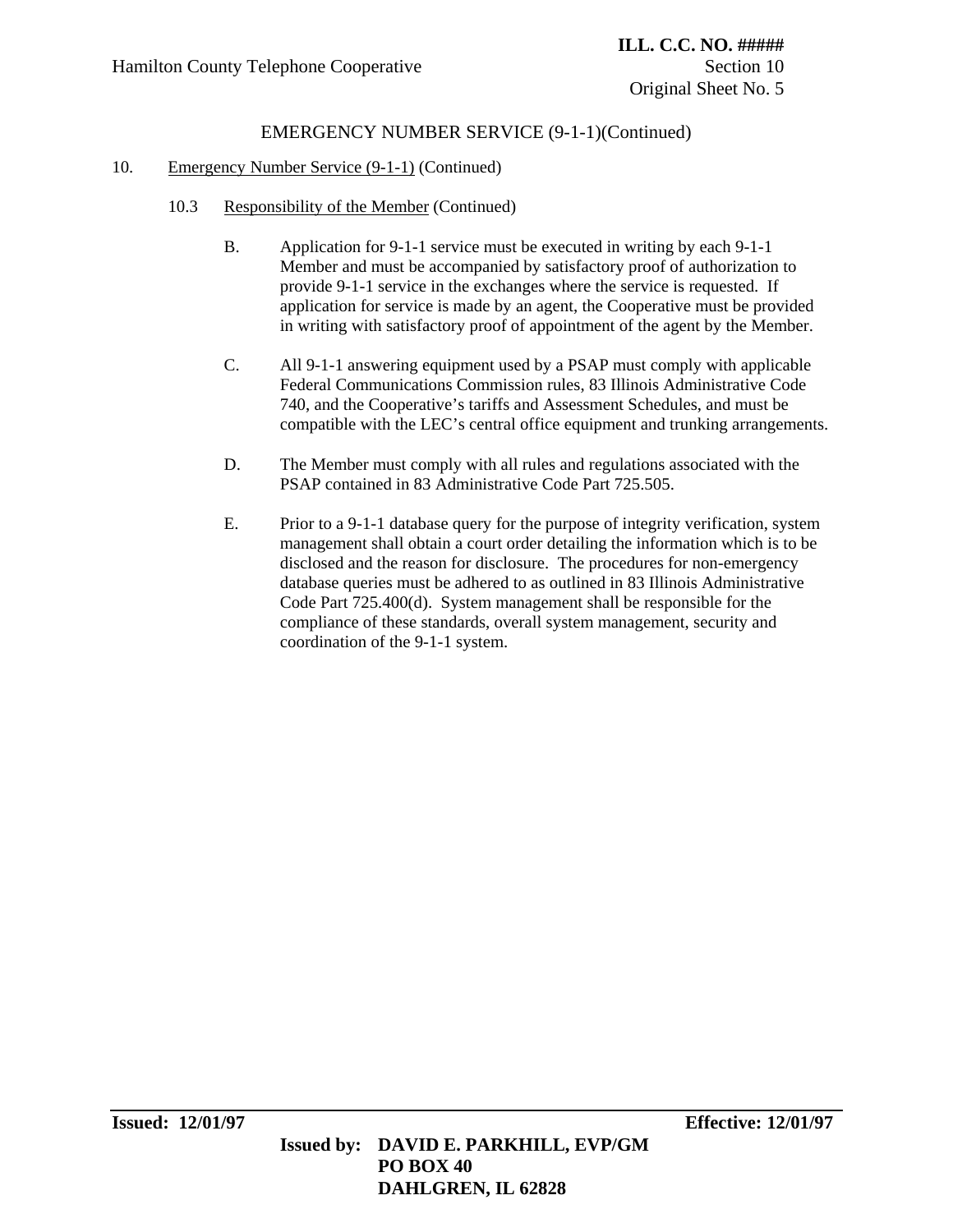- 10.3 Responsibility of the Member (Continued)
	- F. The 9-1-1 Member is required to furnish the Cooperative its agreement to the following terms and conditions:
		- 1. That all 9-1-1 calls will be answered on a 24-hour day, seven-day week basis.
		- 2. That the 9-1-1 Member has responsibility for dispatching the appropriate emergency service vehicles within the 9-1-1 service area, or will undertake to transfer all 9-1-1 calls received to the governmental agency with responsibility for dispatching such services, to the extent that such services are reasonably available.
		- 3. That the 9-1-1 Member will develop an appropriate method for responding to calls for non-participating agencies which may be directed to the 9-1-1 PSAP by calling parties.
		- 4. That the 9-1-1 Member will provide CPE with a capacity adequate to handle the number of incoming 9-1-1 lines recommended to be installed by the Cooperative. It is the Member's responsibility to ensure its CPE is compatible with the service(s) provided by the Cooperative.
		- 5. Each PSAP must subscribe to sufficient 9-1-1 service lines to adequately handle incoming calls in PSAP's average busy hour so that no more than one call out of 100 encounters a busy signal.
		- 6. The 9-1-1 Member will subscribe to a minimum of two dedicated E-9-1- 1 trunks per central office for adequate handling of incoming 9-1-1 service calls.
	- G. PSAP management shall develop procedures providing for the continued operation of a 9-1-1 answer point in the event that critical functions of a PSAP are partially or totally disabled due to natural or man-made disasters. Each central office shall be equipped with call boxes to serve a 9-1-1 system if there is an outage or disaster. A call box is designed to provide emergency on-site answering by authorized personnel in the event that the central office is isolated from the PSAP. Once accessed by authorized personnel, the call boxes are under direct control of system management. Call boxes shall be designed to meet the requirements outlined in 83 Illinois Administrative Code Part 725.620 and Part 725.505(u).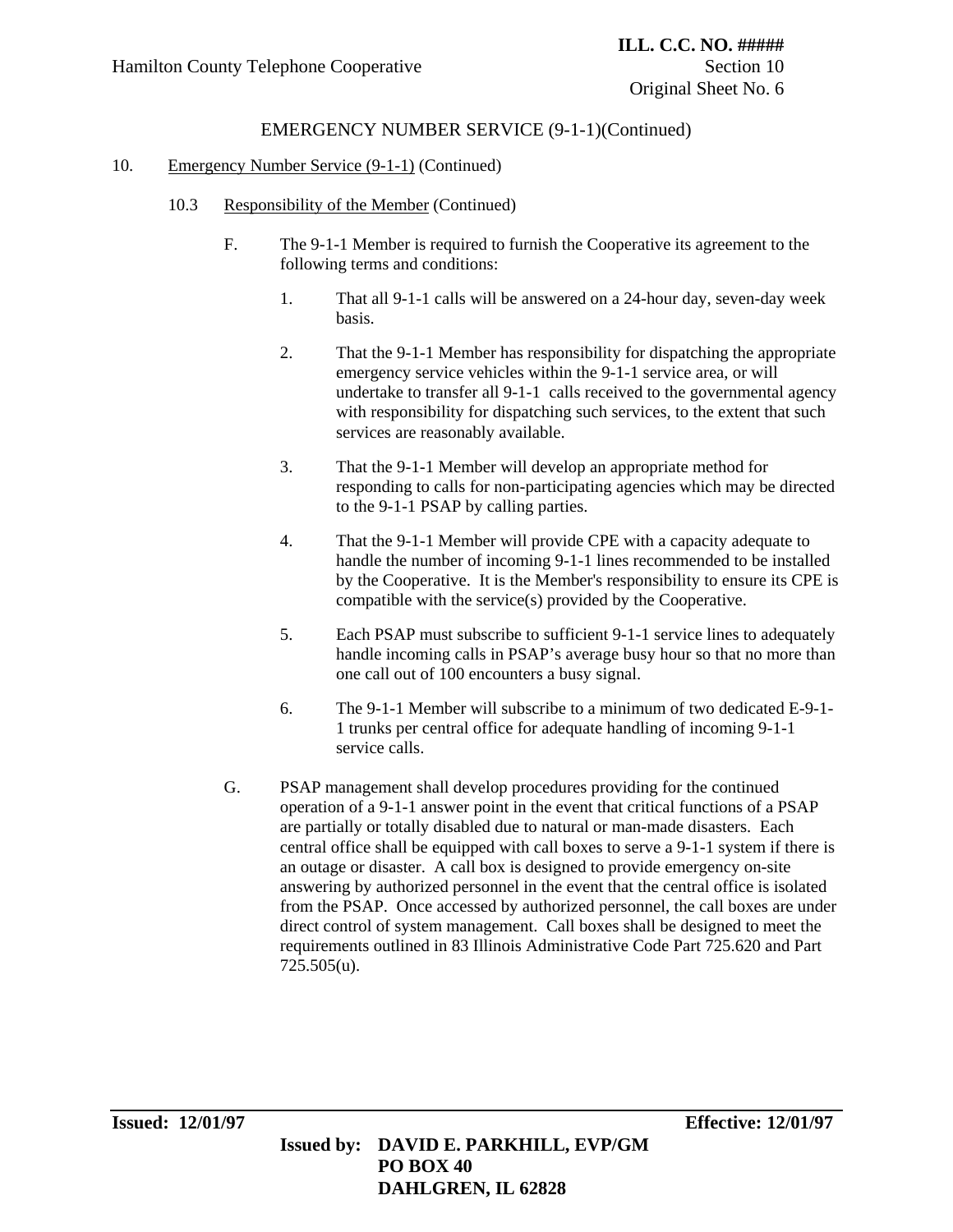- 10.3 Responsibility of the Member (Continued)
	- H. When Selective Routing is provided, the Member is responsible for identifying primary and secondary PSAP locations as well as the unique combinations of police, fire and ambulance or any other appropriate agencies responsible for providing emergency service in the 9-1-1 serving area. An Emergency Service Number (ESN) will be provided for each unique combination by the Cooperative. The Member will associate these ESN's with street address ranges or other mutually agreed upon routing criteria in the 9-1-1 serving area. These ESN's will be carried in the database to permit routing of 9-1-1 calls to the primary and secondary PSAP's responsible for handling of calls from each telephone in the 9-1-1 serving area. The following terms define the Member's responsibility in providing this information:
		- 1. Initial and subsequent ESN assignments by street name, address range and area or other mutually agreed upon routing criteria shall be furnished by the Member to the Cooperative prior to the effective date of service.
		- 2. After establishment of service, it is the 9-1-1 Member's responsibility to continue to verify the accuracy of the routing information contained in the master address file and to advise the Cooperative of any changes in street names, establishment of new streets, changes in address numbers used on existing streets, closing and abandonment of streets, changes in police, fire, ambulance or other appropriate agencies' jurisdiction over any address, annexations and other changes in municipal and county boundaries, incorporation of new cities or any other matter that will affect the routing of 9-1-1 calls to the proper PSAP.
		- 3. The Cooperative will provide to the Member upon request a complete written copy of the master address file to permit the Member to verify the accuracy of the police, fire and ambulance PSAP routing designations.
		- 4. Changes, deletions and additions which the 9-1-1 Member desires to have made in the master address file should be submitted on an "as occurred" basis.
		- 5. The Cooperative will furnish a written copy to the Member for verification showing each change, deletion and addition to the master address file.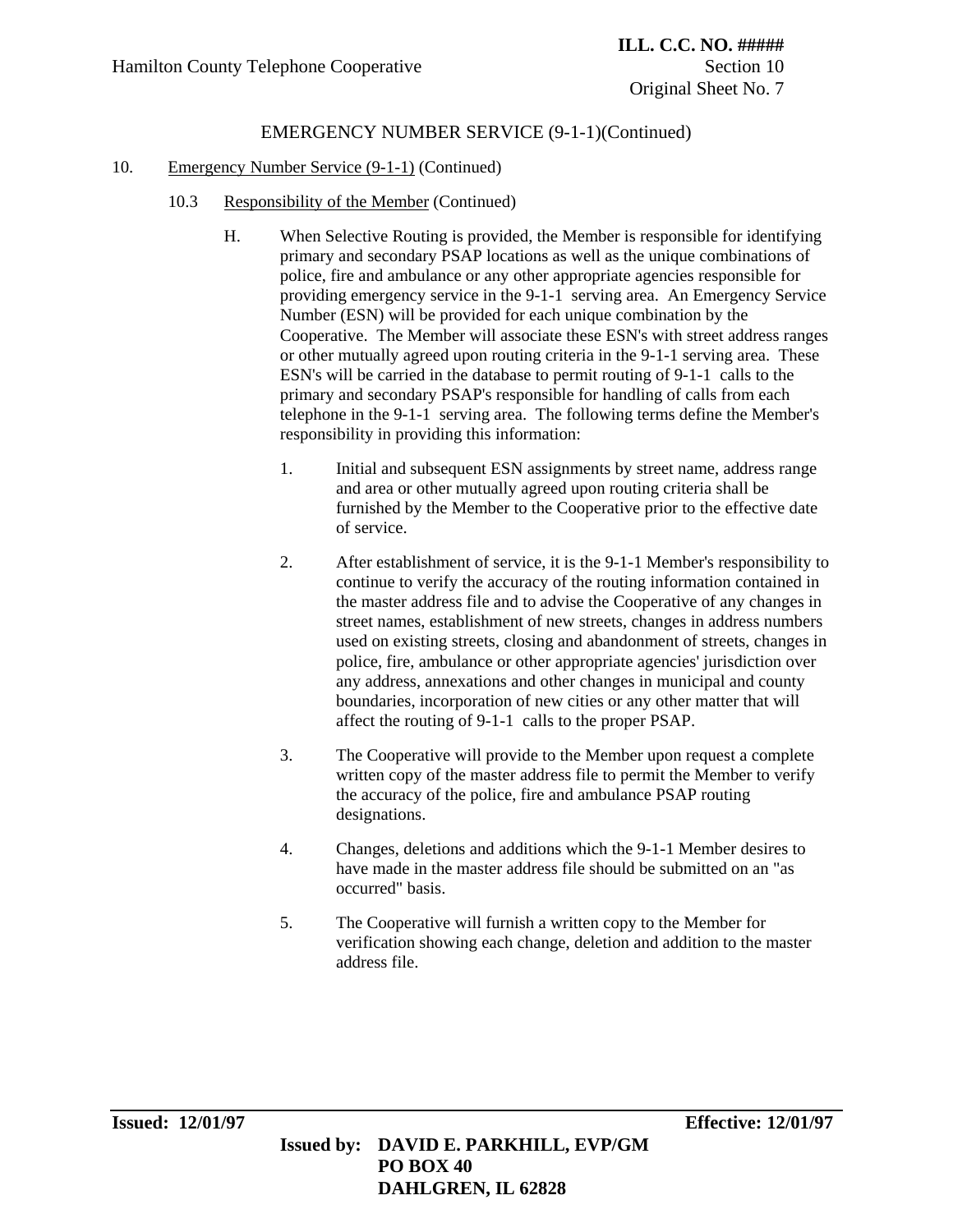- 10.4 Description of Basic 9-1-1 Service
	- A. Basic 9-1-1 Service is provided to a 9-1-1 system to enable a person dialing 9- 1-1 to be automatically connected to the PSAP through dedicated direct trunking, or by tandem switching using the exchange telephone network. Dedicated direct trunks may originate at the Cooperative serving central office and terminate at the PSAP. However, if the exchange telephone network is used from the Cooperative central office to the tandem, dedicated direct trunks would provide the facility between the tandem office serving the PSAP and the PSAP.
	- B. The features provided with Basic 9-1-1 Service shall be the following types:
		- 1. Type 1 provides the following features:
			- a. No per-call charge;
			- b. Loop-ringdown signaling toward PSAP;
			- c. Ringback tone to caller, which indicates that a central office is providing ringing current to the called party's circuit;
			- d. Transmission path for communication between the caller and PSAP.
		- 2. Type 2 provides all of the features of the Type 1 circuit along with the options of:
			- a. Called Party Hold, which enables the called party to maintain a connection even if the calling party has hung up, on any circuit so equipped.
			- b. Forced Disconnect, which allows the PSAP to release a telephone connection even though the calling party has not been disconnected.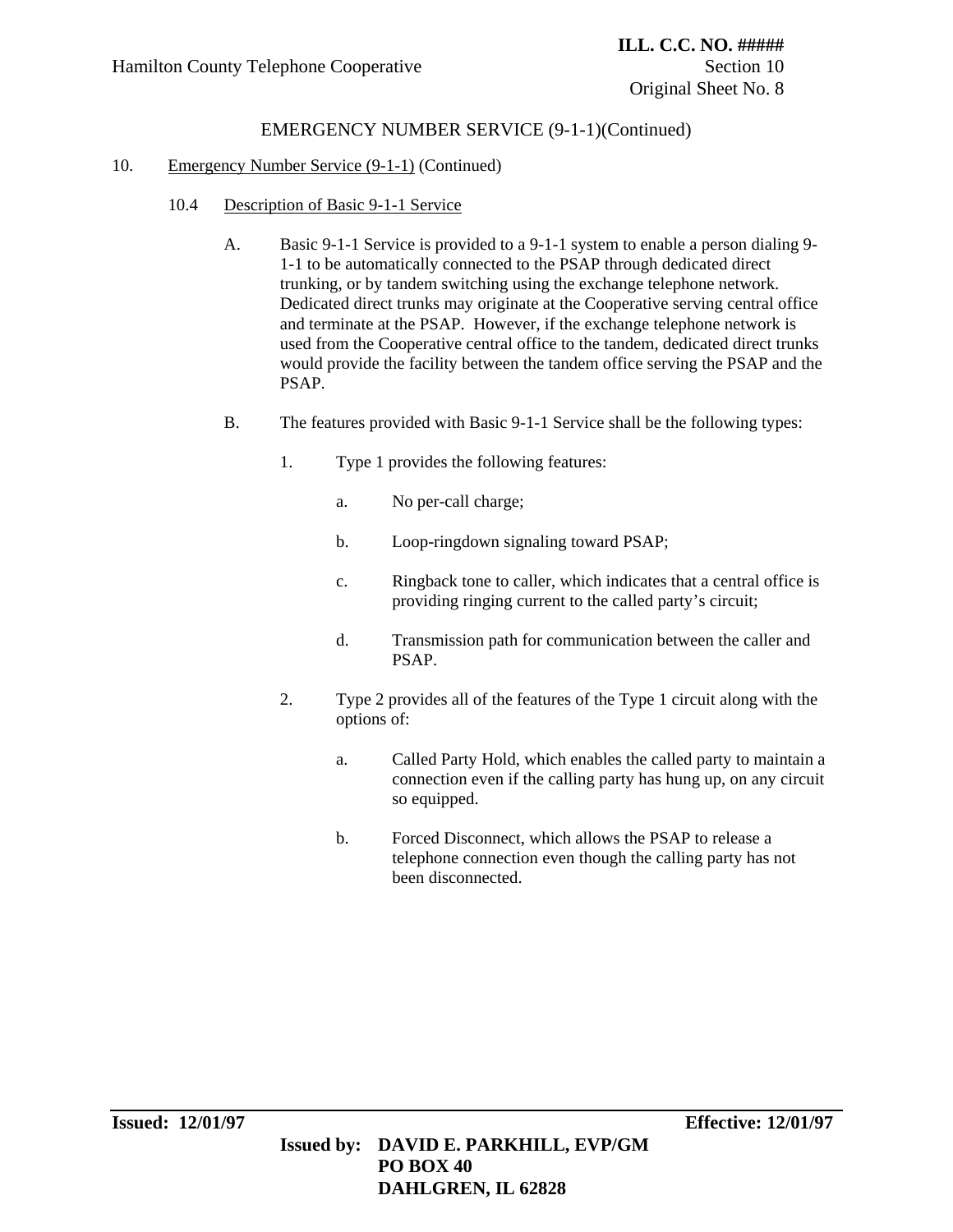### 10. Emergency Number Service (9-1-1) (Continued)

- 10.4 Description of Basic 9-1-1 Service (Continued)
	- B. (Continued)
		- 2. (Continued)
			- c. Idle Circuit Tone Application, which applies a distinctive tone toward the PSAP attendant to distinguish between calls that have been abandoned before the attendant answers and calls where the caller is unable to speak.
			- d. Originating Switchhook Status Indication, which is an audible indication of the status of a calling party being held.
		- 3. Type 3 provides all of the features of the Type 1 and Type 2 circuits along with ringback of the calling party on a held line.
		- 4. Type 4 provides for optional features beyond those described in Type 2 and Type 3. Type 4 also requires trunks capable of carrying ANI.

#### 10.5 Description of Enhanced 9-1-1 Service

A. E 9-1-1 Service provides the capability to serve several PSAPs existing within the 9-1-1 service area with tandem trunking through the E 9-1-1 tandem office. A 9-1-1 call originating from any station in the 9-1-1 service area can be selectively routed to the correct primary PSAP. Dedicated direct trunks will originate at the Cooperative serving central office(s), and terminate at the tandem office that serves the PSAP, or the equipment provided to direct calls to a specific PSAP when more than one PSAP is present in a 9-1-1 system. Dedicated direct trunks will also provide the facility between the central office serving the PSAP and the PSAP equipment location.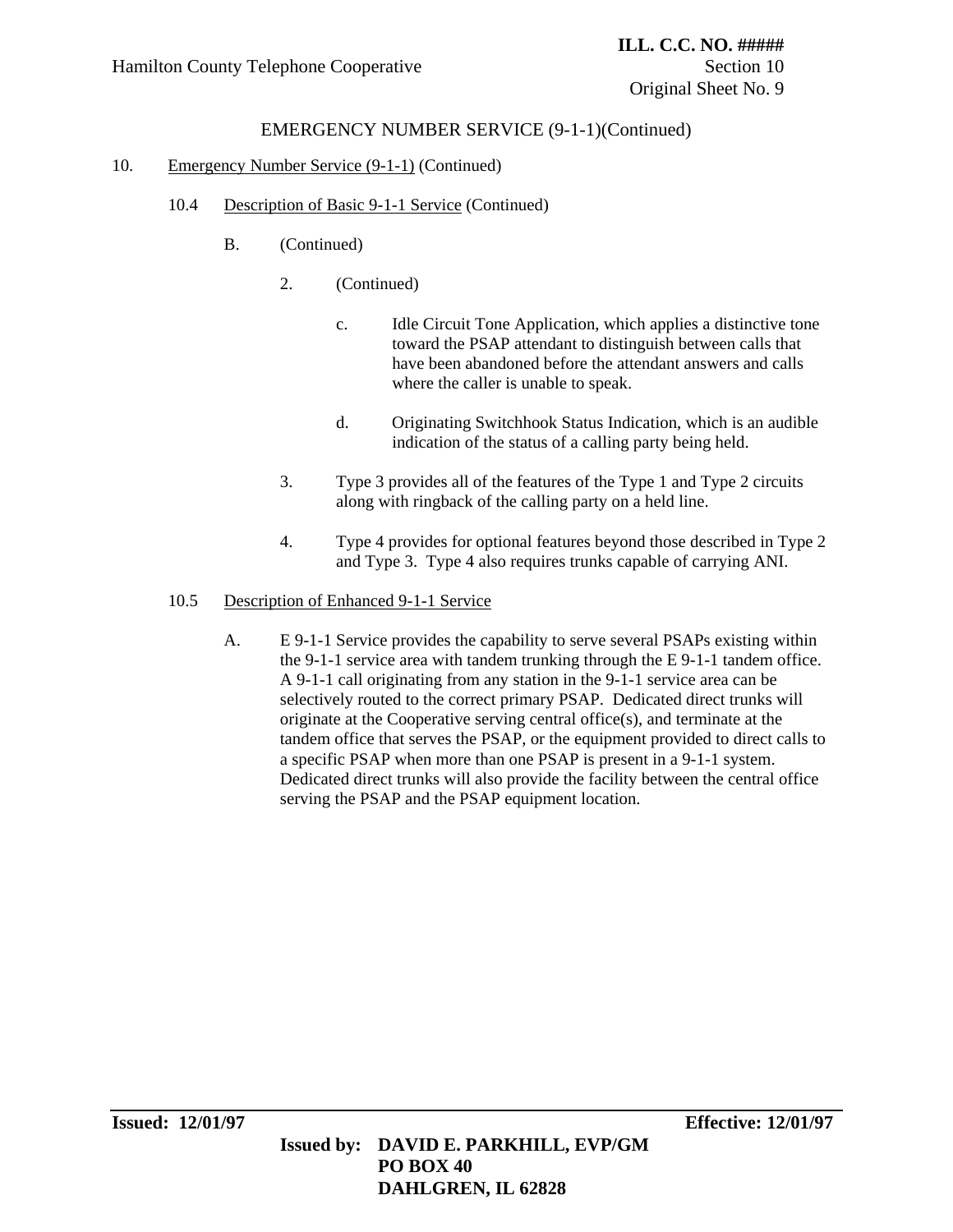## EMERGENCY NUMBER SERVICE (9-1-1)(Continued)

#### 10. Emergency Number Service (9-1-1) (Continued)

- 10.5 Description of Enhanced 9-1-1 Service (Continued)
	- B. The features associated with tandem trunking in an E 9-1-1 system may include:
		- 1. Selective Routing

Selective Routing is a switching system which automatically routes calls to predetermined PSAPs based on the location of the calling telephone number. Selective routing provides the capability to direct calls to a specific dedicated 9-1-1 trunk group when the central office is split by political boundaries or when more than one PSAP serves the 9-1-1 service area.

2. Automatic Number Identification (ANI)

ANI provides for automatic display of the calling party's telephone number on the PSAP monitor. ANI Spill is a central office data stream that forwards the telephone number of the calling party.

3. Automatic Location Identification (ALI)

ALI is the transmission of the calling party's service address.

4. Central Office Transfer

Central Office Transfer allows a call received by a PSAP telecommunication to be transferred to the appropriate public safety agency or other provider of emergency services.

5. Default Routing

Default Routing allows E 9-1-1 calls to be routed to a designated default PSAP if the incoming E 9-1-1 calls cannot be selectively routed due to ANI failure, garbled digits, or other causes which prevent selective routing.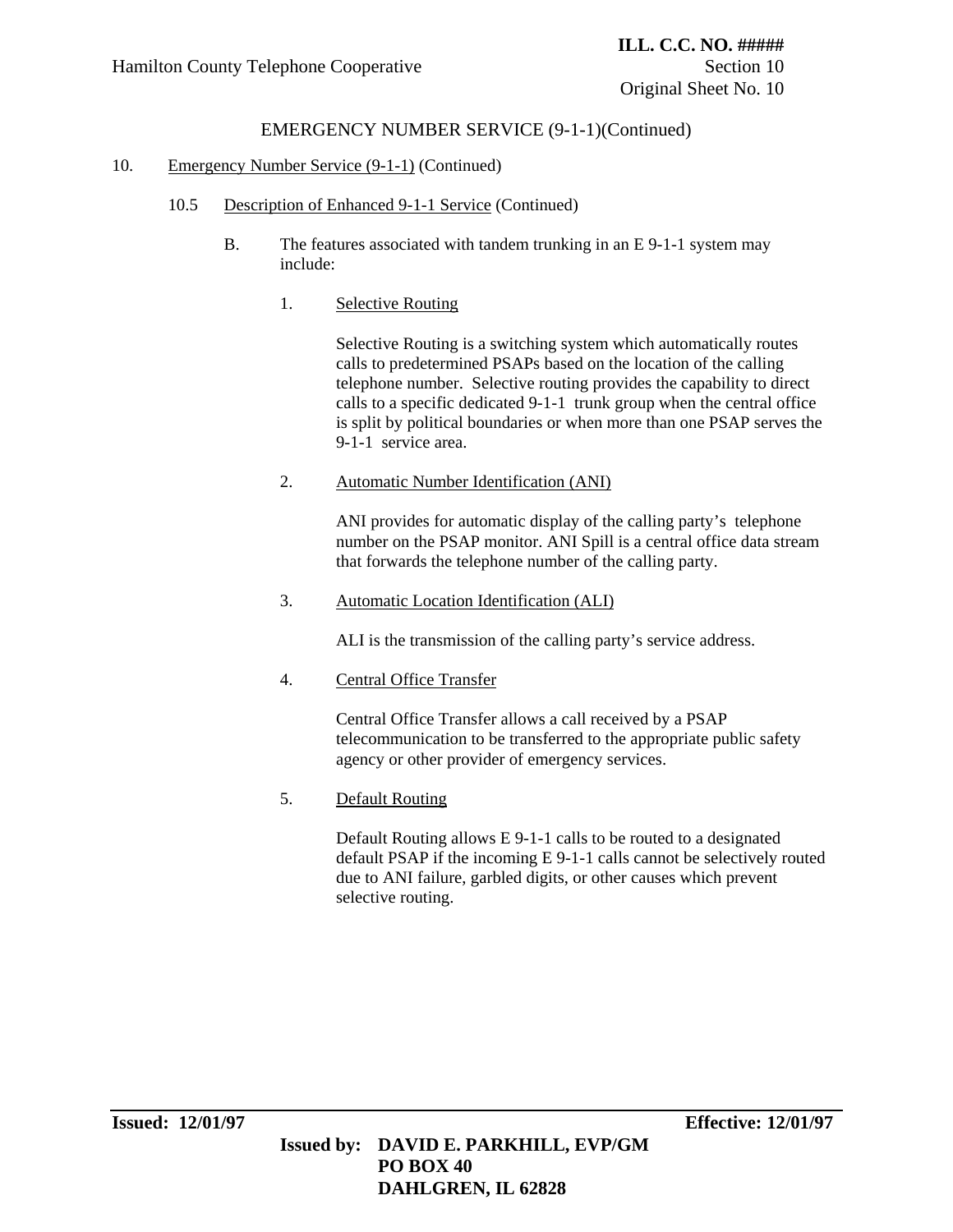1<sup>st</sup> Revised Sheet No. 11 Cancels Original Sheet No. 11

### EMERGENCY NUMBER SERVICE (9-1-1)(Continued)

#### 10. Emergency Number Service (9-1-1) (Continued)

- 10.5 Description of Enhanced 9-1-1 Service (Continued)
	- B. (Continued)
		- 6. Alternate Routing

Alternate routing allows 9-1-1 calls to be alternatively rerouted to another PSAP location in the case of overflow calls on the circuits between the 9-1-1 tandem control offices and the PSAP ("B Links"), or in case of PSAP failure.

#### 10.6 PSAP Database Establishment and Update Service

PSAP Data Base Establishment and Update Service provides the information required to establish and maintain a data base of the Members within the central office area that is served by the 911 Member.

#### 10.7 B 9-1-1 and E 9-1-1 Service Rates and Charges

- A. Rates and charges associated with B 9-1-1 and E 9-1-1 Service are listed in Section 20.7 of this Assessment Schedule. These may include rates and charges for: (T)
	- 1. Dedicated Direct Trunks
	- 2. Features associated with B 9-1-1 Service Types outlined in Section 10.4(B) of this Assessment Schedule. (T)
	- 3. Features associated with E 9-1-1 Service outlined in Section 10.5(B) of this Assessment Schedule. (T)
	- 4. PSAP Database Establishment and Update Service.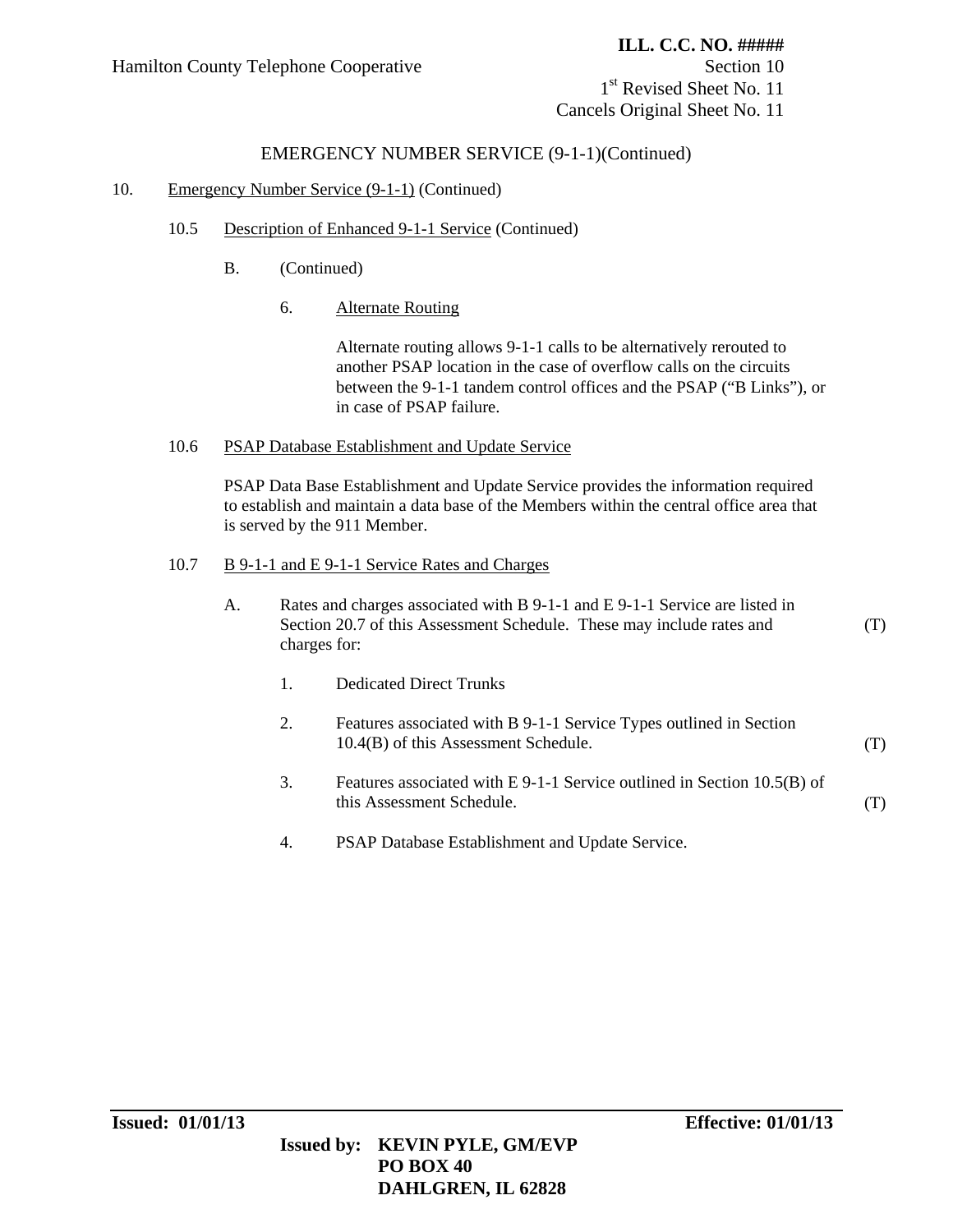1<sup>st</sup> Revised Sheet No. 12 Cancels Original Sheet No. 12

### EMERGENCY NUMBER SERVICE (9-1-1)(Continued)

#### 10. Emergency Number Service (9-1-1) (Continued)

- 10.8 Special Service Arrangements
	- A. Special Service Arrangements provide for equipment and/or services that cannot be met with the standard 911 service offerings of this Assessment Schedule, and will be provided, when practical, by the Cooperative at charges equivalent to the costs of furnishing such arrangements. These charges will be applicable to areas such as engineering and special program development associated with billing and data base management. This will also include charges made by another Telephone Cooperative under contract when this service is requested by the 911 Member.
	- B. Costs as referred to in this section may include but are not limited to:
		- 1. Cost of maintenance.
		- 2. Cost of operation.
		- 3. Depreciation on any facilities used to provide the special service arrangement.
		- 4. General administration expenses, including taxes on the basis of average charges associated with these items.
		- 5. Any other expense item associated with the special service arrangement.
		- 6. An amount for return on investment, based on the installed cost of the facilities used to provide the special service arrangement.
	- C. Installed cost includes the cost of equipment and materials provided or used plus the cost of installing, including engineering, labor, supervision, transportation, right-of-way, and other items which are chargeable to the capital accounts.
	- D. Special service arrangement rates are subject to review and revision based on changing costs.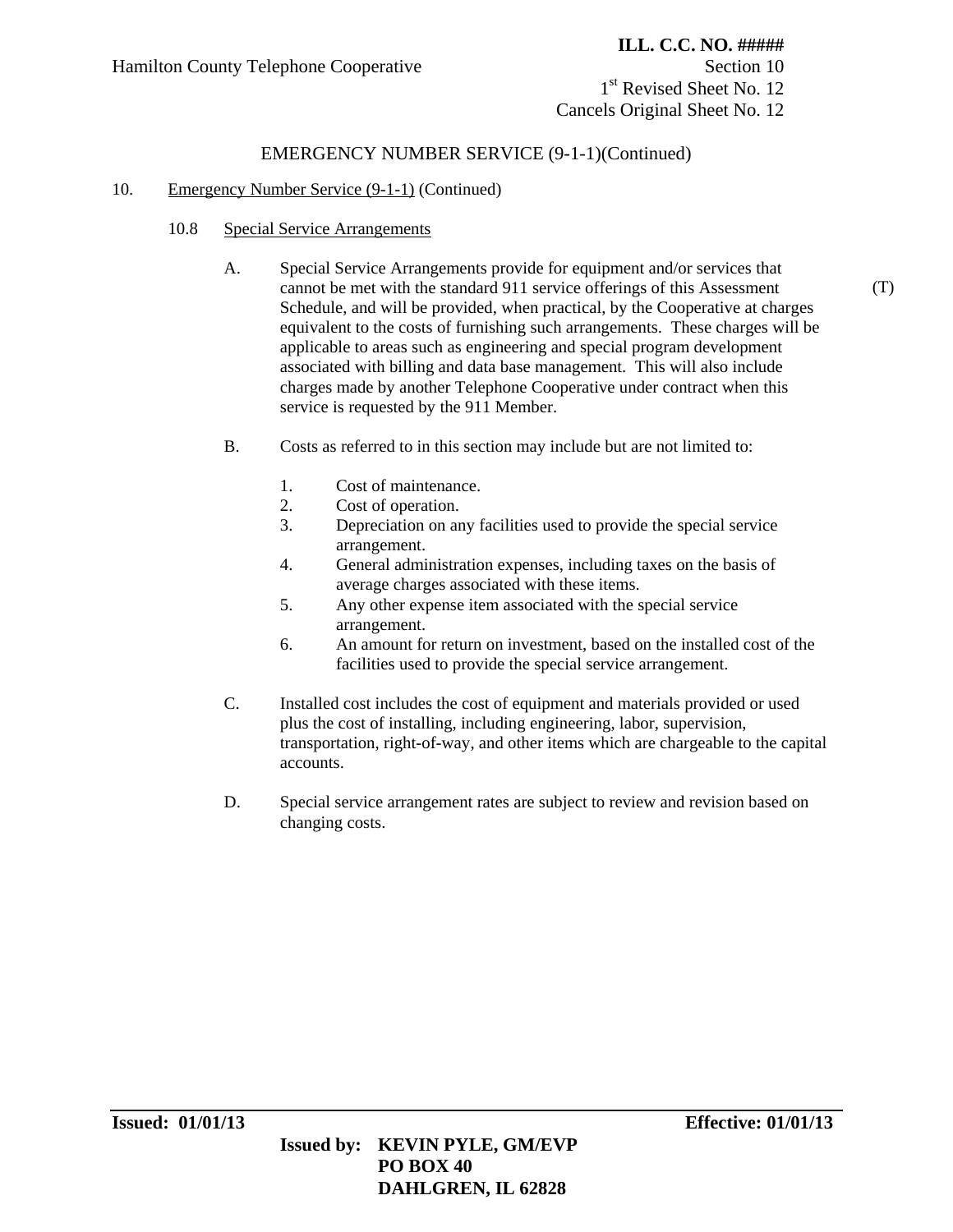1<sup>st</sup> Revised Sheet No. 1 Cancels Original Sheet No. 1

## **INTEGRATED SERVICES DIGITAL NETWORK (ISDN)**

- 11. Integrated Services Digital Network (ISDN) Service
	- 11.1 Primary Rate Interface (PRI)
		- A. ISDN PRI Service will be offered from suitably equipped central offices and outside plant facilities as conditions permit.
		- B. ISDN service provides a method of access to the telephone network called Primary Rate Interface (PRI). ISDN service with PRI interface provides a high capacity access line, operating at 1.544 mbps to the telecommunications network and provides integration of multiple voice and data transmission channels on the same facility. The service will provide connectivity between an ISDN compatible CPE and a serving central office. PRI consist of twenty-three 64.0 kbps (B) Channels and one 64.0 kbps (D) Channel. These channels may be used to connect the customer's CPE to the public circuit switched network.
			- 1. Bearer (B) Channels A two-way synchronous channel capable of supporting 64.0 kbps of digital transmission. Each B Channel can be used for Circuit Switched Voice, Circuit Switched Data, or Packet Switched Data.
			- 2. Data (D) Channels A 64.0 kbps digital signaling-only channel for call establishment when used with Primary Rate Interface. The D Channel cannot be used for Packet Switching.
		- C. Clear Channel Capability and Extended Superframe Format are inherent to the service.
			- 1. Clear Channel Capability (CCC) A connection that provides end-to end digital connection in which all 64.0 kbps of bandwidth are available for customer use.
			- 2. Extended Superframe Format This format increases bandwidth that can be used for other functions and allows enhanced features and continuous performance monitoring on the 1.544 mbps links. It also accommodates Bipolar with 8 Zero Substitution (B8ZS) for 64.0 kbps Clear Channel Capability.

(N)

 **Issued by: KEVIN PYLE, GM/EVP PO BOX 40 DAHLGREN, IL 62828**

(N)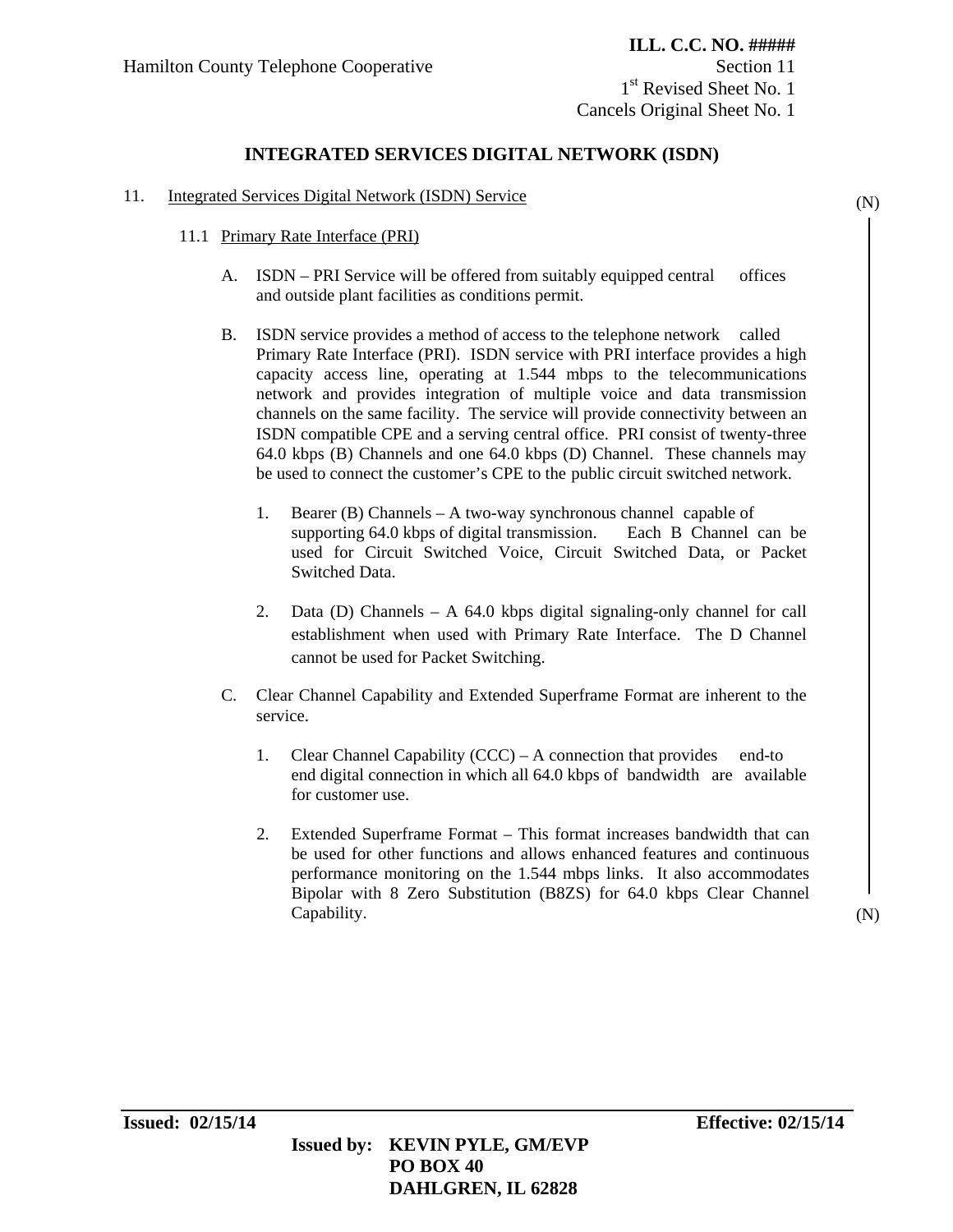## **INTEGRATED SERVICES DIGITAL NETWORK (ISDN)**

- 11. Integrated Services Digital Network (ISDN) Service (Cont'd)
	- 11.1 Primary Rate Interface (PRI) (Cont'd)
		- D. The required components for PRI-ISDN service will be as follows:
			- 1. Primary Rate Interface Provides the multiplexing to support twenty-three B Channels at 64.0 kbps and one D Channel for signaling also at 64.0 kbps. The B Channels also provide circuit switched service that will allow either voice or data transmission. See Section 20.9 for PRI rates and charges.
		- E. Standard Features for PRI
			- 1. Clear Channel Capability The B Channels on the PRI are clear, since all signaling and control functions are handled by the D Channel. This allows all 64.0 kbps on each B Channel to be used for customer information over the PRI.
			- 2. Dedicated Trunk Groups Allow all 23 channels to be used as stand-alone trunk groups. Each channel is capable of handling incoming or outgoing Circuit Switched Voice or Circuit Switched Data.
			- 3. Calling Number Delivery Provides the customer with the telephone number of the calling party. This feature is provided via the D Channel associated with incoming calls on a B Channel to a PBX.
			- 4. Call by Call for Trunk Groups Allows Circuit Switched Voice and Data options enabled on the PRI to share B Channels and arrange them as a single trunk group. This allows incoming and outgoing voice and Circuit Switch Data calls to use B Channels on a call by call basis.
		- F. Optional Features for PRI
			- 1. Caller ID with Name Delivery Provides the customer with the display of the listed name associated with the telephone number from which the call is being made. This feature is provided on a per trunk basis.
			- 2. Direct Inward Dialing (DID) Numbers Allows an incoming call to be dialed directly by a calling party to a station, bypassing a central answering point.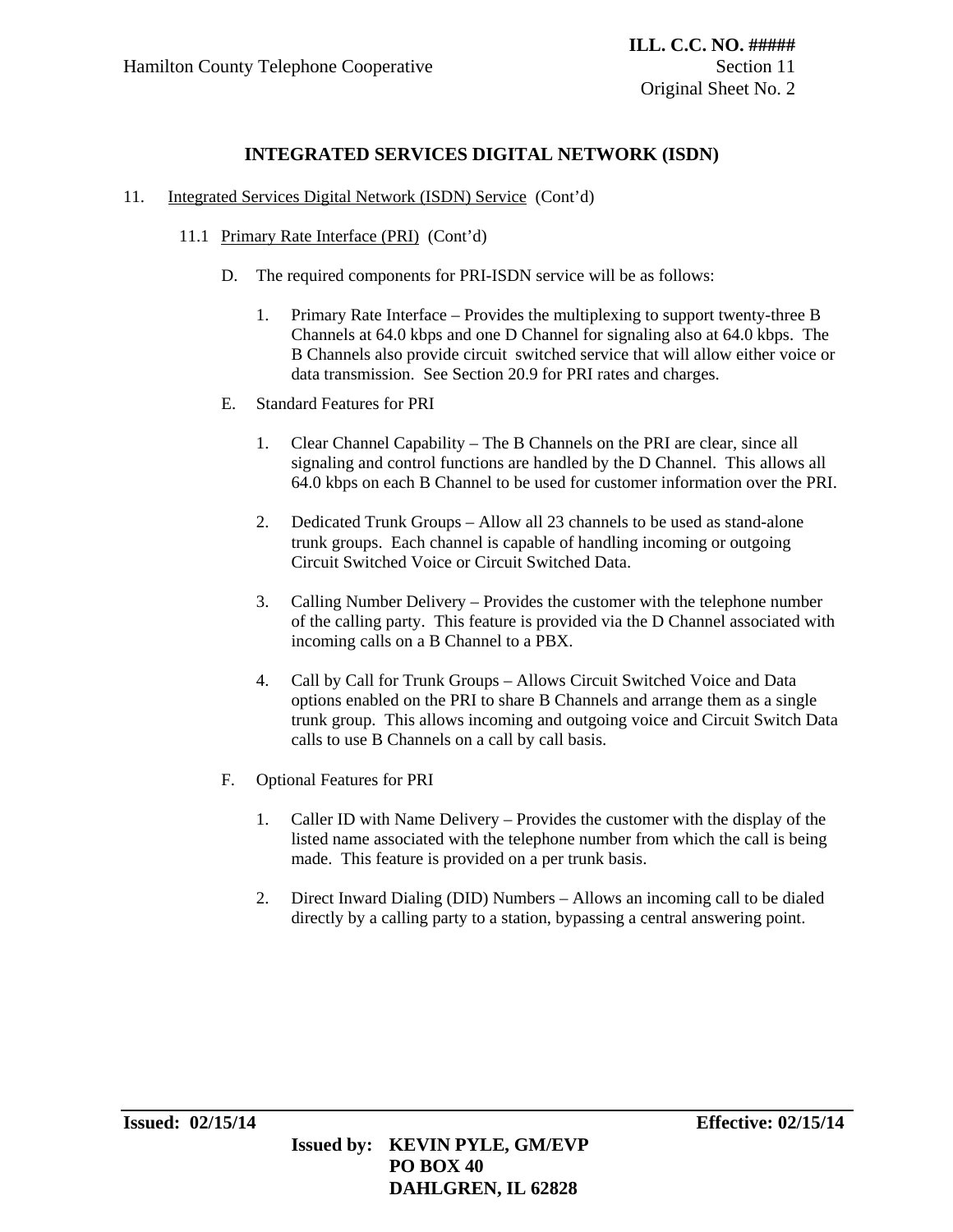## **INTEGRATED SERVICES DIGITAL NETWORK (ISDN)**

- 11. Integrated Services Digital Network (ISDN) Service (Cont'd)
	- 11.1 Primary Rate Interface (PRI) (Cont'd)
		- G. A Service Rearrangement fee will be charged when, at the customer's request, the Company changes or makes additions/deletions to the PRI service trunking arrangement.
		- H. The minimum service period for each ISDN-PRI service is one month.
		- I. Term Plans

Customers choosing a PRI for a 3 or 5 year term will receive a discount on both the ISDN Service – PRI Access monthly service amount and the non-recurring charge.

- 1. In the event an ISDN-PRI service term plan is terminated prior to completion of the term plan period, the customer will be liable for payment of termination liability charges. To arrive at the amount owed for the termination liability charges, the Company will total the remaining term plan period payments and reduce this sum by 50%. The remaining 50% of the sum of the term plan payments will become immediately due and payable in its entirety.
- 2. An ISDN-PRI customer may, at any time, renew a term plan for an equal or longer period at the current tariffed rates subject to the following:
	- a) Credit will not be given for payments made during the formerly selected term plan period.
	- b) Non-recurring charges will apply to the new term plan.
	- c) The new term plan period begins with the first billing date following the renewal.
	- d) Termination charges will not apply for the former term plan.
- J. Rates and Charges

Rates and charges for ISDN-PRI are shown in Section 20.9 of this Tariff.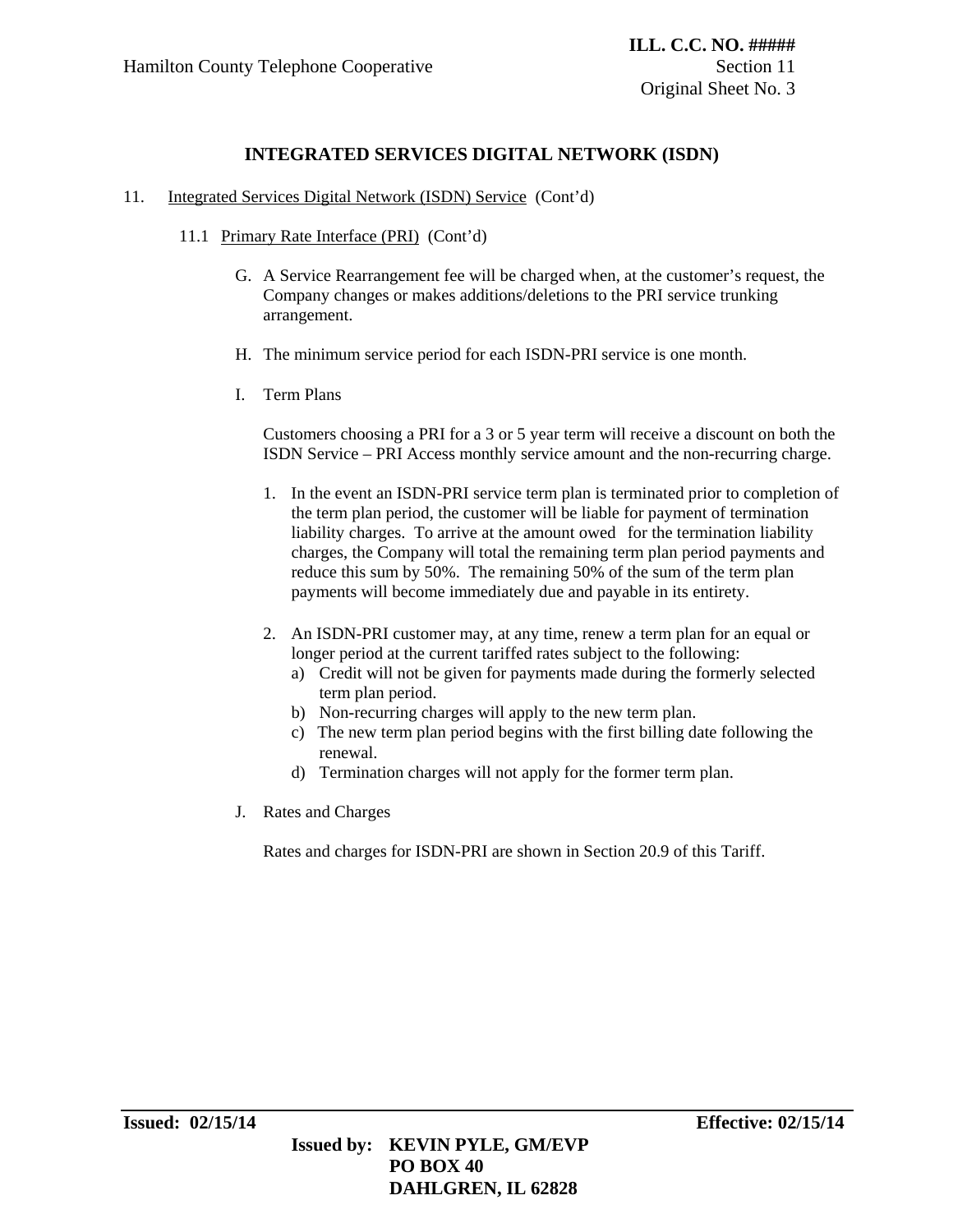## CONCURRENCE IN REGULATIONS AND CHARGES OF THE ILLINOIS TELECOMMUNICATIONS ACCESS CORPORATION (ITAC)

### 12. **ITAC Regulations and Charges**

### 12.1 Concurrence

- A. The Cooperative concurs in the rates, rules and regulations governing: (1) intrastate telecommunications provisions for the hearing and voice impaired as filed by the Illinois Telecommunications Access Corporation in its ILL. C.C. No. 3 Tariff; (2) intrastate telecommunications provisions for the deaf and severely hearing-impaired for dual party relay service as filed by the Illinois Telecommunications Access Corporation in its ILL. C.C. No. 4 Tariff.
- B. The Cooperative extends this concurrence to any and all changes which may be made subsequent to this date by the Illinois Telecommunications Access Corporation in its ILL. C.C. No. 3 and ILL. C.C. No 4 Tariffs.
- C. The Cooperative hereby expressly reserves the right to cancel and make void this statement of concurrence at any time.
- 12.2 ITAC Supplemental Charge

 Pursuant to the Order dated May 1, 2013, of the Illinois Commerce Commission in Docket No. 13-0253, Hamilton County Telephone Cooperative will impose a supplemental charge of 9 cents per month per line for Illinois telephone and VoIP subscriber lines other than Centrex-type and PBX lines, a charge of 1.8 cents for each Centrex-type line and VoIP business subscription, and a charge of 45 cents per PBX trunk. Charges for services provisioned by T-1 lines and other advanced services shall mirror Hamilton County Telephone Cooperative's application of 9-1-1 charges. These charges shall be effective with bills rendered on or after June 1, 2013, or at the beginning of the first cycle after June 1, 2013.

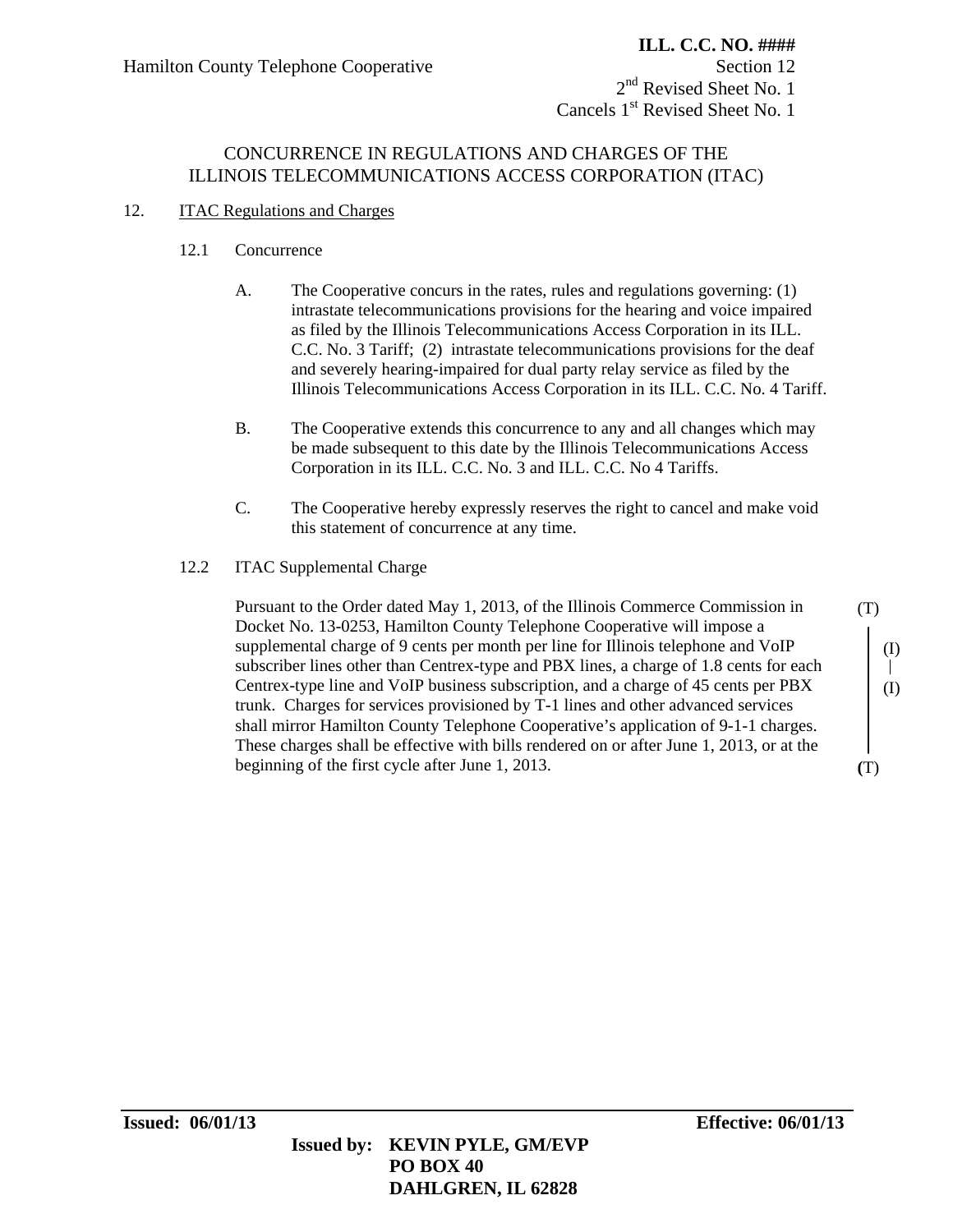## **SUPPLEMENTAL CHARGES**

### 13. Supplemental Charges

#### 13.1 Supplemental Charge to Certain Intrastate Rates

 Effective for service rendered on and after January 1, 1990, the Company will charge its customers, in addition to all other applicable rates and charges, a supplemental charge per access line as listed in Section 20.8 of this Assessment Schedule. This charge applies to each local access line, payphone service, PBX trunk and 911 service trunks.

#### 13.2 Supplemental Schedule Due to Illinois Excise Tax

Pursuant to Title 83, Illinois Administrative Code Part 270 as amended, the Cooperative will charge its Members, in addition to all of the other lawful rates and charges, 0.1% of the amount payable for intrastate service on bills having a date after July 1, 1988.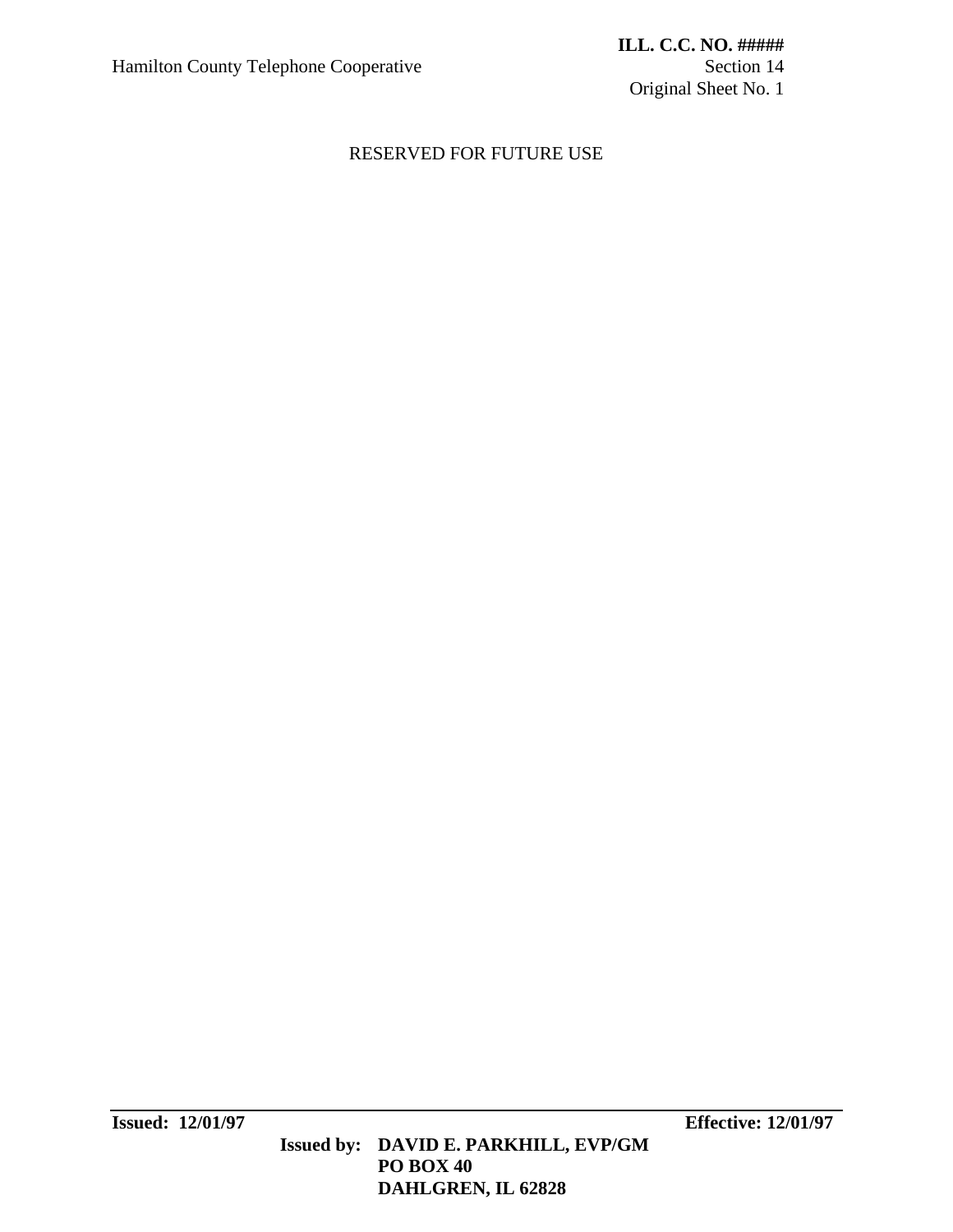### TELEPHONE ASSISTANCE PROGRAMS

### 15. Telephone Assistance Programs

| 15.1 |           | Universal Telephone Service Assistance Program (UTSAP)                                                                                                                                                                                                                                                                                                                                           |            |  |  |  |
|------|-----------|--------------------------------------------------------------------------------------------------------------------------------------------------------------------------------------------------------------------------------------------------------------------------------------------------------------------------------------------------------------------------------------------------|------------|--|--|--|
|      | A.        | A one-time credit of up to \$20.00, not to exceed 50% of the total connection<br>charge, will be applied to each eligible subscriber or eligible new subscriber, as<br>defined in A.1. below.                                                                                                                                                                                                    | (I)<br>(C) |  |  |  |
|      |           | 1.<br>To qualify for the program, the applicant must participate in any of the<br>following assistance programs, as required, to establish eligibility. The<br>Illinois Department of Human Services will certify the applicant's<br>participation in assistance programs (a) and (b) below for purposes of<br>determining eligibility:                                                          | (T)        |  |  |  |
|      |           | Medicaid<br>a.<br>Supplemental Nutrition Assistance Program (SNAP) -<br>$\mathbf b$ .<br>formerly Food Stamps<br>Supplemental Security Income (SSI)<br>C <sub>1</sub><br>d.<br>Federal Public Housing Assistance Program<br>Low-Income Home Energy Assistance (LIHEAP)<br>e.<br>f.<br>National School Lunch Program's Free Lunch Program<br>Temporary Assistance for Needy Families (TANF)<br>g. |            |  |  |  |
|      |           | 2.<br>The Cooperative's verification form signed by the applicant or<br>verification with the Department of Human Services shall constitute<br>proof of income eligibility.                                                                                                                                                                                                                      | (C)        |  |  |  |
|      |           | 3.<br>Assistance shall be granted to one access line per low income<br>household.                                                                                                                                                                                                                                                                                                                | (T)        |  |  |  |
|      | <b>B.</b> | The UTSAP Program is funded through voluntary contributions from Illinois<br>customers as described in 15.2 following.                                                                                                                                                                                                                                                                           | (T)        |  |  |  |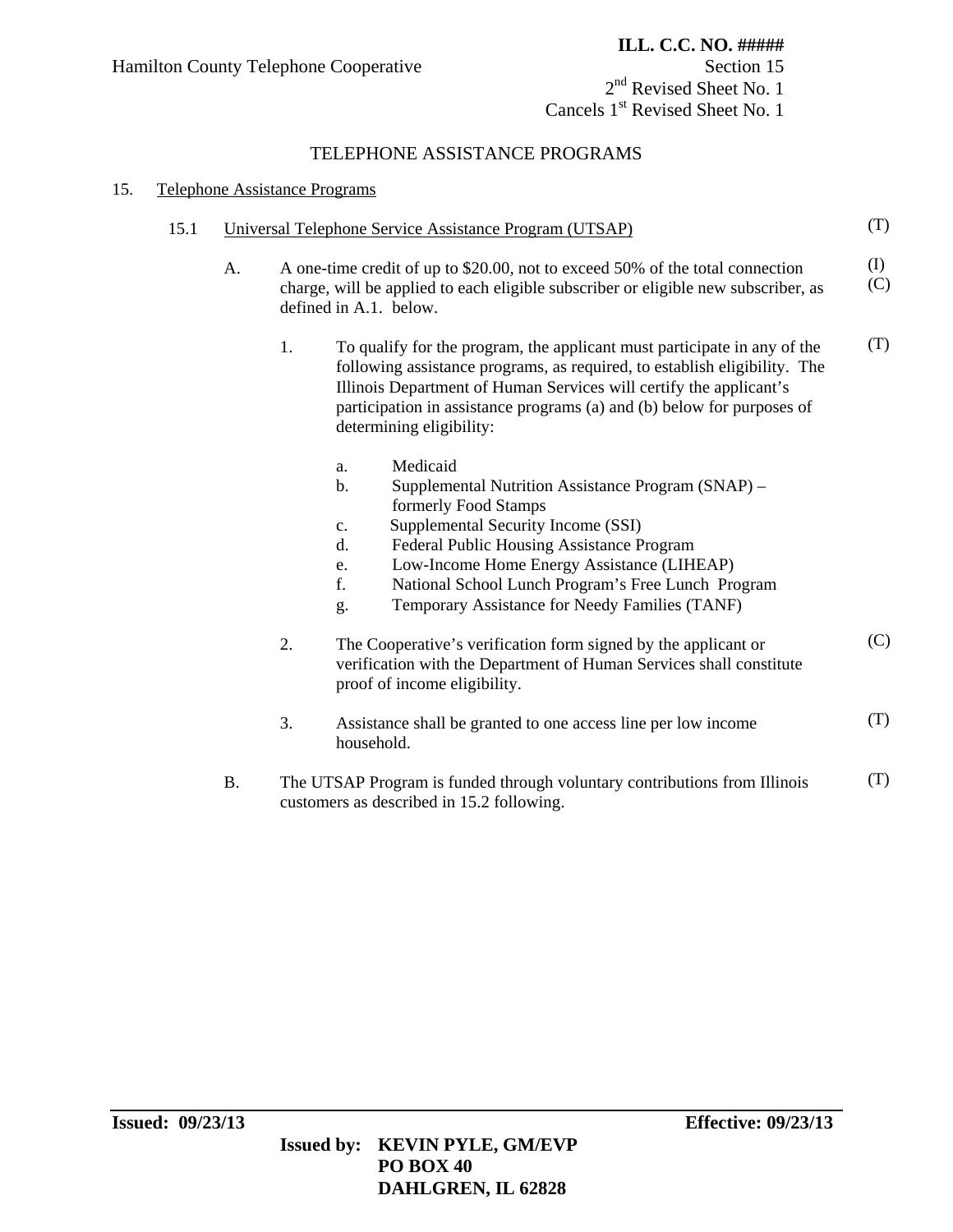(C)

(D)

(D)

2<sup>nd</sup> Revised Sheet No. 2 Cancels 1<sup>st</sup> Revised Sheet No. 2

### TELEPHONE ASSISTANCE PROGRAMS (Continued)

### 15. Telephone Assistance Programs (Continued)

| 15.2 |  | Universal Telephone Supplemental Assistance Program (UTSAP) Voluntary Funding |
|------|--|-------------------------------------------------------------------------------|
|      |  |                                                                               |

A. Reserved for Future Use

#### B. Contributions

- 1. Members wishing to participate in the funding of UTSAP may do so by electing to contribute, on a monthly basis, a fixed amount to be included by the Cooperative on the Member's monthly bill. The voluntary contribution shall not reduce the Member's total monthly bill amount due the Cooperative for telephone services or other charges. One time or periodic contributions in excess of the amounts referred to below in a. and b. shall be made directly to the UTSAP Administrator.
	- a. Residential Members may elect to contribute \$.50, \$1.00, \$2.00 or \$5.00 per month.
	- b. Business Members may elect to contribute \$1.00, \$5.00, \$10.00 or \$25.00 per month.
- 2. Members may elect to discontinue or change the amount of monthly contribution on their bill at any time upon providing at least 30 days notice to the Company.
- 3. Failure by the Member in any month to remit the entire billed amount shall reduce the UTSAP contribution accordingly.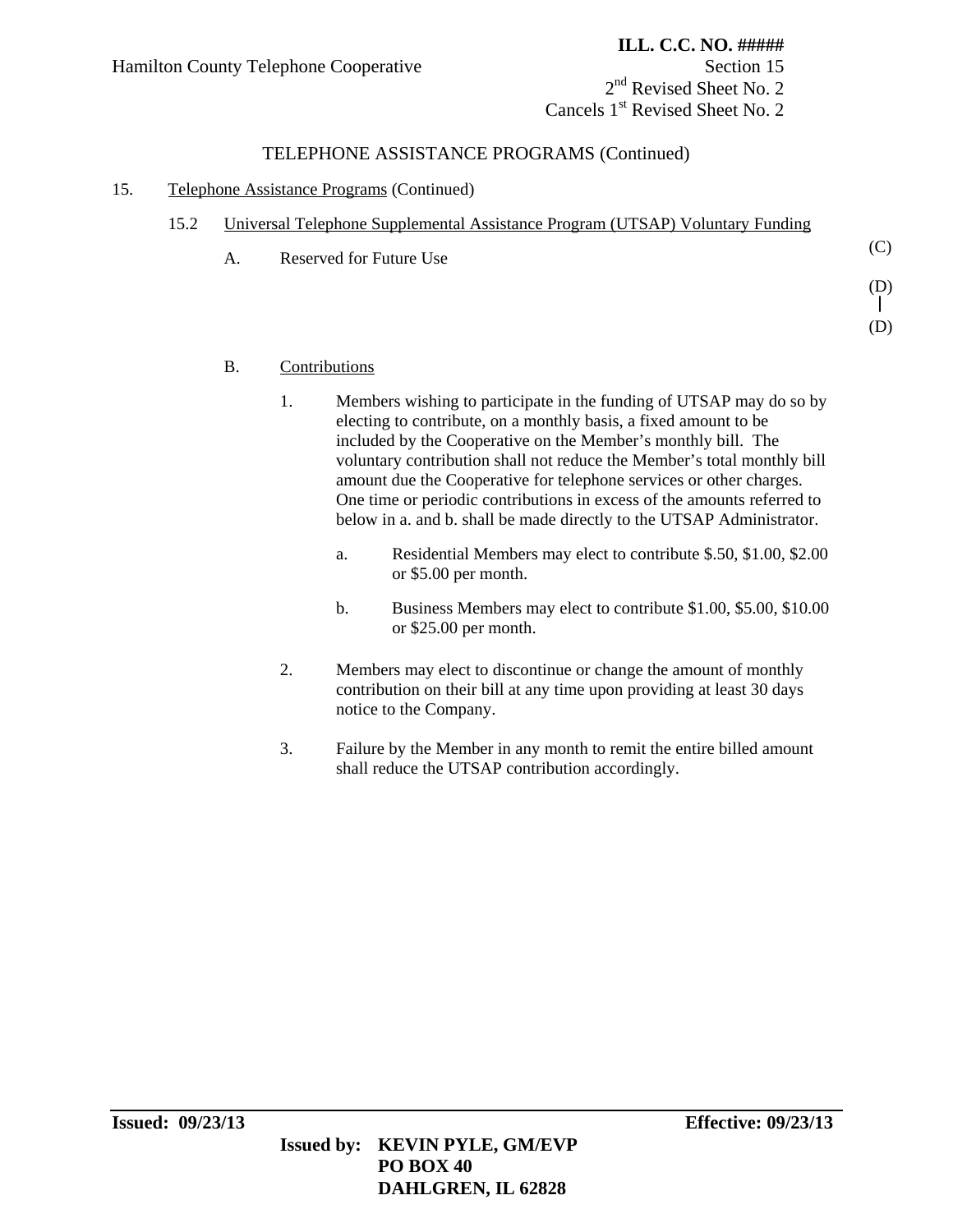1<sup>st</sup> Revised Sheet No. 3 Cancels Original Sheet No. 3

### TELEPHONE ASSISTANCE PROGRAMS (Continued)

#### 15. Telephone Assistance Programs (Continued)

- 15.3 Lifeline Telephone Assistance Program
	- A. The Lifeline Program is a federally funded program established to provide monthly assistance to low income households. Eligible subscribers will receive a Federal Lifeline support credit of \$9.25.
	- B. To qualify for the Lifeline Program the applicant's income, as defined in 47 CFR Section 54.400(f), must be at or below 135% of the Federal Poverty Guidelines. The applicant must provide documentation of income eligibility or participate in one of the following assistance programs:
		- 1. Medicaid
		- 2. Food Stamps
		- 3. Supplemental Security Income (SSI)
		- 4. Federal Housing Assistance
		- 5. Low Income Home Energy Assistance (LIHEAP)
		- 6. National School Lunch Program's free lunch program
		- 7. Temporary Assistance to Needy Families (TANF)
	- C. The applicant must sign, under penalty of perjury a document certifying:
		- 1. That applicant meets one of the qualifications listed in 15.3(B)(2) above.
		- 2. Name of the program(s) from which applicant is receiving benefits.
		- 3. That applicant will notify the company within 30 days if he/she no longer participates in the program(s) named in  $15.3(B)(2)$ , preceding.
		- 4. Applicant will notify the company within 30 days if he/she moves to a new address.
		- 5. Applicants household is only receiving one Lifeline service.

(C)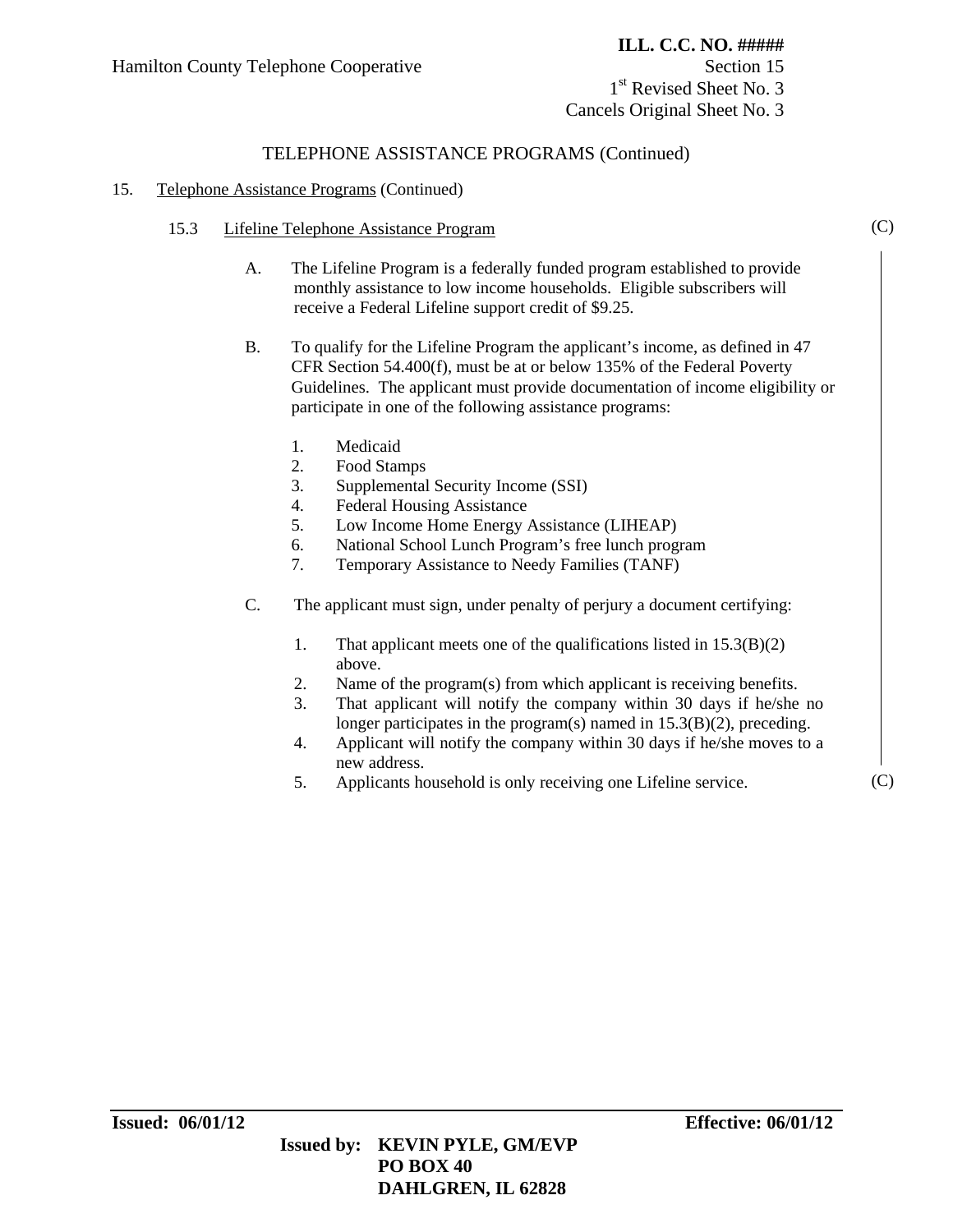(C)

(C)

1<sup>st</sup> Revised Sheet No. 4 Cancels Original Sheet No. 4

### TELEPHONE ASSISTANCE PROGRAMS (Continued)

#### 15. Telephone Assistance Programs (Continued)

- 15.3 Lifeline Telephone Assistance Program (Cont'd)
	- D. Lifeline service shall not be disconnected for non-payment of toll charges.
	- E. Qualifying low-income subscribers who voluntarily elect toll blocking, where available, will not be required to pay a service deposit in order to initiate Lifeline Service. This service will only be provided at the customer's request.
	- F. Qualifying Lifeline customers will not be charged a monthly number portability charge.
	- G. A Lifeline customer may only receive assistance from one wireline or one wireless provider per household.
	- H. Customer Annual Responsibility

 All Lifeline customers as of June 1, 2012 must certify with the Cooperative that they are still eligible for Lifeline support by December 31 each year. Customers may certify in person, over the phone or in writing. Customers will not be required to provide verifying documentation.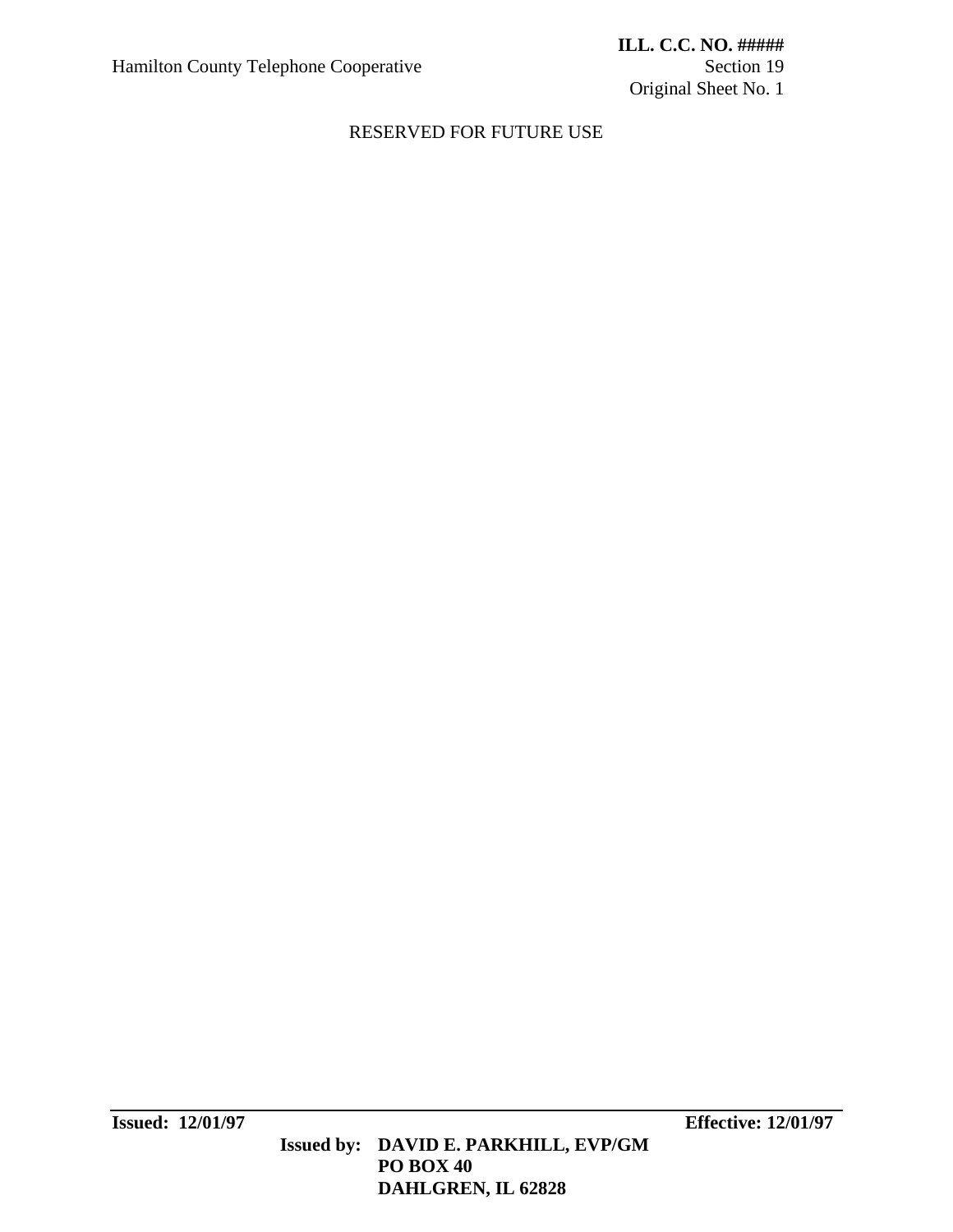1<sup>st</sup> Revised Sheet No. 1 Cancels Original Sheet No. 1

# **RATES AND CHARGES**

### 20. Rates and Charges

### 20.1 Local Exchange Service

|           |                                                                       | Monthly<br>Service<br>Amount | Non-<br>Recurring<br>Charge | Assessment<br>Schedule<br>Section<br>References | (T)<br>(T) |
|-----------|-----------------------------------------------------------------------|------------------------------|-----------------------------|-------------------------------------------------|------------|
| A.        | Business (Per Line)                                                   | \$7.94                       |                             | 4.1                                             | $\rm (I)$  |
| <b>B.</b> | Residence (Per Line)                                                  | \$7.94                       |                             | 4.1                                             | $\rm (I)$  |
| C.        | Multi-Line Hunt<br>(Rate is in addition to local<br>exchange service) | \$3.44                       |                             | 4.4                                             |            |

D. Reserved for Future Use

(C) (D)

(D)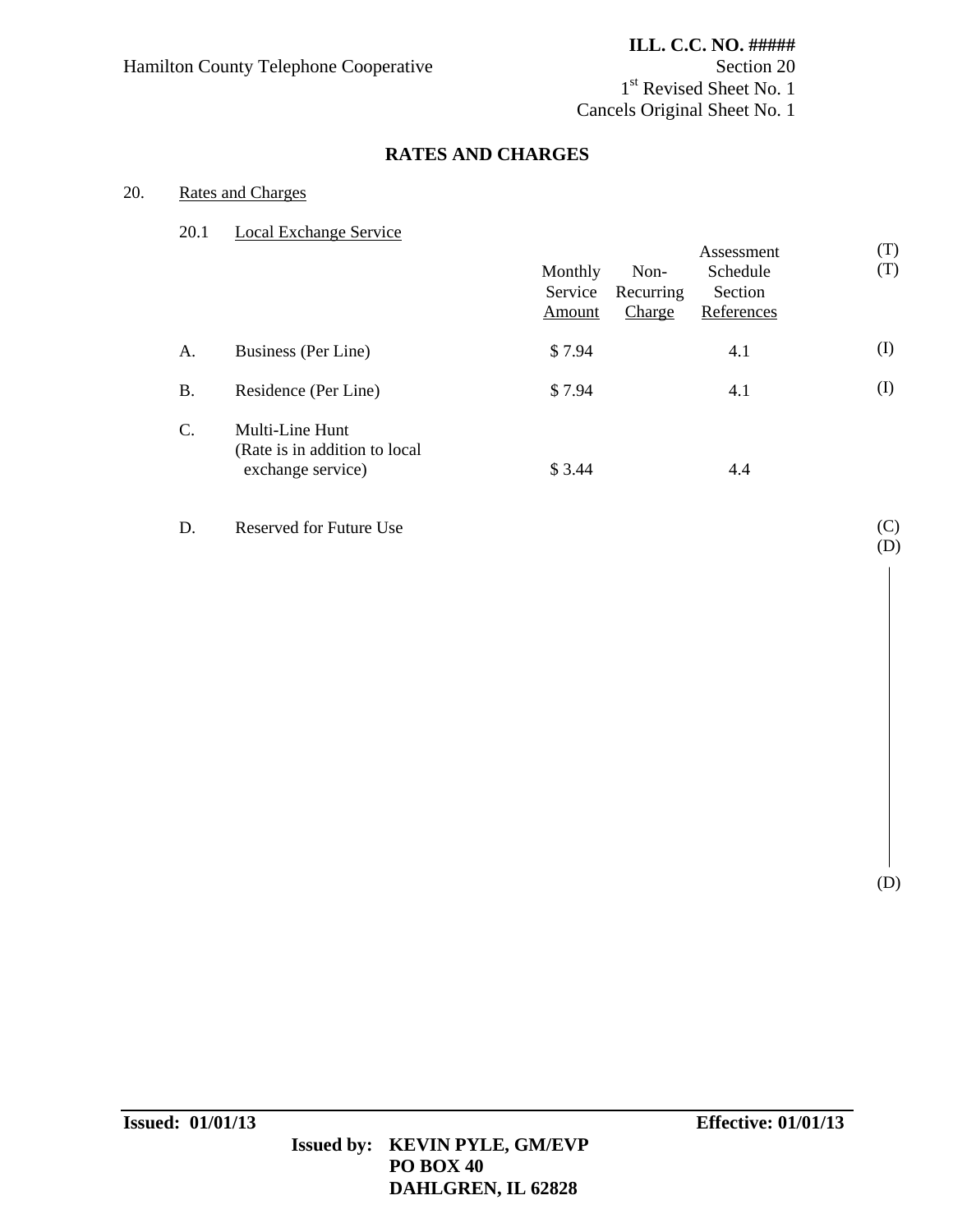1<sup>st</sup> Revised Sheet No. 2 Cancels Original Sheet No. 2

# **RATES AND CHARGES (Continued)**

### 20. Rates and Charges (Continued)

#### 20.2 Member Activity Charges

|                 |                                                                | Monthly<br>Service<br>Amount | Non-<br>Recurring<br>Charge | Assessment<br>Schedule<br>Section<br>References | (T)<br>(T) |
|-----------------|----------------------------------------------------------------|------------------------------|-----------------------------|-------------------------------------------------|------------|
| А.              | Initial Service Order Charge<br>(Business and Residence)       | <b>NA</b>                    | \$7.50                      | 5.2(A)                                          |            |
| <b>B.</b>       | Service Order Change Charge<br>(Business and Residence)        | NA                           | \$7.50                      | 5.2(B)                                          |            |
| $\mathcal{C}$ . | Service Installation Charge<br>(Business and Residence)        | NA                           | \$17.50                     | 5.2(C)                                          | (I)        |
| D.              | Premises Visit Charge<br>(Business and Residence)              | NA                           | \$15.00                     | 5.2(D)                                          | (T)        |
| Ε.              | Programming Change Charge<br>(Business and Residence)          | NA                           | \$0.00                      | 5.2(E)                                          | (R)<br>(T) |
| F.              | <b>Service Reconnection Charge</b><br>(Business and Residence) | NA                           | \$15.00                     | 5.2(F)                                          | (T)        |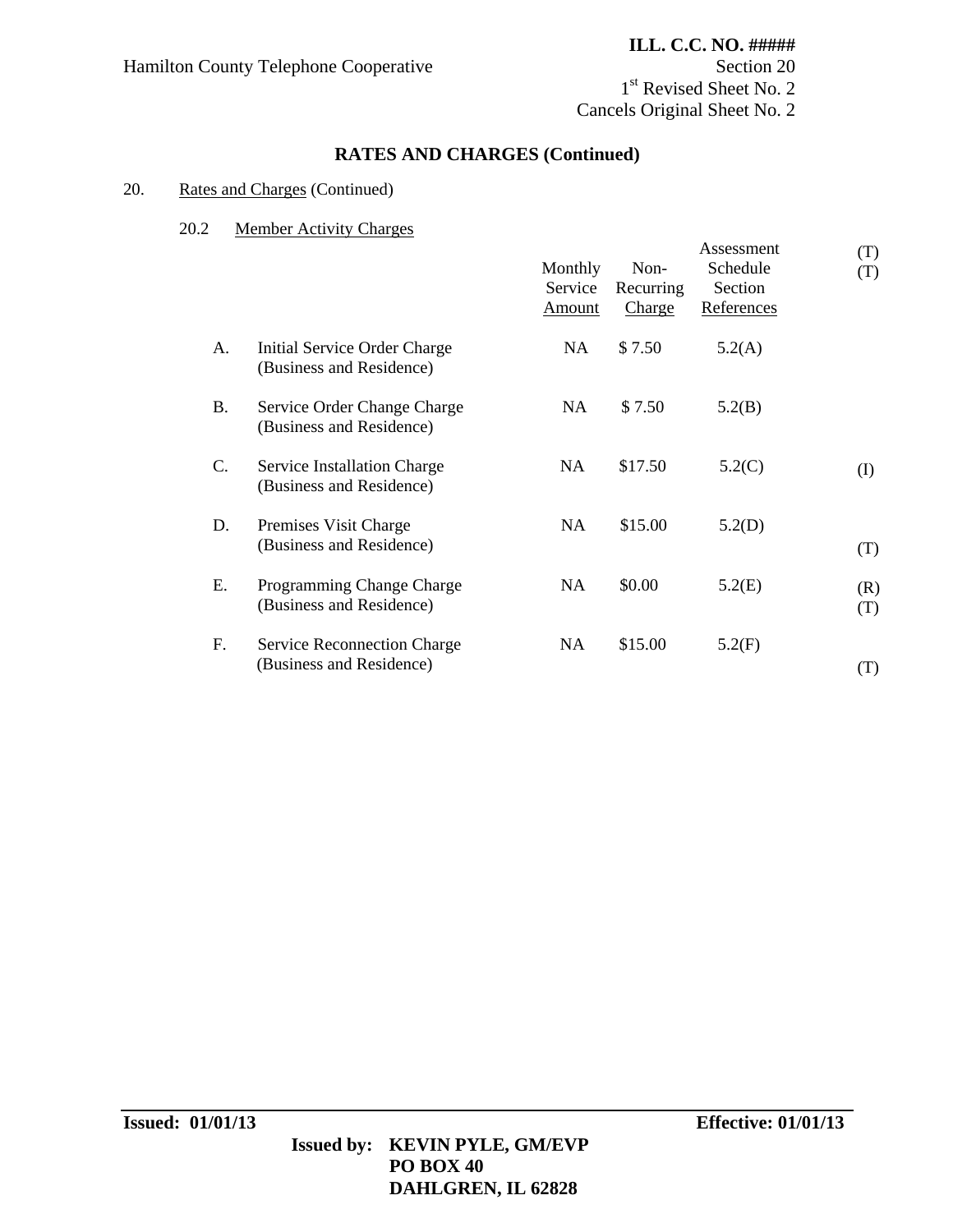# **RATES AND CHARGES (Continued)**

#### 20. Rates and Charges (Continued)

#### 20.3 Optional Services and Features

### A. Custom Local Area Signaling Services (CLASS)

|                                                                                                        | Monthly<br><b>Business</b><br>Amount | Monthly<br>Residence<br>Amount | Assessment<br>Schedule<br>Section<br>References | (T)<br>(T)        |
|--------------------------------------------------------------------------------------------------------|--------------------------------------|--------------------------------|-------------------------------------------------|-------------------|
| 1. Automatic Recall<br>(Per Line)                                                                      | \$1.50                               | \$                             | 6.1(D)(1)                                       |                   |
| 2. Automatic Callback<br>(Per Line)                                                                    | \$1.50                               | \$                             | 6.1(D)(2)                                       |                   |
| 3. Calling Number Delivery<br>(Per Line)                                                               | \$4.00                               | \$                             | 6.1(D)(3)                                       |                   |
| 4. Calling Name Delivery<br>(Per Line)                                                                 | N/C                                  | \$                             | 6.1(D)(4)                                       |                   |
| 5. Selective Call Acceptance<br>(Per Line)                                                             | \$2.00                               | \$                             | 6.1(D)(5)                                       |                   |
| 6. Selective Call Rejection<br>(Per Line)                                                              | \$2.00                               | \$                             | 6.1(D)(6)                                       |                   |
| 7. Selective Call Forwarding<br>(Per Line)                                                             | \$0.75                               | \$                             | 6.1(D)(7)                                       | (R)               |
| 8. Distinctive Ringing/<br>Call Waiting (Per Line)                                                     | \$2.00                               | \$                             | 6.1(D)(8)                                       |                   |
| 9. Member Originated Trace<br>(Per Successful Trace)                                                   | \$3.00                               | \$                             | 6.1(D)(9)                                       |                   |
| 10. Caller ID Package<br>(includes Calling Number Delivery,<br>Calling Name Delivery and Call Waiting) | \$4.50                               | \$                             | 6.1(D)(10)                                      | (I)<br>(T)<br>(T) |
| 11. Automatic Callback/<br><b>Automatic Recall</b>                                                     | N/A                                  | \$                             | 6.1(D)(11)                                      |                   |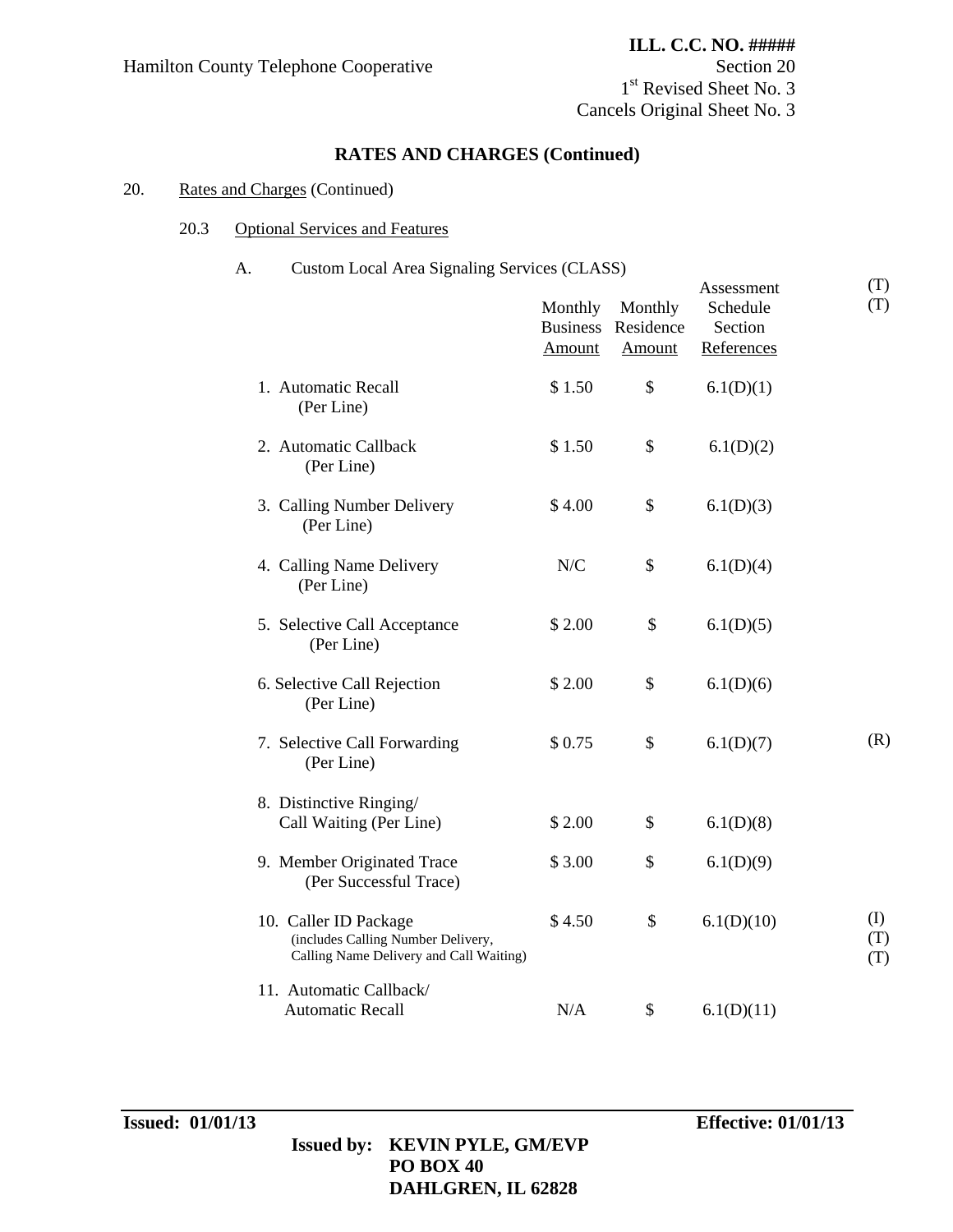1<sup>st</sup> Revised Sheet No. 4 Cancels Original Sheet No. 4

# **RATES AND CHARGES (Continued)**

### 20. Rates and Charges (Continued)

- 20.3 Optional Services and Features (Continued)
	- B. Reserved for Future Use

(C) (D)

(D)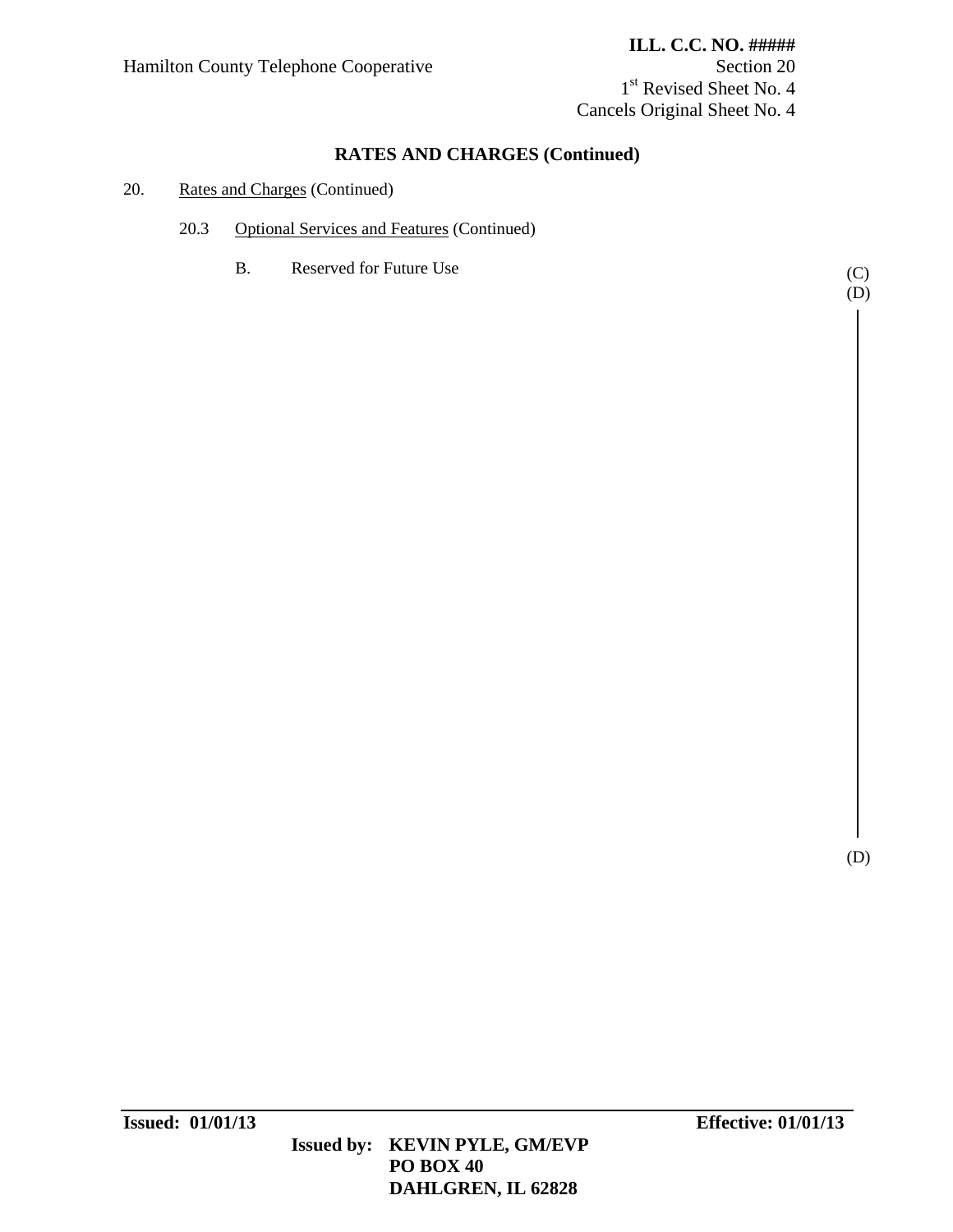1<sup>st</sup> Revised Sheet No. 5 Cancels Original Sheet No. 5

# **RATES AND CHARGES (Continued)**

#### 20. Rates and Charges (Continued)

- 20.3 Optional Services and Features (Continued)
	- B. Reserved for Future Use

(C) (D)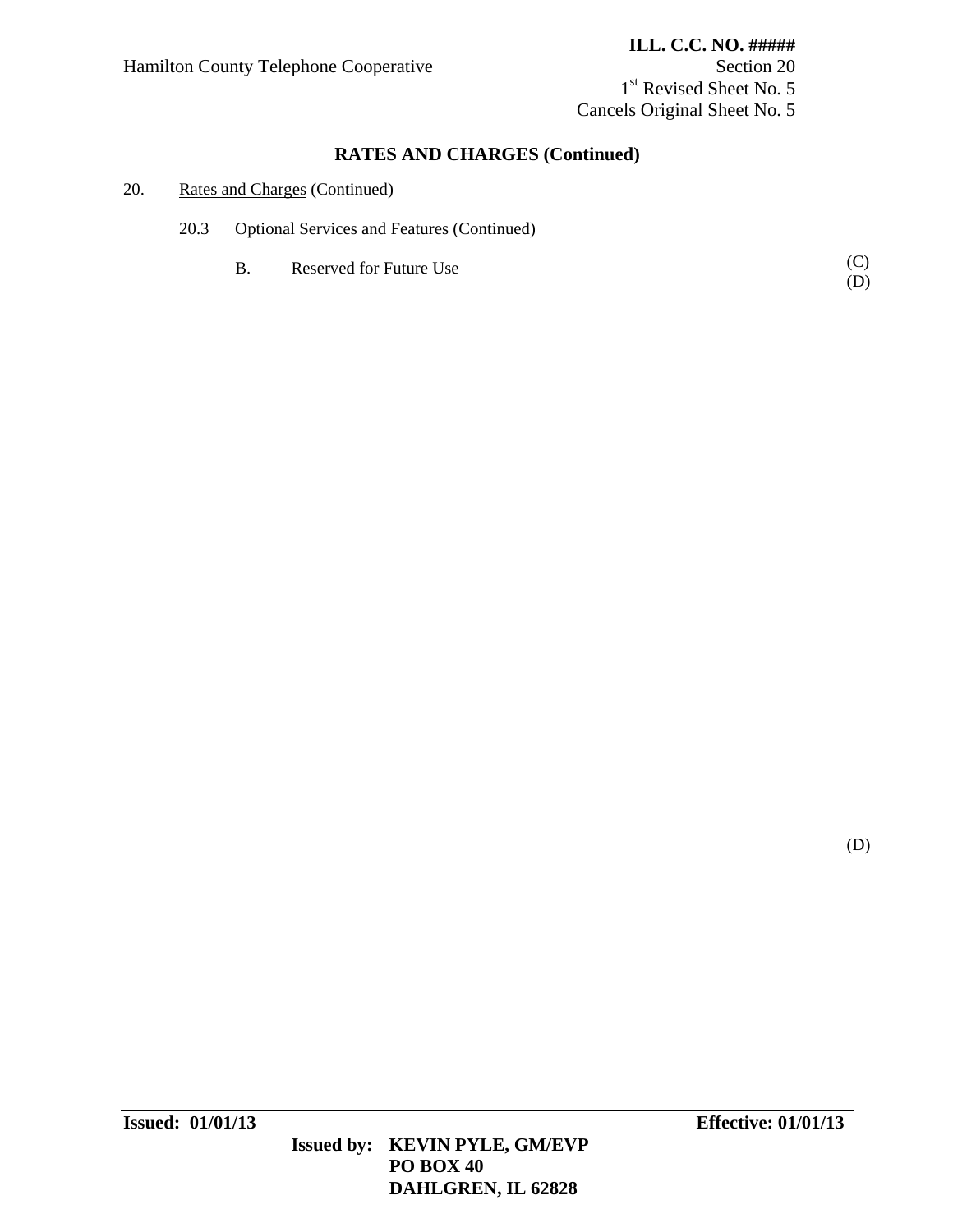1<sup>st</sup> Revised Sheet No. 6 Cancels Original Sheet No. 6

# **RATES AND CHARGES (Continued)**

### 20. Rates and Charges (Continued)

- 20.3 Optional Services and Features (Continued)
	- B. Reserved for Future Use (C)

(D)

(D)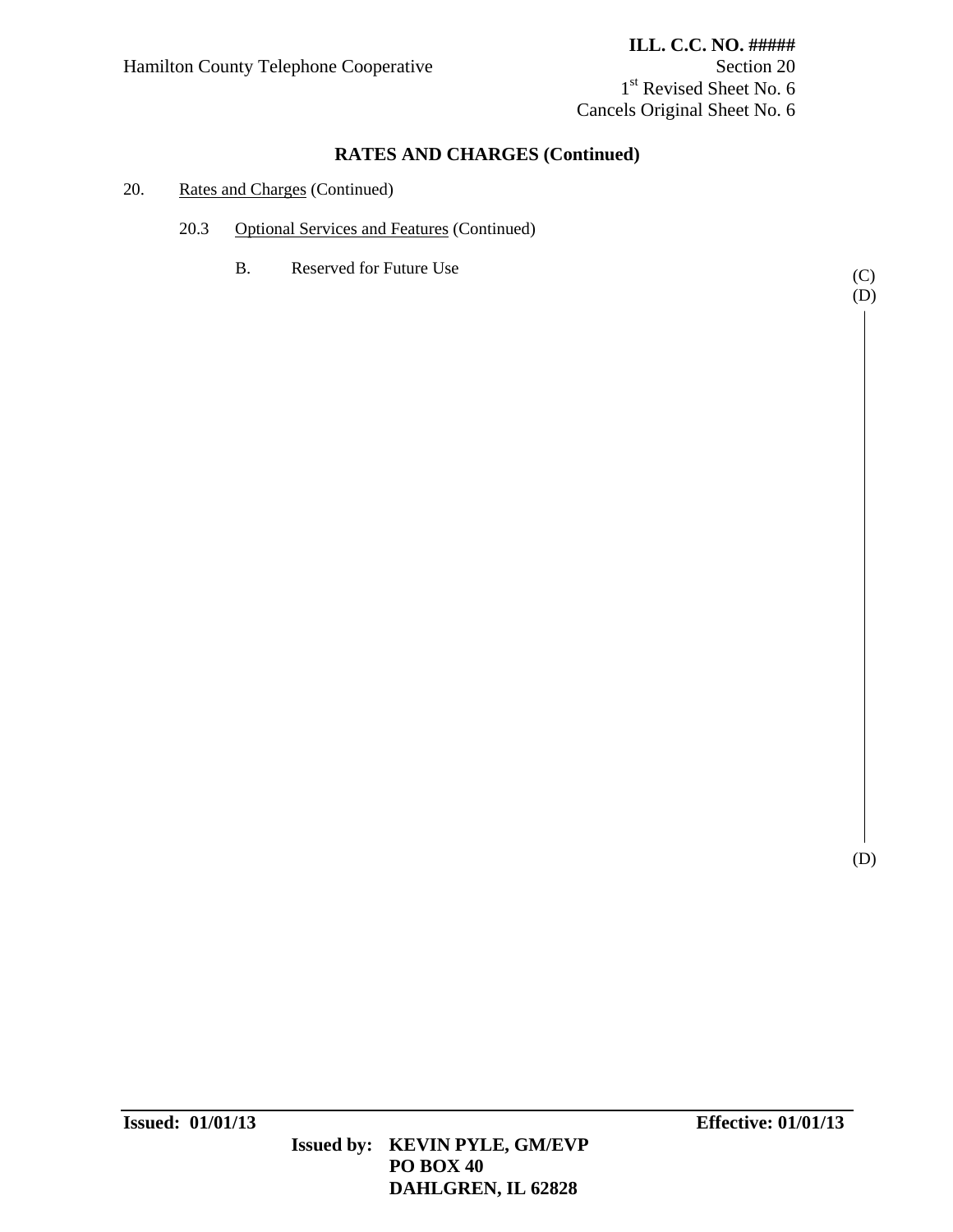1<sup>st</sup> Revised Sheet No. 7 Cancels Original Sheet No. 7

# **RATES AND CHARGES (Continued)**

### 20. Rates and Charges (Continued)

### 20.3 Optional Services and Features (Continued)

C. Custom Calling Features

| All rates are per line          | Monthly<br>Service<br>Amount | Assessment<br>Schedule<br>Section<br>References | (T)<br>(T) |
|---------------------------------|------------------------------|-------------------------------------------------|------------|
| Distinctive Ring                | N/A                          | 6.3(C)(1)                                       |            |
| Call Forwarding                 | \$0.75                       | 6.3(C)(2)                                       |            |
| Call Forwarding, Remote Access  | \$15.00                      | 6.3(C)(3)                                       | (I)        |
| Call Forwarding, Busy-No Answer | N/A                          | 6.3(C)(4)                                       |            |
| Call Waiting                    | \$0.75                       | 6.3(C)(5)                                       |            |
| <b>Cancel Call Waiting</b>      | \$0.00                       | 6.3(C)(6)                                       |            |
| Data Line Security              | N/A                          | 6.3(C)(7)                                       |            |
| Do Not Disturb                  | N/A                          | 6.3(C)(8)                                       |            |
| <b>Automatic Call Back</b>      | N/A                          | 6.3(C)(9)                                       |            |
| Second Line Coded Ringing       | N/A                          | 6.3(C)(10)                                      |            |
| Three-Way Calling               | \$1.00                       | 6.3(C)(11)                                      |            |
| <b>Automatic Recall</b>         | $\rm N/A$                    | 6.3(C)(13)                                      |            |
| Wakeup                          | $\rm N/A$                    | 6.3(C)(14)                                      |            |
| Ring Again                      | N/A                          | 6.3(C)(15)                                      |            |
| 8-Number Speed Calling          | \$0.50                       | 6.3(C)(16)                                      | (I)        |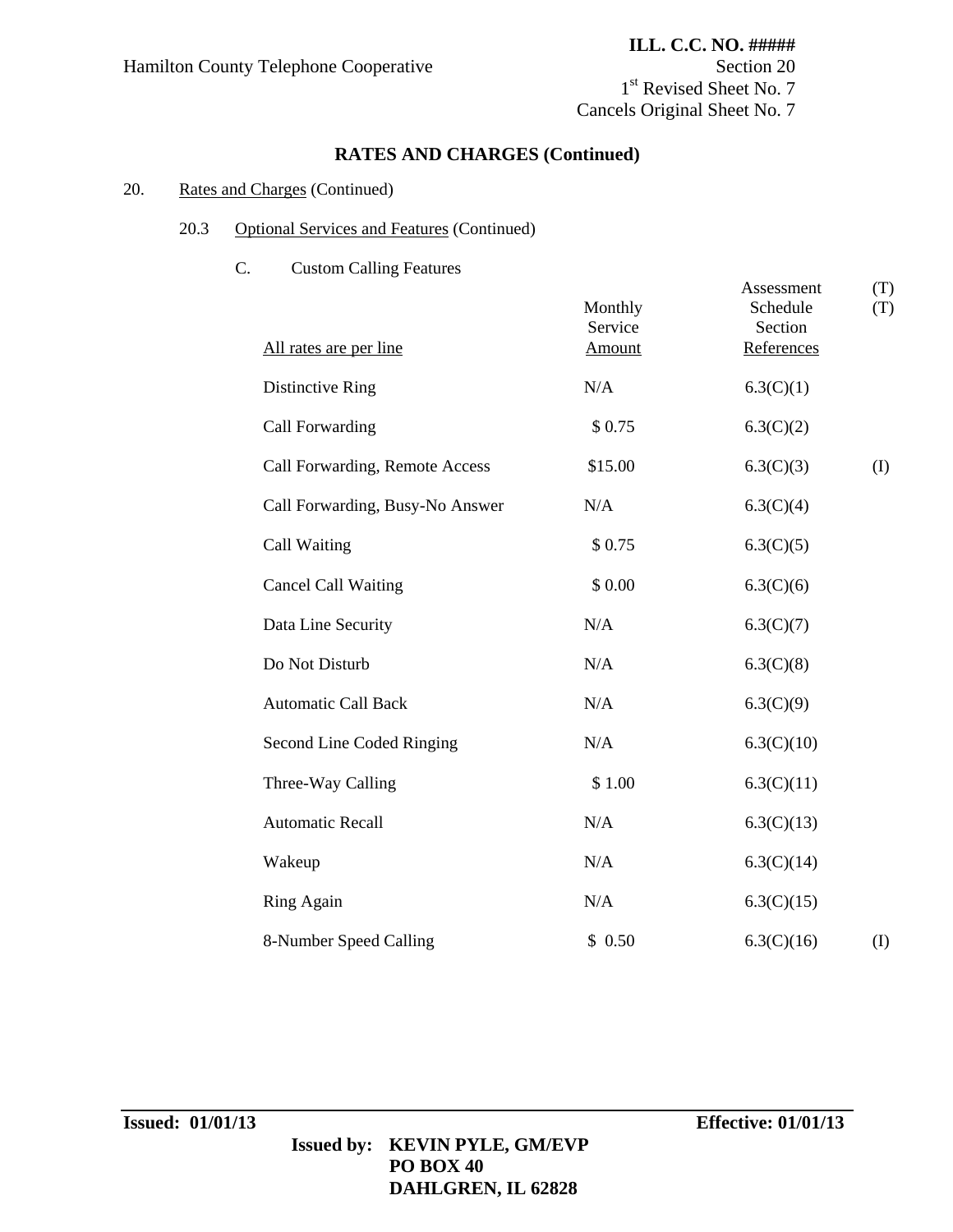# **ILL. C.C. NO. #####** 1<sup>st</sup> Revised Sheet No. 8 Cancels Original Sheet No. 8

# **RATES AND CHARGES (Continued)**

### 20. Rates and Charges (Continued)

- 20.3 Optional Services and Features (Continued)
	- C. Custom Calling Features (Continued)

| $\ddotsc$<br>$\alpha$ cannot cannot require $\alpha$ (commutation)<br>All rates are per line | Monthly<br>Service<br><b>Business</b> | Assessment<br>Schedule<br>Section<br>References | (T)<br>(T) |
|----------------------------------------------------------------------------------------------|---------------------------------------|-------------------------------------------------|------------|
| 30-Number Speed Calling                                                                      | \$1.00                                | 6.3(C)(17)                                      |            |
| Toll Restrictions with PIN                                                                   | \$5.00                                | 6.3(C)(18)                                      |            |
| Line Hunting                                                                                 | N/A                                   | 6.3(C)(19)                                      |            |
| Warm Line                                                                                    | N/A                                   | 6.3(C)(20)                                      |            |

(D)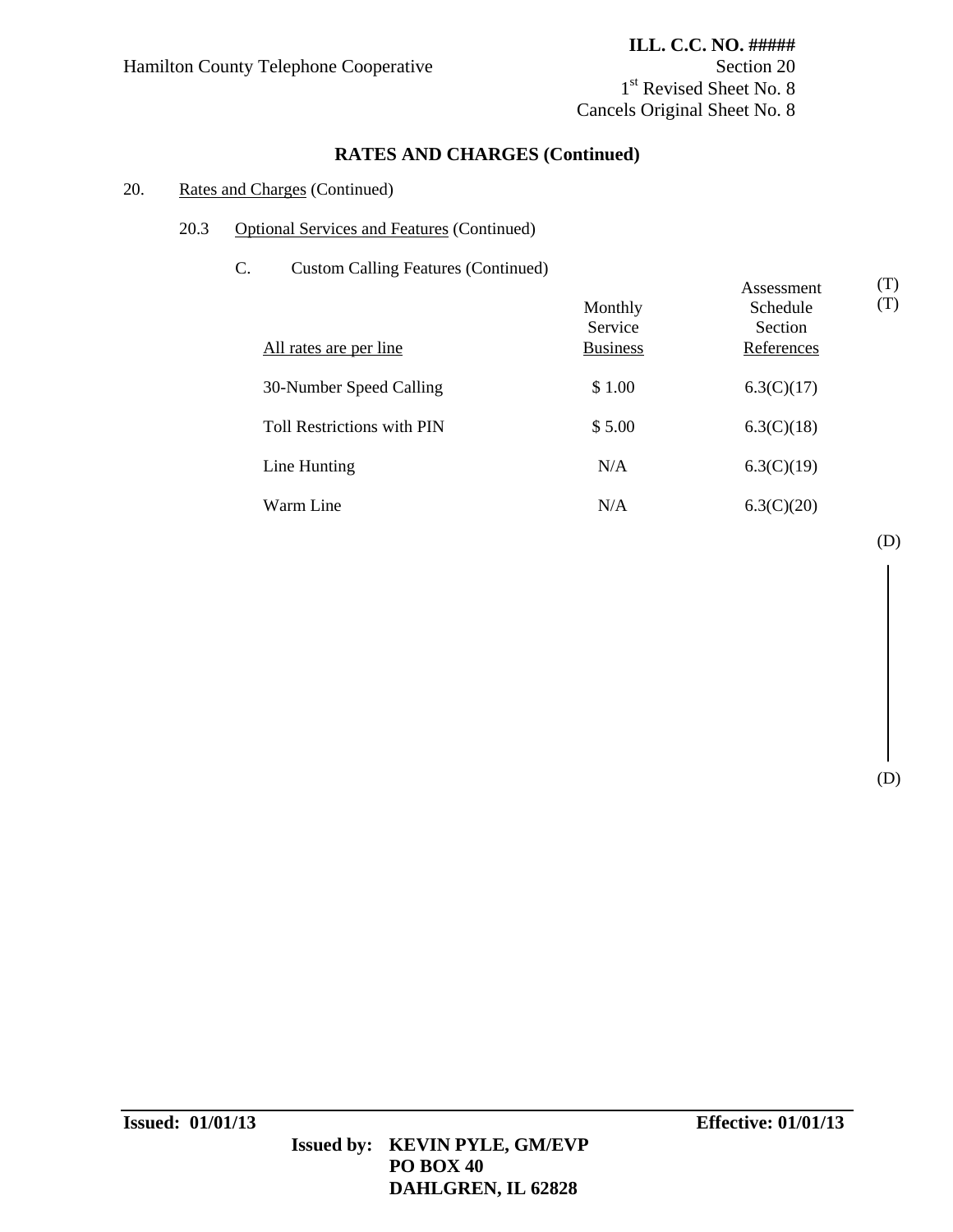1<sup>st</sup> Revised Sheet No. 9 Cancels Original Sheet No. 9

# **RATES AND CHARGES (Continued)**

### 20. Rates and Charges (Continued)

- 20.3 Optional Services and Features (Continued)
	- D. Reserved for Future Use

(C)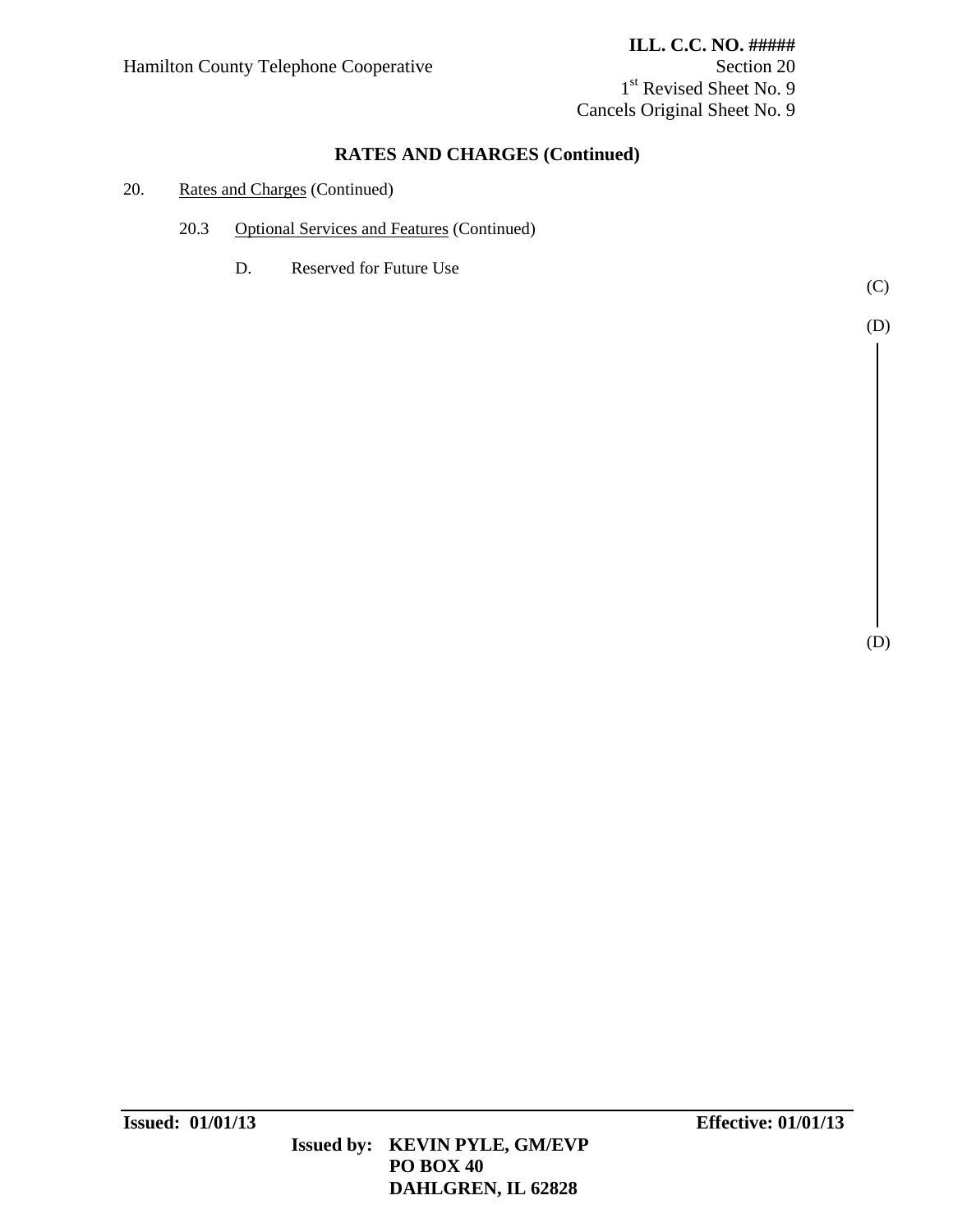# **ILL. C.C. NO. #####** 1st Revised Sheet No. 10 Cancels Original Sheet No. 10

# **RATES AND CHARGES (Continued)**

### 20. Rates and Charges (Continued)

### 20.3 Optional Services and Features (Continued)

### E. Direct Inward Dialing (DID) Service

|                                                                                            | <b>Basic</b><br>Termination<br>Charge | Monthly<br>Service<br>Amount | Assessment<br>Schedule<br>Section<br>References | (T)<br>(T) |
|--------------------------------------------------------------------------------------------|---------------------------------------|------------------------------|-------------------------------------------------|------------|
| First 100 Direct Inward<br>Dialing Numbers Assigned<br>minimum charge                      | NA                                    | \$                           | 6.5                                             |            |
| Each additional 100 Direct<br><b>Inward Dialing Numbers</b><br>assigned over the first 100 | N/A                                   | \$                           | 6.5                                             |            |
| Direct Inward Dialing Trunk<br>Termination - per DID trunk                                 | \$30.00                               | \$                           | 6.5                                             |            |
|                                                                                            | Monthly<br>Service<br><b>Amount</b>   | Per<br>Item<br><b>Amount</b> | Assessment<br>Schedule<br>Section<br>References |            |
| Directory Listings<br>F.                                                                   |                                       |                              |                                                 |            |
| Non-published                                                                              | \$0.50                                |                              | 6.6                                             |            |
| Non-list                                                                                   | \$ 0.50                               |                              | 6.6                                             |            |
| <b>Additional Listing</b>                                                                  | \$0.50                                |                              | 6.6                                             | (I)        |

# **Issued by: KEVIN PYLE, GM/EVP PO BOX 40 DAHLGREN, IL 62828**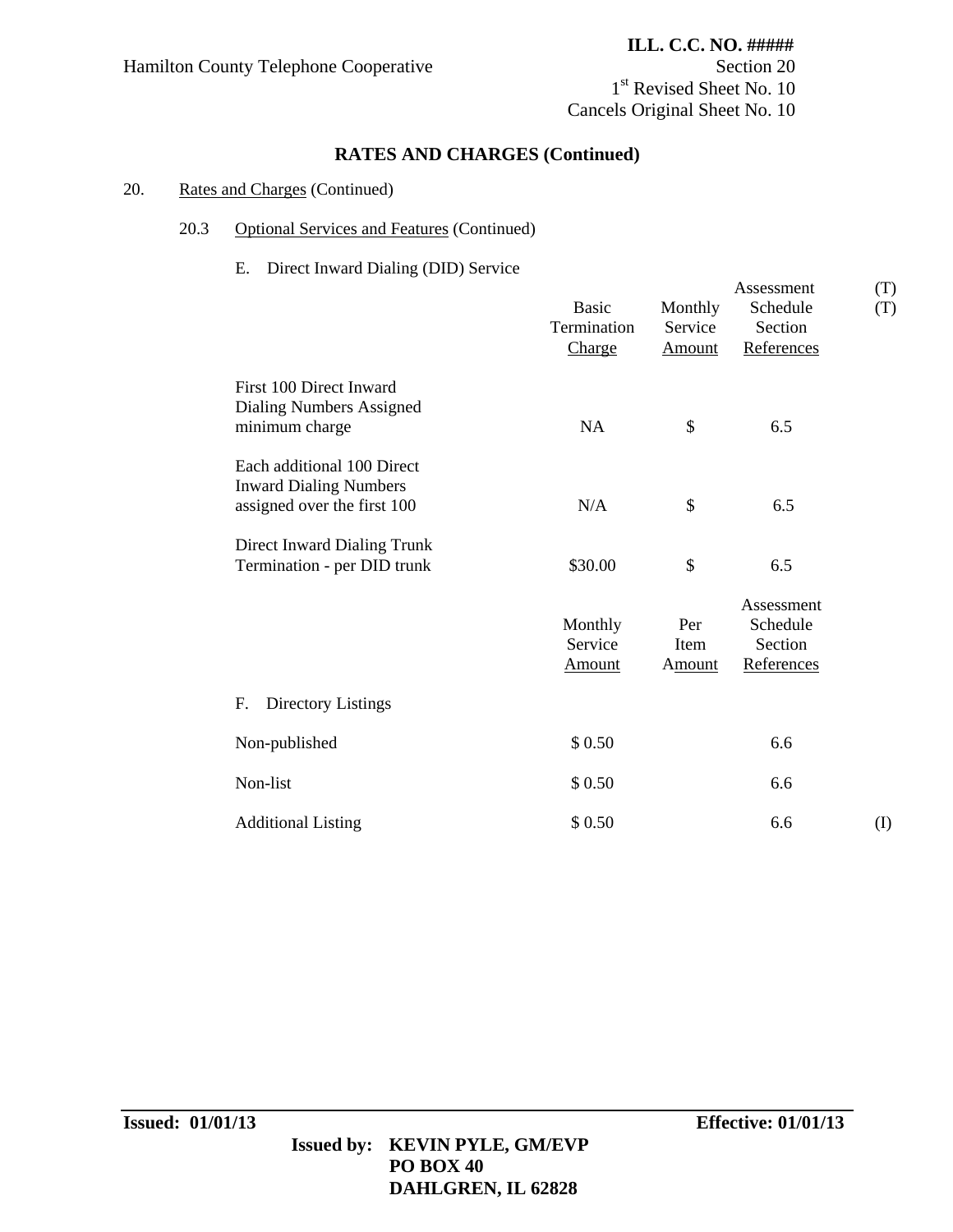1<sup>st</sup> Revised Sheet No. 11 Cancels Original Sheet No. 11

### **RATES AND CHARGES (Continued)**

#### 20. Rates and Charges (Continued)

#### 20.3 Optional Services and Features (Continued)

|    |                                                       | Non-<br>Recurring<br>Charges | Monthly<br>Service<br>Amount | Assessment<br>Schedule<br>Section<br>References | (T)<br>(T) |
|----|-------------------------------------------------------|------------------------------|------------------------------|-------------------------------------------------|------------|
| G. | Nuisance Traps*                                       |                              |                              |                                                 |            |
|    | Nuisance call trapping                                | N/A                          |                              | 6.7                                             |            |
| H. | Off-Premise Extension Service *                       |                              |                              |                                                 |            |
|    | First 1/4 mile or fraction<br>thereof                 | \$1.00                       |                              | 6.8                                             |            |
|    | Each additional 1/4 mile or<br>fraction thereof       | \$1.00                       |                              | 6.8                                             |            |
| I. | Temporary Dual Residence Service*                     | N/A                          |                              | 6.9                                             |            |
| J. | Switched 56 Service*                                  |                              |                              |                                                 |            |
|    | <b>Monthly Service</b>                                | N/A                          |                              | 6.10                                            |            |
|    | 1 Year Contract<br>3 Year Contract<br>5 Year Contract |                              |                              |                                                 |            |
|    | Usage, per minute                                     | N/A                          |                              | 6.10                                            |            |

\* Member Activity Charges as discussed in Section 5 may apply to the establishment of the above listed services. (N)

# **Issued by: KEVIN PYLE, GM/EVP PO BOX 40 DAHLGREN, IL 62828**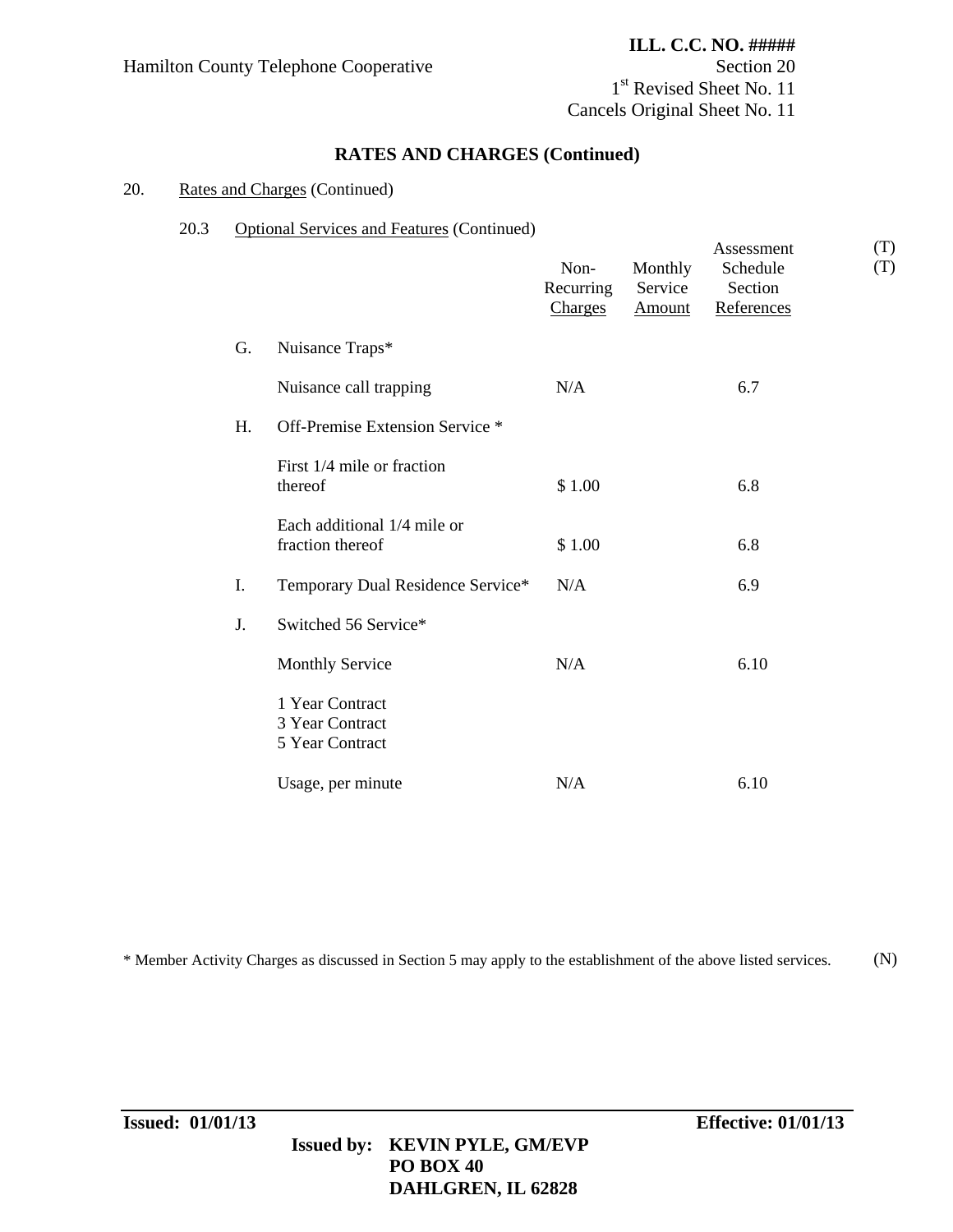Hamilton County Telephone Cooperative Section 20

# **RATES AND CHARGES (Continued)**

### 20. Rates and Charges (Continued)

#### 20.4 Miscellaneous Services

|           |                                                                                                                                                                                                                   | Monthly<br>Service<br><b>Amount</b> | Per<br>Item<br>Amount  | Assessment<br>Schedule<br>Section<br>References | (T)<br>(T) |
|-----------|-------------------------------------------------------------------------------------------------------------------------------------------------------------------------------------------------------------------|-------------------------------------|------------------------|-------------------------------------------------|------------|
| A.        | <b>Operator Assisted Local Calling Service</b><br>Per local call completed                                                                                                                                        | N/A                                 | $\$$                   | 7.1                                             |            |
| <b>B.</b> | Local Directory Assistance Call Service<br>Per call after the Member allowance                                                                                                                                    | N/A                                 | \$0.65(N)              | 7.2                                             |            |
|           | National Directory Assistance Call Service<br>Per call after the Member allowance<br><b>Call Completion Per Minute</b>                                                                                            | N/A<br>N/A                          | \$0.95(N)<br>\$0.25(N) | 7.2<br>$7.2\,$                                  |            |
| C.        | Foreign Exchange Service                                                                                                                                                                                          | N/A                                 |                        | 7.3                                             |            |
|           | The monthly charge will apply at<br>the normal exchange for each \$.05<br>multiple of the day station-to-station<br>initial period, message toll rate<br>between the normal exchange and<br>the foreign exchange. |                                     |                        |                                                 |            |
| D.        | <b>Intraexchange Private Line Services</b>                                                                                                                                                                        |                                     | N/A                    | 7.4                                             |            |
|           | Rates for Intraexchange Private Line<br>Services will be charged at 0.4 times (40%)<br>of) the rates for the same facilities<br>contained in the Cooperative's Special<br>Access Tariff.                          |                                     |                        |                                                 |            |
| E.        | <b>Reserved for Future Use</b>                                                                                                                                                                                    |                                     |                        |                                                 |            |
|           |                                                                                                                                                                                                                   |                                     |                        |                                                 | (C)        |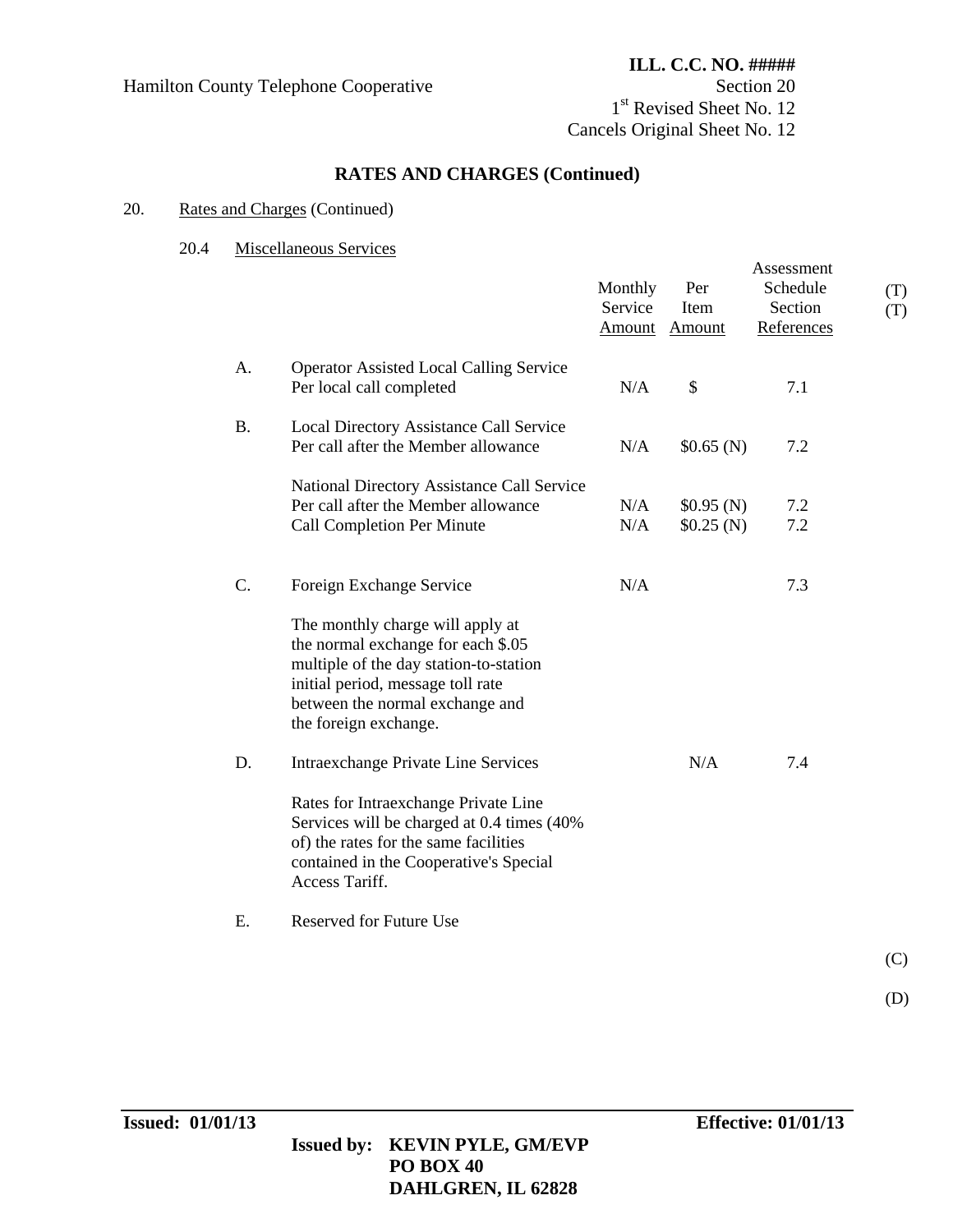# **ILL. C.C. NO. #####** 1<sup>st</sup> Revised Sheet No. 13

Cancels Original Sheet No. 13

# **RATES AND CHARGES (Continued)**

### 20. Rates and Charges (Continued)

20.5 Special Construction

|      |           |                                                 | Monthly<br>Service<br><b>Amount</b> | Per<br>Item<br>Amount | Assessment<br>Schedule<br>Section<br>References | (T)<br>(T) |
|------|-----------|-------------------------------------------------|-------------------------------------|-----------------------|-------------------------------------------------|------------|
|      |           | Special Assemblies, Speculative Projects        | N/A                                 | **                    | 8.1                                             |            |
|      |           | ** Based on cost. See Section 8 of this Tariff. |                                     |                       |                                                 |            |
| 20.6 |           | <b>Service Restrictions</b>                     |                                     |                       |                                                 |            |
|      | A.        | 900 Service Access Restoration                  | NA .                                | $$7.50$ * **          | 9.1                                             |            |
|      | <b>B.</b> | 976 Service Access Restoration                  | NA                                  | $$7.50$ * **          | 9.2                                             |            |
|      | C.        | 700 Service Access Restoration                  | NA                                  | $$7.50$ * **          | 9.3                                             |            |
|      | D.        | <b>Toll Service Restoration</b>                 | NA                                  | $$5.00$ * **          | 9.4                                             |            |
|      | Ε.        | <b>Billed Number Screening</b>                  | NA.                                 | $$5.00**$             | 9.5                                             |            |
|      |           |                                                 |                                     |                       |                                                 |            |

\* First request for service is free of charge.

\*\* Member Activity Charges apply as discussed in Section 5.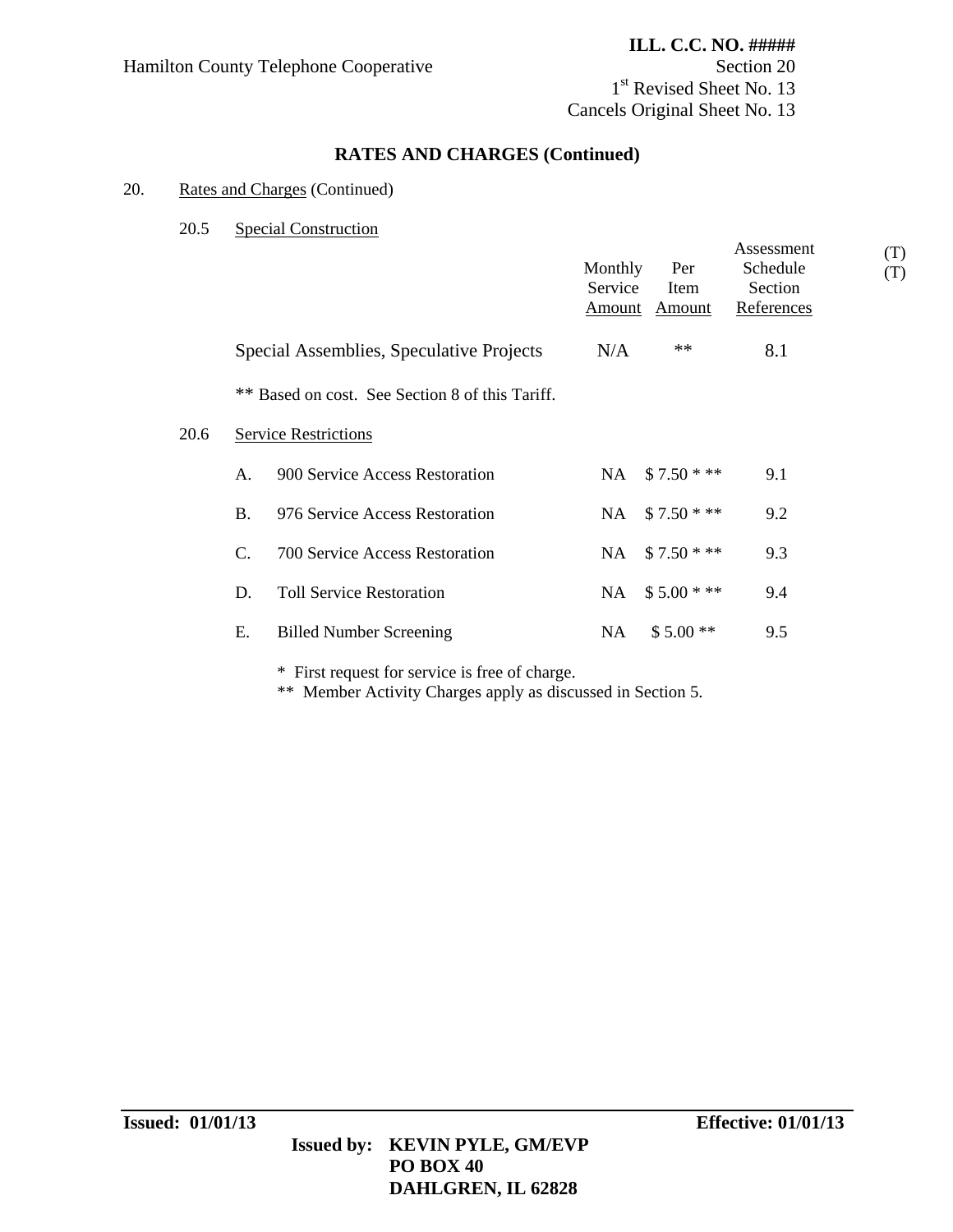1<sup>st</sup> Revised Sheet No. 14 Cancels Original Sheet No. 14

# **RATES AND CHARGES (Continued)**

## 20. Rates and Charges (Continued)

| 20.7 | Emergency Number Service (E 9-1-1)                                                                                                                                                                                                                                                                        | Monthly<br>Service<br>Amount | Per<br>Item<br><b>Amount</b>   | Assessment<br>Schedule<br>Section<br>References | (T)<br>(T) |
|------|-----------------------------------------------------------------------------------------------------------------------------------------------------------------------------------------------------------------------------------------------------------------------------------------------------------|------------------------------|--------------------------------|-------------------------------------------------|------------|
|      | $B$ 9-1-1 and E 9-1-1 Service                                                                                                                                                                                                                                                                             |                              |                                | 10.4, 10.5, 10.7                                |            |
|      | <b>Dedicated Direct Trunks</b><br>*See Cooperative's special access tariff.<br>Dedicated Direct Trunks provisioned for<br>911 Service is a Special Access Service as<br>defined in ILL. C.C. NO. 6, and the<br>provision of such trunks are governed by<br>the terms and conditions contained<br>therein. | $\ast$                       | ∗                              |                                                 |            |
|      | Exchange Switching, per exchange                                                                                                                                                                                                                                                                          | \$40.00                      | \$500.00                       |                                                 |            |
|      | E 9-1-1 Service Features                                                                                                                                                                                                                                                                                  |                              |                                | 10.5, 10.7                                      |            |
|      | <b>Selective Routing</b>                                                                                                                                                                                                                                                                                  | \$40.00                      | \$1,500.00                     |                                                 |            |
|      | <b>Automatic Number Identification</b>                                                                                                                                                                                                                                                                    | \$25.00                      | \$100.00                       |                                                 |            |
|      | Automatic Location Identification                                                                                                                                                                                                                                                                         |                              |                                |                                                 |            |
|      | Data Base Establishment and Update                                                                                                                                                                                                                                                                        |                              |                                | 10.6                                            |            |
|      | Initial Data Base Information:<br>Per request<br>Per Member listing<br>Update Information:<br>Per Member listing                                                                                                                                                                                          | N/A<br>N/A<br>N/A            | \$1,200.00<br>\$1.00<br>\$1.50 |                                                 |            |
|      | <b>Special Service Arrangements</b>                                                                                                                                                                                                                                                                       | $**$                         | $**$                           | 10.8                                            |            |
|      | ** See Section 10.8 for discussion of charges.                                                                                                                                                                                                                                                            |                              |                                |                                                 |            |
| 20.8 | <b>Supplemental Charges</b><br>A. Supplemental Charge to Certain<br><b>Intrastate Rates</b>                                                                                                                                                                                                               | \$12.45                      | N/A                            | 13.1                                            |            |

# **Issued by: KEVIN PYLE, GM/EVP PO BOX 40 DAHLGREN, IL 62828**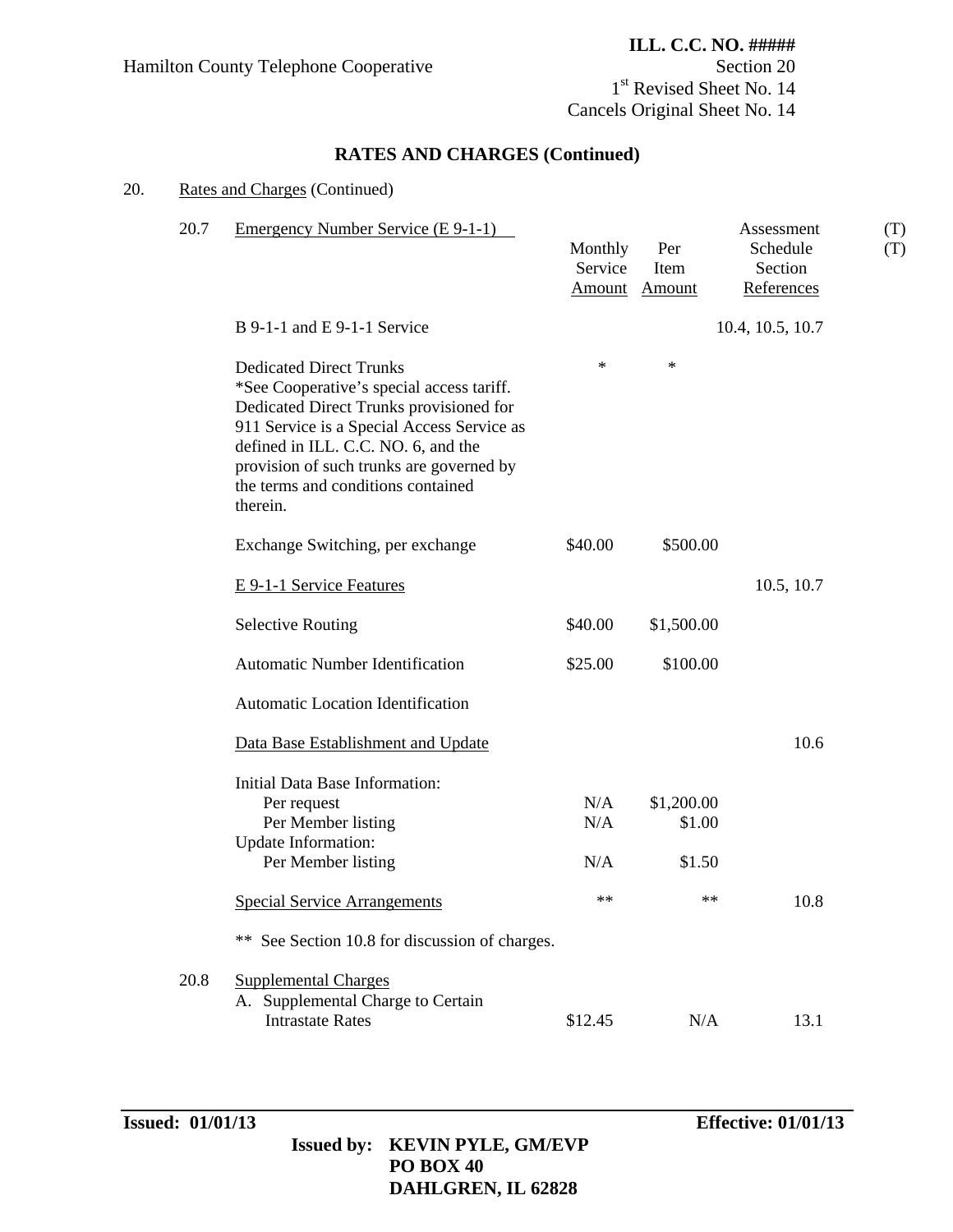# **ILL. C.C. NO. #####** 1<sup>st</sup> Revised Sheet No. 15

(N)

Cancels Original Sheet No. 15

# **RATES AND CHARGES (Continued)**

### 20. Rates and Charges (Continued)

### 20.9 Integrated Services Digital Network (ISDN) Service

|                                              |                                                                       | Monthly<br>Service<br>Amount     | Non<br>Recurring<br>Amount         | Tariff<br>Section<br>References |     |
|----------------------------------------------|-----------------------------------------------------------------------|----------------------------------|------------------------------------|---------------------------------|-----|
|                                              | A. Integrated Services Digital Network<br>(ISDN) Service - PRI Access |                                  |                                    | 11.1                            |     |
| Month to Month<br>3 Year Term<br>5 Year Term |                                                                       | \$650.00<br>\$550.00<br>\$500.00 | \$1,000.00<br>\$600.00<br>\$400.00 |                                 |     |
| Per 100 DID Numbers                          | Direct Inward Dialing (DID) Numbers                                   | \$100.00                         | N/A                                |                                 |     |
| Per PRI Trunk                                | Caller ID with Name Delivery -                                        | \$75.00                          | N/A                                |                                 |     |
| <b>Hunt Group</b>                            |                                                                       | \$50.00                          | N/A                                |                                 | (N) |